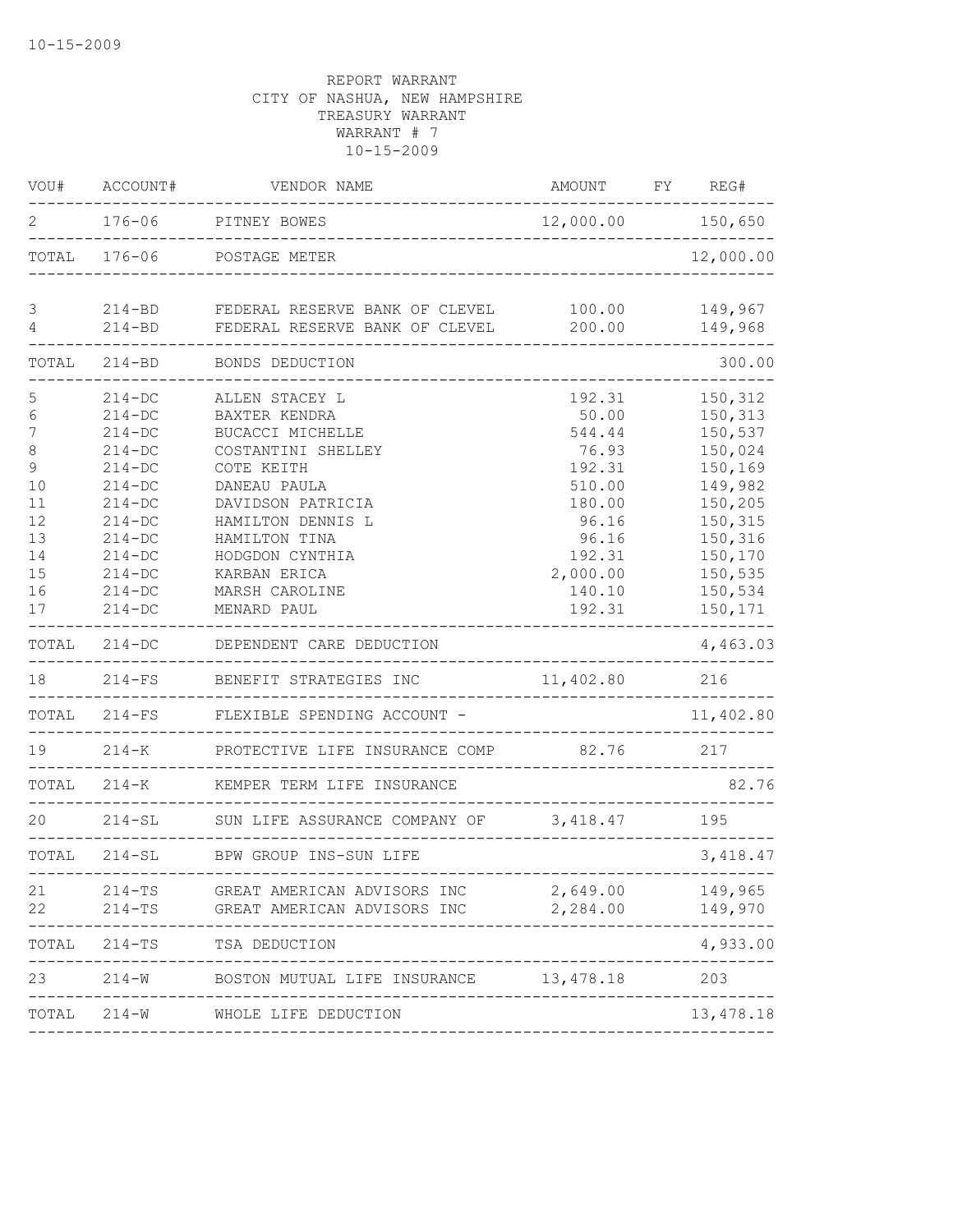| VOU#         | ACCOUNT#   | VENDOR NAME                    | AMOUNT        | FY | REG#       |
|--------------|------------|--------------------------------|---------------|----|------------|
| 24           |            | 255-00 STATE OF NH-MV          | 31,518.59     |    | 191        |
| 25           | $255 - 00$ | STATE OF NH-MV                 | 42,095.63     |    | 197        |
| 26           | $255 - 00$ | STATE OF NH-MV                 | 26,669.72     |    | 198        |
| 27           | $255 - 00$ | STATE OF NH-MV                 | 22,903.54     |    | 199        |
| 28           | $255 - 00$ | STATE OF NH-MV                 | 23,344.93     |    | 200        |
| 29           | $255 - 00$ | STATE OF NH-MV                 | 17,287.50     |    | 206        |
| 30           | $255 - 00$ | STATE OF NH-MV                 | 25,800.14     |    | 208        |
| 31           | $255 - 00$ | STATE OF NH-MV                 | 19,673.02     |    | 209        |
| 32           | $255 - 00$ | STATE OF NH-MV                 | 22,370.00 210 |    |            |
| 33           | $255 - 00$ | STATE OF NH-MV                 | 14,413.22     |    | 215        |
| TOTAL 255-00 |            | STATE MVR                      |               |    | 246,076.29 |
|              |            |                                |               |    |            |
| 34           | $257 - 00$ | BARRY JAMES                    | 145.20        |    | 150,551    |
| 35           | $257 - 00$ | BONOS MEGHAN HEFFNER           | 253.20        |    | 150,552    |
| 36           | $257 - 00$ | DESIMONE ROBERT                | 80.00         |    | 150,553    |
| 37           | $257 - 00$ | ENGLISH CHERYL A               | 10.00         |    | 150,531    |
| 38           | $257 - 00$ | PALMER CARLA                   | 29.00         |    | 150,536    |
|              |            | TOTAL 257-00 MV REFUND PENDING |               |    | 517.40     |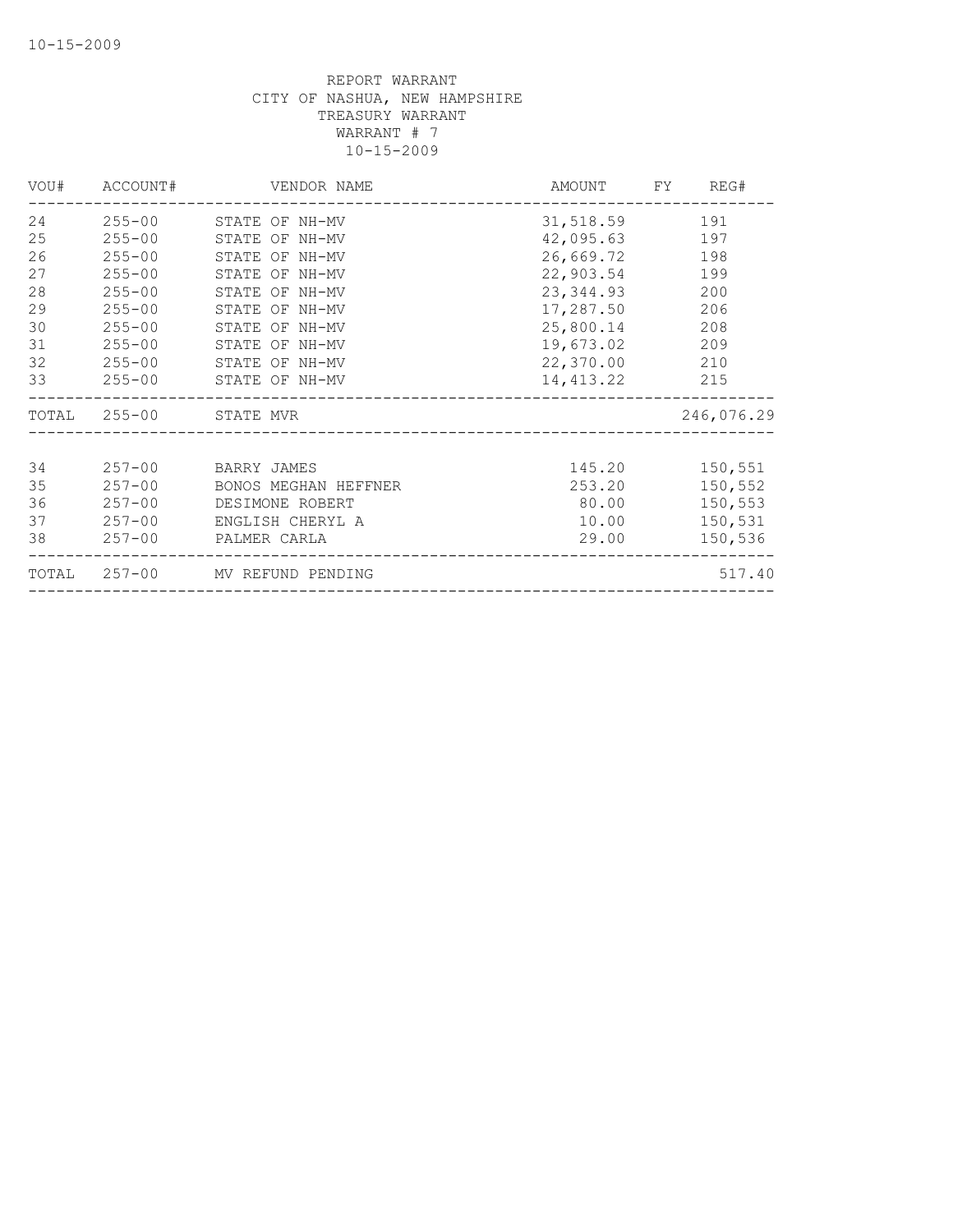| VOU#   | ACCOUNT#  | VENDOR NAME                                     | AMOUNT      | FY | REG#     |
|--------|-----------|-------------------------------------------------|-------------|----|----------|
| 39     | 305-33005 | PENNICHUCK WATER                                | 20.28       |    | 150,742  |
| 40     | 305-34015 | NATIONAL GRID                                   | 6.05        |    | 150,757  |
| 41     | 305-59100 | ANDERSON CECIL                                  | 100.00      |    | 150,201  |
| 42     | 305-59100 | COLLINS JOHN                                    | 100.00      |    | 150,211  |
| 43     | 305-59100 | JEYNES MIKE                                     | 250.00      |    | 150,323  |
| 44     | 305-59100 | KING TOM                                        | 200.00      |    | 150,297  |
| 45     | 305-59100 | MCLEAN JIM                                      | 150.00      |    | 150,180  |
| 46     | 305-59100 | NEXTEL COMMUNICATIONS                           | 38.43       |    | 150,735  |
| 47     | 305-59100 | O'NEIL TIM                                      | 400.00      |    | 150,186  |
| 48     | 305-59100 | WALLENT FRANK J                                 | 250.00      |    | 150,049  |
| 49     | 305-59100 | WALLENT LOUISE                                  | 50.00       |    | 150,317  |
| 50     |           | 305-96900 DEPENDABLE LOCK SERVICE INC 429.00    |             |    | 150,269  |
| TOTAL  | 305       | SRF - CIVIC & COMM ACTIVITIES                   |             |    | 1,993.76 |
|        |           |                                                 |             |    |          |
| 51     |           | 308-40 HARVARD PILGRIM/FIRST SENIORIT 32,426.00 |             |    | 190      |
| 52     | 308-83010 | ANTHEM BLUE CROSS BLUE SHIELD                   | 73, 317.67  |    | 187      |
| 53     | 308-83010 | ANTHEM BLUE CROSS BLUE SHIELD                   | 54,360.57   |    | 201      |
| 54     | 308-83010 | ANTHEM BLUE CROSS BLUE SHIELD                   | 37,289.41   |    | 211      |
| 55     | 308-83011 | ANTHEM BLUE CROSS BLUE SHIELD                   | 1,789.44    |    | 187      |
| 56     | 308-83011 | ANTHEM BLUE CROSS BLUE SHIELD                   | 9,726.39    |    | 201      |
| 57     | 308-83011 | ANTHEM BLUE CROSS BLUE SHIELD                   | 1,544.73    |    | 211      |
| 58     | 308-83012 | ANTHEM BLUE CROSS BLUE SHIELD                   | 203, 176.86 |    | 187      |
| 59     | 308-83012 | ANTHEM BLUE CROSS BLUE SHIELD                   | 166, 101.99 |    | 201      |
| 60     | 308-83012 | ANTHEM BLUE CROSS BLUE SHIELD                   | 164,901.33  |    | 211      |
| 61     | 308-83013 | ANTHEM BLUE CROSS BLUE SHIELD                   | 194,081.64  |    | 187      |
| 62     | 308-83013 | ANTHEM BLUE CROSS BLUE SHIELD                   | 186,551.29  |    | 201      |
| 63     | 308-83013 | ANTHEM BLUE CROSS BLUE SHIELD                   | 159,753.52  |    | 211      |
| 64     | 308-83014 | ANTHEM EAP                                      | 4,128.00    |    | 150,763  |
| 64     | 308-83015 | ANTHEM EAP                                      | 9,804.00    |    | 150,763  |
| 65     | 308-83016 | HARVARD PILGRIM HEALTH CARE                     | 36,751.68   |    | 188      |
| 66     | 308-83016 | HARVARD PILGRIM HEALTH CARE                     | 40,140.04   |    | 204      |
| 67     | 308-83016 | HARVARD PILGRIM HEALTH CARE                     | 58,097.90   |    | 212      |
| 68     | 308-83017 | HARVARD PILGRIM HEALTH CARE                     | 34,079.43   |    | 188      |
| 69     | 308-83017 | HARVARD PILGRIM HEALTH CARE                     | 68,211.06   |    | 204      |
| 70     | 308-83017 | HARVARD PILGRIM HEALTH CARE                     | 52,681.60   |    | 212      |
| $71\,$ | 308-83018 | ANTHEM BLUE CROSS BLUE SHIELD                   | 64, 164.05  |    | 187      |
| 72     | 308-83018 | ANTHEM BLUE CROSS BLUE SHIELD                   | 48, 314.06  |    | 201      |
| 73     | 308-83018 | ANTHEM BLUE CROSS BLUE SHIELD                   | 41,764.90   |    | 211      |
| 74     | 308-83019 | ANTHEM BLUE CROSS BLUE SHIELD                   | 95, 963.77  |    | 187      |
| 75     | 308-83019 | ANTHEM BLUE CROSS BLUE SHIELD                   | 45,743.08   |    | 201      |
| 76     | 308-83019 | ANTHEM BLUE CROSS BLUE SHIELD                   | 45,842.17   |    | 211      |
| 77     | 308-83020 | NORTHEAST DELTA                                 | 19,975.98   |    | 192      |
| 78     | 308-83020 | NORTHEAST DELTA                                 | 29,677.12   |    | 202      |
| 79     | 308-83020 | NORTHEAST DELTA                                 | 22,538.56   |    | 214      |
| 80     | 308-83021 | NORTHEAST DELTA                                 | 5,218.68    |    | 192      |
| 81     | 308-83021 | NORTHEAST DELTA                                 | 8,188.46    |    | 202      |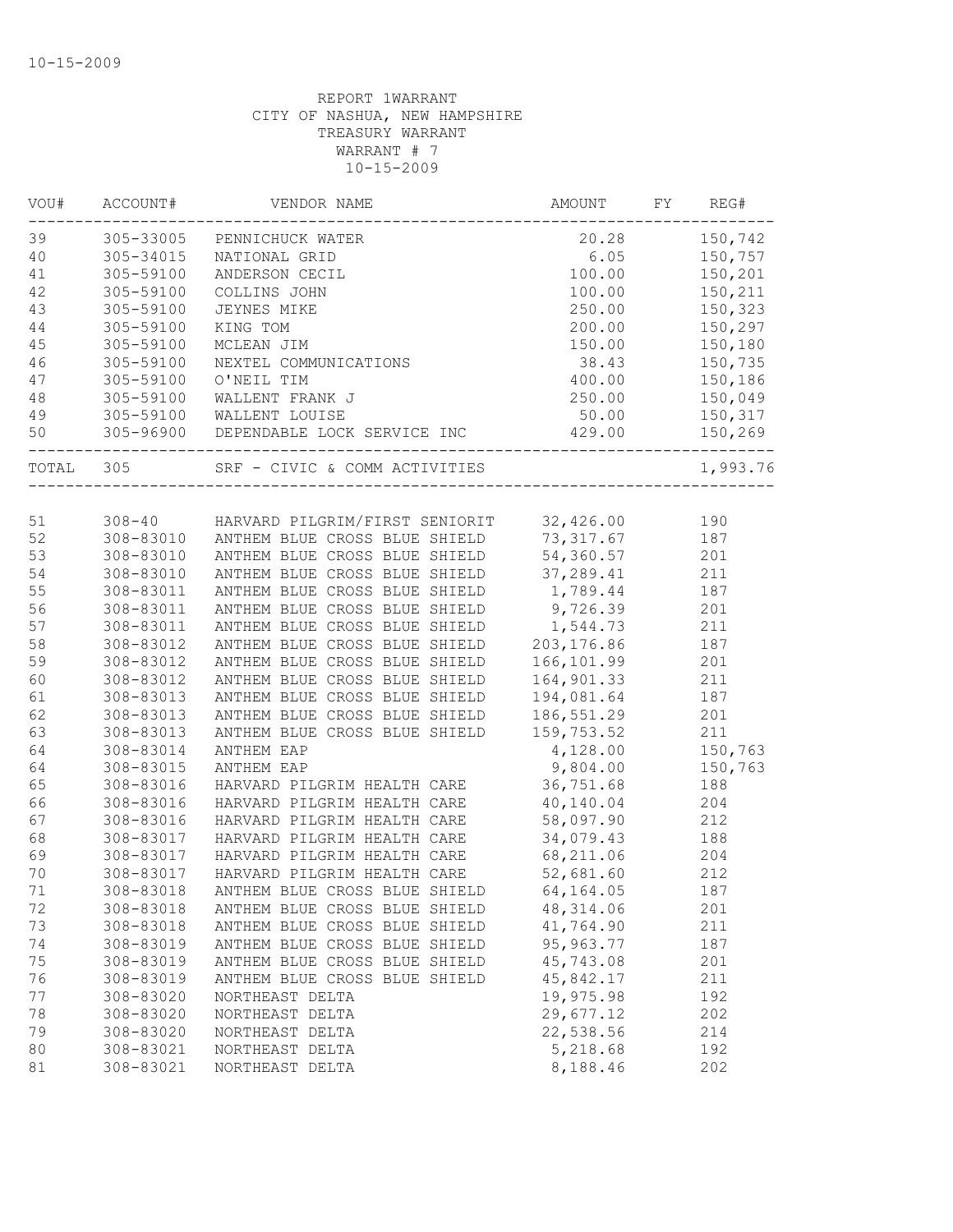| VOU#  | ACCOUNT#           | VENDOR NAME                                 | AMOUNT                              | FY | REG#         |
|-------|--------------------|---------------------------------------------|-------------------------------------|----|--------------|
| 82    | 308-83021          | NORTHEAST DELTA                             | 6,289.78                            |    | 214          |
| 83    | 308-83022          | NORTHEAST DELTA                             | 167, 233.62                         |    | 202          |
| 84    | 308-83026          | NORTHERN NEW ENGLAND BENEFIT T              | 32,426.00                           |    | 207          |
| 85    | 308-83028          | BENEFIT STRATEGIES INC                      | 4,056.00                            |    | 194          |
| 86    | 308-83030          | ITT HARTFORD                                | 14, 179. 31                         |    | 205          |
| 86    | 308-83031          | ITT HARTFORD                                | 17,323.52                           |    | 205          |
| 87    | 308-83053          | APPLE SERVICES NASHUA                       | 1,403.00                            |    | 150,035      |
| 88    | 308-83053          | ASSOCIATED RADIOLOGISTS PA W/               | 208.00                              |    | 150,214      |
| 89    | 308-83053          | FOUR SEASONS ORTHOPAEDIC CTR                | 360.00                              |    | 150,244      |
| 90    | 308-83053          | HULSLANDER BRUCE DC W/C                     | 160.00                              |    | 150,224      |
| 91    | 308-83053          | INJURED WORKERS PHARMACY LLC                | 93.85                               |    | 150,538      |
| 92    | 308-83053          | NH NEUROSPINE INSTITUTE                     | 245.00                              |    | 150,787      |
| 93    | 308-83053          | SURGI-CARE INC                              | 1,143.59                            |    | 150,104      |
| 94    | 308-83053          | WINGATES PHARMACY INC                       | 1,955.95                            |    | 150,165      |
| 95    | 308-83054          | APPLE SERVICES NASHUA                       | 3,300.00                            |    | 150,035      |
| 96    | 308-83054          | ASSOCIATED RADIOLOGISTS PA<br>W/            | 26.00                               |    | 150,214      |
| 97    | 308-83054          | BIGELOW CHIROPRACTIC CTR PLLC               | 50.00                               |    | 150,518      |
| 98    | 308-83054          | DARTMOUTH-HITCHCOCK CLINIC                  | 135.00                              |    | 150,262      |
| 99    | 308-83054          | GREATER NASHUA EMERGENCY PHYS               | 264.00                              |    | 150,230      |
| 100   | 308-83054          | HACKER PETER S MD<br>W/C                    | 98.00                               |    | 150,036      |
| 101   | 308-83054          | MERRIMACK VALLEY PT LLC                     | 476.00                              |    | 150,060      |
| 102   | 308-83054          | NASHUA RADIOLOGY PA                         | 45.00                               |    | 150,215      |
| 103   | 308-83054          | OCCUPATIONAL HEALTH CTRS SOUTH              | 131.89                              |    | 150,109      |
| 104   | 308-83054          | PERFORMANCE REHAB INC                       | 610.00                              |    | 150,058      |
| 105   | 308-83054          | ST JOSEPH'S HOSPITAL                        | 329.50                              |    | 150,030      |
| 106   | 308-83054          | STONERIVER PHARMACY SOLUTIONS               | 1,121.38                            |    | 150,235      |
| 107   | 308-83055          | DEVINE MILLIMET & BRANCH PA                 | 2,894.52                            |    | 150,216      |
| 108   | 308-83056          | STANLEY ELEVATOR CO INC                     | 3,736.37                            |    | 150,183      |
| 109   | 308-83064          | A SIGN OF THINGS TO COME/KEITH              | 275.00                              |    | 150,050      |
| 110   | 308-83064          | BAILEY'S TOWING & AUTOBODY                  | 681.80                              |    | 150,225      |
| 111   | 308-83064          | <b>GREEN KAREN</b>                          | 1,094.20                            |    | 150,543      |
| 112   | 308-83064          | MINUTEMAN TRUCKS INC                        | 4,326.33                            |    | 150,303      |
| 113   | 308-83077          | AMERICAN STOP LOSS                          | 69,653.04                           |    | 213          |
| TOTAL | 308                | SRF - INSURANCE                             |                                     |    | 2,352,631.03 |
|       |                    | 214,687 3086-49050 WB MASON COMPANY INC     | 78.75                               |    | 150,022      |
|       |                    |                                             | ----------------------------------- |    |              |
|       |                    | TOTAL 308 JAVITS GRANT PROGRAM              |                                     |    | 78.75        |
|       | 214,688 3097-41015 | STAPLES BUSINESS ADVANTAGE                  | 575.85                              |    | 150,271      |
|       | 214,689 3097-49075 | BLUE RIBBON MAINTENANCE SUPPLI              | 1,798.78                            |    | 150,357      |
|       | 214,690 3097-49075 | CLEAN SOURCE                                | 547.55                              |    | 150,484      |
|       | 214,691 3097-49075 | MANSFIELD PAPER CO INC                      | 10,363.88                           |    | 150,573      |
|       | 214,692 3097-49085 | ALL RIGHT PROVISIONS, INC.                  | 909.00                              |    | 150,480      |
|       |                    | 214,693 3097-49085 BIMBO FOODS BAKERIES INC | 3,623.54                            |    | 150,571      |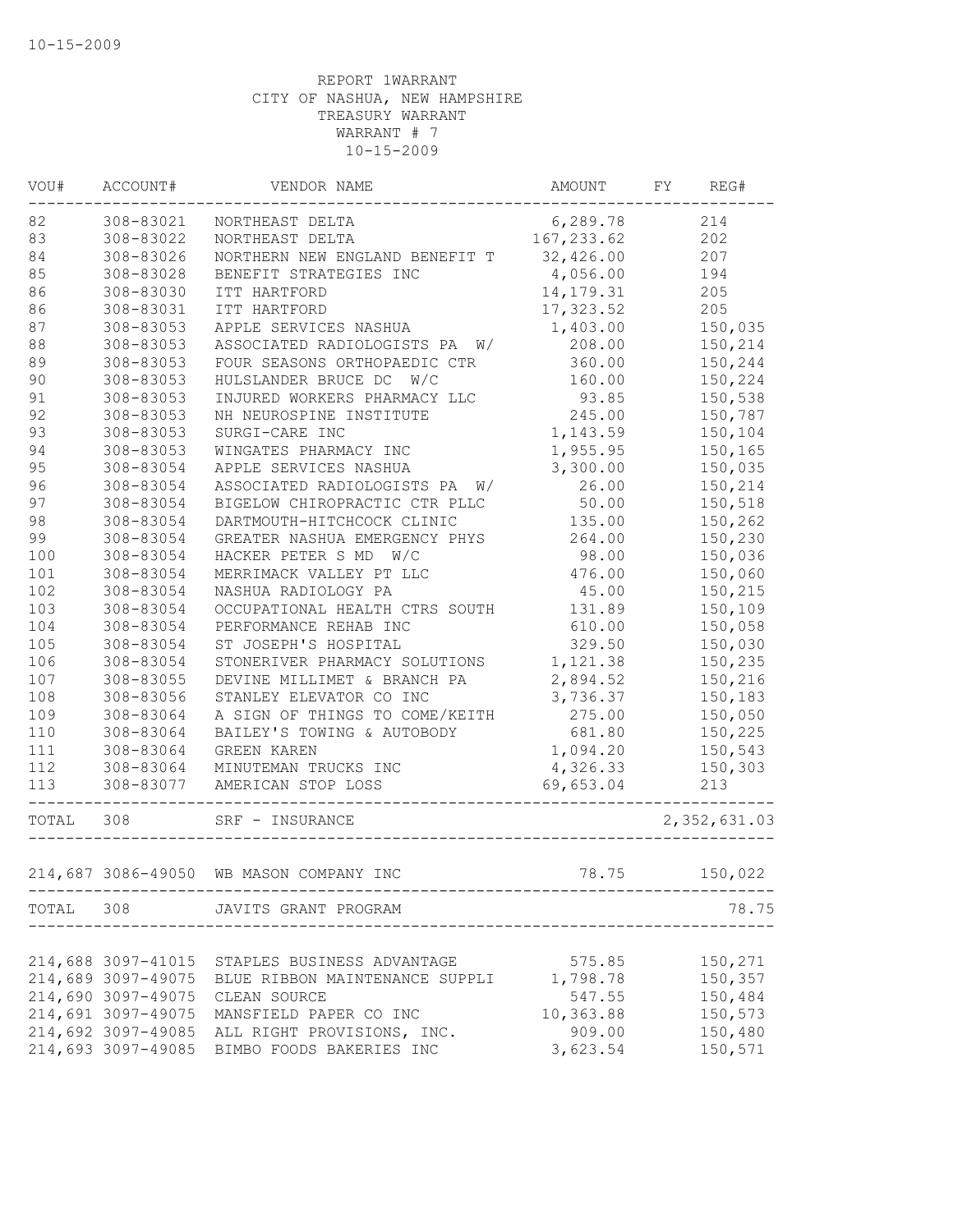| VOU#  | ACCOUNT#           | VENDOR NAME                                     | AMOUNT     | FY | REG#        |
|-------|--------------------|-------------------------------------------------|------------|----|-------------|
|       | 214,693 3097-49085 | BIMBO FOODS BAKERIES INC                        | 221.20     |    | 150,572     |
|       | 214,694 3097-49085 | COSTA FRUIT & PRODUCE CO INC                    | 14,029.96  |    | 150,645     |
|       | 214,694 3097-49085 | COSTA FRUIT & PRODUCE CO INC                    | 37,094.65  |    | 150,646     |
|       | 214,695 3097-49085 | GARELICK FARMS-LYNN                             | 25, 276.38 |    | 150,203     |
|       | 214,696 3097-49085 | GILL'S PIZZA CO.                                | 8,605.00   |    | 150,410     |
|       | 214,697 3097-49085 | M SAUNDERS INC                                  | 7, 113.21  |    | 150,391     |
|       | 214,697 3097-49085 | M SAUNDERS INC                                  | 1,662.59   |    | 150,392     |
|       | 214,698 3097-49085 | MANCHESTER COCA-COLA                            | 3,208.00   |    | 150,346     |
|       | 214,699 3097-49085 | MCKEE FOODS CORP                                | 2,118.88   |    | 150,114     |
|       | 214,700 3097-49085 | NEW ENGLAND ICE CREAM                           | 666.75     |    | 150,420     |
|       | 214,701 3097-49085 | OTIS SPUNKMEYER INC                             | 1,679.78   |    | 150,337     |
|       | 214,702 3097-49085 | SURPLUS DISTRIBUTION SECTION                    | 1,971.75   |    | 150,187     |
|       | 214,703 3097-64335 | NORTHEAST FOOD SVC EQUIPMENT &                  | 562.50     |    | 150,023     |
|       | 214,704 3097-707   | MEISSNER STEPHEN                                | 386.50     |    | 150,603     |
|       | 214,705 3097-74092 | ACTION AUTHORIZED PARTS & ACCE                  | 10.00      |    | 150,419     |
|       | 214,706 3097-74092 | AFFILIATED HVAC SERVICES LLC                    | 1,287.50   |    | 150,364     |
|       | 214,707 3097-74092 | HOBART SERVICE                                  | 246.15     |    | 150,016     |
|       | 214,708 3097-91005 | AXNE EVA                                        | 155.65     |    | 150,370     |
|       | 214,709 3097-91005 | JOHNSON LINDA                                   | 78.66      |    | 150,504     |
|       | 214,710 3097-91005 | KIMBELL JEANETTE                                | 88.11      |    | 150,349     |
|       | 214,711 3097-91005 | RALPH PAULE                                     | 68.06      |    | 150,328     |
|       | 214,712 3097-91005 | SLOSEK ODETTE                                   | 134.89     |    | 150,336     |
| TOTAL | 309                | SRF - FOOD SERVICES                             |            |    | 124, 484.77 |
|       |                    |                                                 |            |    |             |
|       |                    | 214,713 3098-49075 COSTA FRUIT & PRODUCE CO INC | 171.15     |    | 150,646     |
|       | 214,714 3098-49075 | MANSFIELD PAPER CO INC                          | 744.33     |    | 150,573     |
|       | 214,715 3098-49085 | M SAUNDERS INC                                  | 6,133.93   |    | 150,392     |
| TOTAL | 309                | FRESH FRUIT & VEGETABLE GRANT                   |            |    | 7,049.41    |
|       |                    |                                                 |            |    |             |
| 114   | $312 - 705$        | D & R TOWING INC                                | 395.00     |    | 150,567     |
| 115   | $312 - 705$        | DECELLES AUTO CLINIC INC                        | 170.00     |    | 150,255     |
| 116   | $312 - 705$        | JACOBS CYNTHIA                                  | 200.00     |    | 150,550     |
| 117   | $312 - 705$        | QUICK RESPONSE TOWING LLC                       | 340.00     |    | 150,238     |
| 118   | $312 - 705$        | TILDEN AUTOMOTIVE & TRUCK CTRS                  | 245.00     |    | 150,193     |
| 119   |                    | 312-705 TOVAR DORA                              | 210.00     |    | 150,545     |
| TOTAL | 312                | SRF - FINANCIAL SERVICES                        |            |    | 1,560.00    |
|       |                    |                                                 |            |    |             |
|       | 214,716 3122-49050 | MAGILL JESSICA                                  | 100.62     |    | 150,591     |
|       | 214,717 3122-49050 | SILVA AMANDA                                    | 167.70     |    | 150,490     |
|       | 214,718 3122-49075 | WALMART COMMUNITY                               | 67.62      |    | 150,307     |
|       | 214,719 3122-54009 | TELEGRAPH PUBLISHING COMPANY                    | 1,250.00   |    | 150,632     |
|       | 214,720 3122-91040 | SELLNER LINDA                                   | 935.00     |    | 150,799     |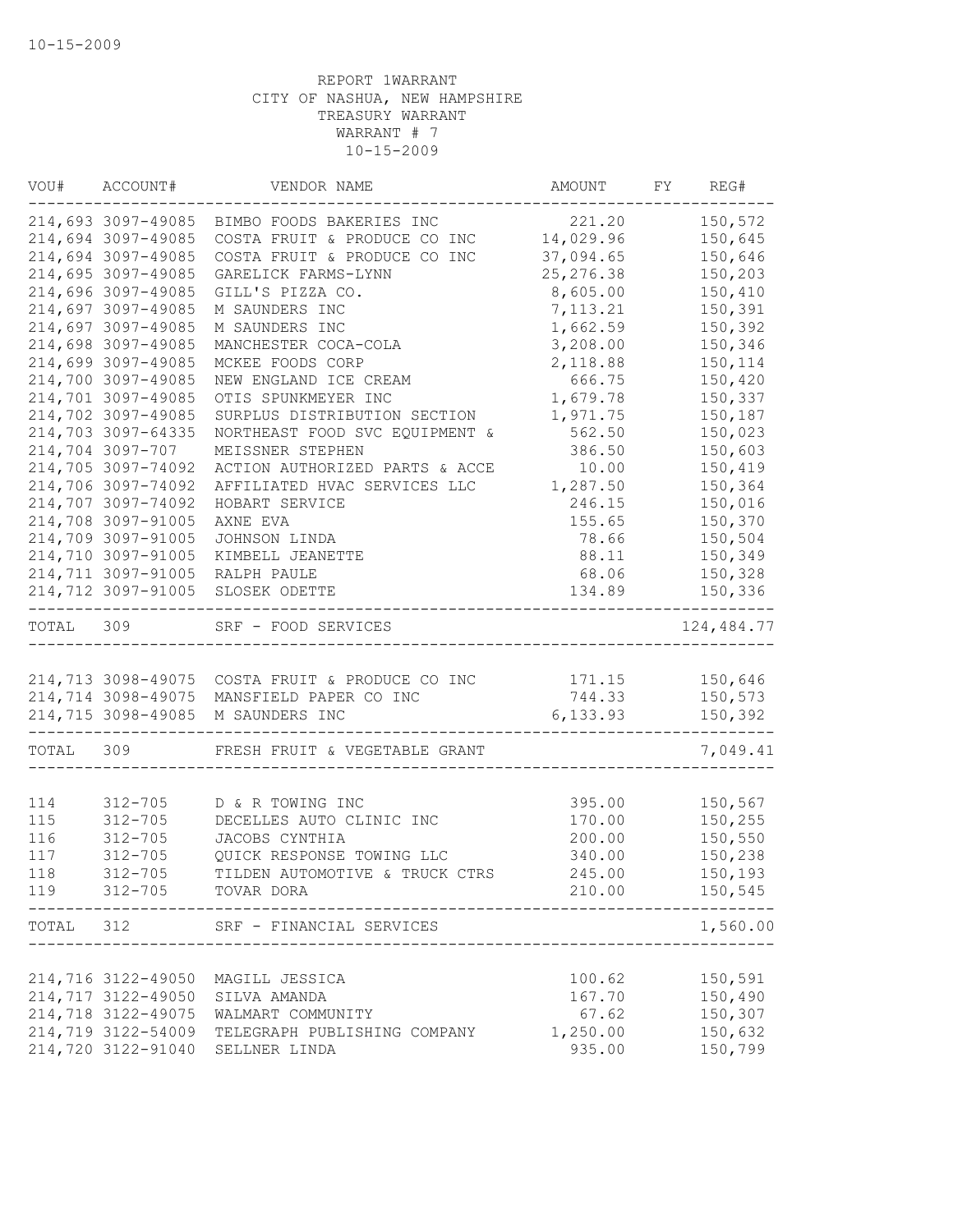|     |                         | VOU# ACCOUNT# VENDOR NAME AMOUNT FY REG#                                                                                    |                  |          |
|-----|-------------------------|-----------------------------------------------------------------------------------------------------------------------------|------------------|----------|
|     |                         | TOTAL 312 ADULT ED/CONTINUING ED                                                                                            | 2,520.94         |          |
|     |                         | 214,721 3220-53100 WOLFF FRED                                                                                               | 1,400.00 150,498 |          |
|     |                         | TOTAL 322 NH CHARITABLE BIRCH HILL SCHL                                                                                     |                  | 1,400.00 |
|     | ----------------------- | 120               323-59100               AERIAL CARTOGRAPHICS OF AMERIC                    2,937.00                150,548 |                  |          |
|     |                         | TOTAL 323 SRF - GIS                                                                                                         |                  | 2,937.00 |
|     |                         | 214,722 3240-53103 YOUTH COUNCIL (THE)                                                                                      | 1,814.76 150,382 |          |
|     | TOTAL 324               | MCKINNEY-VENTO HOMELESS GRANT                                                                                               |                  | 1,814.76 |
|     |                         | 214,723 3248-49050 WRS GROUP LTD                                                                                            | 365.89 150,093   |          |
|     |                         | TOTAL 324 REDUCING THE RISK                                                                                                 |                  | 365.89   |
|     |                         | 214,724 3250-53100 NASHUA REGIONAL PLANNING COMMI 1,586.81 150,640                                                          |                  |          |
|     |                         | TOTAL 325 SAFE ROUTES TO SCHOOL                                                                                             |                  | 1,586.81 |
| 121 | 331-01500               | LAW REALTY CO INC                                                                                                           | 416.67           | 150,779  |
| 122 | 331-01500               | RAPID REAL ESTATE LLC                                                                                                       | 1,500.00         | 150,748  |
| 123 | 331-01665               | DBSA NASHUA INC                                                                                                             | 529.97           | 150,627  |
| 124 | 331-309                 | CITY OF NASHUA                                                                                                              | .76              | 150,655  |
| 125 | 331-46030               | RILEY'S SPORT SHOP INC                                                                                                      | 1,198.30         | 149,987  |
| 126 | 331-59100               | COMCAST                                                                                                                     | 107.00           | 150,750  |
| 127 | 331-59100               | LEXISNEXIS                                                                                                                  | 50.00            | 150,759  |
| 128 | $331 - 64192$           | EASTERN MOUNTAIN SPORTS INC                                                                                                 | 1,548.00         | 150,185  |
| 129 | 331-94005               | BAILEY DAVID                                                                                                                | 1,029.59         | 150,651  |
| 130 | 331-94005               | BELANGER AARON                                                                                                              | 1,029.59         | 150,652  |
| 131 | 331-94005               | DICKINSON JENNIFER                                                                                                          | 1,029.59         | 150,654  |
| 132 | 331-94005               | HUDON SCOTT                                                                                                                 | 210.00           | 150,658  |
| 133 | 331-94005               | NDAA                                                                                                                        | 2,775.00         | 150,774  |
| 134 | 331-94005               | URBAN PETER                                                                                                                 | 210.00           | 150,653  |
| 135 | 331-98038               | PETTY CASH                                                                                                                  | 191.58           | 150,656  |
| 136 | 331-98038               | PETTY CASH                                                                                                                  | 140.47           | 150,657  |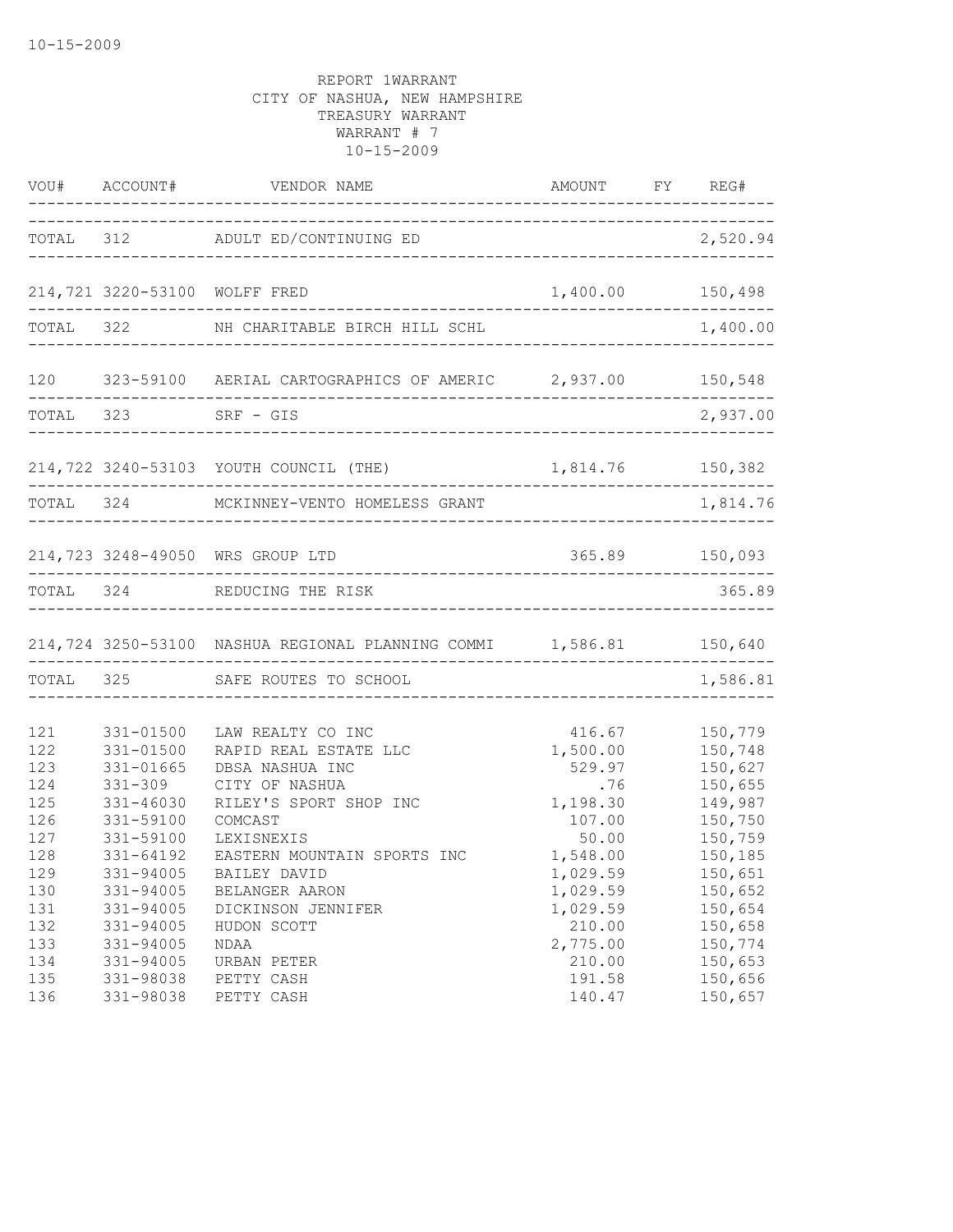|                                                                           | VOU# ACCOUNT#                                                                                                                                          | VENDOR NAME<br>_______________                                                                                                                                                                                                                                                          | AMOUNT FY REG#                                                                                         |                                                                                                                       |
|---------------------------------------------------------------------------|--------------------------------------------------------------------------------------------------------------------------------------------------------|-----------------------------------------------------------------------------------------------------------------------------------------------------------------------------------------------------------------------------------------------------------------------------------------|--------------------------------------------------------------------------------------------------------|-----------------------------------------------------------------------------------------------------------------------|
|                                                                           |                                                                                                                                                        | TOTAL 331 SRF - POLICE DEPARTMENT                                                                                                                                                                                                                                                       |                                                                                                        | 11,966.52                                                                                                             |
|                                                                           |                                                                                                                                                        | 214,725 3359-49050 WASHINGTON READS                                                                                                                                                                                                                                                     | 506.00 150,593                                                                                         |                                                                                                                       |
|                                                                           |                                                                                                                                                        | TOTAL 335 TITLE IB READ 1ST MT PLEASANT                                                                                                                                                                                                                                                 |                                                                                                        | 506.00                                                                                                                |
|                                                                           |                                                                                                                                                        | 214,726 3380-53103 YOUTH COUNCIL (THE)                                                                                                                                                                                                                                                  |                                                                                                        |                                                                                                                       |
| TOTAL 338                                                                 |                                                                                                                                                        | TITLE IV SDF YOUTH COUNCIL                                                                                                                                                                                                                                                              |                                                                                                        | 6,500.00                                                                                                              |
| 137<br>138<br>139<br>140<br>141<br>142<br>143<br>144                      | 341-01963<br>341-01966<br>341-01969<br>341-31045<br>341-41015<br>341-49075                                                                             | SOUTHERN NH HIV/AIDS TASK FORC 9,658.00<br>GREATER NASHUA MENTAL HEALTH C 5,864.71 150,533<br>SOUTHERN NH HIV/AIDS TASK FORC<br>NEXTEL COMMUNICATIONS<br>STAPLES BUSINESS ADVANTAGE<br>PANERA BREAD<br>341-54035 GREATER NASHUA MEDICAL RESERVE<br>341-54035 STAPLES BUSINESS ADVANTAGE | 676.00<br>210.26<br>112.49<br>1,200.89<br>66.50<br>96.41                                               | 150,189<br>150,189<br>150,735<br>150,300<br>149,971<br>150,764<br>150,300<br>---------                                |
| TOTAL 341                                                                 |                                                                                                                                                        | SRF - COMMUNITY SERVICES                                                                                                                                                                                                                                                                |                                                                                                        | 17,885.26                                                                                                             |
| 145<br>146<br>147<br>148<br>149<br>150<br>151<br>152<br>153<br>154<br>155 | 342-01352<br>342-01940<br>342-01966<br>342-31045<br>342-47010<br>342-47010<br>342-47035<br>342-59133<br>342-91025<br>342-91025<br>342-91025            | ESA BIOSCIENCES INC<br>IJAZ FOQIA<br>SOUTHERN NH AHEC<br>NEXTEL COMMUNICATIONS<br>FLETCHER'S APPLIANCE<br>NH MEDICAL/DENTAL SUPPLY LLC/D<br>MEDI-SCRIPTS<br>STERICYCLE INC<br>BISSELL NANCY<br>PORRES LUIS<br>WENDT BETTY                                                               | 55.74<br>652.26<br>7,668.00<br>31.93<br>990.00<br>104.88<br>36.00<br>43.36<br>49.50<br>36.85<br>148.40 | 150,067<br>150,305<br>150,783<br>150,735<br>150,045<br>150,130<br>150,771<br>149,979<br>150,274<br>150,147<br>150,276 |
|                                                                           |                                                                                                                                                        | TOTAL 342 SRF - COMMUNITY HEALTH                                                                                                                                                                                                                                                        |                                                                                                        | 9,816.92                                                                                                              |
|                                                                           | 214,727 3440-31005<br>214,728 3440-49075<br>214,729 3440-49075<br>214,730 3440-49075<br>214,731 3440-49075<br>214,731 3440-49075<br>214,732 3440-49075 | NEXTEL COMMUNICATIONS<br>AC MOORE INC<br>COGSWELL CATHERINE<br>COSTCO WHOLESALE #307<br>GARELICK FARMS-LYNN<br>GARELICK FARMS-LYNN<br>HAMM LINDA                                                                                                                                        | 350.20<br>271.60<br>95.10<br>123.64<br>300.00<br>277.92<br>198.11                                      | 150,730<br>150,378<br>150,372<br>150,793<br>150,203<br>150,204<br>150,375                                             |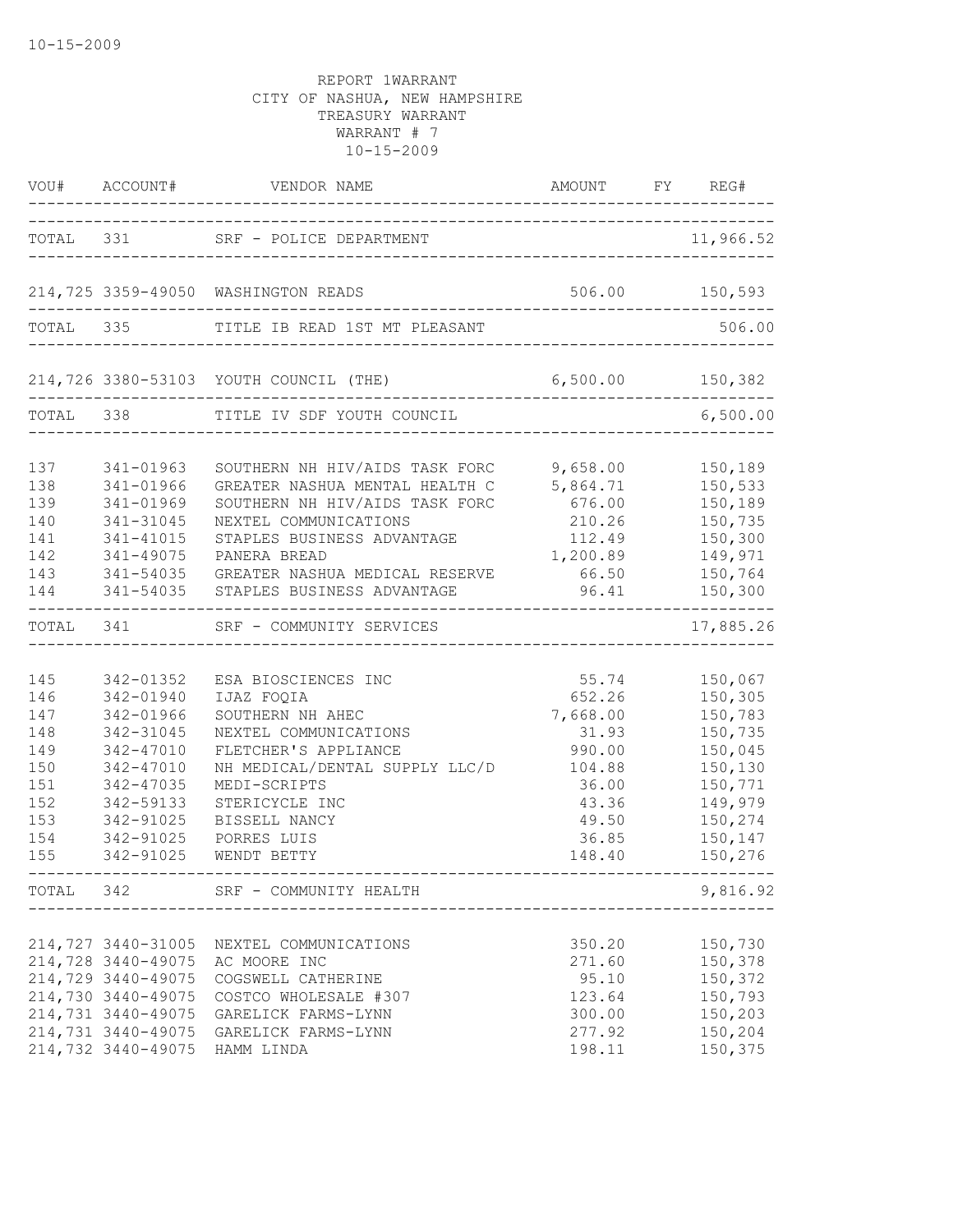| VOU#      | ACCOUNT#                      | VENDOR NAME                                   | <b>AMOUNT</b>    | FY | REG#               |
|-----------|-------------------------------|-----------------------------------------------|------------------|----|--------------------|
|           | 214,733 3440-49075            | MARKET BASKET                                 | 276.35           |    | 150,144            |
|           | 214,734 3440-49075            | ROHAN BARBARA                                 | 21.64            |    | 150,605            |
|           | 214,735 3440-49075            | SQUAM LAKES NATURAL SCIENCE CT                | 833.00           |    | 150,266            |
|           | 214,736 3440-49075            | STAPLES BUSINESS ADVANTAGE                    | 15.55            |    | 150,233            |
|           | 214,737 3440-53103            | STATE OF NH CRIMINAL RECORDS                  | 165.75           |    | 150,659            |
|           | 214,738 3440-55020            | FIRST STUDENT INC                             | 1,613.70         |    | 150,367            |
| TOTAL     | 344                           | AFTER SCHOOL PROGRAM                          |                  |    | 4,542.56           |
|           |                               | 214,739 3450-91040 CHARTERS ERIC              | 101.90           |    | 150,589            |
| TOTAL     | 345                           | 21 ST CENTURY ELEM. AFTER SCHL                |                  |    | 101.90             |
|           |                               |                                               |                  |    |                    |
|           | 214,740 3460-49075            | AC MOORE INC                                  | 65.73            |    | 150,378            |
|           | 214,741 3460-49075            | HOME DEPOT CREDIT SERVICES                    | 399.00           |    | 150,340            |
|           | 214,742 3460-49075            | MARKET BASKET                                 | 230.35           |    | 150,144            |
|           | 214,743 3460-49075            | STAPLES BUSINESS ADVANTAGE                    | 952.22           |    | 150,233            |
|           | 214,744 3460-49075            | WALMART COMMUNITY                             | 185.93           |    | 150,307            |
|           | 214,745 3460-49075            | WARD RODGER                                   | 4.45             |    | 150,607            |
|           | 214,746 3460-49075            | WB MASON COMPANY INC                          | 105.00           |    | 150,022            |
|           | 214,747 3460-49075            | YOUNG AMANDA                                  | 63.74            |    | 150,604            |
| TOTAL     | 346                           | 21 ST CENTURY AFTER SCH MIDDLE                |                  |    | 2,006.42           |
|           |                               |                                               |                  |    |                    |
|           |                               | 214,748 3468-49075 STAPLES BUSINESS ADVANTAGE | 217.60           |    | 150,233            |
|           | 214,749 3468-91040            | STRAIGHT A ACADEMY                            | 717.00           |    | 150,801            |
| TOTAL 346 |                               | SMALLER LEARNING COMMUNITY                    |                  |    | 934.60             |
|           | 214,750 3509-91040 MUDGE JILL |                                               | 220.00           |    | 150,156            |
|           | 214,751 3509-91040            | NHSAA                                         | 315.00           |    | 150,408            |
| TOTAL 350 |                               | TITLE 11A TEACHER QUALITY                     |                  |    | 535.00             |
|           |                               | 156 352-59020 GROUP SALES SYMPHONY HALL       | 2,430.00 150,769 |    |                    |
|           |                               | 157 352-59050 MCDOUGALD SCOTT                 | 360.00           |    | 149,969            |
| TOTAL 352 |                               | SRF - PARKS AND RECREATION                    |                  |    | ------<br>2,790.00 |
|           | 214,752 3658-49050            | STAPLES BUSINESS ADVANTAGE                    | 272.92           |    | 150,233            |
|           |                               | 214,753 3658-49050 US SCHOOL SUPPLY INC       | 326.70           |    | 150,366            |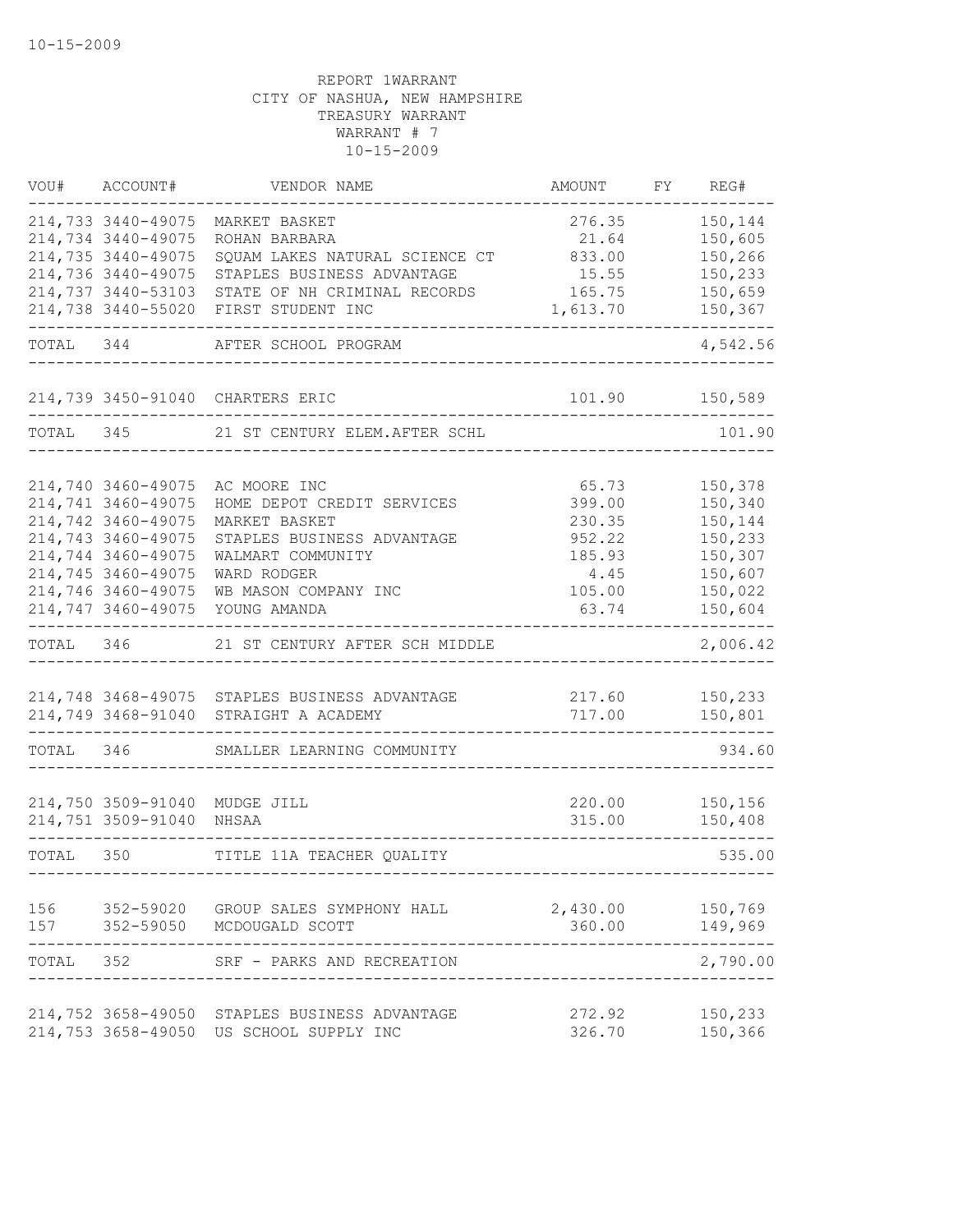|            |                        | VOU# ACCOUNT# VENDOR NAME AMOUNT FY REG                                                             | AMOUNT FY REG#    |                                   |
|------------|------------------------|-----------------------------------------------------------------------------------------------------|-------------------|-----------------------------------|
|            |                        | TOTAL 365 SOUTH STUDENT SHOP                                                                        |                   | 599.62                            |
|            |                        | 158 373-53075 NASHUA REGIONAL PLANNING COMMI 2,092.50 150,640<br>159 373-53112 JORDAN INSTITUTE INC | 18,043.75 150,649 |                                   |
|            |                        | TOTAL 373 SRF - ECONOMIC DEVELOPMENT 20,                                                            |                   | . _ _ _ _ _ _ _ _ _<br>20, 136.25 |
| 160        | 374-01966              | NASHUA PASTORAL CARE CENTER 750.00 150,298<br>NEIGHBORHOOD HOUSING SERVICES 250.00 150,159          |                   |                                   |
| 161        | 374-01966              |                                                                                                     |                   |                                   |
| 162        | 374-07040              | LAZO JOAQUIN AND MUNOZ CONSTRU 20,000.00 150,660                                                    |                   |                                   |
| 163        | 374-07135              | NASHUA YOUTH COUNCIL &                                                                              | 8,500.00 149,963  |                                   |
| 164        | 374-07145              | NEIGHBORHOOD HOUSING SERVICES 4,090.91 150,159                                                      |                   |                                   |
| 164        | 374-07188              | NEIGHBORHOOD HOUSING SERVICES 2,560.45 150,159                                                      |                   |                                   |
| 165        | 374-07340              | TELEGRAPH PUBLISHING COMPANY                                                                        | 715.65 150,632    |                                   |
| 166        | 374-07600              | INSTITUTE FOR ENVIRONMENTAL ED                                                                      | 280.00            | 150,280                           |
| 167        | 374-07600              | NEIGHBORHOOD HSNG SVCS GREATER 5,220.00                                                             |                   | 150,679                           |
| 168        | 374-07620              | BELANGER DENA E                                                                                     | 400.00            | 150,661                           |
| 169        | 374-07620              | <b>BROWN STEVE</b>                                                                                  | 400.00            | 150,662                           |
| 170        | 374-07620              | DENNIS BRUCE                                                                                        | 400.00            | 150,663                           |
| 171        | 374-07620              | GIERA BETH A                                                                                        | 400.00            | 150,664                           |
| 172        | 374-07620              | HUTCHINSON ROBERT E                                                                                 | 400.00            | 150,665                           |
| 173        | 374-07620              | JOHNSON CAROLE E                                                                                    |                   | 400.00 150,666                    |
| 174        | 374-07620              | JOHNSON KATELYN                                                                                     | 400.00            | 150,667                           |
| 175        | 374-07620              | LAROE DARLENE                                                                                       | 400.00            | 150,668                           |
| 176        | 374-07620              | LEE JOSEPH W                                                                                        | 400.00            | 150,669                           |
| 177        | 374-07620              | LEWIS DAVID                                                                                         | 400.00            | 150,670                           |
| 178        | 374-07620<br>374-07620 | MCANESPIE FRANK                                                                                     | 400.00<br>400.00  | 150,671                           |
| 179<br>180 | 374-07620              | PERSONS ROY<br>REED DAVID                                                                           |                   | 150,673                           |
| 181        | 374-07620              | RICHARDSON CHARLES                                                                                  | 400.00            | 150,672<br>400.00 150,674         |
| 182        | 374-07620              | SNOVER STEVEN                                                                                       |                   | 400.00 150,675                    |
| 183        | 374-07620              | WHITE CAROLYN A                                                                                     |                   | 400.00 150,676                    |
| 184        | 374-07620              | WYATT KATHLEEN                                                                                      | 400.00            |                                   |
| 185        | 374-07620              | YOUNG PATRICIA                                                                                      | 400.00            | 150,677<br>150,678                |
| 186        | 374-09023              | ALTERNATE TRANSIT ADVERTISING                                                                       | 734.00            | 150,138                           |
| 187        | 374-09031              | LOOMIS FARGO & CO                                                                                   | 146.56            | 150,086                           |
| 188        | 374-09061              | ARAMARK UNIFORM SERVICES                                                                            | 106.23            | 150,081                           |
| 189        | 374-09061              | HUFF & GAUTHIER INC                                                                                 | 467.50            | 150,283                           |
| 190        | 374-09061              | NEXTEL COMMUNICATIONS                                                                               | 501.78            | 150,735                           |
| 191        | 374-09071              | SHATTUCK MALONE OIL CO                                                                              | 19,048.62         | 150,728                           |
| 192        | 374-09081              | MICHELIN NORTH AMERICA INC                                                                          | 1,195.04          | 150,019                           |
| 193        | 374-09081              | STRATEGIC TIRE SOLUTIONS LLC                                                                        | 1,112.00          | 150,292                           |
| 194        | 374-09091              | CENTRAL PAPER PRODUCTS CO                                                                           | 256.82            | 150,291                           |
| 195        | 374-09091              | FASTENAL CO                                                                                         | 99.15             | 150,018                           |
| 196        | 374-09091              | GILLIG LLC                                                                                          | 629.26            | 150,219                           |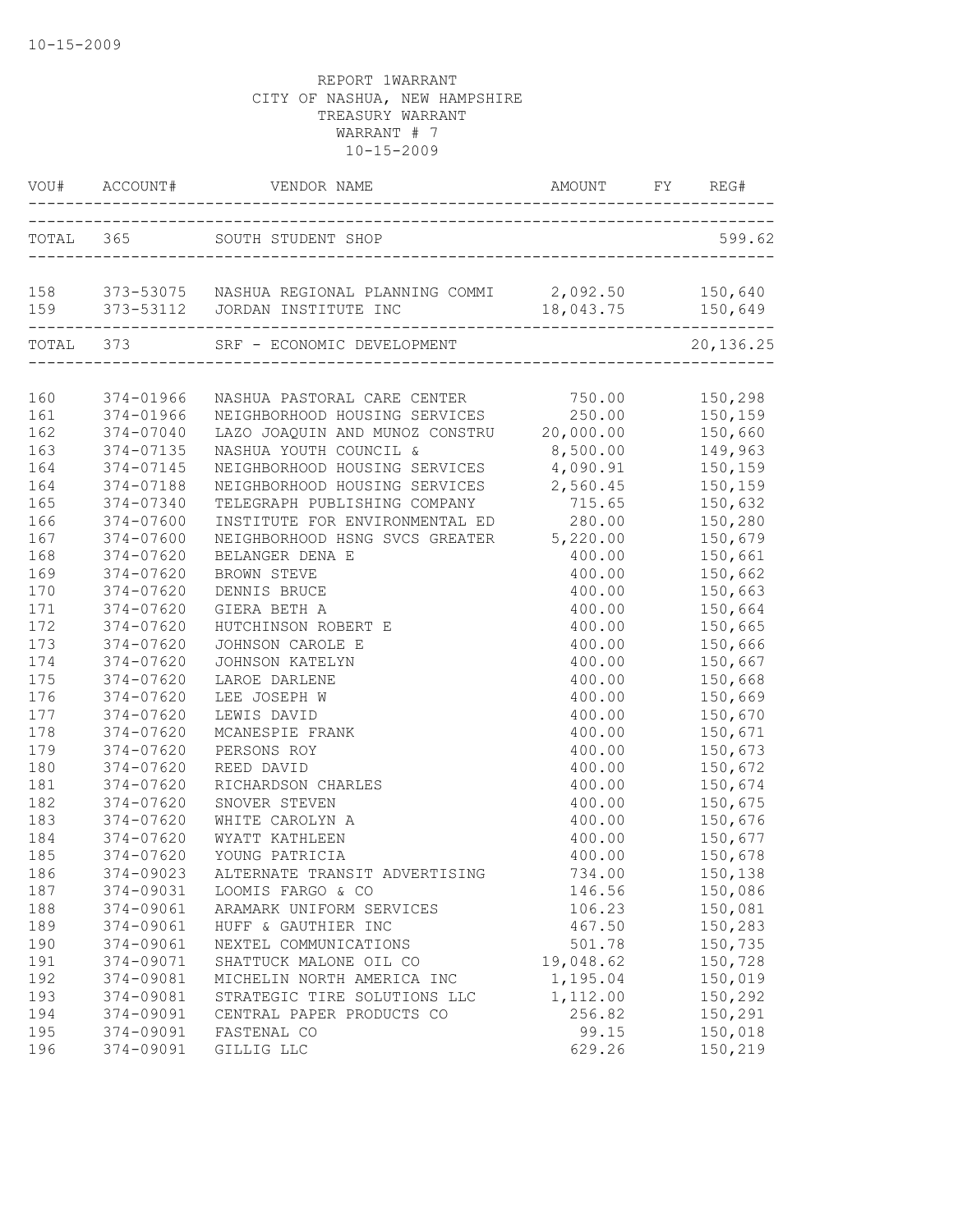| VOU#      | ACCOUNT#                   | VENDOR NAME                               | AMOUNT     | FY | REG#             |
|-----------|----------------------------|-------------------------------------------|------------|----|------------------|
| 197       | 374-09091                  | HOME DEPOT CREDIT SERVICES                | 30.40      |    | 150,740          |
| 198       | 374-09091                  | HUFF & GAUTHIER INC                       | 91.00      |    | 150,283          |
| 199       | 374-09091                  | NAPA AUTO PARTS                           | 279.03     |    | 150,246          |
| 200       | 374-09091                  | NORTHERN BUS SALES INC                    | 1,466.31   |    | 150,106          |
| 201       | 374-09091                  | PREMIER SOUTHERN TICKET CO                | 536.47     |    | 149,985          |
| 202       | 374-09091                  | RYDER FLEET PRODUCTS.COM INC              | 188.87     |    | 150,249          |
| 203       | 374-09091                  | STAPLES BUSINESS ADVANTAGE                | 126.74     |    | 150,300          |
| 204       | 374-09104                  | PSNH                                      | 240.56     |    | 150,775          |
| 205       | 374-09112                  | NATIONAL GRID                             | 22.39      |    | 150,757          |
| 205       | 374-09115                  | NATIONAL GRID                             | 45.30      |    | 150,757          |
| 206       | 374-09120                  | PENNICHUCK WATER                          | 74.37      |    | 150,742          |
| 207       | 374-09133                  | FAIRPOINT COMMUNICATIONS                  | 203.05     |    | 150,767          |
| 208       | 374-09133                  | NEXTEL COMMUNICATIONS                     | 194.55     |    | 150,735          |
| 209       | 374-09261                  | PURE WATERS OF NEW ENGLAND LLC            | 31.50      |    | 150,202          |
| 210       | 374-09262                  | TRANSIT MANAGEMENT OF NASHUA I            | 11.08      |    | 150,680          |
| 211       | 374-45230                  | NEXTEL COMMUNICATIONS                     | 49.99      |    | 150,735          |
| 212       | 374-59188                  | INSTITUTE FOR ENVIRONMENTAL ED            | 525.00     |    | 150,280          |
| 213       | 374-64038                  | CDW GOVERNMENT INC                        | 324.96     |    | 150,339          |
| 214       | 374-78120                  | CAMEROTA TRUCK PARTS                      | 126,093.72 |    | 150,096          |
| 215       | 374-78120                  | CUMMINS NORTHEAST INC                     | 458.72     |    | 150,264          |
| 216       | 374-78120                  | GILLIG LLC                                | 986.06     |    | 150,219          |
| 217       | 374-78120                  | NORTHERN BUS SALES INC                    | 23.87      |    | 150,106          |
| TOTAL 374 |                            | SRF - URBAN PROGRAMS                      |            |    | 205,867.91       |
|           |                            |                                           |            |    |                  |
| 218       | 375-45220                  | NASHUA PUBLIC LIBRARY                     | 50.00      |    | 150,681          |
| 219       | 375-64045                  | BARCODE PLANET                            | 296.50     |    | 150,306          |
| 220       | 375-64045                  | CDW GOVERNMENT INC                        | 935.00     |    | 150,339          |
| 221       | 375-64045                  | PROVANTAGE                                | 55.01      |    | 150,289          |
| TOTAL     | 375                        | SRF - PUBLIC LIBRARIES                    |            |    | 1,336.51         |
|           |                            |                                           |            |    |                  |
|           | 214,754 3750-49050         | HEINEMANN                                 | 30,160.00  |    | 150,345          |
|           | 214,755 3750-49050         | MCGRAW HILL COMPANIES                     | 4,550.70   |    | 150,099          |
|           | 214,756 3750-53101         | EDWARDS EDUCATIONAL SERVICES,             | 2,865.99   |    | 150,487          |
|           | 214,757 3750-53101         | RENO JENNIFER                             | 500.00     |    | 150,508          |
|           |                            | 214,758 3750-53101 SHEA DENISE C          | 1,375.00   |    | 150,473          |
|           | 214,759 3750-64045 ADORAMA |                                           | 739.45     |    | 150,389<br>----- |
| TOTAL 375 |                            | TITLE ARRA GRANT<br>--------------------- |            |    | 40,191.14        |
|           |                            |                                           |            |    |                  |
|           | 214,760 3760-43005         | POSTMASTER                                | 176.00     |    | 150,682          |
|           | 214,761 3760-49035         | BARNES & NOBLE INC                        | 1,383.39   |    | 149,974          |
|           | 214,762 3760-49035         | CAMBIUM LEARNING INC                      | 2,123.18   |    | 150,417          |
|           | 214,763 3760-49035         | INTERNATIONAL READING ASSOC               | 180.35     |    | 150,596          |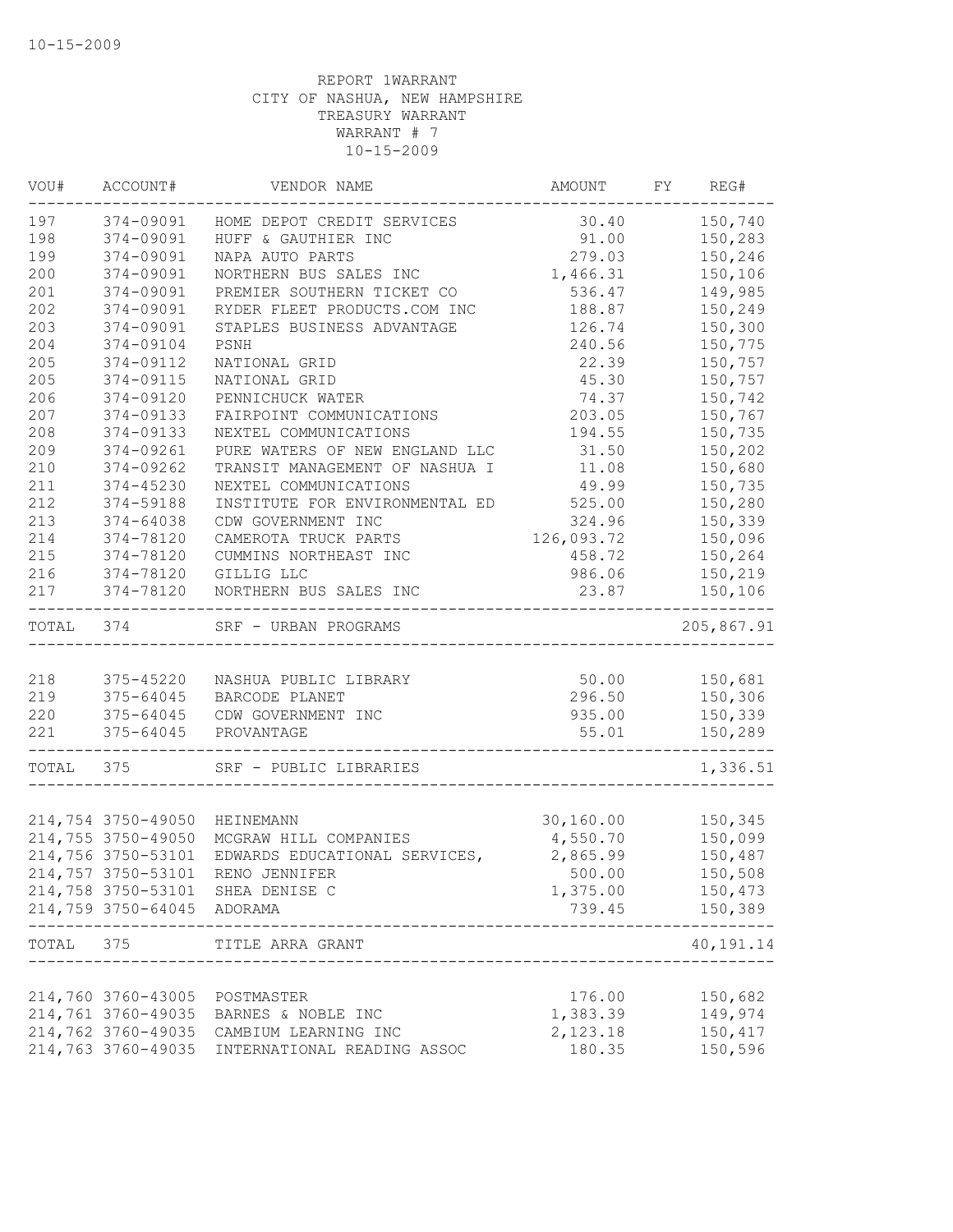| VOU#      | ACCOUNT#           | VENDOR NAME                                | AMOUNT     | FY | REG#      |
|-----------|--------------------|--------------------------------------------|------------|----|-----------|
|           | 214,764 3760-49050 | CHOICE LITERACY INC                        | 266.00     |    | 150,501   |
|           | 214,765 3760-49050 | DOODY JEANNE                               | 29.88      |    | 150,100   |
|           | 214,766 3760-49050 | HEINEMANN                                  | 4,680.00   |    | 150,345   |
|           | 214,767 3760-49050 | SCHOLASTIC MAGAZINES                       | 122.13     |    | 150,166   |
|           | 214,768 3760-49050 | SCHOOL SPECIALTY                           | 25.93      |    | 150,343   |
|           | 214,769 3760-49050 | STAPLES BUSINESS ADVANTAGE                 | 29.95      |    | 150,233   |
|           | 214,770 3760-49075 | AC MOORE INC                               | 20.28      |    | 150,378   |
|           | 214,771 3760-49075 | SCHOOL SPECIALTY                           | 79.02      |    | 150,343   |
|           | 214,772 3760-49075 | SHEA DENISE                                | 112.70     |    | 150,342   |
|           | 214,773 3760-49075 | STAPLES BUSINESS ADVANTAGE                 | 493.85     |    | 150,233   |
|           | 214,774 3760-53101 | BOWEN-IRISH TERE                           | 300.00     |    | 150,590   |
|           | 214,775 3760-53101 | COLLINS EDUCATION ASSOCIATES L             | 1,444.00   |    | 150,400   |
|           | 214,776 3760-53101 | CROWDER LUCIE L                            | 489.75     |    | 150,319   |
|           | 214,777 3760-53101 | ICAT RESOURCES LLC                         | 24, 447.44 |    | 150,526   |
|           | 214,778 3760-53101 | LAUGHTERS JACQUELYN                        | 1,500.00   |    | 150,509   |
|           | 214,779 3760-95010 | CHOICE LITERACY INC                        | 99.00      |    | 150,501   |
| TOTAL 376 |                    | TITLE I                                    |            |    | 38,002.85 |
|           |                    | 214,780 3900-55035 FIRST STUDENT INC       | 402.83     |    | 150,367   |
| TOTAL 390 |                    | VOC ED SECONDARY PERKINS                   |            |    | 402.83    |
|           |                    | 214,781 3927-49050 NORTHCENTER FOODSERVICE | 1,548.97   |    | 150,365   |
| TOTAL     | 392 —              | CULINARY ARTS                              |            |    | 1,548.97  |
|           |                    |                                            |            |    |           |
|           | 214,782 3950-49075 | HODSDON SANDRA                             | 35.32      |    | 150,393   |
|           | 214,783 3950-49075 | PHONAK, INC                                | 650.97     |    | 150,405   |
|           | 214,784 3950-53109 | BOLICK TERESA DBA BOLICK TERES             | 5,600.00   |    | 150,325   |
|           | 214,785 3950-53109 | INTERIM HEALTH CARE                        | 808.50     |    | 150,001   |
|           |                    | 214,786 3950-53109 ST JOSEPH HOSPITAL      | 2,473.25   |    | 150,747   |
| TOTAL     | 395                | IDEA B SPECIAL EDUCATION                   |            |    | 9,568.04  |
|           |                    | 214,787 3977-705 HICKS JOANNE              | 80.00      |    | 150,592   |
| TOTAL 397 |                    | SPECIAL ED LOCAL                           |            |    | 80.00     |
|           |                    |                                            |            |    |           |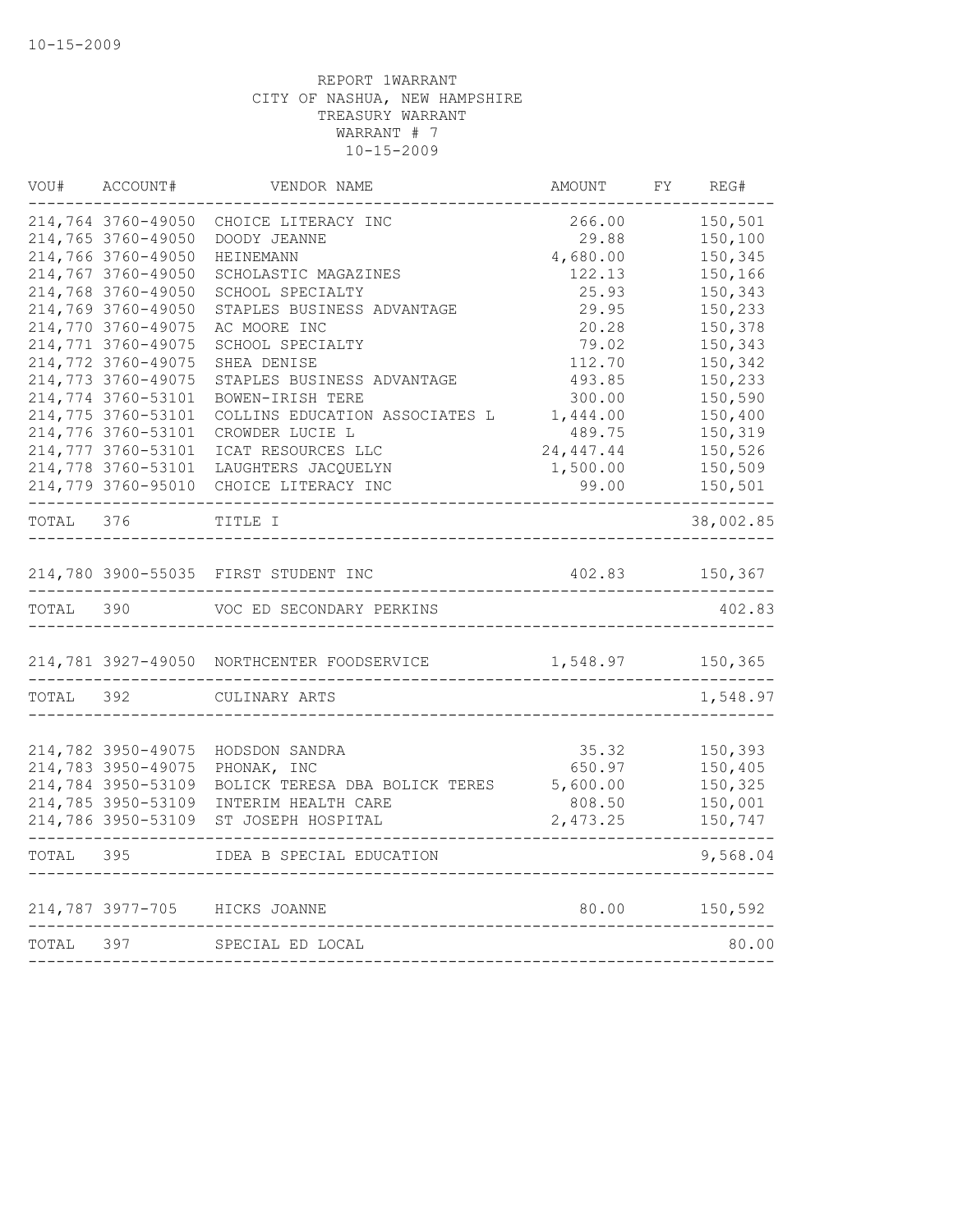|                                        |                               | VOU# ACCOUNT# VENDOR NAME                                                                                                       | AMOUNT FY REG#                             |                                                                      |
|----------------------------------------|-------------------------------|---------------------------------------------------------------------------------------------------------------------------------|--------------------------------------------|----------------------------------------------------------------------|
|                                        |                               | 222   412-162   HILLSBOROUGH COUNTY TREASURER   184.54   150,631                                                                |                                            |                                                                      |
|                                        |                               | TOTAL 412-16 FINANCIAL SERVICES<br>INT & COST ON REDEMPTION                                                                     |                                            | 184.54                                                               |
| 223<br>224<br>225<br>226<br>227<br>228 | 412-180<br>412-180<br>412-180 | 412-180 BLEISCH GEORGE<br>CHEN JIAN O<br>HOLDER DENISE J<br>LEDUC CARLOS<br>412-180 TAYLOR JAMES<br>412-180 WOZNIAKOWSKI ELINOR | 117.00<br>59.00<br>67.00<br>46.00<br>30.00 | 150,554<br>150,557<br>150,558<br>150,559<br>89.00 150,556<br>150,555 |
|                                        |                               | TOTAL 412-18 FINANCIAL SERVICES<br>AUTO PERMITS                                                                                 |                                            | 408.00                                                               |
|                                        |                               | 229 431-314 CITY OF NASHUA                                                                                                      | 29.92 150,683                              |                                                                      |
|                                        |                               | TOTAL 431-31 POLICE DEPARTMENT<br>SALE OF PHOTOCOPIES                                                                           |                                            | 29.92                                                                |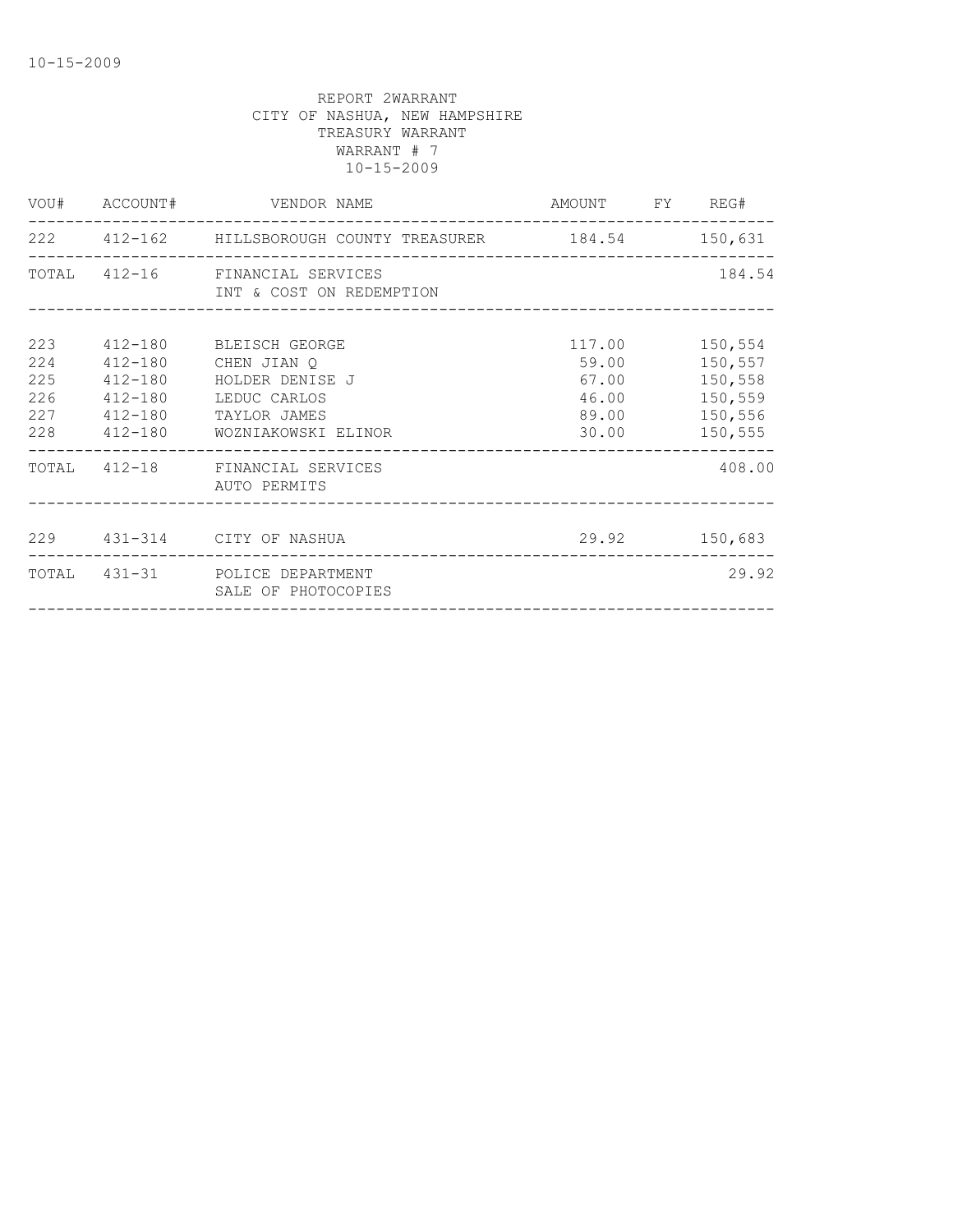| VOU#       | ACCOUNT#               | VENDOR NAME                                                      | AMOUNT                 | FY | REG#               |
|------------|------------------------|------------------------------------------------------------------|------------------------|----|--------------------|
| 230        | 501-98060              | LOZEAU DONNALEE                                                  | 94.00                  |    | 150,684            |
| 231        | $501 - 41015$          | STAPLES BUSINESS ADVANTAGE                                       | 119.99                 |    | 150,300            |
| 232        | $501 - 31050$          | VERIZON WIRELESS                                                 | 60.07                  |    | 150,752            |
| TOTAL      | 501                    | MAYOR'S OFFICE                                                   |                        |    | 274.06             |
| 233        | 502-41015              | STAPLES BUSINESS ADVANTAGE                                       | 147.21                 |    | 150,300            |
| TOTAL      | 502                    | LEGAL DEPARTMENT                                                 |                        |    | 147.21             |
| 233        | 503-41015              | STAPLES BUSINESS ADVANTAGE                                       | 261.84                 |    | 150,300            |
| TOTAL      | 503                    | BOARD OF ALDERMEN                                                |                        |    | 261.84             |
|            |                        |                                                                  |                        |    |                    |
| 234        | 505-81011              | AMERICAN RED CROSS                                               | 5,000.00               |    | 150,629            |
| 235        | 505-81120              | BOYS & GIRLS CLUB OF GREATER N                                   | 2,446.25               |    | 150,025            |
| 236        | 505-81058              | BRIDGES DOMESTIC & SEXUAL VIOL<br>CASA OF NH INC                 | 6, 250.00              |    | 150,029            |
| 237        | 505-81117              | CHILD ADVOCACY CENTER                                            | 1,250.00               |    | 150,116            |
| 238        | 505-81118              |                                                                  | 2,000.00               |    | 150,194            |
| 239        | 505-81054              | GREAT AMERICAN DOWNTOWN                                          | 10,000.00<br>6, 250.00 |    | 150,065            |
| 240<br>241 | 505-81022<br>505-81024 | GREATER NASHUA DENTAL CONNECTI                                   | 9,625.00               |    | 150,267<br>150,084 |
| 242        |                        | HOME HEALTH & HOSPICE CARE<br>HUMANE SOCIETY OF NEW ENGLAND      | 8,256.75               |    | 150,088            |
| 243        | 505-81039<br>505-81053 | LAMPREY HEALTH CARE, INC                                         | 9,571.25               |    | 150,756            |
| 244        | 505-81007              | LIL'IGUANA'S CHILDRENS SAFETY                                    | 2,000.00               |    | 150,685            |
|            |                        |                                                                  | 5,000.00               |    |                    |
| 245        | 505-81115              | MARGUERITE'S PLACE INC                                           |                        |    | 150,220            |
| 246        | 505-81073              | NASHUA PASTORAL CARE CENTER                                      | 5,571.25               |    | 150,298            |
| 246        | 505-81074              | NASHUA PASTORAL CARE CENTER                                      | 5,000.00               |    | 150,298            |
| 247        | 505-81110              | NASHUA SOUP KITCHEN & SHELTER                                    | 1,812.50               |    | 150,386            |
| 248        | 505-81068              | NASHUA YOUTH COUNCIL INC                                         | 5,571.25               |    | 149,990            |
| 249<br>250 | 505-81017<br>505-81078 | SOUTHERN NH HIV/AIDS TASK FORC<br>ST JOSEPH COMMUNITY SERVICES I | 3,696.25<br>2,633.66   |    | 150,527<br>150,621 |
| TOTAL      | 505                    | CIVIC & COMM. ACTIVITIES                                         |                        |    | 91,934.16          |
|            |                        |                                                                  |                        |    | -------------      |
| 251        | 506-31005              | AMERICAN TELECOM SERVICES LLC                                    | 5,607.48               |    | 150,181            |
| 252        | 506-31005              | BAYRING COMMUNICATIONS                                           | 2,169.59               |    | 150,760            |
| 253        | 506-31005              | FAIRPOINT COMMUNICATIONS                                         | 69.99                  |    | 150,767            |
| 254        | 506-31005              | PAETEC COMMUNICATIONS INC                                        | 600.00                 |    | 150,731            |
| 255        | 506-31005              | WAVEGUIDE INC                                                    | 600.00                 |    | 150,079            |
| TOTAL      | 506                    | TELECOMMUNICATIONS                                               |                        |    | 9,047.06           |
|            |                        |                                                                  |                        |    |                    |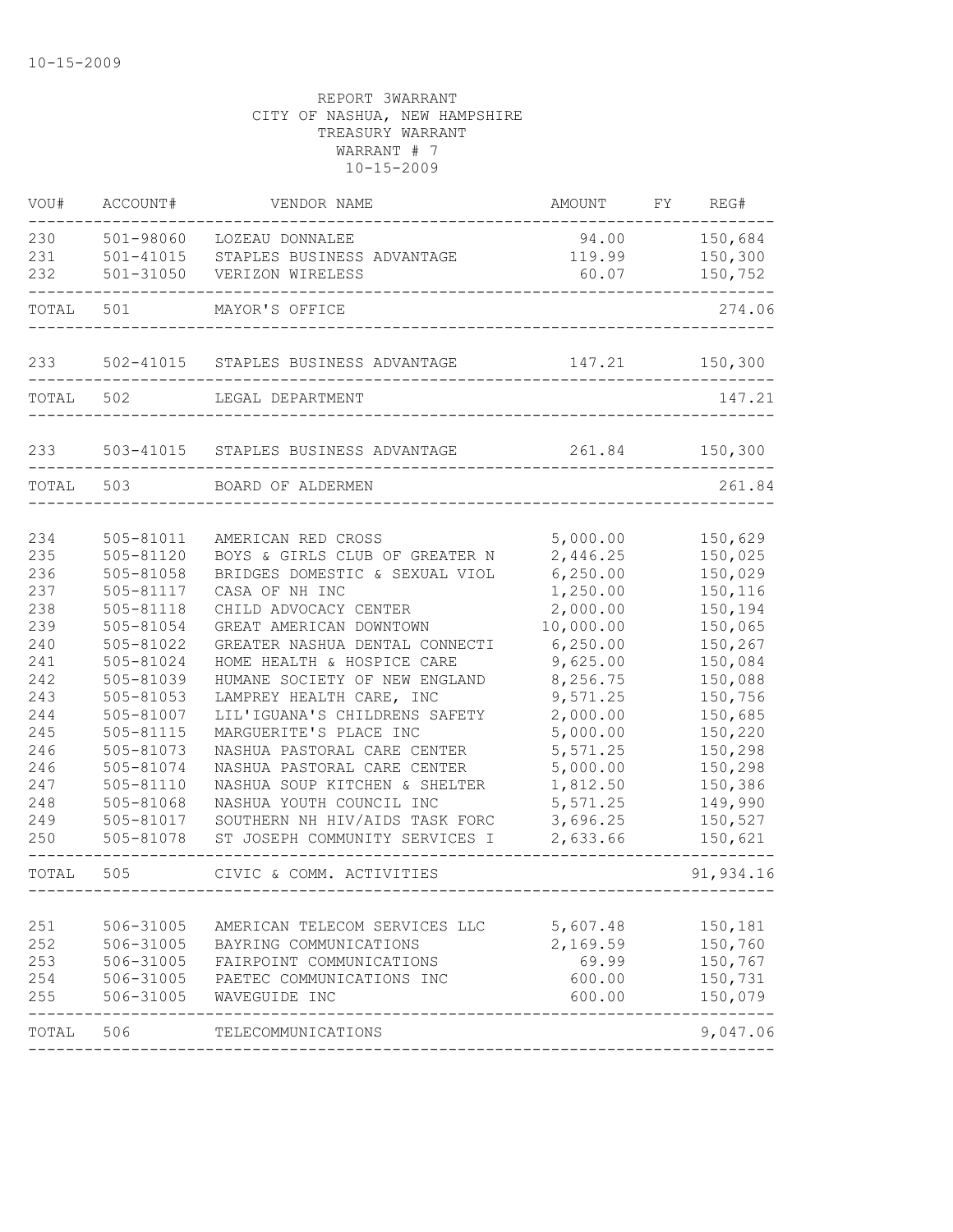| VOU#                                                 | ACCOUNT#                                                                                             | VENDOR NAME                                                                                                                                                                                                          | <b>AMOUNT</b>                                                                      | FY | REG#                                                                                 |
|------------------------------------------------------|------------------------------------------------------------------------------------------------------|----------------------------------------------------------------------------------------------------------------------------------------------------------------------------------------------------------------------|------------------------------------------------------------------------------------|----|--------------------------------------------------------------------------------------|
| 256<br>256                                           | 508-83100<br>508-83101                                                                               | STATE OF NH UC<br>STATE OF NH UC                                                                                                                                                                                     | 1,522.29<br>15,610.64                                                              |    | 150,782<br>150,782                                                                   |
| TOTAL                                                | 508                                                                                                  | INSURANCE-EMPLOYEE BENEFITS                                                                                                                                                                                          |                                                                                    |    | 17, 132.93                                                                           |
| 257<br>258<br>259<br>260<br>261<br>261               | 512-59266<br>512-72010<br>$512 - 66025$<br>512-43005<br>$512 - 41005$<br>512-41015                   | CBCINNOVIS INC<br>CONWAY OFFICE PRODUCTS LLC<br>OFFICE EQUIPMENT FINANCE SERVI<br>POSTMASTER<br>STAPLES BUSINESS ADVANTAGE<br>STAPLES BUSINESS ADVANTAGE                                                             | 12.25<br>40.11<br>186.20<br>1,320.00<br>333.30<br>57.31                            |    | 150,758<br>150,092<br>150,766<br>150,686<br>150,300<br>150,300                       |
| TOTAL                                                | 512                                                                                                  | FINANCIAL SERVICES                                                                                                                                                                                                   |                                                                                    |    | 1,949.17                                                                             |
| 262<br>262<br>263<br>264                             | 513-43005<br>513-44005<br>513-94005<br>513-41005                                                     | GENERAL CODE<br>GENERAL CODE<br>LOCAL GOVERNMENT CENTER<br>STAPLES BUSINESS ADVANTAGE                                                                                                                                | 87.69<br>4,384.30<br>40.00<br>216.94                                               |    | 150,157<br>150,157<br>150,755<br>150,300                                             |
| TOTAL                                                | 513                                                                                                  | CITY CLERK'S OFFICE                                                                                                                                                                                                  |                                                                                    |    | 4,728.93                                                                             |
| 265<br>266                                           | 515-41005                                                                                            | 515-95010 M LEE SMITH PUBLISHERS LLC<br>STAPLES BUSINESS ADVANTAGE                                                                                                                                                   | 367.00<br>155.75                                                                   |    | 150,789<br>150,300                                                                   |
| TOTAL                                                | 515                                                                                                  | HUMAN RESOURCES                                                                                                                                                                                                      |                                                                                    |    | 522.75                                                                               |
| 267<br>268<br>269<br>270<br>271<br>271<br>272<br>273 | 516-54016<br>516-72010<br>516-66030<br>516-54016<br>516-54011<br>516-54016<br>516-54016<br>516-54016 | CONCORD MONITOR<br>CONWAY OFFICE PRODUCTS LLC<br>PITNEY BOWES INC<br>SUCCESS ADVERTISING INC<br>TELEGRAPH PUBLISHING COMPANY<br>TELEGRAPH PUBLISHING COMPANY<br>THE LOWELL PUBLISHING CO<br>UNION LEADER CORPORATION | 316.25<br>111.27<br>1,020.00<br>656.50<br>477.10<br>1,576.16<br>1,838.30<br>948.40 |    | 150,736<br>150,092<br>150,299<br>150,082<br>150,632<br>150,632<br>150,738<br>150,734 |
|                                                      |                                                                                                      | TOTAL 516 PURCHASING DEPARTMENT                                                                                                                                                                                      |                                                                                    |    | 6,943.98                                                                             |
| 274<br>275<br>276<br>277<br>278<br>279               | 517-75023<br>517-75023<br>517-75105<br>517-34015<br>517-74085<br>517-42020                           | DEPENDABLE LOCK SERVICE INC<br>HOME DEPOT CREDIT SERVICES<br>M & M ELECTRICAL SUPPLY CO INC<br>NATIONAL GRID<br>NEVERETTS SEW & VAC INC<br>NEW ENGLAND PAPER & SUPPLY                                                | 278.00<br>28.55<br>11.64<br>174.64<br>47.00<br>25.24                               |    | 150,269<br>150,740<br>150,565<br>150,757<br>150,021<br>150,153                       |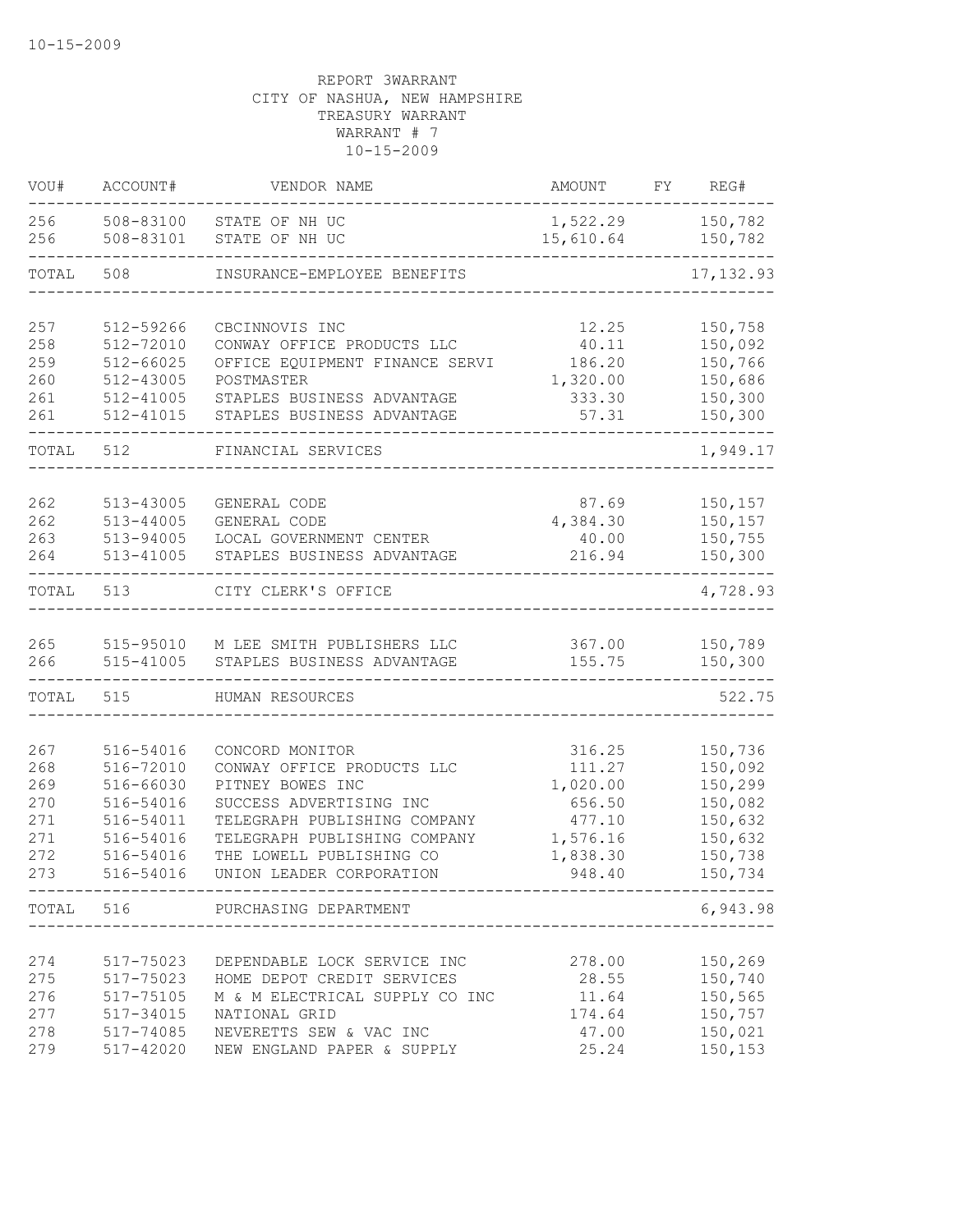| VOU#       | ACCOUNT#               | VENDOR NAME                            | <b>AMOUNT</b>    | FY | REG#               |
|------------|------------------------|----------------------------------------|------------------|----|--------------------|
| 280<br>281 | 517-31050<br>517-32005 | NEXTEL COMMUNICATIONS<br>PSNH          | 68.96<br>33.74   |    | 150,735<br>150,775 |
| TOTAL      | 517                    | BUILDING MAINT - CITY ADMIN            |                  |    | 667.77             |
| 282        | 519-94005              | DAME DOUGLAS                           | 115.00           |    | 150,687            |
| 283<br>284 | 519-95005<br>519-91005 | TREASURER, STATE OF NH<br>TURGISS GARY | 400.00<br>138.05 |    | 150,762<br>150,074 |
| TOTAL      | 519                    | ASSESSORS                              |                  |    | 653.05             |
| 285        | 520-32005              | PSNH                                   | 297.35           |    | 150,775            |
| TOTAL      | 520                    | HUNT BUILDING                          |                  |    | 297.35             |
| 286        | 522-91015              | BRITTON KEN                            | 125.75           |    | 150,688            |
| 287        | 522-94005              | DELANEY MEETING & EVENT MANAGE         | 275.00           |    | 150,788            |
| 288        | 522-31050              | NEXTEL COMMUNICATIONS                  | 253.19           |    | 150,735            |
| 289        | 522-41015              | STAPLES BUSINESS ADVANTAGE             | 73.05            |    | 150,300            |
| 290        | 522-94045              | VIDEO PROFESSOR                        | 548.65           |    | 150,525            |
| TOTAL      | 522                    | INFORMATION TECHNOLOGY                 |                  |    | 1,275.64           |
| 291        | 524-64045              | CDW GOVERNMENT INC                     | 184.00           |    | 150,339            |
| 292        | $524 - 64052$          | COMPUTER HUT OF N E INC                | 867.00           |    | 150,638            |
| TOTAL      | 524                    | COMPUTERS - CITYWIDE                   |                  |    | 1,051.00           |
| 293        | 531-53056              | AAA CREDIT SCREENING SERV LLC          | 25.00            |    | 149,993            |
| 294        | 531-78007              | ADAMSON INDUSTRIES CORP                | 89.90            |    | 150,174            |
| 295        | 531-64192              | AK THOMAS CO INC                       | 696.60           |    | 150,252            |
| 296        | $531 - 46040$          | ALEC'S SHOE STORE INC                  | 2,141.85         |    | 150,111            |
| 297        | 531-46030              | ALL SPORTS HEROES UNIFORMS,            | 4,647.60         |    | 150,078            |
| 297        | $531 - 46040$          | ALL SPORTS HEROES UNIFORMS,            | 297.98           |    | 150,078            |
| 298        | 531-53070              | ANIMAL HOSPITAL OF NASHUA INC          | 372.21           |    | 150,232            |
| 299        | $531 - 46040$          | ARCHAMBAULT DANIEL                     | 129.94           |    | 150,693            |
| 300        | 531-59100              | BAER ALEXANDRA                         | 88.33            |    | 150,149            |
| 301        | $531 - 46040$          | BAILEY DAVID                           | 79.95            |    | 150,691            |
| 302        | 531-94005              | BATTAGLIA BRIAN                        | 477.50           |    | 150,708            |
| 303        | 531-49075              | BATTERIES PLUS                         | 171.75           |    | 150,278            |
| 304        | $531 - 46040$          | BELANGER AARON                         | 142.91           |    | 150,692            |
| 305        | 531-45005              | BEN'S UNIFORMS                         | 450.00           |    | 150,639            |
| 305        | $531 - 46040$          | BEN'S UNIFORMS                         | 448.00           |    | 150,639            |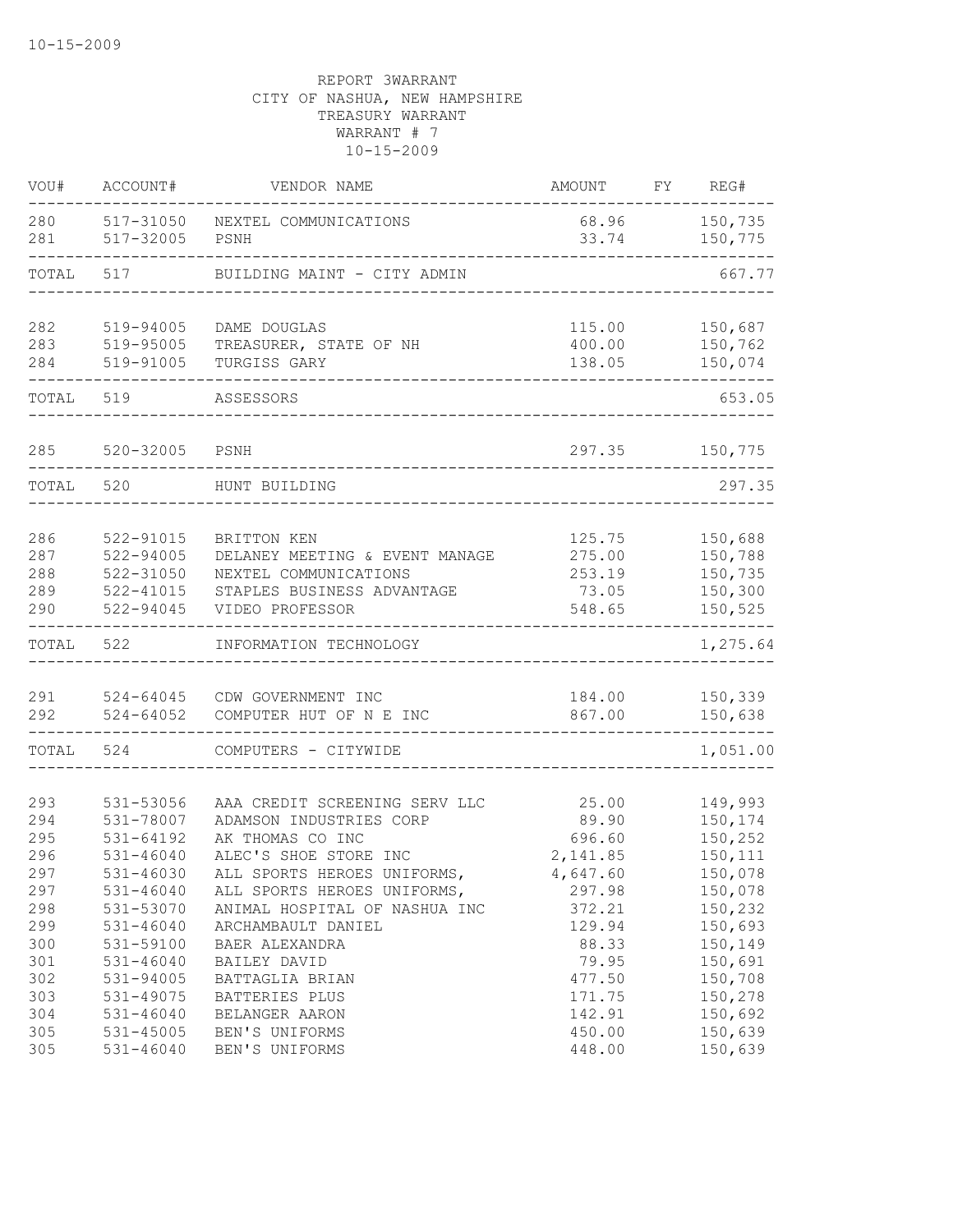| VOU# | ACCOUNT#      | VENDOR NAME                    | AMOUNT   | FY | REG#    |
|------|---------------|--------------------------------|----------|----|---------|
| 306  |               | 531-78007 BEST FORD/BEST CYCLE | 780.75   |    | 149,995 |
| 307  | 531-94005     | BUKUNT JEFFREY                 | 966.08   |    | 150,707 |
| 308  | 531-78007     | CARPARTS OF NASHUA             | 54.12    |    | 149,994 |
| 309  | $531 - 42000$ | CENTRAL PAPER PRODUCTS CO      | 614.02   |    | 150,291 |
| 310  | $531 - 64045$ | CHICK BEAULIEU, INC            | 1,100.00 |    | 150,296 |
| 311  | 531-31025     | CINFO PETER                    | 45.96    |    | 150,695 |
| 312  | 531-75023     | CITY OF NASHUA                 | 81.60    |    | 150,694 |
| 312  | 531-98035     | CITY OF NASHUA                 | 75.00    |    | 150,694 |
| 313  | $531 - 46040$ | CROSSON KYLE                   | 32.05    |    | 150,700 |
| 314  | 531-91025     | DELANEY KEVIN                  | 44.00    |    | 150,701 |
| 315  | 531-94005     | DICKERSON RONALD               | 690.00   |    | 150,697 |
| 316  | $531 - 46030$ | DIFAVA MATTHEW                 | 69.50    |    | 150,702 |
| 317  | 531-31025     | FAIRPOINT COMMUNICATIONS       | 87.28    |    | 150,767 |
| 318  | 531-48015     | FLEET SERVICES                 | 753.39   |    | 150,175 |
| 319  | $531 - 46040$ | GEORGE'S APPAREL               | 295.00   |    | 150,046 |
| 320  | 531-78007     | GRAPPONE AUTOMOTIVE GROUP      | 430.79   |    | 150,293 |
| 321  | $531 - 46040$ | HAMMOND SCOTT                  | 199.00   |    | 150,704 |
| 322  | 531-42000     | HOME DEPOT CREDIT SERVICES     | 110.30   |    | 150,753 |
| 323  | $531 - 46040$ | HOWE SCOTT                     | 218.00   |    | 150,703 |
| 324  | 531-53056     | IPMA-HR                        | 4,623.00 |    | 150,295 |
| 325  | 531-75130     | J LAWRENCE HALL INC            | 590.60   |    | 150,642 |
| 326  | 531-59100     | J P PEST SERVICES              | 65.00    |    | 150,179 |
| 327  | 531-75023     | JOHN DEERE LANDSCAPES/LESCO    | 106.56   |    | 150,360 |
| 328  | 531-94005     | JOHN E REID & ASSOCIATES       | 525.00   |    | 150,765 |
| 329  | 531-94010     | KEW ROBERT                     | 487.50   |    | 150,696 |
| 330  | 531-91025     | LAROCHE PETER                  | 44.00    |    | 150,690 |
| 331  | $531 - 45005$ | LAW ENFORCEMENT TARGETS INC    | 573.10   |    | 150,195 |
| 332  | $531 - 42000$ | LOWE'S                         | 58.64    |    | 150,754 |
| 333  | 531-78007     | MAC MULKIN CHEVROLET INC       | 348.26   |    | 150,569 |
| 334  | $531 - 46040$ | MACLEOD ROBERT                 | 282.96   |    | 150,710 |
| 335  | 531-94005     | MARCUM ELAINE                  | 15.40    |    | 150,709 |
| 336  | 531-78007     | MAYNARD & LESIEUR INCORPORATED | 658.00   |    | 150,606 |
| 337  | 531-31025     | MOBIL SATELITTE TECHNOLOGIES   | 1,199.88 |    | 150,751 |
| 338  | 531-53125     | MOLINARI JOSEPH                | 150.00   |    | 150,706 |
| 339  | 531-75023     | NASHUA WALLPAPER & PAINT CO    | 403.88   |    | 150,142 |
| 340  | $531 - 34015$ | NATIONAL GRID                  | 543.93   |    | 150,757 |
| 341  | 531-78007     | NEW G.H. BERLIN OIL COMPANY    | 435.69   |    | 150,164 |
| 342  | 531-94005     | NICHOLS FRED                   | 490.00   |    | 150,705 |
| 343  | 531-64045     | NORMAN E DAY INC               | 1,432.50 |    | 149,977 |
| 344  | 531-78007     | NORTHERN FOREIGN CAR PARTS INC | 296.15   |    | 150,647 |
| 345  | 531-33005     | PENNICHUCK WATER               | 23.50    |    | 150,742 |
| 346  | 531-43005     | PETTY CASH                     | 13.05    |    | 150,698 |
| 346  | 531-98035     | PETTY CASH                     | 117.00   |    | 150,698 |
| 347  | 531-43005     | PETTY CASH                     | 1.56     |    | 150,699 |
| 347  | 531-98035     | PETTY CASH                     | 34.16    |    | 150,699 |
| 348  | 531-45920     | PRECISION DYNAMICS CORPORATION | 721.91   |    | 150,542 |
| 349  | 531-32035     | PSNH                           | 169.70   |    | 150,775 |
| 350  | 531-42000     | REXEL CLS                      | 81.76    |    | 150,460 |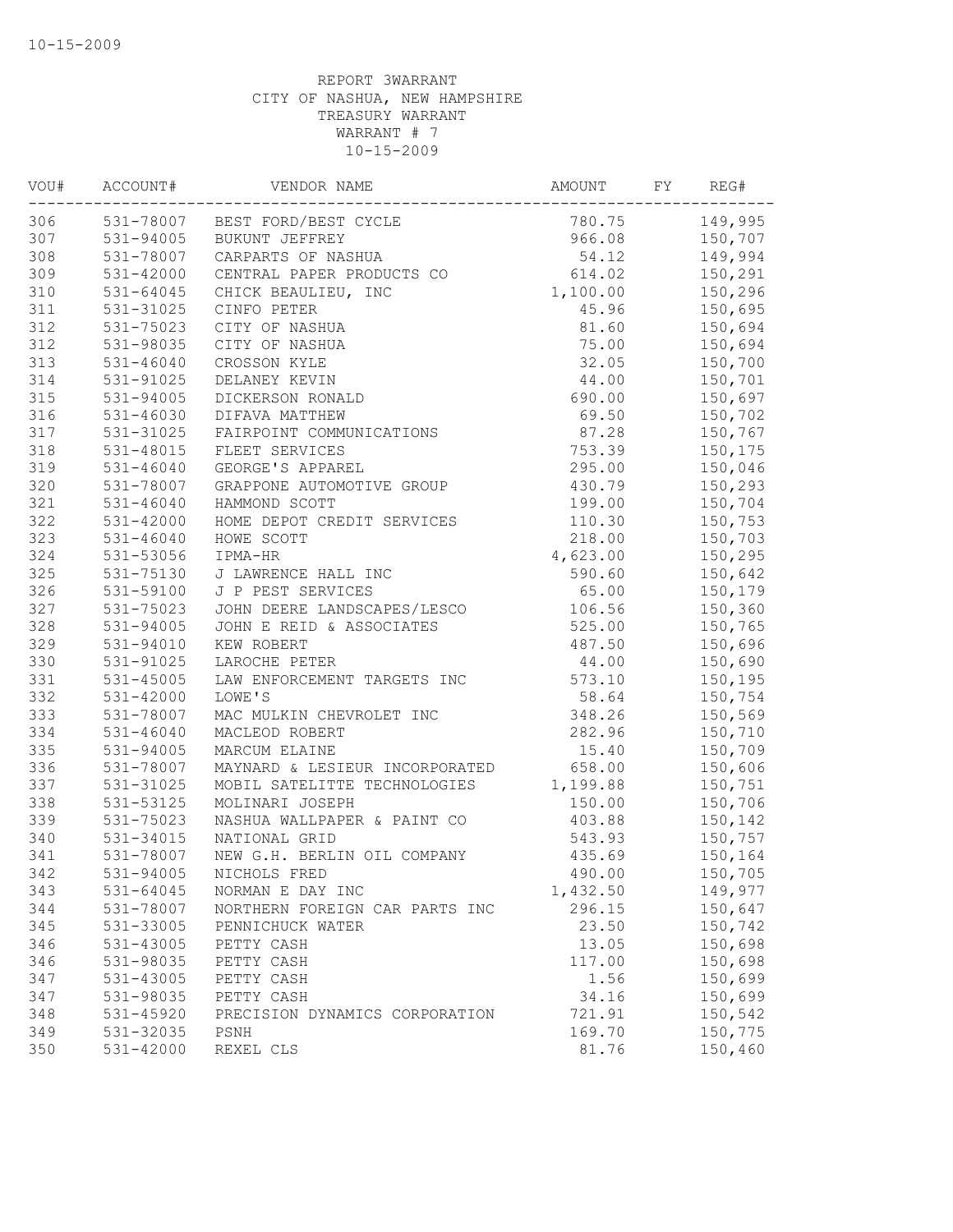| VOU#      | ACCOUNT#      | VENDOR NAME                    | AMOUNT   | FY | REG#       |
|-----------|---------------|--------------------------------|----------|----|------------|
| 351       | 531-46030     | RILEY'S SPORT SHOP INC         | 5,392.35 |    | 149,987    |
| 351       | 531-64080     | RILEY'S SPORT SHOP INC         | 795.12   |    | 149,987    |
| 352       | 531-78007     | ROBBINS AUTO PARTS             | 187.42   |    | 150,502    |
| 353       | $531 - 42000$ | SAM'S CLUB DIRECT              | 206.00   |    | 150,746    |
| 354       | 531-69025     | SNAP ON TOOLS                  | 338.75   |    | 150,027    |
| 355       | 531-41005     | STAPLES BUSINESS ADVANTAGE     | 332.37   |    | 150,300    |
| 355       | 531-41015     | STAPLES BUSINESS ADVANTAGE     | 3,758.13 |    | 150,300    |
| 356       | 531-46030     | STAR PACKER BADGES             | 278.80   |    | 150,054    |
| 357       | 531-45220     | SUPREME SALES COMPANY INC      | 137.75   |    | 150,135    |
| 358       | 531-42000     | THE DURKIN CO INC              | 671.46   |    | 150,161    |
| 359       | 531-78007     | TOWERS MOTOR PARTS CORP        | 65.27    |    | 150,253    |
| 360       | 531-74145     | TREASURER STATE OF NH          | 105.00   |    | 150,080    |
| 361       | $531 - 45920$ | ULINE                          | 262.08   |    | 150,223    |
| 362       | 531-43005     | UNITED PARCEL SERVICE          | 18.64    |    | 150,784    |
| 363       | 531-78007     | USP OF NEW ENGLAND             | 92.98    |    | 150,239    |
| 364       | 531-53125     | WELCH MIKE                     | 200.00   |    | 150,689    |
| 365       | 531-74035     | WEST PAYMENT CENTER            | 238.20   |    | 150,063    |
| TOTAL 531 |               | POLICE DEPARTMENT              |          |    | 44, 479.37 |
|           |               |                                |          |    |            |
| 366       | 532-78100     | ADAMSON INDUSTRIES CORP        | 239.95   |    | 150,174    |
| 367       | 532-75901     | B & S LOCKSMITH INC            | 196.65   |    | 150,188    |
| 368       | 532-78075     | BAILEY'S TOWING & AUTOBODY     | 600.00   |    | 150,225    |
| 369       | 532-79040     | BATTERIES PLUS                 | 138.47   |    | 150,278    |
| 370       | 532-75023     | BELLETETES INC                 | 10.68    |    | 150,125    |
| 370       | 532-78100     | BELLETETES INC                 | 53.28    |    | 150,125    |
| 371       | 532-46030     | BERGERON PROTECTIVE CLOTHING   | 60.17    |    | 150,294    |
| 372       | 532-75105     | BRIAN MASON ELECTRIC LLC       | 640.00   |    | 150,206    |
| 373       | 532-78100     | C & M DISTRIBUTING CO          | 65.00    |    | 150,376    |
| 374       | $532 - 46045$ | CRONIN DANIEL                  | 274.00   |    | 150,712    |
| 375       | 532-94010     | CURRAN JONATHAN P              | 250.00   |    | 150,546    |
| 376       | 532-59100     | DAVE'S SEPTIC SERVICE INC      | 156.52   |    | 150,043    |
| 377       | 532-78105     | DONOVAN SPRING COMPANY INC     | 3,726.54 |    | 150,026    |
| 378       | 532-78095     | F W WEBB COMPANY               | 98.29    |    | 150,056    |
| 379       | 532-75100     | FIMBEL PAUNET CORP             | 236.00   |    | 150,263    |
| 380       | 532-49025     | FIRE PROTECTION PUBLICATIONS   | 638.90   |    | 150,122    |
| 381       | $532 - 63005$ | FLETCHER'S APPLIANCE           | 359.00   |    | 150,045    |
| 382       | 532-78007     | JACK YOUNG COMPANY, INC        | 373.09   |    | 150,282    |
| 383       | 532-94010     | KEOHANE TIMOTHY P              | 250.00   |    | 150,287    |
| 384       | $532 - 46045$ | LABRECQUE KYLE                 | 600.00   |    | 150,711    |
| 385       | 532-94010     | LAMB JAMES                     | 250.00   |    | 150,285    |
| 386       | 532-75105     | M & M ELECTRICAL SUPPLY CO INC | 31.78    |    | 150,565    |
| 387       | 532-94010     | MAEDER BRIAN                   | 250.00   |    | 150,284    |
| 388       | 532-59100     | MAYNARD & LESIEUR INCORPORATED | 1,231.50 |    | 150,606    |
| 388       | 532-78065     | MAYNARD & LESIEUR INCORPORATED | 1,544.76 |    | 150,606    |
| 389       | 532-94010     | MEYER RICHARD                  | 250.00   |    | 150,549    |
| 390       | 532-49050     | MID AMERICAN SPECIALTIES       | 615.07   |    | 150,212    |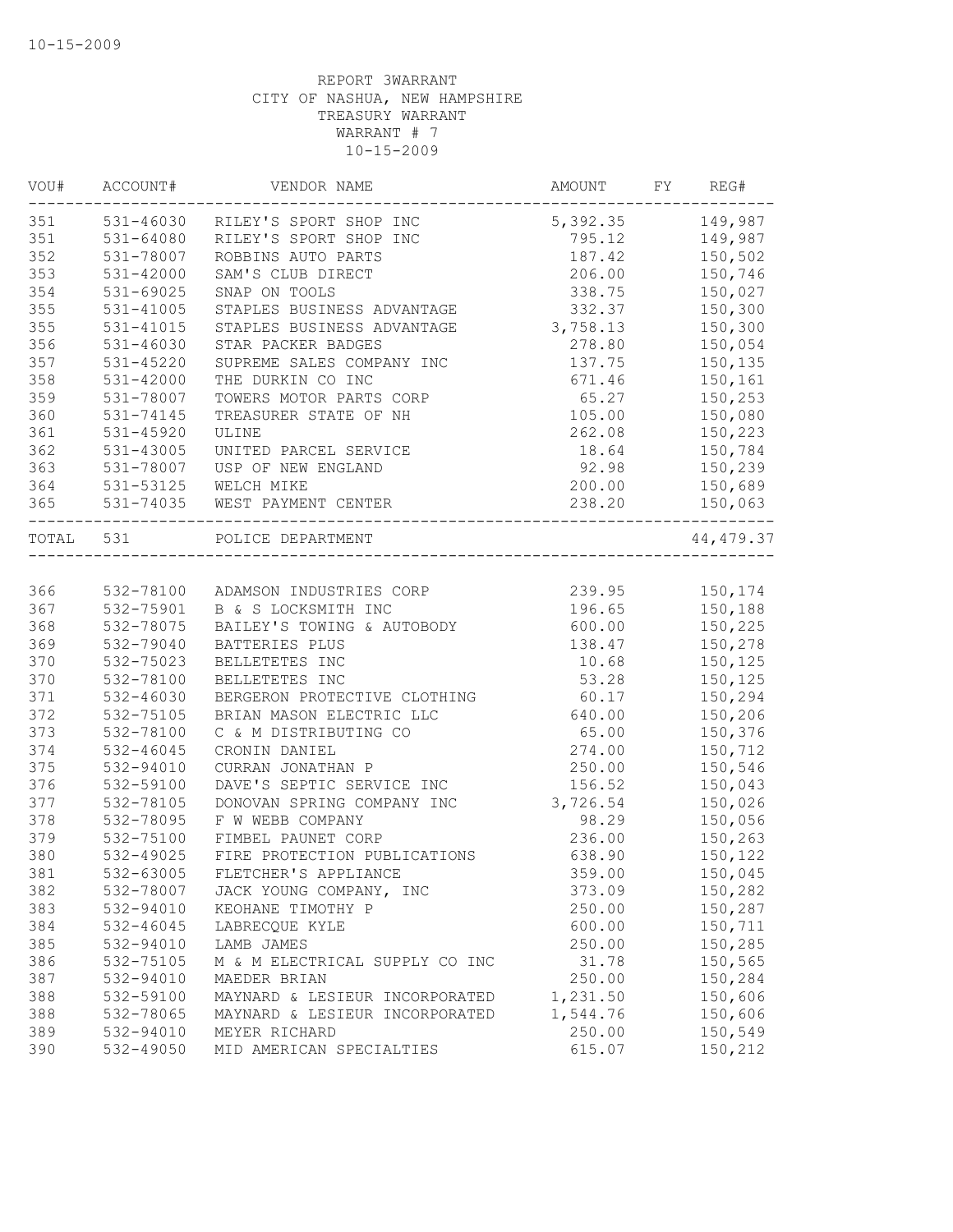| VOU#  | ACCOUNT#       | VENDOR NAME                     | AMOUNT    | FY | REG#                     |
|-------|----------------|---------------------------------|-----------|----|--------------------------|
| 391   | 532-78075      | MIKE'S CUSTOM KANVAS            | 230.00    |    | 149,998                  |
| 392   | 532-47005      | MOORE MEDICAL LLC               | 76.45     |    | 150,258                  |
| 392   | 532-47010      | MOORE MEDICAL LLC               | 972.95    |    | 150,258                  |
| 393   | 532-34015      | NATIONAL GRID                   | 61.57     |    | 150,757                  |
| 394   | 532-42005      | NEW ENGLAND PAPER & SUPPLY      | 656.42    |    | 150,153                  |
| 394   | 532-42010      | NEW ENGLAND PAPER & SUPPLY      | 470.35    |    | 150,153                  |
| 394   | 532-42020      | NEW ENGLAND PAPER & SUPPLY      | 400.59    |    | 150,153                  |
| 395   | 532-31040      | NEXTEL COMMUNICATIONS           | 545.75    |    | 150,735                  |
| 396   | 532-49025      | NFPA                            | 332.77    |    | 150,270                  |
| 397   | 532-33005      | PENNICHUCK WATER                | 541.45    |    | 150,742                  |
| 398   | 532-42010      | PM SALES CO                     | 1,000.00  |    | 150,544                  |
| 399   | 532-32005      | PSNH                            | 2,083.90  |    | 150,775                  |
| 400   | 532-78100      | REXEL CLS                       | 33.41     |    | 150,460                  |
| 400   | 532-79045      | REXEL CLS                       | 6.16      |    | 150,460                  |
| 401   | 532-78007      | SANEL AUTO PARTS CO             | 31.10     |    | 150,132                  |
| 401   | 532-78100      | SANEL AUTO PARTS CO             | 31.82     |    | 150,132                  |
| 402   | $532 - 44005$  | SIGNS & PRINTS                  | 35.00     |    | 150,182                  |
| 403   | 532-95005      | SOUHEGAN MUTUAL FIRE AID ASSOC  | 50.00     |    | 150,739                  |
| 404   | 532-41005      | STAPLES BUSINESS ADVANTAGE      | 307.40    |    | 150,300                  |
| 404   | 532-41015      | STAPLES BUSINESS ADVANTAGE      | 246.38    |    | 150,300                  |
| 405   | 532-94010      | STEPNEY NICHOLAS                | 250.00    |    | 150,529                  |
| 406   | 532-59100      | TRUE BLUE CLEANERS              | 205.95    |    | 150,176                  |
| 407   | 532-78020      | YANKEE TRUCKS                   | 200.97    |    | 150,015                  |
| 407   | 532-78090      | YANKEE TRUCKS                   | 78.97     |    | 150,015                  |
| 408   | 532-94010      | YOUNG THOMAS                    | 250.00    |    | 150,626                  |
| TOTAL | 532            | FIRE DEPARTMENT                 |           |    | 22, 239.01               |
|       |                |                                 |           |    |                          |
| 409   | 534-32020 PSNH |                                 | 154.73    |    | 150,775                  |
| 410   | 534-32020      | PUBLIC SERVICE OF NH            | 58,754.77 |    | 150,780                  |
| TOTAL | 534            | STREET LIGHTING                 |           |    | 58,909.50                |
| 411   |                | 535-31050 NEXTEL COMMUNICATIONS | 197.37    |    | 150,735                  |
| TOTAL | 535            | EMERGENCY MANAGEMENT            |           |    | 197.37                   |
|       |                |                                 |           |    |                          |
| 412   | 536-49075      | MOTOROLA                        | 70.12     |    | 150,071                  |
| 412   | 536-64255      | MOTOROLA                        | 138.00    |    | 150,071                  |
| 413   | 536-32035      | PSNH                            | 382.81    |    | 150,775                  |
| 414   | 536-64255      | TESSCO INC                      | 412.09    |    | 150,522<br>$- - - - - -$ |
| TOTAL | 536            | CITYWIDE COMMUNICATIONS         |           |    | 1,003.02                 |
|       |                |                                 |           |    |                          |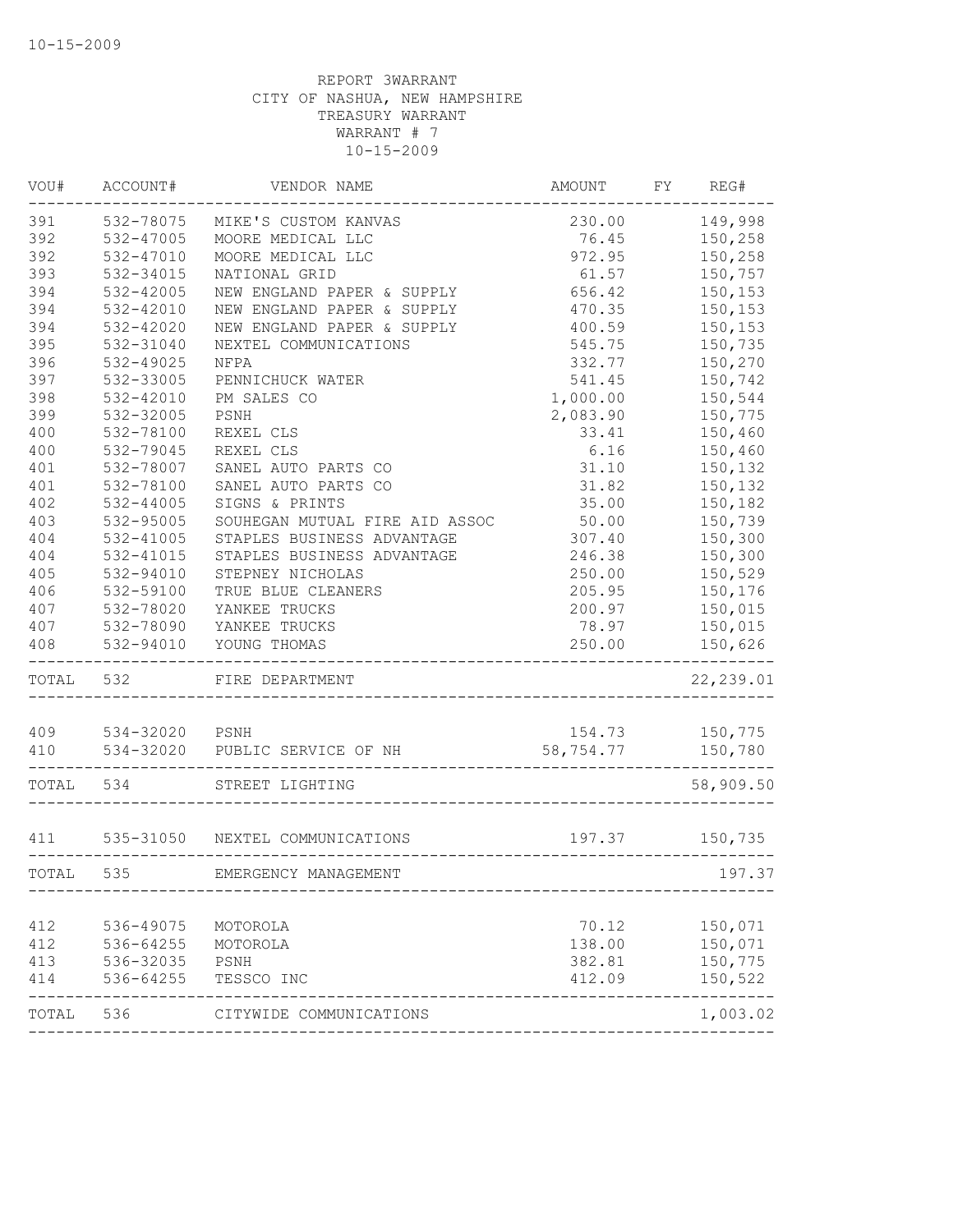| VOU#      | ACCOUNT#  | VENDOR NAME                      | AMOUNT   | FY | REG#     |
|-----------|-----------|----------------------------------|----------|----|----------|
| 415       |           | 541-53165 LANGUAGE LINE SERVICES | 93.05    |    | 150,059  |
| TOTAL     | 541       | COMMUNITY SERVICES DIVISION      |          |    | 93.05    |
| 416       | 542-59100 | AMERICAN ACADEMY OF              | 218.00   |    | 150,727  |
| 417       | 542-91005 | COTE JOAN                        | 20.90    |    | 150,141  |
| 418       | 542-31050 | NEXTEL COMMUNICATIONS            | 102.85   |    | 150,735  |
| 419       | 542-91005 | WENDT BETTY                      | 8.80     |    | 150,276  |
| TOTAL     | 542       | COMMUNITY HEALTH                 |          |    | 350.55   |
| 420       | 543-49070 | LAB SAFETY SUPPLY INC            | 517.53   |    | 150,020  |
| 421       | 543-64140 | MILLIPORE CORPORATION            | 4,920.23 |    | 150,061  |
| 422       | 543-31050 | NEXTEL COMMUNICATIONS            | 62.31    |    | 150,735  |
| TOTAL     | 543       | ENVIRONMENTAL HEALTH DEPT.       |          |    | 5,500.07 |
|           |           |                                  |          |    |          |
| 423       | 544-94005 | LOCAL GOVERNMENT CENTER          | 40.00    |    | 150,755  |
| 424       | 544-91005 | MACK ROBERT                      | 89.20    |    | 150,053  |
| 425       | 544-31050 | NEXTEL COMMUNICATIONS            | 70.92    |    | 150,735  |
| 426       | 544-41015 | STAPLES BUSINESS ADVANTAGE       | 162.17   |    | 150,300  |
| TOTAL 544 |           | WELFARE ADMINISTRATION           |          |    | 362.29   |
|           |           |                                  |          |    |          |
| 427       | 545-97020 | 188 CONCORD ST LLC DBA LILLIAN   | 1,267.00 |    | 150,207  |
| 428       | 545-97020 | 23-25 TEMPLE ST REALTY LLC       | 960.00   |    | 150,218  |
| 429       | 545-97020 | 35-37 CROWN ST REALTY LLC        | 116.55   |    | 150,208  |
| 430       | 545-97020 | ARUMUGHAMANGALAM MOHAN           | 1,111.00 |    | 150,713  |
| 431       | 545-97015 | BOSTON EXPRESS BUS INC           | 111.00   |    | 150,210  |
| 432       | 545-97020 | BRUSOVANKIN ZINA                 | 593.42   |    | 150,308  |
| 433       | 545-97020 | CABRERA NICHOLAS J               | 600.00   |    | 150,037  |
| 434       | 545-97020 | CARDIN RICHARD                   | 675.00   |    | 150,140  |
| 435       | 545-97020 | CENTRAL REALTY                   | 350.22   |    | 150,150  |
| 436       | 545-97020 | COTE ALICE                       | 1,000.00 |    | 150,714  |
| 437       | 545-97020 | COUNTRY BARN MOTEL               | 574.00   |    | 150,128  |
| 438       | 545-97020 | DAKIN TERRY                      | 575.00   |    | 150,234  |
| 439       | 545-97020 | DAVIS FUNERAL HOME               | 750.00   |    | 150,017  |
| 440       | 545-97020 | DHG ASSOCIATES                   | 737.00   |    | 149,980  |
| 441       | 545-97020 | DICHARD DOUGLAS J                | 650.00   |    | 150,007  |
| 442       | 545-97020 | DIGESSE WALTER J                 | 237.60   |    | 150,064  |
| 443       | 545-97020 | DOLLOFF VALLIER PROPERTIES       | 544.97   |    | 150,127  |
| 444       | 545-97020 | DOWNTOWNER NELSON/DAVID A GREG   | 125.60   |    | 150,010  |
| 445       | 545-97020 | DROUIN ROBERT G                  | 923.75   |    | 150,222  |
| 446       | 545-97020 | DRURY DANA                       | 365.00   |    | 150,190  |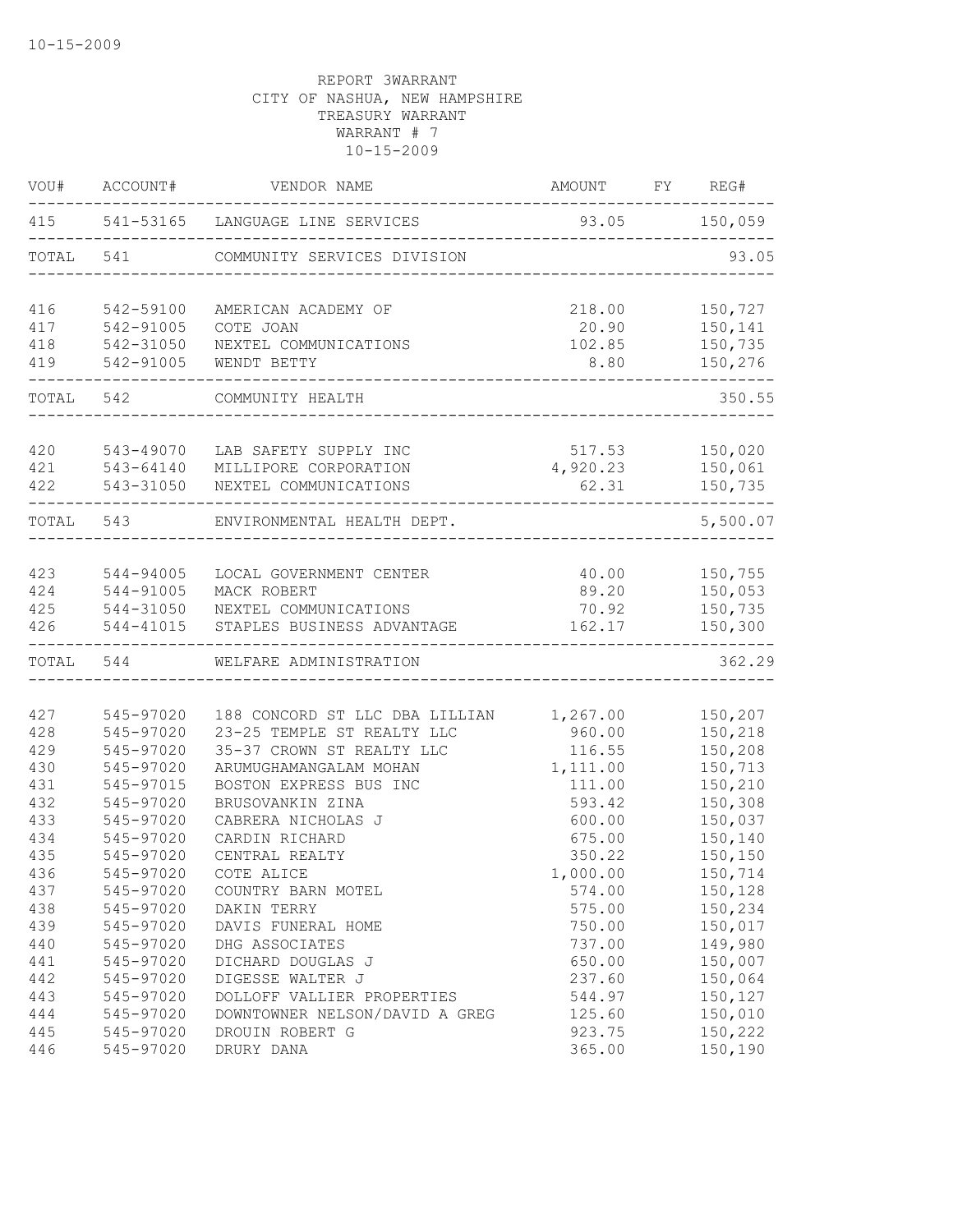| VOU#  | ACCOUNT#      | VENDOR NAME                    | AMOUNT   | FY | REG#      |
|-------|---------------|--------------------------------|----------|----|-----------|
| 447   | 545-97020     | FANDINO ARELIS                 | 104.01   |    | 150,309   |
| 448   | 545-97020     | FLAGLER PROPERTIES             | 678.93   |    | 150,273   |
| 449   | 545-97015     | FRED FULLER OIL CO             | 219.90   |    | 150,744   |
| 450   | 545-97020     | FREEDOM APARTMENTS LLC         | 336.94   |    | 150,119   |
| 451   | 545-97020     | GAUTHIER CONRAD J              | 589.25   |    | 150,129   |
| 452   | 545-97020     | GAUTHIER REALTY/CONNIE GAUTHIE | 421.67   |    | 150,286   |
| 453   | 545-97020     | JD ALLARD PROPERTIES LLC       | 650.00   |    | 150,168   |
| 454   | 545-97020     | JENSENS'S INC                  | 389.00   |    | 150,101   |
| 455   | 545-97020     | JUNGKMAN ROBERT O              | 440.69   |    | 150,260   |
| 456   | 545-97020     | KOLOCOTRONIS CHARLES           | 469.38   |    | 150,048   |
| 457   | 545-97020     | L & G PROPERTIES LLC           | 600.00   |    | 150,228   |
| 458   | 545-97020     | L'HEUREUX RONALD               | 258.69   |    | 150,011   |
| 459   | 545-97020     | LAMERAND ENTERPRISES/KYLE LAME | 599.02   |    | 150,247   |
| 460   | 545-97020     | LAVOIE LUCILLE                 | 550.00   |    | 150,310   |
| 461   | 545-97020     | LTA INVESTMENTS LLC            | 444.45   |    | 150,191   |
| 462   | 545-97020     | MARANDOS CROTEAU               | 515.00   |    | 150,241   |
| 463   | 545-97020     | MEJIA MANAGEMENT GROUP         | 1,093.25 |    | 150,288   |
| 464   | 545-97020     | MOTEL 6                        | 2,471.84 |    | 150,250   |
| 465   | 545-97015     | NATIONAL GRID                  | 1,964.86 |    | 150,786   |
| 466   | 545-97020     | OH ASH STREET HOLDINGS LLC/DAN | 500.00   |    | 150,209   |
| 467   | 545-97020     | OTD REALTY LLC                 | 525.00   |    | 150,034   |
| 468   | 545-97015     | PENNICHUCK WATER WORKS INC     | 281.90   |    | 150,741   |
| 469   | 545-97020     | PILGRIM PROPERTY MANAGEMENT    | 223.89   |    | 150,715   |
| 470   | 545-97015     | PSNH                           | 2,012.69 |    | 150,778   |
| 471   | 545-97020     | QUARATIELLO NICHOLAS           | 700.00   |    | 149,976   |
| 472   | 545-97020     | REGENT PARK ASSOCIATES         | 848.93   |    | 150,077   |
| 473   | 545-97020     | REGISTER LINDA B               | 189.74   |    | 150,248   |
| 474   | 545-97020     | RJ REAL ESTATE                 | 946.04   |    | 150,108   |
| 475   | 545-97020     | RYAN FRANCINE                  | 650.00   |    | 150,107   |
| 476   | 545-97020     | SANTOS RICARDO                 | 268.17   |    | 150,236   |
| 477   | 545-97020     | SILVA MARIA L                  | 750.00   |    | 150,192   |
| 478   | 545-97020     | SKUZA JOSEPH                   | 201.67   |    | 150,311   |
| 479   | 545-97020     | SOMERSET ASSOCIATES DBA SOMERS | 1,302.48 |    | 150,242   |
| 480   | 545-97015     | WINGATE'S PHARMACY INC         | 6,637.05 |    | 150,729   |
| 481   | 545-97020     | ZHAO CHANG                     | 500.00   |    | 150,041   |
| TOTAL | 545           | WELFARE COSTS                  |          |    | 41,601.55 |
|       |               |                                |          |    |           |
| 482   | 551-59100     | CORBETT CLEANING CO/STEPHEN CO | 400.00   |    | 150,145   |
| 483   | 551-59100     | J LAWRENCE HALL INC            | 165.00   |    | 150,642   |
| 484   | 551-59100     | J P PEST SERVICES              | 230.82   |    | 150,179   |
| 485   | $551 - 34015$ | NATIONAL GRID                  | 21.78    |    | 150,757   |
| 486   | 551-31050     | NEXTEL COMMUNICATIONS          | 505.71   |    | 150,735   |
| 487   | 551-94005     | O'NEIL JAMES                   | 150.00   |    | 150,167   |
| 488   | 551-33005     | PENNICHUCK WATER               | 74.35    |    | 150,742   |
| 489   | 551-49075     | SPILLERS SUPPLIES & EQUIPMENT  | 674.83   |    | 150,352   |
| 490   | 551-41015     | STAPLES BUSINESS ADVANTAGE     | 93.45    |    | 150,300   |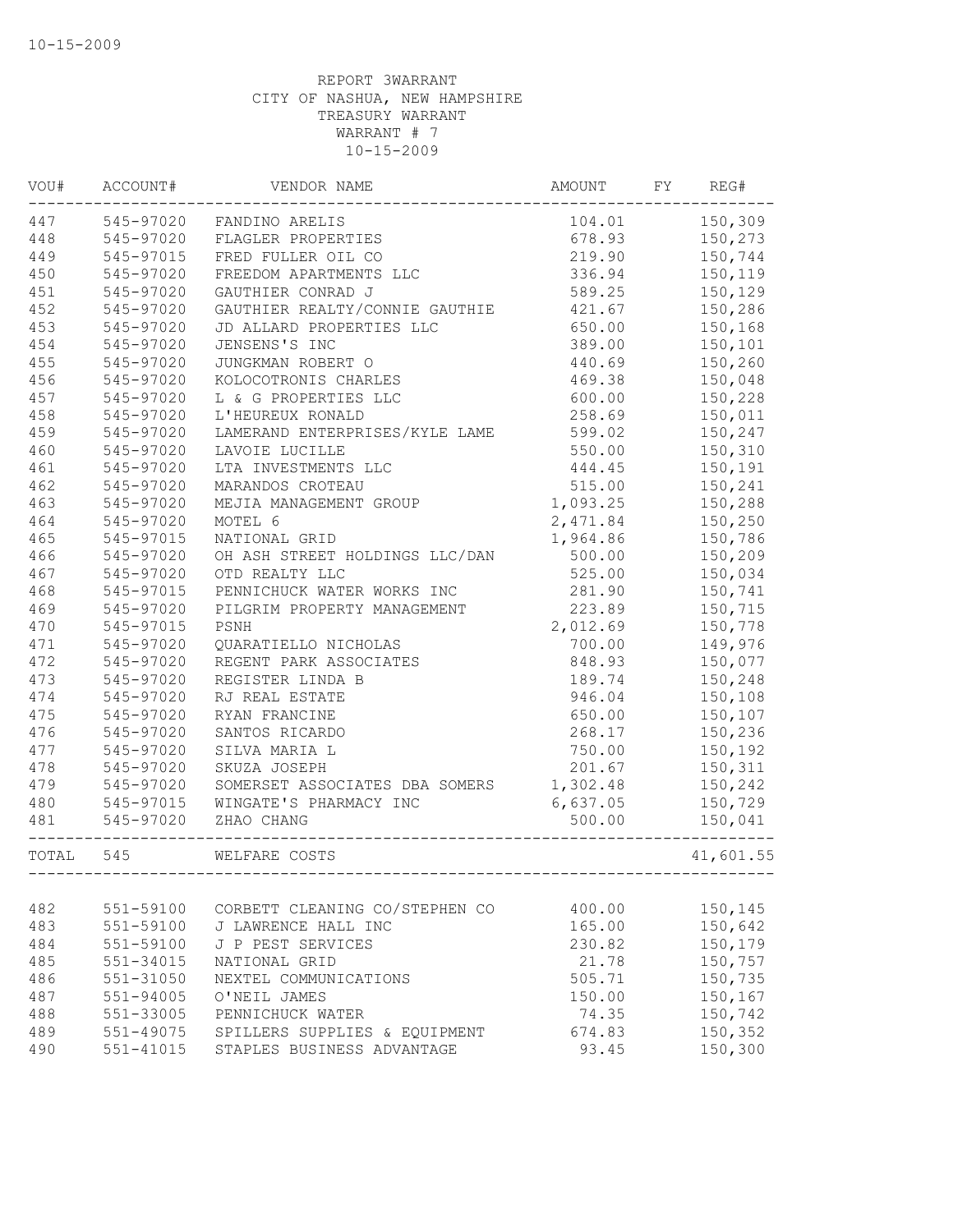|           |                   | VOU# ACCOUNT# VENDOR NAME<br>AMOUNT FY REG#                             |                |          |
|-----------|-------------------|-------------------------------------------------------------------------|----------------|----------|
|           | 491 551-94005 UNH |                                                                         | 150.00 150,745 |          |
| TOTAL 551 |                   | PUBLIC WORKS DIV & ENGINEERING<br>_____________________________________ |                | 2,465.94 |
| 492       | 552-78100         | B & S LOCKSMITH INC                                                     | 37.05          | 150,188  |
| 493       | 552-42010         | BANNER SYSTEMS OF MASSACHUSETT                                          | 47.48          | 150,564  |
| 494       | 552-75021         | BELLETETES INC                                                          | 7.64           | 150,125  |
| 495       | 552-78007         | CARPARTS OF NASHUA                                                      | 108.32         | 149,994  |
| 496       | $552 - 64192$     | COMPUMATIC TIME RECORDERS INC                                           | 489.90         | 150,414  |
| 497       | 552-75022         | CORBETT CLEANING CO/STEPHEN CO                                          | 375.00         | 150,145  |
| 498       | 552-48015         | DENNIS K BURKE INC                                                      | 1,503.70       | 150,785  |
| 499       | 552-75135         | F W WEBB COMPANY                                                        | 14.18          | 150,056  |
| 500       | 552-75021         | FASTENAL COMPANY                                                        | 3.66           | 150,199  |
| 501       | 552-78007         | FREIGHTLINER OF NH INC                                                  | 41.06          | 150,265  |
| 502       | 552-75021         | GATE CITY FENCE CO INC                                                  | 118.00         | 150,097  |
| 503       | $552 - 75040$     | GRANITE STATE PRESSURE WASHING                                          | 300.00         | 150,008  |
| 504       | 552-75021         | GREYSTONE COMMERCIAL SERVICES                                           | 190.08         | 150,519  |
| 505       | 552-66000         | HANDY HOUSE INC                                                         | 1,155.00       | 150,749  |
| 506       | $552 - 45250$     | HOME DEPOT CREDIT SERVICES                                              | 245.86         | 150,740  |
| 506       | 552-69035         | HOME DEPOT CREDIT SERVICES                                              | 22.97          | 150,740  |
| 506       | 552-75021         | HOME DEPOT CREDIT SERVICES                                              | 88.01          | 150,740  |
| 506       | 552-75022         | HOME DEPOT CREDIT SERVICES                                              | 28.94          | 150,740  |
| 506       | 552-75135         | HOME DEPOT CREDIT SERVICES                                              | 2.08           | 150,740  |
| 507       | 552-74085         | HUDSON SMALL ENGINE                                                     | 119.00         | 150,112  |
| 508       | $552 - 42010$     | JOHN R LYMAN CO                                                         | 400.95         | 150,094  |
| 509       | 552-75021         | JOHNSON'S ELECTRIC INC                                                  | 1,006.82       | 150,062  |
| 509       | 552-75022         | JOHNSON'S ELECTRIC INC                                                  | 310.00         | 150,062  |
| 510       | 552-53075         | KOHL GLENN                                                              | 2,961.45       | 150,039  |
| 511       | 552-78100         | LOU'S CUSTOM EXHAUST INC                                                | 90.00          | 150,520  |
| 512       | 552-75022         | LOWE'S                                                                  | 174.48         | 150,754  |
| 513       | 552-75021         | M & M ELECTRICAL SUPPLY CO INC                                          | 26.85          | 150,565  |
| 513       | 552-75022         | M & M ELECTRICAL SUPPLY CO INC                                          | 93.49          | 150,565  |
| 514       | 552-78007         | MAC MULKIN CHEVROLET INC                                                | 37.24          | 150,569  |
| 515       | 552-78065         | MAYNARD & LESIEUR INCORPORATED                                          | 20.50          | 150,606  |
| 516       | 552-59020         | MELLIN NANCY                                                            | 300.00         | 150,716  |
| 517       | 552-78007         | NAPA AUTO PARTS                                                         | 133.47         | 150,246  |
| 517       | 552-78100         | NAPA AUTO PARTS                                                         | 95.19          | 150,246  |
| 518       | 552-78007         | NASHUA OUTDOOR POWER EQUIP                                              | 729.14         | 150,137  |
| 519       | 552-75135         | NEVERETTS SEW & VAC INC                                                 | 49.90          | 150,021  |
| 520       | 552-31050         | NEXTEL COMMUNICATIONS                                                   | 167.75         | 150,735  |
| 520       | 552-59178         | NEXTEL COMMUNICATIONS                                                   | 580.98         | 150,735  |
| 521       | 552-75021         | OMEGA INDUSTRIAL SUPPLY INC                                             | 220.29         | 150,200  |
| 522       | 552-33005         | PENNICHUCK WATER                                                        | 1,989.85       | 150,742  |
| 522       | 552-33045         | PENNICHUCK WATER                                                        | 1,668.40       | 150,742  |
| 522       | 552-33050         | PENNICHUCK WATER                                                        | 105.11         | 150,742  |
| 523       | 552-32005         | PSNH                                                                    | 2,038.17       | 150,775  |
| 523       | 552-32030         | PSNH                                                                    | 3,349.05       | 150,775  |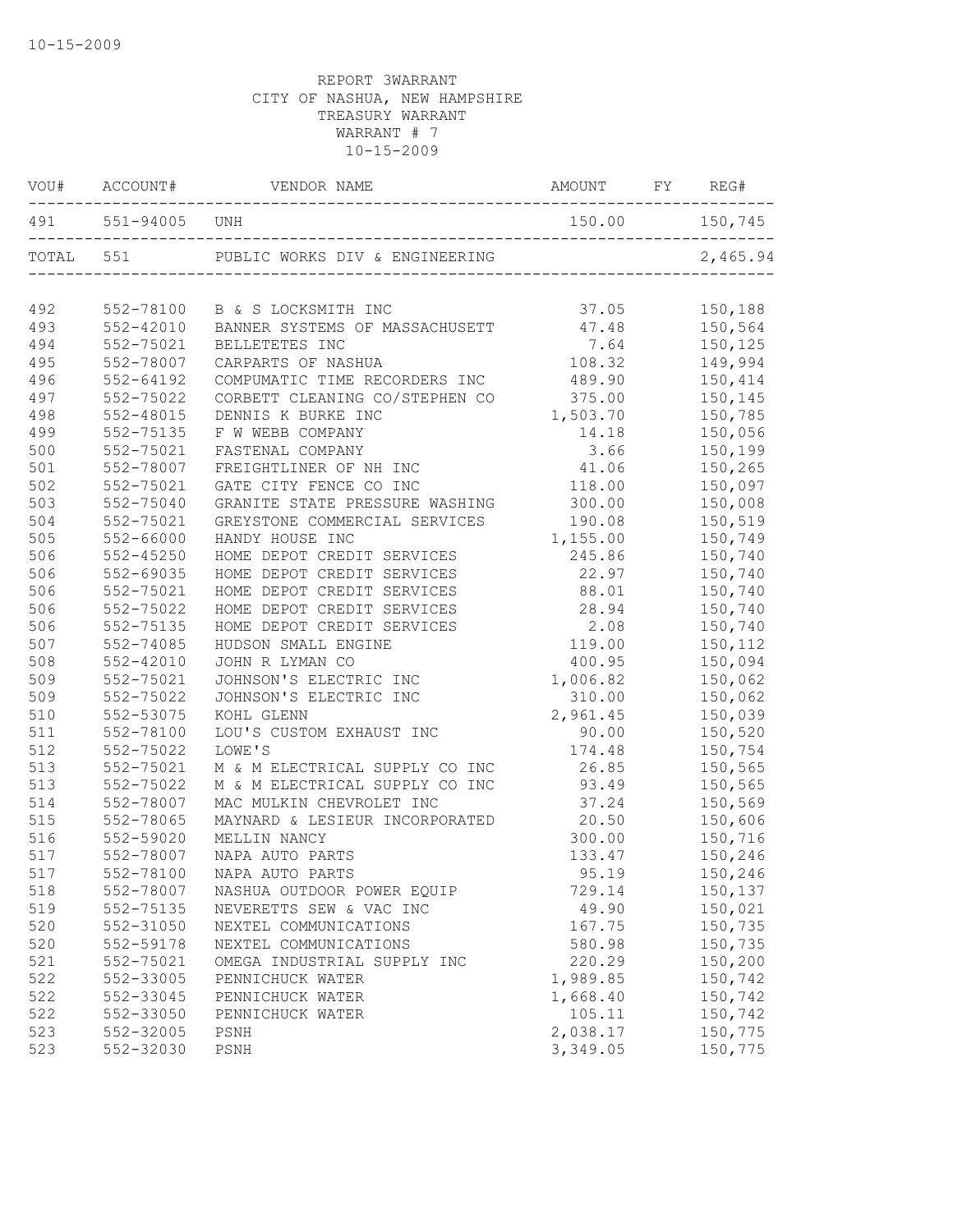| VOU#  | ACCOUNT#                          | VENDOR NAME                               | AMOUNT    | FY | REG#      |
|-------|-----------------------------------|-------------------------------------------|-----------|----|-----------|
| 524   | 552-78100                         | RBG INC                                   | 400.00    |    | 149,975   |
| 525   | 552-75021                         | RILEIGHS OUTDOOR DECOR                    | 1,108.53  |    | 149,978   |
| 526   | 552-78100                         | S V MOFFETT CO<br><b>INC</b>              | 576.10    |    | 150,146   |
| 527   | 552-78007                         | SANEL AUTO PARTS CO                       | 5.77      |    | 150,132   |
| 528   | $552 - 41015$                     | STAPLES BUSINESS ADVANTAGE                | 88.39     |    | 150,300   |
| 529   | 552-78100                         | TURF PRODUCTS CORP                        | 36.49     |    | 150,304   |
| 530   | 552-43005<br>-------------------- | UNITED PARCEL SERVICE<br>________________ | 7.64      |    | 150,784   |
| TOTAL | 552                               | PARKS AND RECREATION                      |           |    | 23,669.93 |
|       |                                   |                                           |           |    |           |
| 531   | 553-69025                         | ARCSOURCE INC                             | 360.90    |    | 150,133   |
| 532   | 553-49075                         | AUTO ELECTRIC WAREHOUSE INC               | 48.00     |    | 149,972   |
| 533   | 553-59150                         | BCM CONTROLS CORPORATION                  | 1,213.58  |    | 150,178   |
| 534   | 553-45060                         | BELLETETES INC                            | 38.67     |    | 150,125   |
| 534   | 553-49075                         | BELLETETES INC                            | 12.59     |    | 150,125   |
| 534   | 553-69025                         | BELLETETES INC                            | 90.78     |    | 150,125   |
| 535   | 553-45015                         | BROX INDUSTRIES INC                       | 1,339.20  |    | 150,028   |
| 536   | 553-46045                         | CCP INDUSTRIES INC                        | 79.60     |    | 150,136   |
| 536   | 553-49075                         | CCP INDUSTRIES INC                        | 373.28    |    | 150,136   |
| 537   | 553-45015                         | CONTINENTAL PAVING INC                    | 810.85    |    | 150,634   |
| 538   | 553-59105                         | CORBETT CLEANING CO/STEPHEN CO            | 500.00    |    | 150,145   |
| 539   | 553-45060                         | CORRIVEAU ROUTHIER INC                    | 102.00    |    | 150,566   |
| 540   | 553-69025                         | DAVOM PRODUCTS, INC                       | 55.00     |    | 150,539   |
| 541   | 553-48015                         | DENNIS K BURKE INC                        | 10,611.39 |    | 150,785   |
| 542   | 553-78100                         | DUNN BATTERY LLC                          | 260.85    |    | 150,217   |
| 543   | 553-78100                         | FREIGHTLINER OF NH INC                    | 1,080.78  |    | 150,265   |
| 544   | 553-49075                         | GRAINGER                                  | 447.42    |    | 150,072   |
| 544   | 553-69025                         | GRAINGER                                  | 98.22     |    | 150,072   |
| 545   | 553-78100                         | HOWARD P FAIRFIELD, LLC                   | 740.79    |    | 150,457   |
| 546   | 553-69025                         | KIMBALL MIDWEST                           | 28.17     |    | 149,986   |
| 547   | 553-46045                         | LEHIGH OUTFITTERS                         | 81.38     |    | 150,103   |
| 548   | 553-78100                         | LIBERTY INTN'L TRUCKS OF NH LL            | 1,274.12  |    | 150,579   |
| 549   | 553-75023                         | M & M ELECTRICAL SUPPLY CO INC            | 488.80    |    | 150,565   |
| 550   | 553-78100                         | MAC MULKIN CHEVROLET INC                  | 349.38    |    | 150,569   |
| 551   | 553-49075                         | MAYNARD & LESIEUR INCORPORATED            | 199.20    |    | 150,606   |
| 552   | 553-59100                         | MIKE'S AUTO SERVICE                       | 514.10    |    | 150,540   |
| 553   | 553-78100                         | MINUTEMAN TRUCKS INC                      | 62.36     |    | 150,177   |
| 554   | 553-49075                         | NAPA AUTO PARTS                           | 230.18    |    | 150,246   |
| 554   | 553-69025                         | NAPA AUTO PARTS                           | 21.70     |    | 150,246   |
| 554   | 553-78100                         | NAPA AUTO PARTS                           | 1,282.53  |    | 150,246   |
| 555   | 553-45060                         | NASHUA LUMBER COMPANY INC                 | 56.00     |    | 150,608   |
| 556   | 553-34015                         | NATIONAL GRID                             | 109.88    |    | 150,757   |
| 557   | 553-78035                         | NEW G.H. BERLIN OIL COMPANY               | 1,645.20  |    | 150,164   |
| 558   | 553-31050                         | NEXTEL COMMUNICATIONS                     | 165.29    |    | 150,735   |
| 558   | 553-59178                         | NEXTEL COMMUNICATIONS                     | 754.98    |    | 150,735   |
| 559   | 553-49075                         | PERMA-LINE CORP OF NEW ENGLAND            | 247.13    |    | 150,013   |
| 560   | 553-69025                         | R WHITE EQUIPMENT CENTER INC              | 35.70     |    | 150,611   |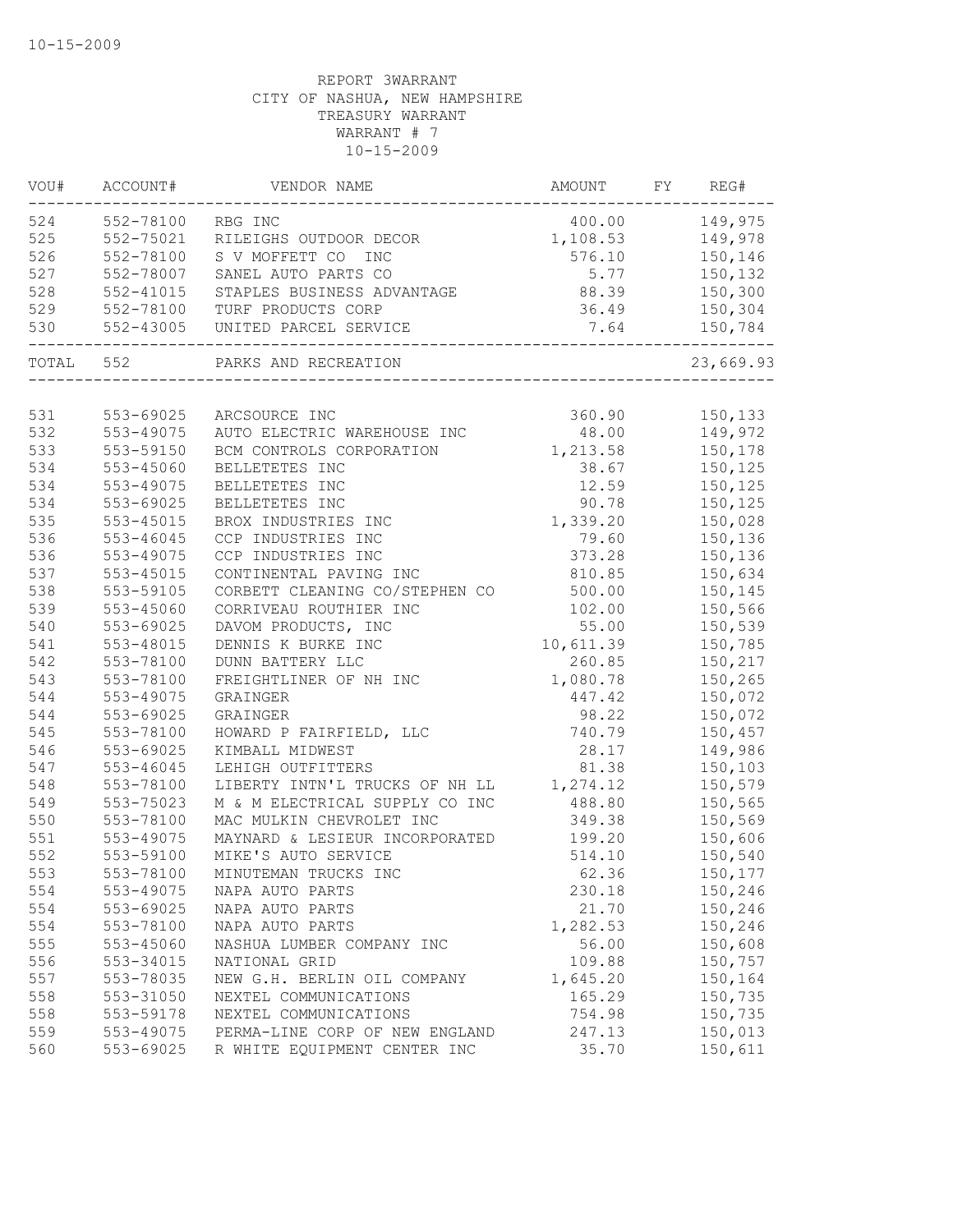| VOU#       | ACCOUNT#               | VENDOR NAME                    | AMOUNT   | FΥ | REG#      |
|------------|------------------------|--------------------------------|----------|----|-----------|
| 561        | 553-78100              | RO-BRAND PRODUCTS INC          | 93.80    |    | 150,257   |
| 562        | 553-49075              | SANEL AUTO PARTS CO            | 42.73    |    | 150,132   |
| 562        | 553-69025              | SANEL AUTO PARTS CO            | 228.26   |    | 150,132   |
| 562        | 553-78100              | SANEL AUTO PARTS CO            | 783.09   |    | 150,132   |
| 563        | 553-49075              | SIMPLEXGRINNELL                | 62.12    |    | 149,988   |
| 563        | 553-59100              | SIMPLEXGRINNELL                | 495.00   |    | 149,988   |
| 564        | 553-69025              | SNAP ON TOOLS                  | 203.95   |    | 150,027   |
| 565        | $553 - 46045$          | UNIFIRST CORPORATION           | 1,284.90 |    | 150,268   |
| 566        | 553-45060              | W E AUBUCHON COMPANY INC       | 12.07    |    | 150,004   |
| TOTAL      | 553                    | STREET DEPARTMENT              |          |    | 29,015.92 |
| 567        | 555-59105              | CORBETT CLEANING CO/STEPHEN CO | 400.00   |    | 150,145   |
| 568        | 555-45285              | FASTENAL COMPANY               | 33.75    |    | 150,199   |
| 569        | $555 - 46045$          | LEHIGH OUTFITTERS              | 82.00    |    | 150,103   |
|            | 555-64192              |                                | 64.52    |    |           |
| 570        |                        | M & M ELECTRICAL SUPPLY CO INC |          |    | 150,565   |
| 571        | 555-31050              | NEXTEL COMMUNICATIONS          | 248.86   |    | 150,735   |
| 571        | 555-59178              | NEXTEL COMMUNICATIONS          | 38.19    |    | 150,735   |
| 572        | 555-45107              | PERMA-LINE CORP OF NEW ENGLAND | 220.65   |    | 150,013   |
| 573        | 555-32025              | PSNH                           | 90.53    |    | 150,775   |
| 573        | 555-32025              | PSNH                           | 1,994.10 |    | 150,776   |
| 573        | 555-32025              | PSNH                           | 541.06   |    | 150,777   |
| 574        | 555-78140              | SANEL AUTO PARTS CO            | 29.00    |    | 150,132   |
| 575        | 555-41015              | STAPLES BUSINESS ADVANTAGE     | 144.49   |    | 150,300   |
| 575        | 555-72035              | STAPLES BUSINESS ADVANTAGE     | 148.49   |    | 150,300   |
| 576        | 555-46045              | UNIFIRST CORPORATION           | 199.51   |    | 150,268   |
| 576        | 555-75023              | UNIFIRST CORPORATION           | 24.90    |    | 150,268   |
| 577        | 555-45107              | W E AUBUCHON COMPANY INC       | 19.97    |    | 150,004   |
| TOTAL      | 555                    | TRAFFIC DEPARTMENT             |          |    | 4,280.02  |
| 578        |                        | CORBETT CLEANING CO/STEPHEN CO | 750.00   |    | 150,145   |
| 579        | 557-59105<br>557-59178 | NEXTEL COMMUNICATIONS          | 38.19    |    | 150,735   |
|            | 557-32005              | PSNH                           | 237.06   |    | 150,777   |
| 580<br>581 | 557-46045              | UNIFIRST CORPORATION           | 277.76   |    | 150,268   |
| TOTAL      | 557                    | PARKING LOTS                   |          |    | 1,303.01  |
|            |                        |                                |          |    |           |
| 582        | 561-46045              | CCP INDUSTRIES INC             | 215.83   |    | 150,136   |
| 583        | 561-48015              | DENNIS K BURKE INC             | 460.08   |    | 150,785   |
| 584        | 561-74085              | NASHUA OUTDOOR POWER EQUIP     | 459.45   |    | 150,137   |
| 585        | 561-33005              | PENNICHUCK WATER               | 120.48   |    | 150,742   |
| 586        | 561-32005              | PSNH                           | 95.62    |    | 150,777   |
| 587        | 561-59100              | SHATTUCK MALONE OIL CO         | 91.70    |    | 150,728   |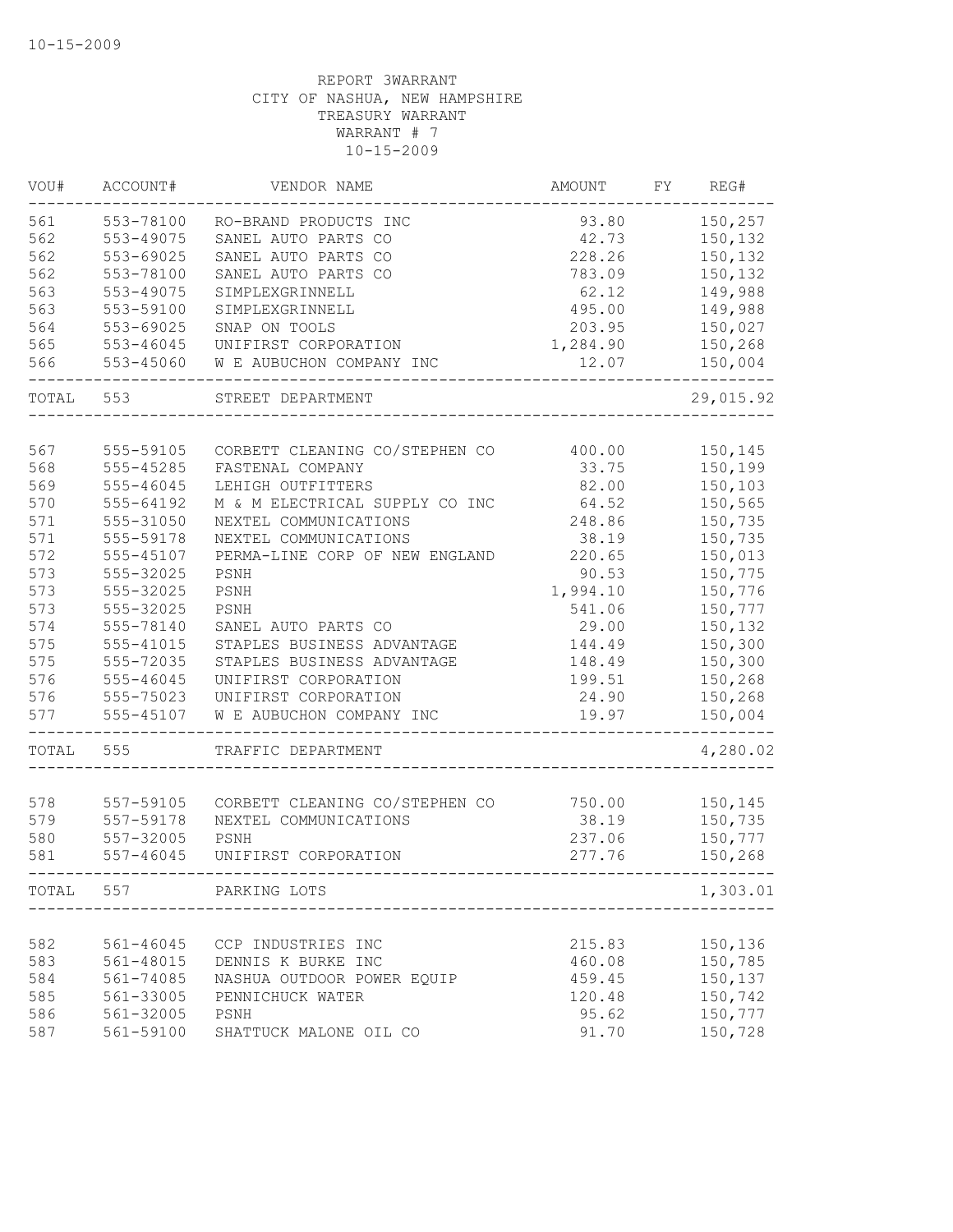|                                 | VOU# ACCOUNT#                                                     | VENDOR NAME                                                                                                      | AMOUNT FY REG#                                        |                                                     |
|---------------------------------|-------------------------------------------------------------------|------------------------------------------------------------------------------------------------------------------|-------------------------------------------------------|-----------------------------------------------------|
|                                 |                                                                   | TOTAL 561 EDGEWOOD CEMETERY<br>-------------------------------------                                             |                                                       | 1,443.16                                            |
| 588<br>589                      | 563-75023                                                         | 563-48015 DENNIS K BURKE INC<br>HOME DEPOT CREDIT SERVICES                                                       |                                                       | 355.18 150,785<br>260.50 150,740                    |
| TOTAL                           | 563                                                               | WOODLAWN CEMETERY                                                                                                |                                                       | 615.68                                              |
| 590                             | ----------------                                                  | 571-41015 ANCO SIGNS & STAMPS INC                                                                                | 22.95 150,227<br>------------------------------------ |                                                     |
|                                 | TOTAL 571                                                         | COMMUNITY DEVELOPMENT                                                                                            |                                                       | 22.95                                               |
| 591<br>592<br>593<br>594        | 572-51010<br>572-94005<br>572-31050<br>572-44010                  | HILLSBOROUGH COUNTY TREASURER<br>LOCAL GOVERNMENT CENTER<br>NEXTEL COMMUNICATIONS<br>SPILLER'S                   | 49.22<br>80.00<br>12.24<br>274.20                     | 150,631<br>150,755<br>150,735<br>150,243            |
| TOTAL 572                       |                                                                   | PLANNING DEPARTMENT                                                                                              |                                                       | 415.66                                              |
| 595<br>596                      | 573-94010                                                         | 573-95005 GREATER NASHUA CHAMBER OF COMM 290.00 150,737<br>GREATER NASHUA CHAMBER OF COMM 1,000.00               |                                                       | 150,261                                             |
|                                 | TOTAL 573                                                         | ECONOMIC DEVELOPMENT                                                                                             |                                                       | -------<br>1,290.00                                 |
| 597<br>598<br>599               | 575-45220<br>$575 - 45150$<br>575-41015                           | ЗМ<br>AC MOORE INC<br>ALPHAGRAPHICS                                                                              | 2,255.76<br>29.83<br>20.40                            | 150,394<br>150,154<br>150,134                       |
| 600<br>601<br>601<br>602<br>603 | 575-45050<br>575-45085<br>575-45315<br>575-91015<br>$575 - 45050$ | BAKER & TAYLOR<br>BAKER & TAYLOR ENTERTAINMENT<br>BAKER & TAYLOR ENTERTAINMENT<br>BOLTON KATHY<br><b>GALE</b>    | 623.95<br>251.85<br>582.23<br>47.00<br>715.39         | 150,051<br>150,044<br>150,044<br>150,221<br>150,254 |
| 604<br>605<br>606<br>607        | 575-95005<br>575-42010<br>$575 - 45050$<br>575-45050              | GREATER NASHUA CHAMBER OF COMM<br>HOME DEPOT CREDIT SERVICES<br>INFORMATION TODAY INC<br>INGRAM LIBRARY SERVICES | 290.00<br>49.92<br>266.00<br>98.08                    | 150,737<br>150,740<br>150,057<br>150,290            |
| 608<br>609<br>610<br>611        | 575-45050<br>575-45085<br>575-57010<br>575-43005                  | MCGRAW HILL COMPANIES<br>MICROMARKETING LLC<br>MV COMMUNICATIONS INC<br>NASHUA PUBLIC LIBRARY                    | 220.72<br>6.00<br>141.00<br>28.46                     | 150,099<br>150,121<br>149,989<br>150,717            |
| 611<br>611<br>611               | 575-45090<br>$575 - 45150$<br>575-45220                           | NASHUA PUBLIC LIBRARY<br>NASHUA PUBLIC LIBRARY<br>NASHUA PUBLIC LIBRARY                                          | 26.15<br>22.00<br>42.98                               | 150,717<br>150,717<br>150,717                       |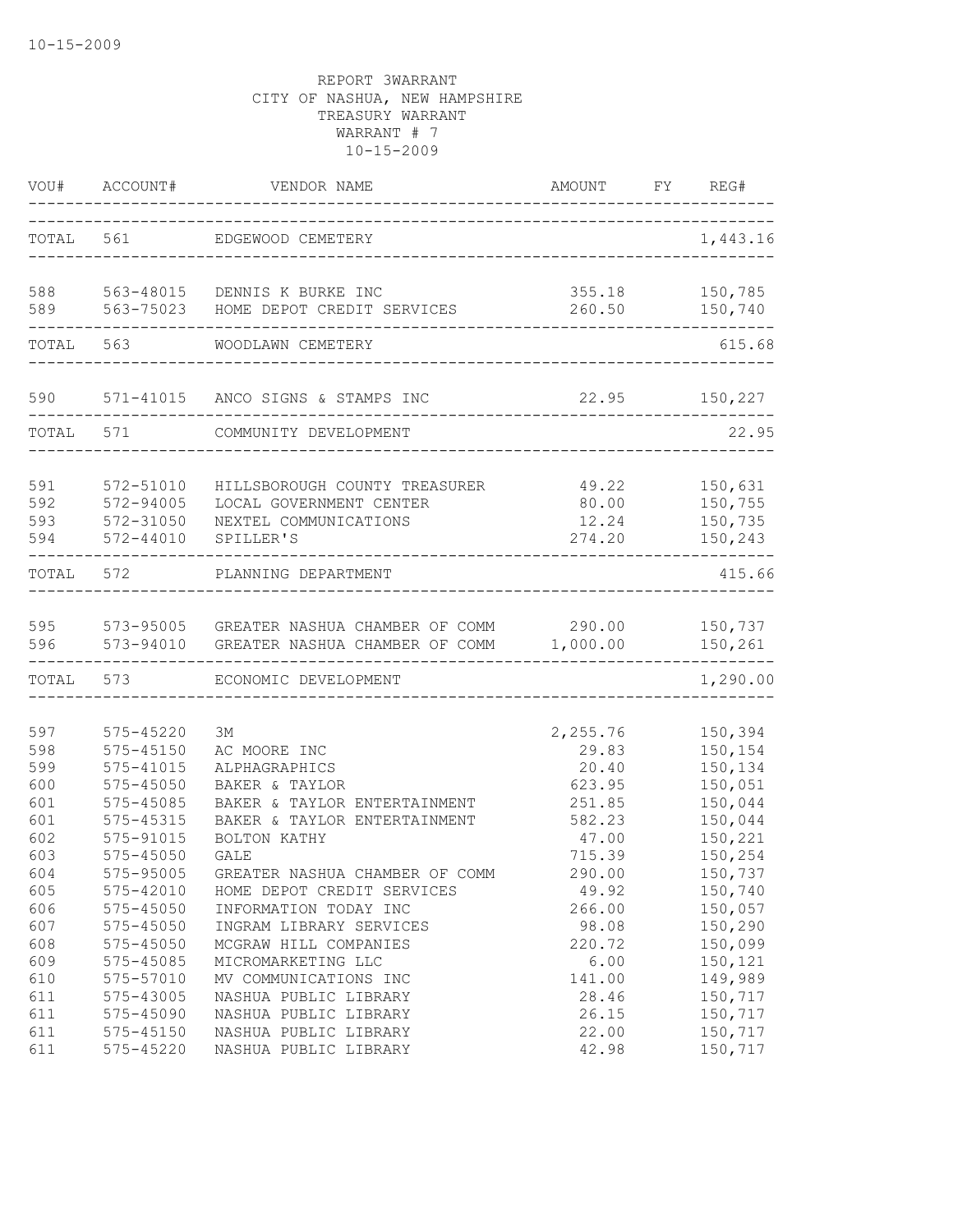| VOU#       | ACCOUNT#          | VENDOR NAME                                      | AMOUNT                  | FY REG#      |
|------------|-------------------|--------------------------------------------------|-------------------------|--------------|
| 611        | 575-45315         | NASHUA PUBLIC LIBRARY                            | 15.00                   | 150,717      |
| 611        | 575-59100         | NASHUA PUBLIC LIBRARY                            | 12.59                   | 150,717      |
| 612        | 575-34015         | NATIONAL GRID                                    | 113.61                  | 150,757      |
| 613        | $575 - 42005$     | NEW ENGLAND PAPER & SUPPLY                       | 149.87                  | 150,153      |
| 613        | $575 - 42020$     | NEW ENGLAND PAPER & SUPPLY                       | 175.36                  | 150,153      |
| 614        | 575-31040         | NEXTEL COMMUNICATIONS                            | 87.84                   | 150,735      |
| 615        | 575-32005         | PUBLIC SERVICE OF NH                             | 7,532.54                | 150,780      |
| 616        | 575-45085         | RECORDED BOOKS LLC                               | 190.05                  | 150,272      |
| 617        | 575-41015         | SAM'S CLUB DIRECT                                | 26.92                   | 150,746      |
| 617        | $575 - 42010$     | SAM'S CLUB DIRECT                                | 137.74                  | 150,746      |
| 617        | 575-45315         | SAM'S CLUB DIRECT                                | 309.54                  | 150,746      |
| 617        | 575-59100         | SAM'S CLUB DIRECT                                | 25.54                   | 150,746      |
| 618        | $575 - 41015$     | STAPLES BUSINESS ADVANTAGE                       | 74.02                   | 150,300      |
| 618        | 575-45220         | STAPLES BUSINESS ADVANTAGE                       | 88.82                   | 150,300      |
| 619        | $575 - 46045$     | WORK'N GEAR LLC                                  | 64.00                   | 150,055<br>. |
| TOTAL 575  |                   | PUBLIC LIBRARIES                                 |                         | 14,721.16    |
|            |                   |                                                  |                         |              |
| 620<br>621 | 576-91005         | 576-31065 NEXTEL COMMUNICATIONS<br>TRACY WILLIAM | 71.56 150,735<br>178.75 | 150,718      |
| TOTAL 576  |                   | BUILDING DEPARTMENT                              |                         | 250.31       |
|            |                   |                                                  |                         |              |
|            | 577-91005         | 622 577-31050 NEXTEL COMMUNICATIONS              | 118.88                  | 150,735      |
| 623        |                   | ORTEGA NELSON                                    | 168.85                  | 150,719      |
|            | TOTAL 577         | CODE ENFORCEMENT                                 |                         | 287.73       |
|            | 214,788 581-49050 | ACRES SHIRLEY                                    | 4.79                    | 150,415      |
|            | 214,789 581-53103 | ACUCARE NURSING PROFESSIONALS                    | 805.32                  | 150,331      |
|            | 214,790 581-59130 | ALDERFER R BRADLEY                               | 60.00                   | 150,598      |
|            | 214,791 581-53100 | ALL STATE FIRE EQUIPMENT                         | 69.00                   | 150,423      |
|            | 214,792 581-91005 | ALVES ARELINDA                                   | 48.26                   | 150,477      |
|            | 214,793 581-42110 | AMERICAN TIME AND SIGNAL CO.                     | 1,484.24                | 150,576      |
|            | 214,794 581-91005 | ANASTAS ROBERT                                   | 19.67                   | 150,602      |
|            | 214,795 581-41015 | ANCO SIGNS & STAMPS INC                          | 39.35                   | 150,227      |
|            | 214,796 581-59130 | ANDREWS WAYNE                                    | 292.00                  | 150,574      |
|            | 214,797 581-95005 | ASCD                                             | 308.00                  | 150,791      |
|            | 214,798 581-49075 | B & S LOCKSMITH INC                              | 440.29                  | 150,188      |
|            | 214,799 581-91005 | BAGLEY MARCIA                                    | 35.62                   | 150,482      |
|            | 214,800 581-49050 | BAILEY POTTERY EQUIP CORP                        | 1,080.32                | 150,402      |
|            | 214,801 581-49035 | BARNES & NOBLE INC                               | 603.85                  | 149,974      |
|            | 214,801 581-49050 | BARNES & NOBLE INC                               | 387.40                  | 149,974      |
|            | 214,802 581-59130 | BARRY JOHN                                       | 140.00                  | 150,466      |
|            | 214,803 581-91005 | BATES DIANE                                      | 94.05                   | 150,380      |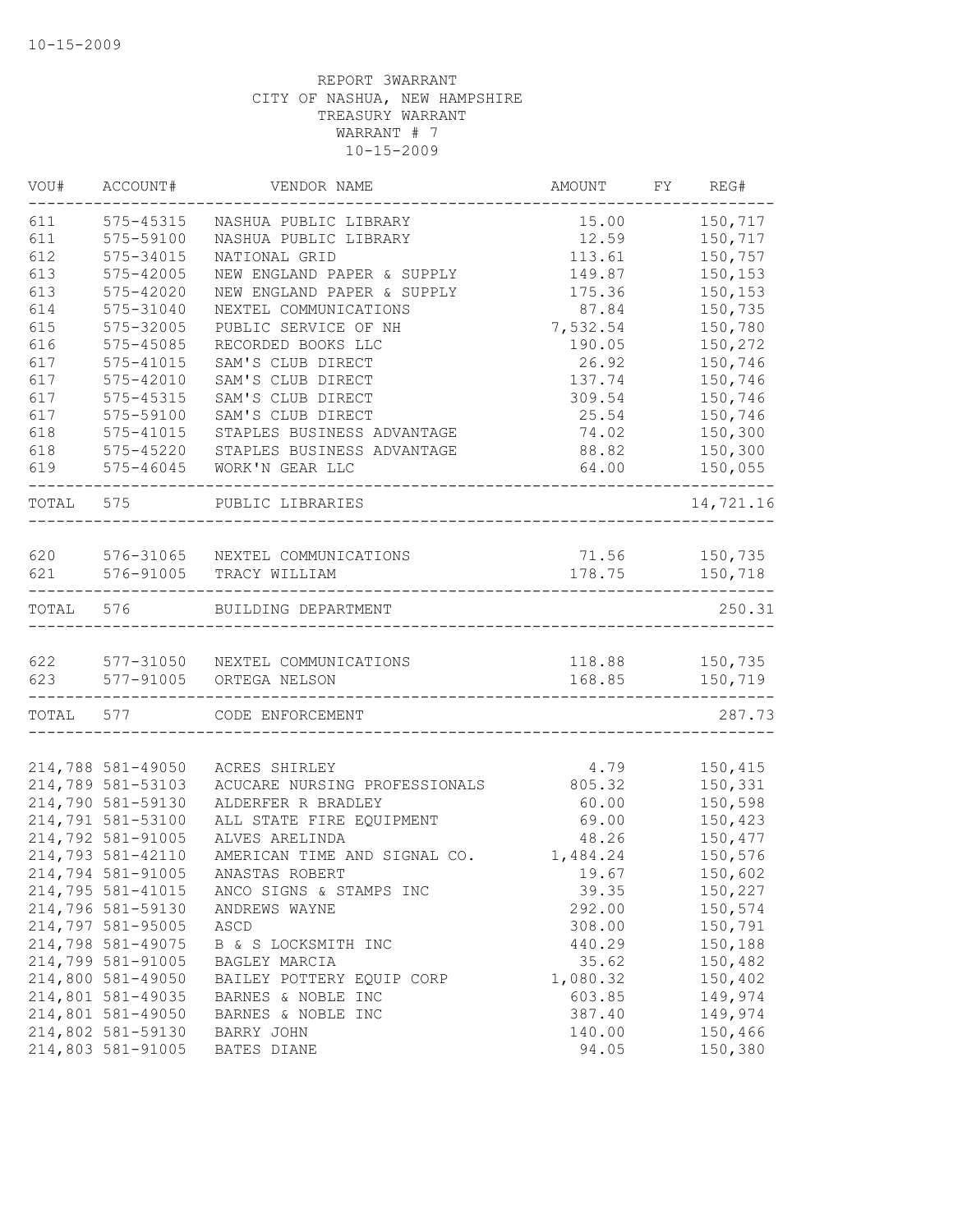| VOU# | ACCOUNT#          | VENDOR NAME                            | AMOUNT    | FY | REG#    |
|------|-------------------|----------------------------------------|-----------|----|---------|
|      | 214,804 581-31005 | BAYRING COMMUNICATIONS                 | 2,390.97  |    | 150,798 |
|      | 214,805 581-49075 | BELLETETES INC                         | 589.06    |    | 150,125 |
|      | 214,806 581-46040 | BEN'S UNIFORMS                         | 210.00    |    | 150,639 |
|      | 214,807 581-59130 | BENSON WILLIAM                         | 280.00    |    | 150,458 |
|      | 214,808 581-91005 | BERROCALES ROSALYN                     | 46.41     |    | 150,489 |
|      | 214,809 581-59130 | BILODEAU MAURICE                       | 60.00     |    | 150,102 |
|      | 214,810 581-49050 | BLICK ART MATERIALS                    | 3, 116.94 |    | 150,459 |
|      | 214,811 581-64045 | BLUEWATER WIRELESS                     | 338.88    |    | 150,184 |
|      | 214,812 581-49050 | BORDERS INC                            | 945.75    |    | 150,006 |
|      | 214,813 581-59130 | BOURASSA DANA                          | 60.00     |    | 150,437 |
|      | 214,814 581-44005 | BROTHERS BINDERY AND PRINTING          | 1,320.00  |    | 150,491 |
|      | 214,815 581-49910 | BROX INDUSTRIES INC                    | 166.22    |    | 150,028 |
|      | 214,816 581-55010 | BUDGET CAR & TRUCK RENTAL              | 189.54    |    | 150,374 |
|      | 214,817 581-91005 | BURKE CHRISTINE                        | 23.10     |    | 150,483 |
|      | 214,818 581-59130 | CALEY JONATHAN                         | 140.00    |    | 150,441 |
|      | 214,819 581-55015 | CANFIELD BRAD                          | 935.00    |    | 150,385 |
|      | 214,820 581-42130 | CAPP INC                               | 2,574.00  |    | 150,314 |
|      | 214,821 581-49050 | CARD TECH INC                          | 51.39     |    | 150,196 |
|      | 214,822 581-55018 | CARING HANDS TRANSPORTATION LL         | 12,390.00 |    | 150,469 |
|      | 214,823 581-59130 | CARTER PAUL                            | 60.00     |    | 150,091 |
|      | 214,824 581-49050 | CARTRIDGE WORLD                        | 125.99    |    | 150,445 |
|      | 214,825 581-42010 | CENTRAL PAPER PRODUCTS CO              | 5,400.51  |    | 150,636 |
|      | 214,825 581-49050 | CENTRAL PAPER PRODUCTS CO              | 116.08    |    | 150,636 |
|      | 214,826 581-59130 | CHERBONNEAU MARK                       | 80.00     |    | 150,123 |
|      | 214,827 581-53103 | CLARK ASSOCIATES/DEBBIE CLARK          | 26,904.00 |    | 150,031 |
|      | 214,828 581-49050 | CLASSROOMDIRECT                        | 149.48    |    | 150,496 |
|      | 214,829 581-59130 | CLEMONS MERIDITH                       | 140.00    |    | 150,575 |
|      | 214,830 581-49075 | COFFEE PAUSE                           | 15.00     |    | 150,523 |
|      | 214,831 581-59130 | COLBURN GLENN                          | 60.00     |    | 150,443 |
|      | 214,832 581-56030 | COMMUNITY COUNCIL OF NASHUA            | 9,583.40  |    | 150,301 |
|      | 214,833 581-53103 | COMPASSIONATE STAFFING LLC             | 472.50    |    | 150,148 |
|      | 214,834 581-49050 | COMPUTER HUT OF N E INC                | 929.33    |    | 150,638 |
|      | 214,834 581-64045 | COMPUTER HUT OF N E INC                | 699.00    |    | 150,638 |
|      | 214,834 581-74092 | COMPUTER HUT OF N E INC                | 199.00    |    | 150,638 |
|      | 214,835 581-91005 | CONRAD MARK                            | 219.29    |    | 150,334 |
|      | 214,836 581-32005 | CONSTELLATION NEW ENERGY               | 88,654.81 |    | 150,800 |
|      | 214,837 581-44005 | COPY SHOP                              | 613.40    |    | 150,089 |
|      | 214,838 581-74092 | COUSIN'S VIDEO INC                     | 29.60     |    | 150,493 |
|      | 214,839 581-91005 | COVART VIRGINIA L                      | 10.95     |    | 150,503 |
|      | 214,840 581-49050 | CPO SCIENCE                            | 1,806.00  |    | 150,399 |
|      | 214,841 581-59130 | CROOKER DON                            | 80.00     |    | 150,609 |
|      | 214,842 581-59130 | CROSBY MICHAEL                         | 60.00     |    | 150,451 |
|      | 214,843 581-49050 |                                        | 379.06    |    | 150,347 |
|      | 214,844 581-49050 | CURRICULUM ASSOCIATES, INC             |           |    | 149,992 |
|      | 214,845 581-59130 | DARRELL'S MUSIC HALL<br>DAVIS BENJAMIN | 84.20     |    |         |
|      | 214,846 581-49050 |                                        | 60.00     |    | 150,597 |
|      |                   | DECKER INC                             | 57.70     |    | 150,494 |
|      | 214,847 581-59130 | DEL GENIO LEONARD                      | 60.00     |    | 150,446 |
|      | 214,848 581-59130 | DELOIS JEFFREY                         | 80.00     |    | 150,431 |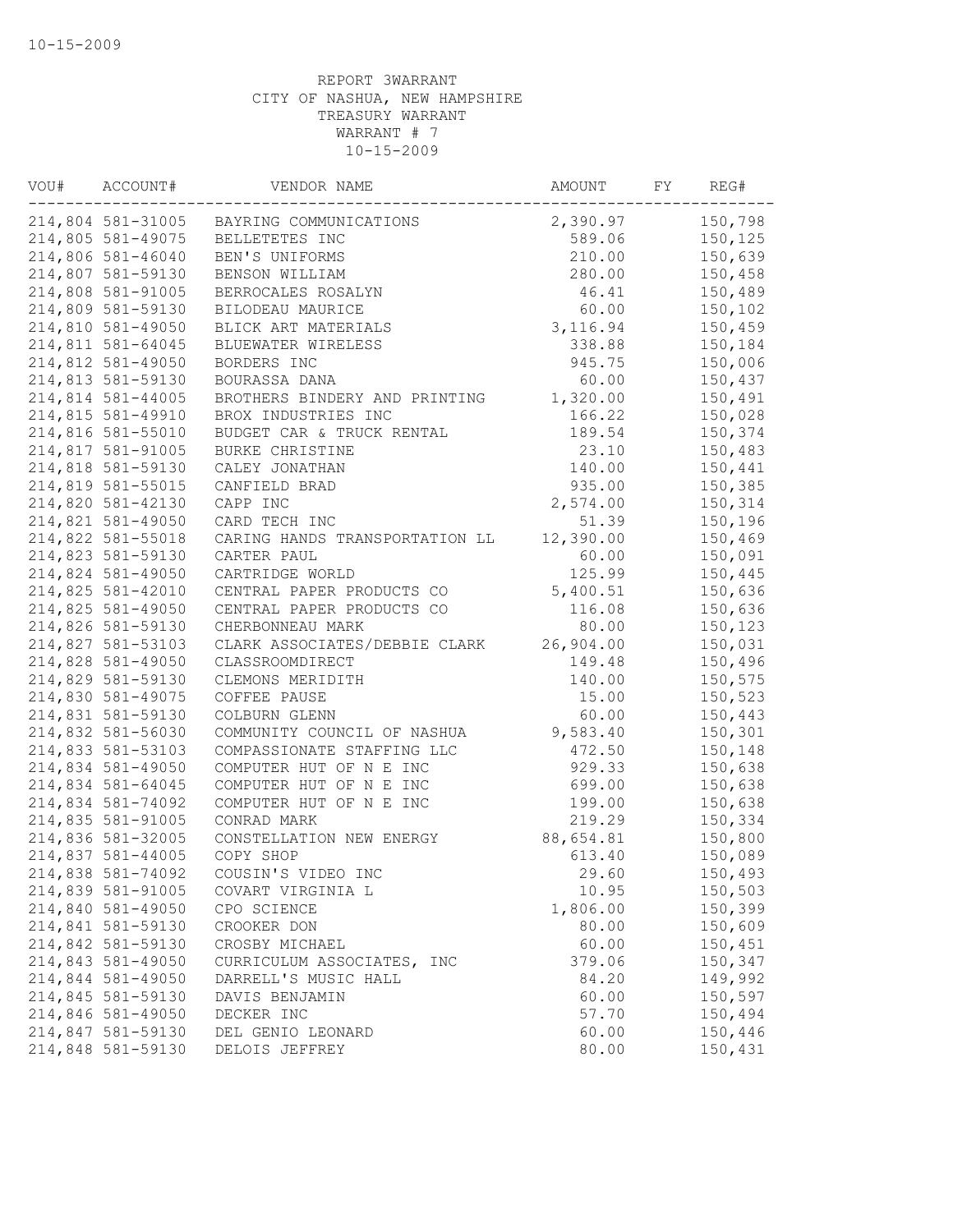| VOU# | ACCOUNT#          | VENDOR NAME                    | AMOUNT     | FY | REG#    |
|------|-------------------|--------------------------------|------------|----|---------|
|      | 214,849 581-59130 | DICKSON JEREMY                 | 60.00      |    | 150,582 |
|      | 214,850 581-59130 | DOMINICI DAVID                 | 120.00     |    | 150,426 |
|      | 214,851 581-59130 | DUBISZ MICHAEL                 | 140.00     |    | 150,434 |
|      | 214,852 581-49050 | DURACO EXPRESS CHICAGO         | 426.29     |    | 150,517 |
|      | 214,853 581-84055 | EASTER SEALS NEW HAMPSHIRE     | 7,849.18   |    | 150,275 |
|      | 214,854 581-53100 | EBS HEALTHCARE                 | 10,010.00  |    | 150,505 |
|      | 214,855 581-45910 | EBSCO INFORMATION SERVICES     | 1,889.46   |    | 150,635 |
|      | 214,856 581-49050 | EDUCATORS PUBLISHING SERVICE I | 240.79     |    | 149,997 |
|      | 214,857 581-42130 | F W WEBB COMPANY               | 595.82     |    | 150,056 |
|      | 214,858 581-31005 | FAIR POINT COMMUNICATIONS INC  | 52.28      |    | 150,796 |
|      | 214,859 581-31005 | FAIRPOINT COMMUNICATIONS INC   | 28.51      |    | 150,794 |
|      | 214,860 581-31005 | FAIRPOINT COMMUNICATIONS INC   | 115.68     |    | 150,795 |
|      | 214,861 581-59130 | FARIA FILOMONO                 | 80.00      |    | 150,467 |
|      | 214,862 581-49075 | FASTENAL COMPANY               | 187.01     |    | 150,199 |
|      | 214,863 581-55005 | FIRST STUDENT INC              | 3,846.08   |    | 150,367 |
|      | 214,863 581-55005 | FIRST STUDENT INC              | 4,024.94   |    | 150,368 |
|      | 214,863 581-55005 | FIRST STUDENT INC              | 1,921.00   |    | 150,369 |
|      | 214,863 581-55015 | FIRST STUDENT INC              | 185.63     |    | 150,367 |
|      | 214,863 581-55015 | FIRST STUDENT INC              | 51, 345.67 |    | 150,368 |
|      | 214,863 581-55018 | FIRST STUDENT INC              | 961.70     |    | 150,367 |
|      | 214,863 581-55018 | FIRST STUDENT INC              | 392.09     |    | 150,368 |
|      | 214,863 581-55025 | FIRST STUDENT INC              | 6,755.00   |    | 150,368 |
|      | 214,863 581-55035 | FIRST STUDENT INC              | 550.00     |    | 150,367 |
|      | 214,863 581-55035 | FIRST STUDENT INC              | 750.00     |    | 150,368 |
|      | 214,864 581-94010 | FISHER LEANNE                  | 710.40     |    | 150,497 |
|      | 214,865 581-49050 | FLINN SCIENTIFIC INC           | 528.50     |    | 150,066 |
|      | 214,866 581-51015 | FLYGARE SCHWARZ & CLOSSON      | 3,071.75   |    | 150,245 |
|      | 214,867 581-49035 | FOLLETT EDUCATIONAL SERVICES   | 6,638.92   |    | 150,002 |
|      | 214,868 581-49030 | FOLLETT LIBRARY RESOURCES      | 118.04     |    | 150,009 |
|      | 214,869 581-91005 | FRENETTE BRENDA G              | 7.34       |    | 150,172 |
|      | 214,870 581-49050 | FREY SCIENTIFIC                | 179.88     |    | 150,090 |
|      |                   |                                |            |    |         |
|      | 214,871 581-59130 | GEORGE JAMES<br>GOEBEL WILLIAM | 280.00     |    | 150,450 |
|      | 214,872 581-59130 |                                | 320.00     |    | 150,425 |
|      | 214,873 581-59130 | GOMES MANNY                    | 270.00     |    | 150,428 |
|      | 214,874 581-49110 | GOVCONNECTION INC              | 609.72     |    | 150,118 |
|      | 214,875 581-42130 | GRAINGER                       | 537.85     |    | 150,072 |
|      | 214,876 581-53100 | GRANITE STATE SHUTTLE SERVICE  | 168.00     |    | 150,515 |
|      | 214,877 581-91040 | GREATER NASHUA CHAMBER OF COMM | 15.00      |    | 150,733 |
|      | 214,878 581-91005 | GUAL WENDY                     | 21.31      |    | 150,390 |
|      | 214,879 581-49050 | GUIDANCE GROUP INC (THE)       | 1,266.80   |    | 150,499 |
|      | 214,880 581-59130 | HAMILTON MICHAEL               | 140.00     |    | 150,448 |
|      | 214,881 581-59130 | HARRINGTON KENNETH             | 60.00      |    | 150,581 |
|      | 214,882 581-74092 | HARRIS EQUIPMENT REPAIR SERVIC | 140.90     |    | 150,599 |
|      | 214,883 581-84030 | HEAR IN NEW HAMPSHIRE          | 1,508.46   |    | 150,411 |
|      | 214,884 581-42130 | HEATING SPECIALTIES OF NH INC  | 67.75      |    | 150,568 |
|      | 214,885 581-47010 | HENRY SCHEIN INC               | 315.56     |    | 150,397 |
|      | 214,886 581-49035 | HM RECEIVABLES CO LLC          | 2,139.34   |    | 150,513 |
|      | 214,887 581-49075 | HOME DEPOT CREDIT SERVICES     | 43.80      |    | 150,355 |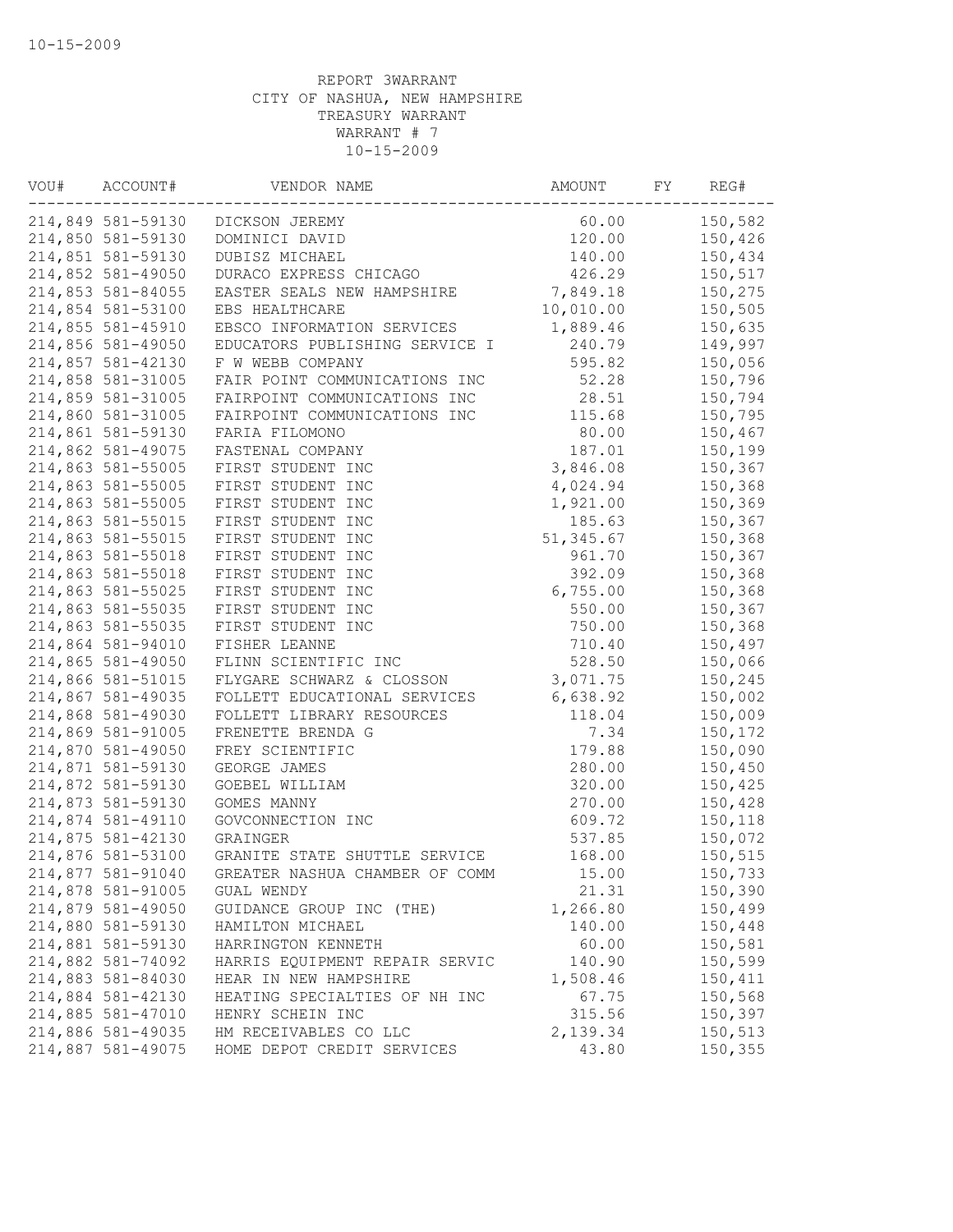| VOU# | ACCOUNT#          | VENDOR NAME                    | AMOUNT     | FY | REG#    |
|------|-------------------|--------------------------------|------------|----|---------|
|      | 214,888 581-49050 | HOME DEPOT CREDIT SERVICES     | 297.17     |    | 150,381 |
|      | 214,889 581-59130 | HOULE BEVERLY                  | 60.00      |    | 150,462 |
|      | 214,890 581-49050 | HUDSON TRUE VALUE HARDWARE INC | 40.00      |    | 150,229 |
|      | 214,891 581-91005 | HYNES STACY                    | 83.05      |    | 150,333 |
|      | 214,892 581-49050 | IN TUNE PARTNERS LLC           | 285.00     |    | 150,326 |
|      | 214,893 581-49050 | J W PEPPER & SON INC           | 279.99     |    | 150,075 |
|      | 214,894 581-75023 | JP PEST SERVICES               | 395.00     |    | 150,120 |
|      | 214,895 581-45910 | JUNIOR LIBRARY GUILD           | 159.00     |    | 150,327 |
|      | 214,896 581-59130 | KARLIAK JOHN                   | 80.00      |    | 150,601 |
|      | 214,897 581-49050 | KARVELAS KATHLEEN              | 69.88      |    | 150,648 |
|      | 214,898 581-59130 | KATZ JEFF                      | 60.00      |    | 150,461 |
|      | 214,899 581-59130 | KEANE MARCIA                   | 140.00     |    | 150,444 |
|      | 214,900 581-49050 | KELLEY MEGHAN                  | 312.50     |    | 150,073 |
|      | 214,901 581-59130 | KELLEY SHAWN                   | 80.00      |    | 150,586 |
|      | 214,902 581-42110 | KEYSTONE BATTERY               | 1,371.44   |    | 150,354 |
|      | 214,903 581-59130 | KITSIS THEODORE                | 60.00      |    | 150,506 |
|      | 214,904 581-49050 | KNEELAND DEBORAH               | 165.00     |    | 150,383 |
|      | 214,905 581-59130 | KUBA GARY                      | 140.00     |    | 150,455 |
|      | 214,906 581-59130 | KUKESH TERESA                  | 140.00     |    | 150,486 |
|      | 214,907 581-59130 | KURTA JOSEPH                   | 180.00     |    | 150,085 |
|      | 214,908 581-49910 | LARCHMONT ENGINEERING & IRRIGA | 127.40     |    | 150,098 |
|      | 214,909 581-59130 | LEAO WAGNER                    | 180.00     |    | 150,463 |
|      | 214,910 581-49035 | LEARNING CYCLES LLC            | 462.00     |    | 150,388 |
|      | 214,911 581-49050 | LEMAY & SONS BEEF              | 5.00       |    | 150,353 |
|      | 214,912 581-49050 | LEWIS STACEY                   | 62.23      |    | 150,585 |
|      | 214,913 581-84030 | LIGHTHOUSE SCHOOL INC          | 50, 174.40 |    | 150,329 |
|      | 214,914 581-59130 | LISS MARK                      | 80.00      |    | 150,442 |
|      | 214,915 581-91005 | LUCAS MARK                     | 38.55      |    | 150,528 |
|      | 214,916 581-59130 | LUTAS NADIRE                   | 140.00     |    | 150,429 |
|      | 214,917 581-84055 |                                |            |    |         |
|      | 214,918 581-42110 | LUTHERAN COMMUNITY SERVICES OF | 244.36     |    | 150,377 |
|      | 214,918 581-49050 | M & M ELECTRICAL SUPPLY CO INC | 1,881.79   |    | 150,565 |
|      |                   | M & M ELECTRICAL SUPPLY CO INC | 852.05     |    | 150,565 |
|      | 214,919 581-59130 | MACCINI ROBERT                 | 60.00      |    | 150,447 |
|      | 214,920 581-59130 | MAKARAWICZ WILLIAM             | 60.00      |    | 150,038 |
|      | 214,921 581-59130 | MANDRAVELIS NICK               | 60.00      |    | 150,438 |
|      | 214,922 581-55015 | MARDEN SUSAN                   | 167.20     |    | 150,510 |
|      | 214,923 581-41015 | MARKET BASKET                  | 393.32     |    | 150,144 |
|      | 214,923 581-49050 | MARKET BASKET                  | 607.35     |    | 150,144 |
|      | 214,924 581-75090 | MARVELL PLATE GLASS INC        | 467.00     |    | 150,000 |
|      | 214,925 581-49050 | MATHEMATICS OLYMPIADS          | 178.00     |    | 150,361 |
|      | 214,926 581-49050 | MAX L COWEN'S STUDENT STORES I | 225.00     |    | 150,003 |
|      | 214,927 581-78007 | MAYNARD & LESIEUR INCORPORATED | 17.80      |    | 150,606 |
|      | 214,928 581-59130 | MCCARTHY PHIL                  | 80.00      |    | 150,251 |
|      | 214,929 581-53103 | MCCARTNEY AMY                  | 5,737.50   |    | 150,478 |
|      | 214,930 581-49035 | MCGRAW HILL COMPANIES          | 72.59      |    | 150,099 |
|      | 214,931 581-47010 | MEDCO SUPPLY INC               | 2,734.28   |    | 150,359 |
|      | 214,932 581-59130 | MELANSON DENNIS                | 250.00     |    | 149,999 |
|      | 214,933 581-84030 | MERRIMACK SPECIAL EDUCATION    | 11,915.40  |    | 150,474 |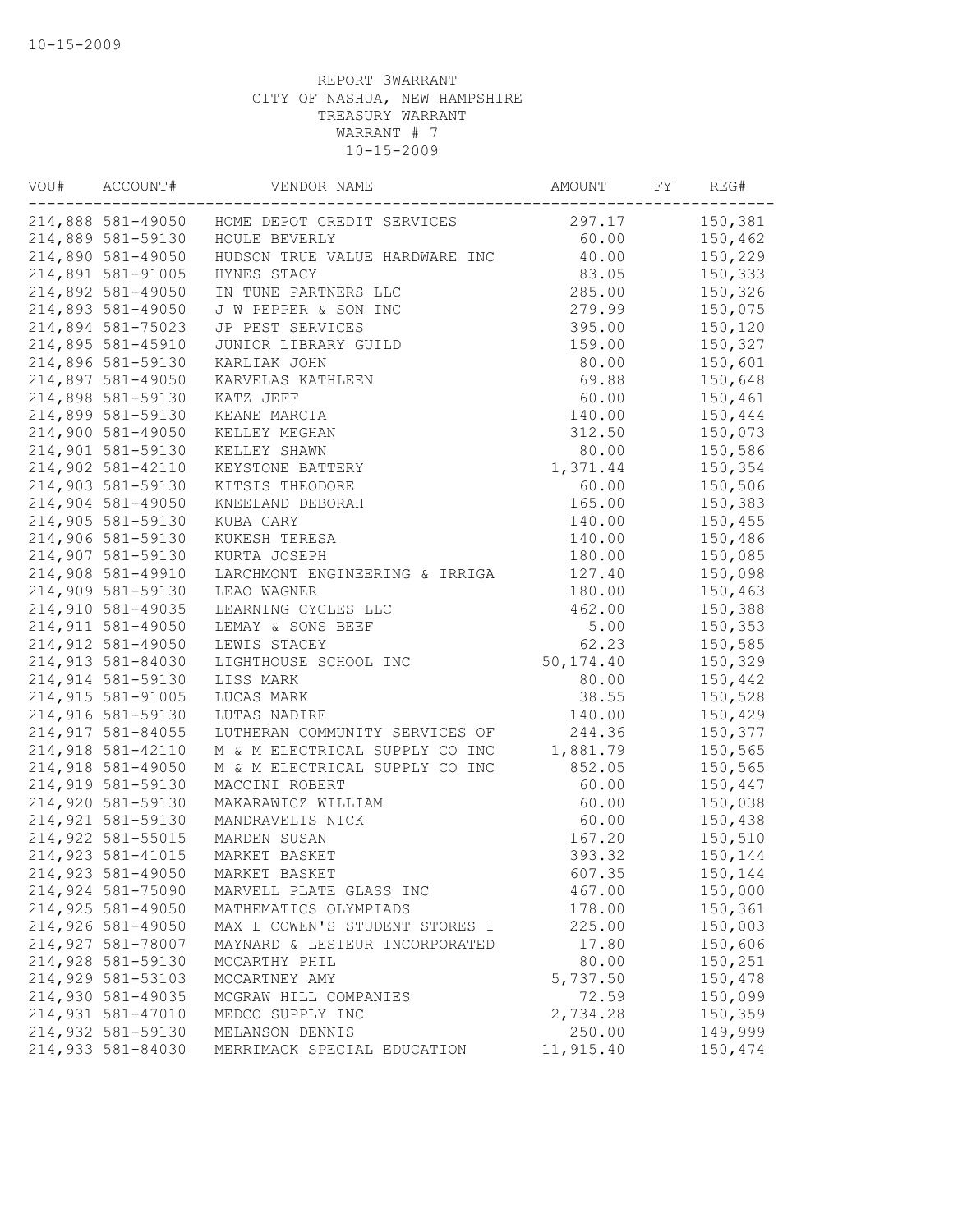| VOU# | ACCOUNT#          | VENDOR NAME                    | AMOUNT      | FY | REG#    |
|------|-------------------|--------------------------------|-------------|----|---------|
|      | 214,934 581-59130 | MICHAEL BARBARA                | 80.00       |    | 150,433 |
|      | 214,935 581-91005 | MILLER JOE                     | 83.77       |    | 150,479 |
|      | 214,936 581-49050 | MODERN SCHOOL SUPPLIES INC     | 763.64      |    | 150,124 |
|      | 214,937 581-49050 | MONGAN SANDRA                  | 81.70       |    | 150,348 |
|      | 214,938 581-49050 | MOORE MEDICAL LLC              | 201.51      |    | 150,162 |
|      | 214,939 581-59130 | MORAN LINDSAY                  | 280.00      |    | 150,430 |
|      | 214,940 581-59130 | MORGAN MICHAEL                 | 120.00      |    | 149,996 |
|      | 214,941 581-84055 | MOUNT PROSPECT ACADEMY INC     | 15, 187. 12 |    | 150,396 |
|      | 214,942 581-53100 | MULTI-STATE BILLING SERVICES L | 7,763.69    |    | 150,481 |
|      | 214,943 581-59130 | MURPHY BRIAN                   | 80.00       |    | 150,588 |
|      | 214,944 581-49050 | MUSIC & ART CENTERS            | 19.95       |    | 150,530 |
|      | 214,944 581-74092 | MUSIC & ART CENTERS            | 84.00       |    | 150,530 |
|      | 214,945 581-49050 | NASCO                          | 26.23       |    | 150,637 |
|      | 214,946 581-49075 | NASHUA WALLPAPER & PAINT CO    | 7.29        |    | 150,142 |
|      | 214,947 581-49050 | NASSP                          | 81.00       |    | 150,143 |
|      | 214,948 581-34015 | NATIONAL GRID                  | 1,376.67    |    | 150,802 |
|      | 214,949 581-42010 | NATIONWIDE SALES & SERVICE     | 3,542.30    |    | 150,338 |
|      | 214,950 581-49095 | NCS PEARSON INC                | 2,431.80    |    | 150,363 |
|      | 214,951 581-72060 | NELSON PIANO SERVICE/FRANK J N | 270.00      |    | 150,105 |
|      | 214,951 581-74092 | NELSON PIANO SERVICE/FRANK J N | 350.00      |    | 150,105 |
|      | 214,952 581-31005 | NEXTEL COMMUNICATIONS          | 2,689.37    |    | 150,730 |
|      | 214,953 581-84055 | NFI MASSACHUSETTS INC          | 18,532.79   |    | 150,416 |
|      | 214,954 581-84055 | NFI NORTH INC                  | 3,871.92    |    | 150,318 |
|      | 214,955 581-91040 | NHSAA                          | 360.00      |    | 150,408 |
|      | 214,956 581-49050 | NORTHCENTER FOODSERVICE        | 363.21      |    | 150,365 |
|      | 214,957 581-49050 | NORWAY LOUISE                  | 32.00       |    | 150,404 |
|      | 214,958 581-72035 | OFFTECH NEW ENGLAND            | 799.00      |    | 150,277 |
|      | 214,959 581-59130 | OSBORNE BRIAN                  | 60.00       |    | 150,435 |
|      | 214,960 581-59130 | OSBORNE GEOFFREY               | 60.00       |    | 150,532 |
|      | 214,961 581-91005 | OUELLETTE MARCIE               | 164.12      |    | 150,511 |
|      | 214,962 581-41015 | PAETZOLD KATHY                 | 59.76       |    | 150,485 |
|      | 214,963 581-59130 | PALAZZOLO RICHARD              | 60.00       |    | 150,464 |
|      | 214,964 581-91005 | PAPANICOLAOU PAULA             | 58.30       |    | 150,350 |
|      | 214,965 581-59130 | PARKIN MICHAEL                 | 60.00       |    | 150,628 |
|      | 214,966 581-49050 | PC MALL GOV INC                | 92.50       |    | 150,351 |
|      | 214,967 581-49035 | PEARSON EDUCATION              | 222.53      |    | 150,401 |
|      | 214,968 581-49050 | PEARSON EDUCATION              | 1,090.20    |    | 150,403 |
|      | 214,969 581-59130 | PEASE CATHY                    | 152.00      |    | 150,595 |
|      | 214,970 581-59130 | PELKEY CHRISTINE               | 280.00      |    | 150,470 |
|      | 214,971 581-33005 | PENNICHUCK WATER WORKS INC     | 6,442.24    |    | 150,732 |
|      | 214,972 581-91005 | PEREZ KRISTINA                 | 18.76       |    | 150,516 |
|      | 214,973 581-53100 | PERFORMANCE REHAB INC.         | 5, 163. 14  |    | 150,395 |
|      | 214,974 581-43005 | PETTY CASH                     | 19.29       |    | 150,720 |
|      | 214,974 581-49050 | PETTY CASH                     | 127.57      |    | 150,720 |
|      | 214,975 581-41015 | PETTY CASH                     | 174.93      |    | 150,721 |
|      | 214,976 581-49050 | PETTY CASH                     | 61.97       |    | 150,722 |
|      | 214,977 581-84055 | PINE HAVEN BOYS CENTER         | 2,448.80    |    | 150,322 |
|      | 214,978 581-49050 | PITSCO INC                     | 1,853.84    |    | 149,983 |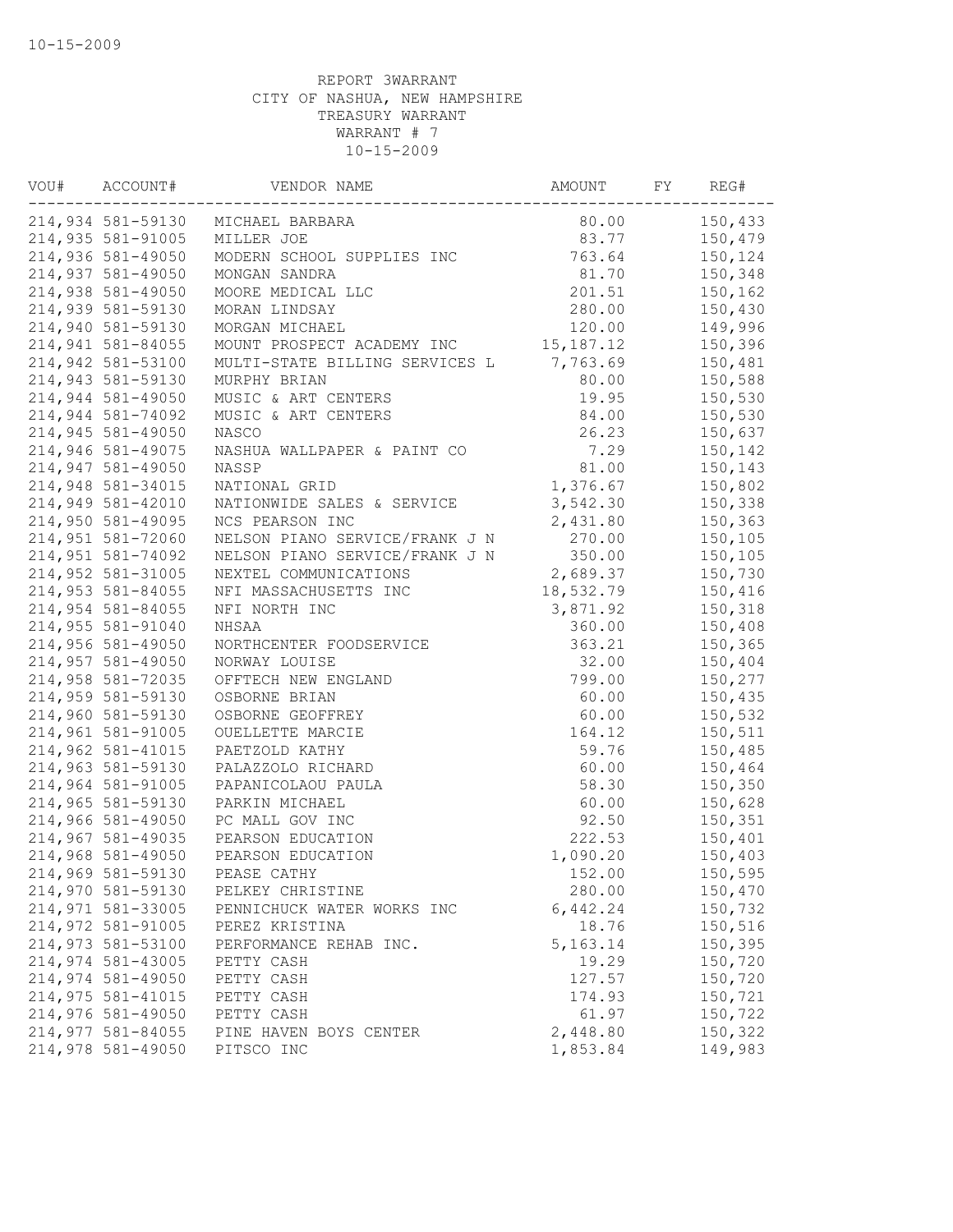| VOU# | ACCOUNT#          | VENDOR NAME                      | AMOUNT    | FY | REG#    |
|------|-------------------|----------------------------------|-----------|----|---------|
|      |                   | 214,979 581-91005 PLACE PATRICIA | 85.50     |    | 150,332 |
|      | 214,980 581-49050 | PLANK ROAD PUBLISHING INC        | 107.25    |    | 150,643 |
|      | 214,981 581-84030 | PLUS CO INC (THE)                | 4,207.40  |    | 150,240 |
|      | 214,982 581-49050 | POSITIVE PROMOTIONS INC          | 40.35     |    | 150,032 |
|      | 214,983 581-53100 | PROGRESSUS THERAPY LLC           | 8,418.00  |    | 150,514 |
|      | 214,984 581-84030 | PROTESTANT GUILD FOR HUMAN SVC   | 21,721.08 |    | 150,524 |
|      | 214,985 581-55015 | PROVIDER ENTERPRISES INC (THE)   | 12,855.00 |    | 150,356 |
|      | 214,986 581-59130 | PRYOR WALT                       | 140.00    |    | 150,472 |
|      | 214,987 581-32005 | PSNH                             | 2,004.39  |    | 150,781 |
|      | 214,988 581-49095 | PSYCHOLOGICAL ASSESSMENT RESOU   | 206.80    |    | 150,155 |
|      | 214,989 581-32005 | PUBLIC SERVICE OF NH             | 16,018.28 |    | 150,780 |
|      | 214,990 581-53085 | QUIMBY EYE CARE INC              | 257.50    |    | 150,321 |
|      | 214,991 581-49050 | RADIOSHACK CORP CREDIT SRVS      | 130.77    |    | 150,237 |
|      | 214,992 581-98030 | RASMUSSEN VERONICA               | 49.95     |    | 150,406 |
|      | 214,993 581-84030 | READING FOUNDATION (THE)         | 3,720.00  |    | 150,371 |
|      | 214,994 581-53103 | READYNURSE STAFFING SERVICES     | 268.31    |    | 150,070 |
|      | 214,995 581-49050 | REALLY GOOD STUFF INC            | 80.18     |    | 150,330 |
|      | 214,996 581-59130 | REDDICK BARRY                    | 60.00     |    | 150,495 |
|      | 214,997 581-84030 | REGIONAL SERVICES & EDUCATION    | 7,146.08  |    | 149,991 |
|      | 214,998 581-59130 | REYNOLDS MARK                    | 80.00     |    | 150,456 |
|      | 214,999 581-59130 | RIVARD CAROL                     | 140.00    |    | 150,465 |
|      | 215,000 581-59130 | ROSENSTEIN HARRY                 | 120.00    |    | 150,373 |
|      | 215,001 581-91005 | ROSS STEPHANIE                   | 17.60     |    | 150,422 |
|      | 215,002 581-59130 | ROY GEORGE                       | 140.00    |    | 150,471 |
|      | 215,003 581-91005 | RYAN LINDA                       | 111.85    |    | 150,398 |
|      | 215,004 581-45910 | SAGE PUBLICATIONS INC            | 807.00    |    | 150,761 |
|      | 215,005 581-49050 | SANE                             | 315.75    |    | 150,362 |
|      | 215,006 581-78007 | SANEL AUTO PARTS CO              | 143.20    |    | 150,132 |
|      | 215,007 581-59130 |                                  |           |    | 150,500 |
|      | 215,008 581-49050 | SANTEE NED                       | 140.00    |    |         |
|      |                   | SARGENT-WELCH                    | 81.26     |    | 150,042 |
|      | 215,009 581-49050 | SAX ARTS & CRAFTS                | 2,126.46  |    | 150,335 |
|      | 215,010 581-47010 | SCHOOL HEALTH CORP               | 123.42    |    | 150,005 |
|      | 215,010 581-49050 | SCHOOL HEALTH CORP               | 162.36    |    | 150,005 |
|      | 215,011 581-49050 | SCHOOL NURSE SUPPLY INC          | 127.40    |    | 150,324 |
|      | 215,012 581-49050 | SCHOOL SPECIALTY                 | 6,099.98  |    | 150,343 |
|      | 215,012 581-49050 | SCHOOL SPECIALTY                 | 6, 569.11 |    | 150,344 |
|      | 215,012 581-49110 | SCHOOL SPECIALTY                 | 16.44     |    | 150,344 |
|      | 215,013 581-84030 | SEACOAST LEARNING COLLABORATIV   | 9,066.72  |    | 150,424 |
|      | 215,014 581-91005 | SICILIA KATHRYN                  | 106.70    |    | 150,475 |
|      | 215,015 581-59130 | SIDORIE RALPH                    | 60.00     |    | 150,452 |
|      | 215,016 581-75015 | SIEMENS BUILDING TECHNOLOGIES    | 12,238.00 |    | 150,409 |
|      | 215,017 581-59130 | SLANE JAMES                      | 60.00     |    | 150,587 |
|      | 215,018 581-49095 | SLOSSON EDUCATIONAL PUBLICATIO   | 51.50     |    | 150,173 |
|      | 215,019 581-59130 | SMITH MIKE                       | 80.00     |    | 150,432 |
|      | 215,020 581-64045 | SOMMESE RALPH                    | 51.64     |    | 150,476 |
|      | 215,021 581-84030 | SPAULDING YOUTH CENTER           | 11,847.66 |    | 149,981 |
|      | 215,022 581-31005 | SPRINT                           | 12.75     |    | 150,797 |
|      | 215,023 581-43005 | STAMP FULFILLMENT SERVICES       | 1,060.00  |    | 150,792 |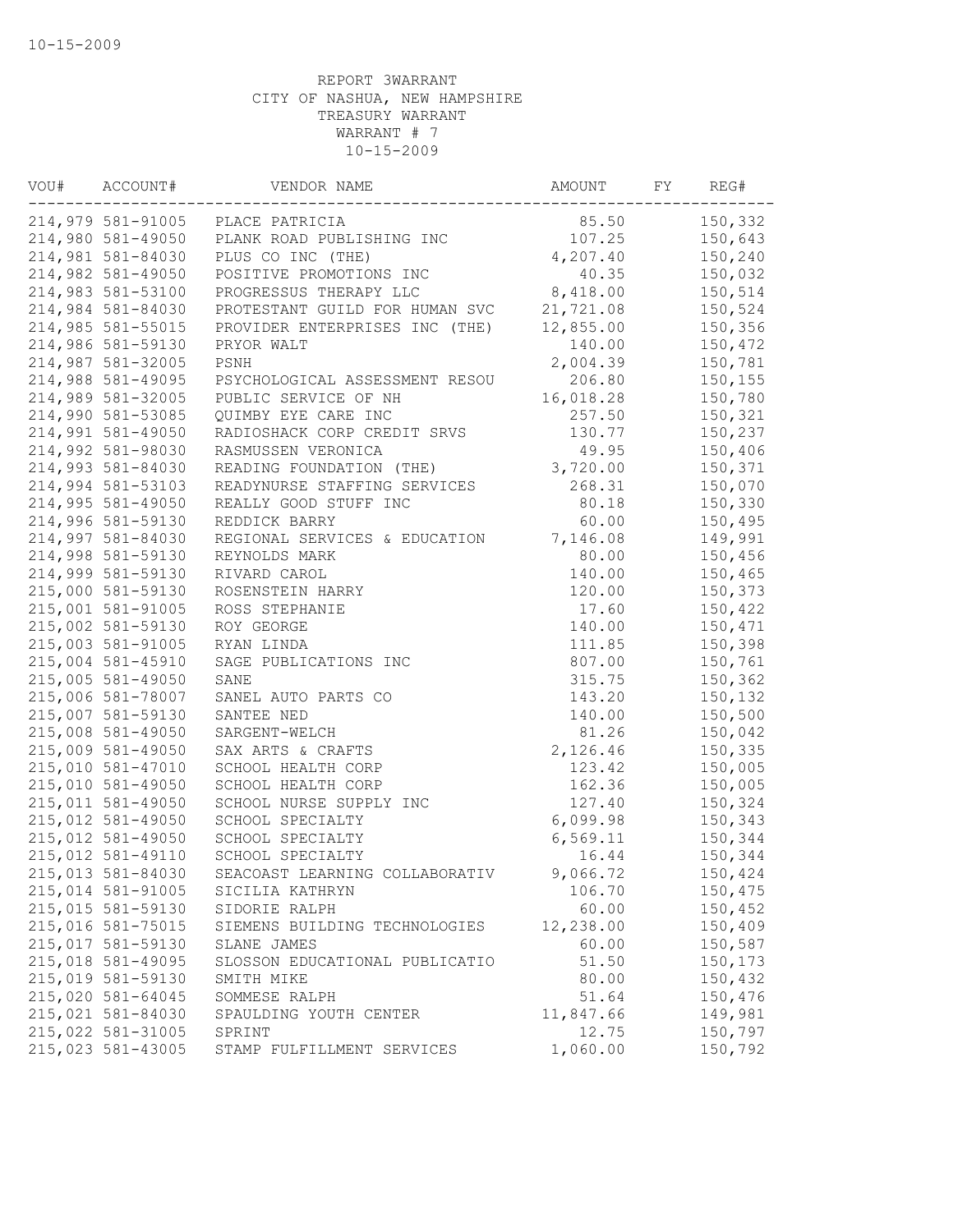| 215,024 581-41015<br>389.50<br>150,233<br>STAPLES BUSINESS ADVANTAGE<br>215,024 581-42110<br>STAPLES BUSINESS ADVANTAGE<br>24.00<br>150,233<br>215,024 581-49050<br>1,547.94<br>STAPLES BUSINESS ADVANTAGE<br>150,233<br>215,024 581-49110<br>STAPLES BUSINESS ADVANTAGE<br>584.42<br>150,233<br>215,025 581-53100<br>STATE OF NH CRIMINAL RECORDS<br>1,056.00<br>150,723<br>215,026 581-59130<br>150.00<br>150,492<br>STOLL DEBRA<br>215,027 581-59130<br>60.00<br>150,594<br>TARDY JACKLYN<br>215,028 581-49050<br>TEACHER'S DISCOUNT<br>101.95<br>150,421<br>215,029 581-59130<br>60.00<br>TENCZA DAVID<br>150,583<br>215,030 581-59130<br>THEODORE KEVIN<br>80.00<br>150,507<br>215,031 581-95010<br>150,790<br>TIME FOR KIDS<br>486.20<br>215,032 581-42120<br>TOTAL AIR SUPPLY INC<br>84.12<br>150,226<br>215,033 581-78007<br>TOWERS MOTOR PARTS CORP<br>48.02<br>150,253<br>215,034 581-49075<br>TREASURER STATE OF NH<br>219.62<br>150,259<br>215,035 581-84055<br>TREASURER STATE OF NH<br>20,169.56<br>150,341<br>215,036 581-59130<br>80.00<br>150,427<br>TREMBLAY PATRICK<br>215,037 581-59130<br>150,584<br>TRUNCELLITO JASON<br>60.00<br>215,038 581-43005<br>U S POSTAL SERVICE<br>343.20<br>150,724<br>215,039 581-42120<br>1,061.48<br>UNITED SUPPLY INC<br>150,384<br>215,040 581-59130<br>VEILLEUX GERALD<br>80.00<br>150,126<br>215,041 581-31005<br>VERIZON BUSINESS<br>4,412.68<br>149,973<br>215,042 581-84030<br>VERMONT CTR FOR THE DEAF &<br>14,866.60<br>150,488<br>215,043 581-75180<br>VIKING ROOFING, INC.<br>468.00<br>150,418<br>215,044 581-59130<br>150,163<br>VIVEIROS MICHAEL<br>60.00<br>215,045 581-47010<br>121.36<br>150,307<br>WALMART COMMUNITY<br>215,045 581-49050<br>285.74<br>150,307<br>WALMART COMMUNITY<br>215,045 581-49075<br>WALMART COMMUNITY<br>105.86<br>150,307<br>215,045 581-98030<br>WALMART COMMUNITY<br>15.61<br>150,307<br>215,046 581-59130<br>60.00<br>WARD LINDSAY<br>150,578<br>215,047 581-41045<br>WB MASON COMPANY INC<br>1,050.00<br>150,022<br>215,048 581-95010<br>WEEKLY READER CORP<br>916.20<br>150,641<br>150,644<br>215,049 581-49050<br>WELSH PRODUCTS INC<br>758.07<br>215,050 581-84055<br>9,232.50<br>150,512<br>WHITNEY ACADEMY INC (THE)<br>215,051 581-59130<br>60.00<br>150,436<br>WIGGIN CHUCK<br>215,052 581-59130<br>150,468<br>WILBERT RANDALL<br>60.00<br>215,053 581-59130<br>WILHELMI FREDERICK<br>80.00<br>150,454<br>215,054 581-84030<br>WILLIAM J WHITE EDUCATIONAL<br>400.00<br>150,577<br>215,055 581-47010<br>56.40<br>WILLIAM V. MACGILL & COMPANY<br>150,087<br>215,056 581-59130<br>60.00<br>150,440<br>WILLIAMS BRIAN<br>215,057 581-42110<br>752.00<br>150,387<br>WILLIAMS COMMUNICATIONS SERVIC<br>215,058 581-49050<br>24.00<br>150,407<br>WILSON LANGUAGE TRAINING CORP<br>215,058 581-49095<br>191.40<br>150,407<br>WILSON LANGUAGE TRAINING CORP<br>215,059 581-59130<br>60.00<br>YOUNG CINDY<br>150,600<br>215,060 581-53101<br>4,512.50<br>150,382<br>YOUTH COUNCIL (THE)<br>215,061 581-59130<br>120.00<br>150,449<br>ZIELINSKI KAREN<br>215,062 581-59130<br>60.00<br>150,439<br>ZUCCARO ROBERT<br>215,063 581-59130<br>60.00<br>150,453<br>ZWICKER DAVE | VOU# | ACCOUNT# | VENDOR NAME | AMOUNT | FY | REG# |
|----------------------------------------------------------------------------------------------------------------------------------------------------------------------------------------------------------------------------------------------------------------------------------------------------------------------------------------------------------------------------------------------------------------------------------------------------------------------------------------------------------------------------------------------------------------------------------------------------------------------------------------------------------------------------------------------------------------------------------------------------------------------------------------------------------------------------------------------------------------------------------------------------------------------------------------------------------------------------------------------------------------------------------------------------------------------------------------------------------------------------------------------------------------------------------------------------------------------------------------------------------------------------------------------------------------------------------------------------------------------------------------------------------------------------------------------------------------------------------------------------------------------------------------------------------------------------------------------------------------------------------------------------------------------------------------------------------------------------------------------------------------------------------------------------------------------------------------------------------------------------------------------------------------------------------------------------------------------------------------------------------------------------------------------------------------------------------------------------------------------------------------------------------------------------------------------------------------------------------------------------------------------------------------------------------------------------------------------------------------------------------------------------------------------------------------------------------------------------------------------------------------------------------------------------------------------------------------------------------------------------------------------------------------------------------------------------------------------------------------------------------------------------------------------------------------------------------------------------------------------------------------------------------------------------------------------------------------------------------------------------------------------------------------------------------------------------------------------------------------------------------------------------------------------------|------|----------|-------------|--------|----|------|
|                                                                                                                                                                                                                                                                                                                                                                                                                                                                                                                                                                                                                                                                                                                                                                                                                                                                                                                                                                                                                                                                                                                                                                                                                                                                                                                                                                                                                                                                                                                                                                                                                                                                                                                                                                                                                                                                                                                                                                                                                                                                                                                                                                                                                                                                                                                                                                                                                                                                                                                                                                                                                                                                                                                                                                                                                                                                                                                                                                                                                                                                                                                                                                            |      |          |             |        |    |      |
|                                                                                                                                                                                                                                                                                                                                                                                                                                                                                                                                                                                                                                                                                                                                                                                                                                                                                                                                                                                                                                                                                                                                                                                                                                                                                                                                                                                                                                                                                                                                                                                                                                                                                                                                                                                                                                                                                                                                                                                                                                                                                                                                                                                                                                                                                                                                                                                                                                                                                                                                                                                                                                                                                                                                                                                                                                                                                                                                                                                                                                                                                                                                                                            |      |          |             |        |    |      |
|                                                                                                                                                                                                                                                                                                                                                                                                                                                                                                                                                                                                                                                                                                                                                                                                                                                                                                                                                                                                                                                                                                                                                                                                                                                                                                                                                                                                                                                                                                                                                                                                                                                                                                                                                                                                                                                                                                                                                                                                                                                                                                                                                                                                                                                                                                                                                                                                                                                                                                                                                                                                                                                                                                                                                                                                                                                                                                                                                                                                                                                                                                                                                                            |      |          |             |        |    |      |
|                                                                                                                                                                                                                                                                                                                                                                                                                                                                                                                                                                                                                                                                                                                                                                                                                                                                                                                                                                                                                                                                                                                                                                                                                                                                                                                                                                                                                                                                                                                                                                                                                                                                                                                                                                                                                                                                                                                                                                                                                                                                                                                                                                                                                                                                                                                                                                                                                                                                                                                                                                                                                                                                                                                                                                                                                                                                                                                                                                                                                                                                                                                                                                            |      |          |             |        |    |      |
|                                                                                                                                                                                                                                                                                                                                                                                                                                                                                                                                                                                                                                                                                                                                                                                                                                                                                                                                                                                                                                                                                                                                                                                                                                                                                                                                                                                                                                                                                                                                                                                                                                                                                                                                                                                                                                                                                                                                                                                                                                                                                                                                                                                                                                                                                                                                                                                                                                                                                                                                                                                                                                                                                                                                                                                                                                                                                                                                                                                                                                                                                                                                                                            |      |          |             |        |    |      |
|                                                                                                                                                                                                                                                                                                                                                                                                                                                                                                                                                                                                                                                                                                                                                                                                                                                                                                                                                                                                                                                                                                                                                                                                                                                                                                                                                                                                                                                                                                                                                                                                                                                                                                                                                                                                                                                                                                                                                                                                                                                                                                                                                                                                                                                                                                                                                                                                                                                                                                                                                                                                                                                                                                                                                                                                                                                                                                                                                                                                                                                                                                                                                                            |      |          |             |        |    |      |
|                                                                                                                                                                                                                                                                                                                                                                                                                                                                                                                                                                                                                                                                                                                                                                                                                                                                                                                                                                                                                                                                                                                                                                                                                                                                                                                                                                                                                                                                                                                                                                                                                                                                                                                                                                                                                                                                                                                                                                                                                                                                                                                                                                                                                                                                                                                                                                                                                                                                                                                                                                                                                                                                                                                                                                                                                                                                                                                                                                                                                                                                                                                                                                            |      |          |             |        |    |      |
|                                                                                                                                                                                                                                                                                                                                                                                                                                                                                                                                                                                                                                                                                                                                                                                                                                                                                                                                                                                                                                                                                                                                                                                                                                                                                                                                                                                                                                                                                                                                                                                                                                                                                                                                                                                                                                                                                                                                                                                                                                                                                                                                                                                                                                                                                                                                                                                                                                                                                                                                                                                                                                                                                                                                                                                                                                                                                                                                                                                                                                                                                                                                                                            |      |          |             |        |    |      |
|                                                                                                                                                                                                                                                                                                                                                                                                                                                                                                                                                                                                                                                                                                                                                                                                                                                                                                                                                                                                                                                                                                                                                                                                                                                                                                                                                                                                                                                                                                                                                                                                                                                                                                                                                                                                                                                                                                                                                                                                                                                                                                                                                                                                                                                                                                                                                                                                                                                                                                                                                                                                                                                                                                                                                                                                                                                                                                                                                                                                                                                                                                                                                                            |      |          |             |        |    |      |
|                                                                                                                                                                                                                                                                                                                                                                                                                                                                                                                                                                                                                                                                                                                                                                                                                                                                                                                                                                                                                                                                                                                                                                                                                                                                                                                                                                                                                                                                                                                                                                                                                                                                                                                                                                                                                                                                                                                                                                                                                                                                                                                                                                                                                                                                                                                                                                                                                                                                                                                                                                                                                                                                                                                                                                                                                                                                                                                                                                                                                                                                                                                                                                            |      |          |             |        |    |      |
|                                                                                                                                                                                                                                                                                                                                                                                                                                                                                                                                                                                                                                                                                                                                                                                                                                                                                                                                                                                                                                                                                                                                                                                                                                                                                                                                                                                                                                                                                                                                                                                                                                                                                                                                                                                                                                                                                                                                                                                                                                                                                                                                                                                                                                                                                                                                                                                                                                                                                                                                                                                                                                                                                                                                                                                                                                                                                                                                                                                                                                                                                                                                                                            |      |          |             |        |    |      |
|                                                                                                                                                                                                                                                                                                                                                                                                                                                                                                                                                                                                                                                                                                                                                                                                                                                                                                                                                                                                                                                                                                                                                                                                                                                                                                                                                                                                                                                                                                                                                                                                                                                                                                                                                                                                                                                                                                                                                                                                                                                                                                                                                                                                                                                                                                                                                                                                                                                                                                                                                                                                                                                                                                                                                                                                                                                                                                                                                                                                                                                                                                                                                                            |      |          |             |        |    |      |
|                                                                                                                                                                                                                                                                                                                                                                                                                                                                                                                                                                                                                                                                                                                                                                                                                                                                                                                                                                                                                                                                                                                                                                                                                                                                                                                                                                                                                                                                                                                                                                                                                                                                                                                                                                                                                                                                                                                                                                                                                                                                                                                                                                                                                                                                                                                                                                                                                                                                                                                                                                                                                                                                                                                                                                                                                                                                                                                                                                                                                                                                                                                                                                            |      |          |             |        |    |      |
|                                                                                                                                                                                                                                                                                                                                                                                                                                                                                                                                                                                                                                                                                                                                                                                                                                                                                                                                                                                                                                                                                                                                                                                                                                                                                                                                                                                                                                                                                                                                                                                                                                                                                                                                                                                                                                                                                                                                                                                                                                                                                                                                                                                                                                                                                                                                                                                                                                                                                                                                                                                                                                                                                                                                                                                                                                                                                                                                                                                                                                                                                                                                                                            |      |          |             |        |    |      |
|                                                                                                                                                                                                                                                                                                                                                                                                                                                                                                                                                                                                                                                                                                                                                                                                                                                                                                                                                                                                                                                                                                                                                                                                                                                                                                                                                                                                                                                                                                                                                                                                                                                                                                                                                                                                                                                                                                                                                                                                                                                                                                                                                                                                                                                                                                                                                                                                                                                                                                                                                                                                                                                                                                                                                                                                                                                                                                                                                                                                                                                                                                                                                                            |      |          |             |        |    |      |
|                                                                                                                                                                                                                                                                                                                                                                                                                                                                                                                                                                                                                                                                                                                                                                                                                                                                                                                                                                                                                                                                                                                                                                                                                                                                                                                                                                                                                                                                                                                                                                                                                                                                                                                                                                                                                                                                                                                                                                                                                                                                                                                                                                                                                                                                                                                                                                                                                                                                                                                                                                                                                                                                                                                                                                                                                                                                                                                                                                                                                                                                                                                                                                            |      |          |             |        |    |      |
|                                                                                                                                                                                                                                                                                                                                                                                                                                                                                                                                                                                                                                                                                                                                                                                                                                                                                                                                                                                                                                                                                                                                                                                                                                                                                                                                                                                                                                                                                                                                                                                                                                                                                                                                                                                                                                                                                                                                                                                                                                                                                                                                                                                                                                                                                                                                                                                                                                                                                                                                                                                                                                                                                                                                                                                                                                                                                                                                                                                                                                                                                                                                                                            |      |          |             |        |    |      |
|                                                                                                                                                                                                                                                                                                                                                                                                                                                                                                                                                                                                                                                                                                                                                                                                                                                                                                                                                                                                                                                                                                                                                                                                                                                                                                                                                                                                                                                                                                                                                                                                                                                                                                                                                                                                                                                                                                                                                                                                                                                                                                                                                                                                                                                                                                                                                                                                                                                                                                                                                                                                                                                                                                                                                                                                                                                                                                                                                                                                                                                                                                                                                                            |      |          |             |        |    |      |
|                                                                                                                                                                                                                                                                                                                                                                                                                                                                                                                                                                                                                                                                                                                                                                                                                                                                                                                                                                                                                                                                                                                                                                                                                                                                                                                                                                                                                                                                                                                                                                                                                                                                                                                                                                                                                                                                                                                                                                                                                                                                                                                                                                                                                                                                                                                                                                                                                                                                                                                                                                                                                                                                                                                                                                                                                                                                                                                                                                                                                                                                                                                                                                            |      |          |             |        |    |      |
|                                                                                                                                                                                                                                                                                                                                                                                                                                                                                                                                                                                                                                                                                                                                                                                                                                                                                                                                                                                                                                                                                                                                                                                                                                                                                                                                                                                                                                                                                                                                                                                                                                                                                                                                                                                                                                                                                                                                                                                                                                                                                                                                                                                                                                                                                                                                                                                                                                                                                                                                                                                                                                                                                                                                                                                                                                                                                                                                                                                                                                                                                                                                                                            |      |          |             |        |    |      |
|                                                                                                                                                                                                                                                                                                                                                                                                                                                                                                                                                                                                                                                                                                                                                                                                                                                                                                                                                                                                                                                                                                                                                                                                                                                                                                                                                                                                                                                                                                                                                                                                                                                                                                                                                                                                                                                                                                                                                                                                                                                                                                                                                                                                                                                                                                                                                                                                                                                                                                                                                                                                                                                                                                                                                                                                                                                                                                                                                                                                                                                                                                                                                                            |      |          |             |        |    |      |
|                                                                                                                                                                                                                                                                                                                                                                                                                                                                                                                                                                                                                                                                                                                                                                                                                                                                                                                                                                                                                                                                                                                                                                                                                                                                                                                                                                                                                                                                                                                                                                                                                                                                                                                                                                                                                                                                                                                                                                                                                                                                                                                                                                                                                                                                                                                                                                                                                                                                                                                                                                                                                                                                                                                                                                                                                                                                                                                                                                                                                                                                                                                                                                            |      |          |             |        |    |      |
|                                                                                                                                                                                                                                                                                                                                                                                                                                                                                                                                                                                                                                                                                                                                                                                                                                                                                                                                                                                                                                                                                                                                                                                                                                                                                                                                                                                                                                                                                                                                                                                                                                                                                                                                                                                                                                                                                                                                                                                                                                                                                                                                                                                                                                                                                                                                                                                                                                                                                                                                                                                                                                                                                                                                                                                                                                                                                                                                                                                                                                                                                                                                                                            |      |          |             |        |    |      |
|                                                                                                                                                                                                                                                                                                                                                                                                                                                                                                                                                                                                                                                                                                                                                                                                                                                                                                                                                                                                                                                                                                                                                                                                                                                                                                                                                                                                                                                                                                                                                                                                                                                                                                                                                                                                                                                                                                                                                                                                                                                                                                                                                                                                                                                                                                                                                                                                                                                                                                                                                                                                                                                                                                                                                                                                                                                                                                                                                                                                                                                                                                                                                                            |      |          |             |        |    |      |
|                                                                                                                                                                                                                                                                                                                                                                                                                                                                                                                                                                                                                                                                                                                                                                                                                                                                                                                                                                                                                                                                                                                                                                                                                                                                                                                                                                                                                                                                                                                                                                                                                                                                                                                                                                                                                                                                                                                                                                                                                                                                                                                                                                                                                                                                                                                                                                                                                                                                                                                                                                                                                                                                                                                                                                                                                                                                                                                                                                                                                                                                                                                                                                            |      |          |             |        |    |      |
|                                                                                                                                                                                                                                                                                                                                                                                                                                                                                                                                                                                                                                                                                                                                                                                                                                                                                                                                                                                                                                                                                                                                                                                                                                                                                                                                                                                                                                                                                                                                                                                                                                                                                                                                                                                                                                                                                                                                                                                                                                                                                                                                                                                                                                                                                                                                                                                                                                                                                                                                                                                                                                                                                                                                                                                                                                                                                                                                                                                                                                                                                                                                                                            |      |          |             |        |    |      |
|                                                                                                                                                                                                                                                                                                                                                                                                                                                                                                                                                                                                                                                                                                                                                                                                                                                                                                                                                                                                                                                                                                                                                                                                                                                                                                                                                                                                                                                                                                                                                                                                                                                                                                                                                                                                                                                                                                                                                                                                                                                                                                                                                                                                                                                                                                                                                                                                                                                                                                                                                                                                                                                                                                                                                                                                                                                                                                                                                                                                                                                                                                                                                                            |      |          |             |        |    |      |
|                                                                                                                                                                                                                                                                                                                                                                                                                                                                                                                                                                                                                                                                                                                                                                                                                                                                                                                                                                                                                                                                                                                                                                                                                                                                                                                                                                                                                                                                                                                                                                                                                                                                                                                                                                                                                                                                                                                                                                                                                                                                                                                                                                                                                                                                                                                                                                                                                                                                                                                                                                                                                                                                                                                                                                                                                                                                                                                                                                                                                                                                                                                                                                            |      |          |             |        |    |      |
|                                                                                                                                                                                                                                                                                                                                                                                                                                                                                                                                                                                                                                                                                                                                                                                                                                                                                                                                                                                                                                                                                                                                                                                                                                                                                                                                                                                                                                                                                                                                                                                                                                                                                                                                                                                                                                                                                                                                                                                                                                                                                                                                                                                                                                                                                                                                                                                                                                                                                                                                                                                                                                                                                                                                                                                                                                                                                                                                                                                                                                                                                                                                                                            |      |          |             |        |    |      |
|                                                                                                                                                                                                                                                                                                                                                                                                                                                                                                                                                                                                                                                                                                                                                                                                                                                                                                                                                                                                                                                                                                                                                                                                                                                                                                                                                                                                                                                                                                                                                                                                                                                                                                                                                                                                                                                                                                                                                                                                                                                                                                                                                                                                                                                                                                                                                                                                                                                                                                                                                                                                                                                                                                                                                                                                                                                                                                                                                                                                                                                                                                                                                                            |      |          |             |        |    |      |
|                                                                                                                                                                                                                                                                                                                                                                                                                                                                                                                                                                                                                                                                                                                                                                                                                                                                                                                                                                                                                                                                                                                                                                                                                                                                                                                                                                                                                                                                                                                                                                                                                                                                                                                                                                                                                                                                                                                                                                                                                                                                                                                                                                                                                                                                                                                                                                                                                                                                                                                                                                                                                                                                                                                                                                                                                                                                                                                                                                                                                                                                                                                                                                            |      |          |             |        |    |      |
|                                                                                                                                                                                                                                                                                                                                                                                                                                                                                                                                                                                                                                                                                                                                                                                                                                                                                                                                                                                                                                                                                                                                                                                                                                                                                                                                                                                                                                                                                                                                                                                                                                                                                                                                                                                                                                                                                                                                                                                                                                                                                                                                                                                                                                                                                                                                                                                                                                                                                                                                                                                                                                                                                                                                                                                                                                                                                                                                                                                                                                                                                                                                                                            |      |          |             |        |    |      |
|                                                                                                                                                                                                                                                                                                                                                                                                                                                                                                                                                                                                                                                                                                                                                                                                                                                                                                                                                                                                                                                                                                                                                                                                                                                                                                                                                                                                                                                                                                                                                                                                                                                                                                                                                                                                                                                                                                                                                                                                                                                                                                                                                                                                                                                                                                                                                                                                                                                                                                                                                                                                                                                                                                                                                                                                                                                                                                                                                                                                                                                                                                                                                                            |      |          |             |        |    |      |
|                                                                                                                                                                                                                                                                                                                                                                                                                                                                                                                                                                                                                                                                                                                                                                                                                                                                                                                                                                                                                                                                                                                                                                                                                                                                                                                                                                                                                                                                                                                                                                                                                                                                                                                                                                                                                                                                                                                                                                                                                                                                                                                                                                                                                                                                                                                                                                                                                                                                                                                                                                                                                                                                                                                                                                                                                                                                                                                                                                                                                                                                                                                                                                            |      |          |             |        |    |      |
|                                                                                                                                                                                                                                                                                                                                                                                                                                                                                                                                                                                                                                                                                                                                                                                                                                                                                                                                                                                                                                                                                                                                                                                                                                                                                                                                                                                                                                                                                                                                                                                                                                                                                                                                                                                                                                                                                                                                                                                                                                                                                                                                                                                                                                                                                                                                                                                                                                                                                                                                                                                                                                                                                                                                                                                                                                                                                                                                                                                                                                                                                                                                                                            |      |          |             |        |    |      |
|                                                                                                                                                                                                                                                                                                                                                                                                                                                                                                                                                                                                                                                                                                                                                                                                                                                                                                                                                                                                                                                                                                                                                                                                                                                                                                                                                                                                                                                                                                                                                                                                                                                                                                                                                                                                                                                                                                                                                                                                                                                                                                                                                                                                                                                                                                                                                                                                                                                                                                                                                                                                                                                                                                                                                                                                                                                                                                                                                                                                                                                                                                                                                                            |      |          |             |        |    |      |
|                                                                                                                                                                                                                                                                                                                                                                                                                                                                                                                                                                                                                                                                                                                                                                                                                                                                                                                                                                                                                                                                                                                                                                                                                                                                                                                                                                                                                                                                                                                                                                                                                                                                                                                                                                                                                                                                                                                                                                                                                                                                                                                                                                                                                                                                                                                                                                                                                                                                                                                                                                                                                                                                                                                                                                                                                                                                                                                                                                                                                                                                                                                                                                            |      |          |             |        |    |      |
|                                                                                                                                                                                                                                                                                                                                                                                                                                                                                                                                                                                                                                                                                                                                                                                                                                                                                                                                                                                                                                                                                                                                                                                                                                                                                                                                                                                                                                                                                                                                                                                                                                                                                                                                                                                                                                                                                                                                                                                                                                                                                                                                                                                                                                                                                                                                                                                                                                                                                                                                                                                                                                                                                                                                                                                                                                                                                                                                                                                                                                                                                                                                                                            |      |          |             |        |    |      |
|                                                                                                                                                                                                                                                                                                                                                                                                                                                                                                                                                                                                                                                                                                                                                                                                                                                                                                                                                                                                                                                                                                                                                                                                                                                                                                                                                                                                                                                                                                                                                                                                                                                                                                                                                                                                                                                                                                                                                                                                                                                                                                                                                                                                                                                                                                                                                                                                                                                                                                                                                                                                                                                                                                                                                                                                                                                                                                                                                                                                                                                                                                                                                                            |      |          |             |        |    |      |
|                                                                                                                                                                                                                                                                                                                                                                                                                                                                                                                                                                                                                                                                                                                                                                                                                                                                                                                                                                                                                                                                                                                                                                                                                                                                                                                                                                                                                                                                                                                                                                                                                                                                                                                                                                                                                                                                                                                                                                                                                                                                                                                                                                                                                                                                                                                                                                                                                                                                                                                                                                                                                                                                                                                                                                                                                                                                                                                                                                                                                                                                                                                                                                            |      |          |             |        |    |      |
|                                                                                                                                                                                                                                                                                                                                                                                                                                                                                                                                                                                                                                                                                                                                                                                                                                                                                                                                                                                                                                                                                                                                                                                                                                                                                                                                                                                                                                                                                                                                                                                                                                                                                                                                                                                                                                                                                                                                                                                                                                                                                                                                                                                                                                                                                                                                                                                                                                                                                                                                                                                                                                                                                                                                                                                                                                                                                                                                                                                                                                                                                                                                                                            |      |          |             |        |    |      |
|                                                                                                                                                                                                                                                                                                                                                                                                                                                                                                                                                                                                                                                                                                                                                                                                                                                                                                                                                                                                                                                                                                                                                                                                                                                                                                                                                                                                                                                                                                                                                                                                                                                                                                                                                                                                                                                                                                                                                                                                                                                                                                                                                                                                                                                                                                                                                                                                                                                                                                                                                                                                                                                                                                                                                                                                                                                                                                                                                                                                                                                                                                                                                                            |      |          |             |        |    |      |
|                                                                                                                                                                                                                                                                                                                                                                                                                                                                                                                                                                                                                                                                                                                                                                                                                                                                                                                                                                                                                                                                                                                                                                                                                                                                                                                                                                                                                                                                                                                                                                                                                                                                                                                                                                                                                                                                                                                                                                                                                                                                                                                                                                                                                                                                                                                                                                                                                                                                                                                                                                                                                                                                                                                                                                                                                                                                                                                                                                                                                                                                                                                                                                            |      |          |             |        |    |      |
|                                                                                                                                                                                                                                                                                                                                                                                                                                                                                                                                                                                                                                                                                                                                                                                                                                                                                                                                                                                                                                                                                                                                                                                                                                                                                                                                                                                                                                                                                                                                                                                                                                                                                                                                                                                                                                                                                                                                                                                                                                                                                                                                                                                                                                                                                                                                                                                                                                                                                                                                                                                                                                                                                                                                                                                                                                                                                                                                                                                                                                                                                                                                                                            |      |          |             |        |    |      |
|                                                                                                                                                                                                                                                                                                                                                                                                                                                                                                                                                                                                                                                                                                                                                                                                                                                                                                                                                                                                                                                                                                                                                                                                                                                                                                                                                                                                                                                                                                                                                                                                                                                                                                                                                                                                                                                                                                                                                                                                                                                                                                                                                                                                                                                                                                                                                                                                                                                                                                                                                                                                                                                                                                                                                                                                                                                                                                                                                                                                                                                                                                                                                                            |      |          |             |        |    |      |
|                                                                                                                                                                                                                                                                                                                                                                                                                                                                                                                                                                                                                                                                                                                                                                                                                                                                                                                                                                                                                                                                                                                                                                                                                                                                                                                                                                                                                                                                                                                                                                                                                                                                                                                                                                                                                                                                                                                                                                                                                                                                                                                                                                                                                                                                                                                                                                                                                                                                                                                                                                                                                                                                                                                                                                                                                                                                                                                                                                                                                                                                                                                                                                            |      |          |             |        |    |      |
|                                                                                                                                                                                                                                                                                                                                                                                                                                                                                                                                                                                                                                                                                                                                                                                                                                                                                                                                                                                                                                                                                                                                                                                                                                                                                                                                                                                                                                                                                                                                                                                                                                                                                                                                                                                                                                                                                                                                                                                                                                                                                                                                                                                                                                                                                                                                                                                                                                                                                                                                                                                                                                                                                                                                                                                                                                                                                                                                                                                                                                                                                                                                                                            |      |          |             |        |    |      |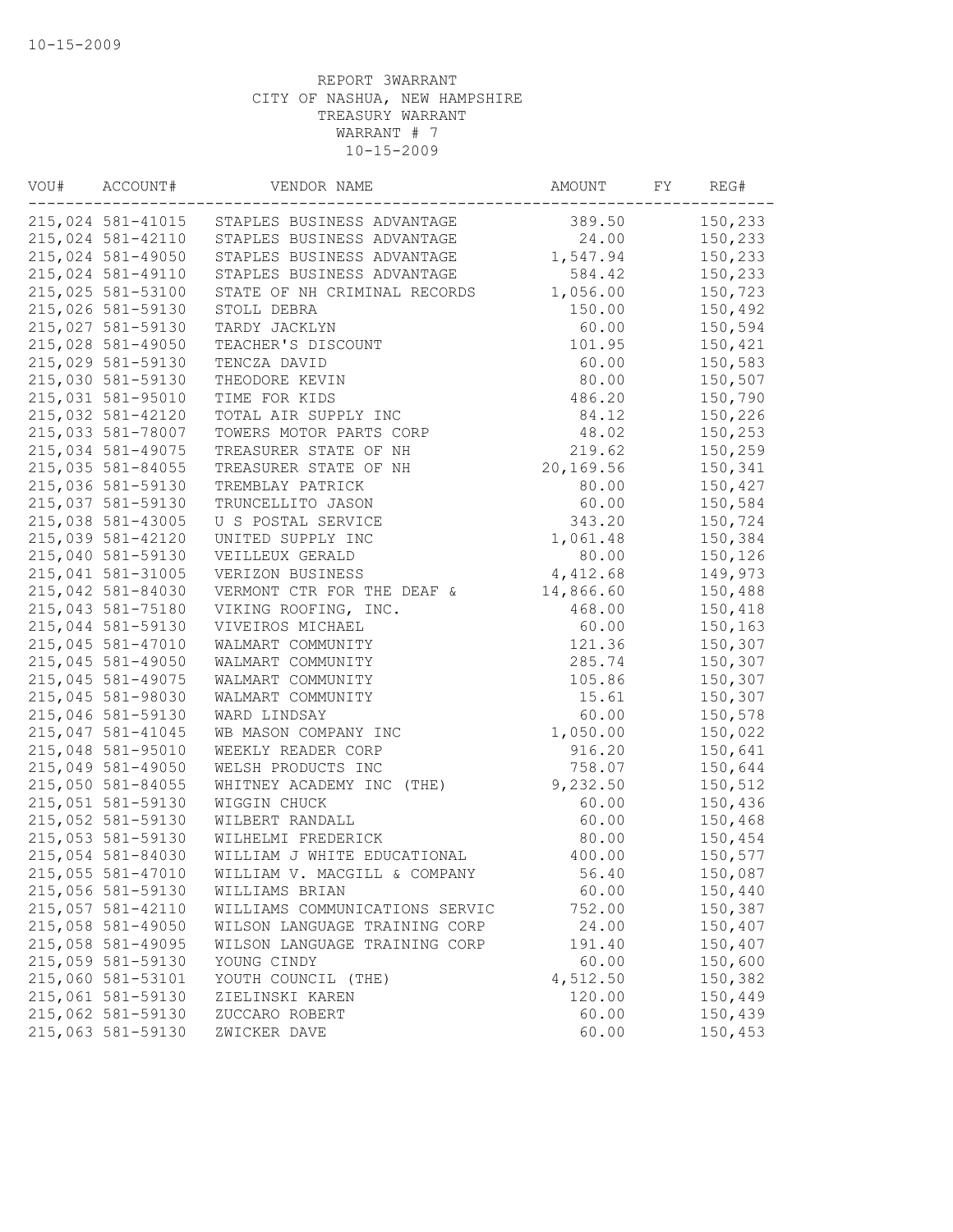| VOU#  | ACCOUNT#          | VENDOR NAME                             | AMOUNT     | FY REG#      |
|-------|-------------------|-----------------------------------------|------------|--------------|
|       |                   |                                         |            |              |
| TOTAL | 581               | SCHOOL DEPARTMENT                       |            | 635,383.90   |
|       |                   |                                         |            |              |
| 624   | 590-23517         | AMERICAN WELDING FABRICATORS            | 650.00     | 150,630      |
| 625   | 590-23517         | FALLET GEORGE MS PE                     | 375.00     | 150,213      |
| 626   | 590-23522         | CBE TECHNOLOGIES                        | 31,309.00  | 150,541      |
| 627   | 590-24506         | RESEARCH IN MOTION CORP                 | 699.00     | 150,624      |
| 628   | 590-24523         | AERIAL CARTOGRAPHICS OF AMERIC          | 7,000.00   | 150,548      |
| 629   | 590-24531         | EAGLE POINT GUN/TJ MORRIS & SO          | 49,552.00  | 150,069      |
| 630   | 590-24531         | RILEY'S SPORT SHOP INC                  | 1,198.30   | 149,987      |
| 631   | 590-24553         | LEMELIN ENVIRONMENTAL SERVICES 2,280.00 |            | 150,521      |
|       | 215,064 590-24581 | STAPLES BUSINESS ADVANTAGE              | 288.50     | 150,233      |
| TOTAL | 590               | PRIOR YEAR OBLIGATIONS                  |            | 93,351.80    |
|       |                   |                                         |            |              |
| 632   | 592-85010         | US BANK NA (091000022)                  | 4,500.00   | 186          |
| 633   | 592-85010         | US BANK NA (091000022)                  | 36, 315.00 | 186          |
| 634   | 592-85015         | US BANK NA (091000022)                  | 14,625.00  | 186          |
| 635   | 592-85015         | US BANK NA (091000022)                  | 118,042.50 | 186          |
| 636   | 592-85020         | US BANK NA (091000022)                  | 180,000.00 | 186          |
| 637   | 592-85020         | US BANK NA (091000022)                  | 22,750.00  | 186          |
| 638   | 592-85025         | US BANK NA (091000022)                  | 585,000.00 | 186          |
| 639   | 592-85025         | US BANK NA (091000022)                  | 72,250.00  | 186          |
| TOTAL | 592               | BONDED DEBT SERVICE                     |            | 1,033,482.50 |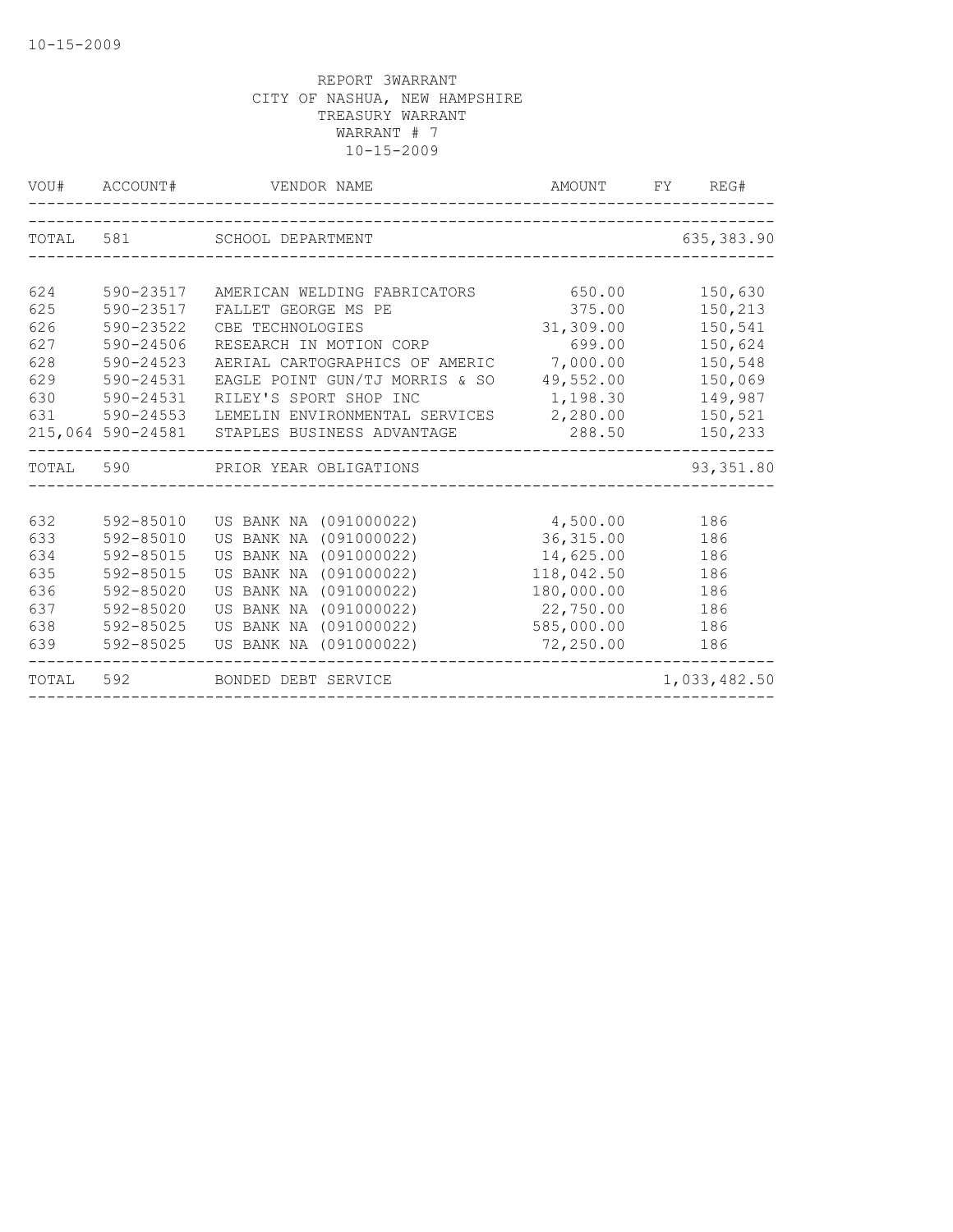| VOU#                     | ACCOUNT#                                             | VENDOR NAME                                                                                                 | AMOUNT                                   | FΥ | REG#                                 |
|--------------------------|------------------------------------------------------|-------------------------------------------------------------------------------------------------------------|------------------------------------------|----|--------------------------------------|
| 640                      | $632 - 08$                                           | HUFF & GAUTHIER INC                                                                                         | 2,950.00                                 |    | 150,283                              |
| TOTAL                    | $632 - 08$                                           | CAP IMP - FIRE<br>DEFERRED BUILDING MAINT FY08                                                              |                                          |    | 2,950.00                             |
| 641                      | $653 - 09$                                           | MILL CITY CONTRACTING/RETAINAG                                                                              | 5,398.90                                 |    | 193                                  |
| TOTAL                    | $653 - 09$                                           | CAP IMP - STREET DEPT<br>SIDEWALK CONSTR & REPLACEMENT                                                      |                                          |    | 5,398.90                             |
| 642                      | $653 - 14$                                           | BROX INDUSTRIES INC/RETAINAGE                                                                               | 4,626.24                                 |    | 189                                  |
| TOTAL                    | $653 - 14$                                           | CAP IMP - STREET DEPT<br>STREET PAVING PROGRAM FY08                                                         |                                          |    | 4,626.24                             |
| 643<br>644<br>645<br>646 | $653 - 20$<br>$653 - 20$<br>$653 - 20$<br>$653 - 20$ | BELLETETES INC<br>CORRIVEAU ROUTHIER INC<br>GRANITE STATE CONCRETE CO INC<br>MILL CITY CONTRACTING/RETAINAG | 366.46<br>157.16<br>8,566.00<br>2,606.40 |    | 150,125<br>150,566<br>150,279<br>193 |
| TOTAL                    | $653 - 20$                                           | CAP IMP - STREET DEPT<br>SIDEWALK CONSTR & REPLACEMENT                                                      |                                          |    | 11,696.02                            |
| 647                      | $653 - 21$                                           | BROX INDUSTRIES INC/RETAINAGE                                                                               | 42,886.53                                |    | 189                                  |
| TOTAL                    | $653 - 21$                                           | CAP IMP - STREET DEPT<br>STREET PAVING PROGRAM FY09                                                         |                                          |    | 42,886.53                            |
| 648                      | $655 - 08$                                           | M & M ELECTRICAL SUPPLY CO INC                                                                              | 485.09                                   |    | 150,565                              |
| TOTAL                    | $655 - 08$                                           | CAP IMP - TRAFFIC<br>PEDESTRIAN SAFETY IMPROVEMENTS                                                         |                                          |    | 485.09                               |
| 649                      | $675 - 10$                                           | MULTI-STATE ROOFING INC/RETAIN                                                                              | 1,495.70                                 |    | 196                                  |
| TOTAL                    | $675 - 10$                                           | CAP IMP - PUBLIC LIBRARIES<br>NEW ROOF/BRICK REPOINTING                                                     |                                          |    | 1,495.70                             |
|                          |                                                      |                                                                                                             |                                          |    |                                      |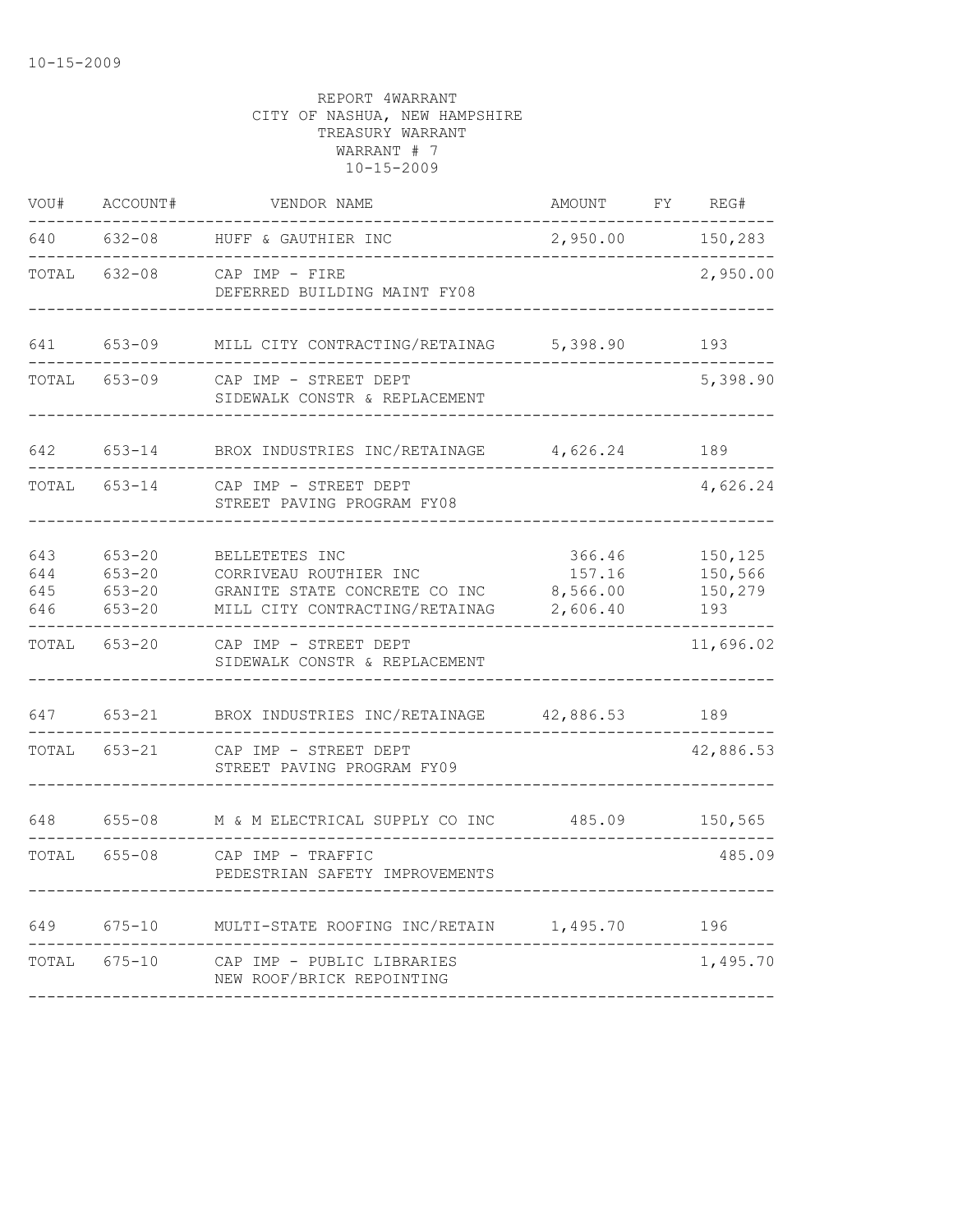| VOU#       | ACCOUNT#  | PROGRAM<br>VENDOR NAME                                                            | AMOUNT FY REG#         |                    |
|------------|-----------|-----------------------------------------------------------------------------------|------------------------|--------------------|
| 650<br>651 | 753-53030 | 3713 CLD CONSULTING ENGINEERS INC<br>753-53075 3740 HAYNER/SWANSON INC            | 12,238.31<br>15,722.85 | 150,040<br>150,033 |
| TOTAL      | 753       | CPF-STREET DEPT                                                                   | 27,961.16              |                    |
| 652        |           | 791-01310 3788 TERRAFIX ENVIRONMENTAL INC                                         | 25,900.00              | 150,625            |
| TOTAL      |           |                                                                                   | 25,900.00              |                    |
| 653<br>654 | 792-53030 | 3799 AECOM TECHNOLOGY CORPORATION<br>792-59231 3744 BROX INDUSTRIES INC/RETAINAGE | 4,966.18<br>2,036.60   | 150,412<br>189     |
| TOTAL      | 792       | CPF-WASTEWATER USER FUND                                                          | 7,002.78               |                    |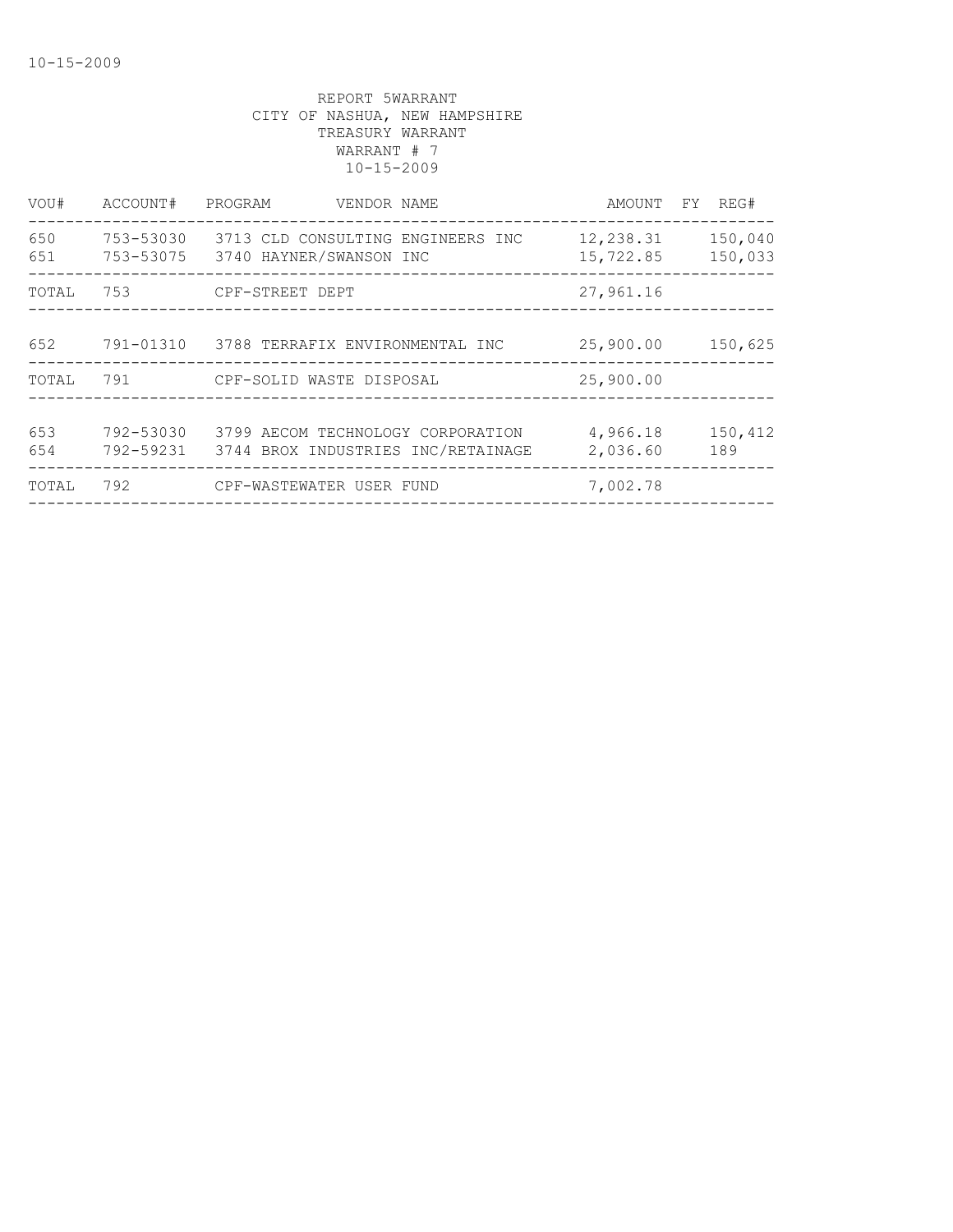| VOU#  | ACCOUNT#         | VENDOR NAME                    | AMOUNT   | FY | REG#      |
|-------|------------------|--------------------------------|----------|----|-----------|
| 655   | 801-31050        | NEXTEL COMMUNICATIONS          | 158.42   |    | 150,735   |
| 656   | 801-41015        | STAPLES BUSINESS ADVANTAGE     | 36.77    |    | 150,300   |
| 657   | 801-48005        | SHATTUCK MALONE OIL CO         | 790.23   |    | 150,728   |
| 657   | 801-48005        | SHATTUCK MALONE OIL CO         | 912.20   |    | 150,728   |
| 657   | 801-48005        | SHATTUCK MALONE OIL CO         | 277.63   |    | 150,728   |
| 658   | 801-49040        | BCM CONTROLS CORPORATION       | 2,370.42 |    | 150,178   |
| 659   | 801-53075        | GEOSYNTEC CONSULTANTS          | 1,260.00 |    | 150,281   |
| 660   | 801-53075        | USDA APHIS                     | 5,441.67 |    | 150,743   |
| 661   | 801-59100        | CONWAY OFFICE PRODUCTS LLC     | 200.00   |    | 150,092   |
| 662   | 801-59178        | NEXTEL COMMUNICATIONS          | 675.05   |    | 150,735   |
| 663   | 801-59238        | OFFICE EQUIPMENT FINANCE SERVI | 20.36    |    | 150,766   |
| 664   | 801-59239        | STAPLES BUSINESS ADVANTAGE     | 151.08   |    | 150,300   |
| 665   | 801-64192        | <b>BEN MEADOWS</b>             | 410.96   |    | 150,772   |
| 666   | 801-75023        | F W WEBB COMPANY               | 115.73   |    | 150,056   |
| 667   | 801-77020        | BAYNE MACHINE WORKS            | 1,300.26 |    | 150,113   |
| 668   | 801-77020        | CASEY EQUIPMENT & RENTAL CORP  | 846.60   |    | 150,256   |
| 669   | 801-77020        | CN WOOD CO INC                 | 292.39   |    | 150,413   |
| 670   | 801-77020        | LIBERTY INTN'L TRUCKS OF NH LL | 801.60   |    | 150,579   |
| 671   | 801-78065        | MAYNARD & LESIEUR INCORPORATED | 546.60   |    | 150,606   |
| 671   | 801-78065        | MAYNARD & LESIEUR INCORPORATED | 1,260.00 |    | 150,606   |
| 672   | 801-78065        | SULLIVAN TIRE INC              | 391.59   |    | 150,014   |
| 673   | 801-78100        | CN WOOD CO INC                 | 287.68   |    | 150,413   |
| 674   | 801-78100        | DONOVAN SPRING COMPANY INC     | 124.93   |    | 150,026   |
| 675   | 801-78100        | LIBERTY INTN'L TRUCKS OF NH LL | 210.88   |    | 150,579   |
| 676   | 801-78100        | NAPA AUTO PARTS                | 61.72    |    | 150,246   |
| 676   | 801-78100        | NAPA AUTO PARTS                | 60.11    |    | 150,246   |
| 676   | 801-78100        | NAPA AUTO PARTS                | 11.55    |    | 150,246   |
| TOTAL | 801              | SOLID WASTE DISPOSAL           |          |    | 19,016.43 |
| 677   |                  |                                |          |    |           |
|       | $802 - 215 - 00$ | BATES LILLIAN D                | 45.44    |    | 150,617   |
| 678   | $802 - 215 - 00$ | BONNETTE STEPHEN J             | 54.84    |    | 150,616   |
| 679   | $802 - 215 - 00$ | COMBINED HEALTH CARE FED CU    | 40.90    |    | 150,612   |
| 680   | $802 - 215 - 00$ | COUSINS DENNIS J               | 56.72    |    | 150,610   |
| 681   | $802 - 215 - 00$ | DOBROWOLSKI BEATRICE           | 50.25    |    | 150,613   |
| 682   | $802 - 215 - 00$ | FAUTEUX JESSICA A              | 52.96    |    | 150,614   |
| 683   | $802 - 215 - 00$ | FRASCA & FRASCA                | 40.78    |    | 150,615   |
| 684   | $802 - 215 - 00$ | FRASCA & FRASCA                | 28.58    |    | 150,620   |
| 685   | $802 - 215 - 00$ | GREAT EAST TITLE SERVICES      | 43.56    |    | 150,618   |
| 686   | $802 - 215 - 00$ | HASTY MICHAEL E                | 41.68    |    | 150,560   |
| 687   | $802 - 215 - 00$ | KLINK BRUCE A                  | 116.68   |    | 150,623   |
| 688   | $802 - 215 - 00$ | LEVESQUE ANIELIA               | 37.92    |    | 150,561   |
| 689   | $802 - 215 - 00$ | MUELLER THOMAS J               | 41.68    |    | 150,622   |
| 690   | $802 - 215 - 00$ | MURPHY LUZIA                   | 56.72    |    | 150,619   |
| 691   | $802 - 215 - 00$ | SKOTZ MICHELLE E               | 26.29    |    | 150,562   |
| 692   | $802 - 215 - 00$ | SWEENEY TITLE VENTURES LLC     | 129.94   |    | 150,563   |
| 693   | 802-31005        | BAYRING COMMUNICATIONS         | 60.42    |    | 150,760   |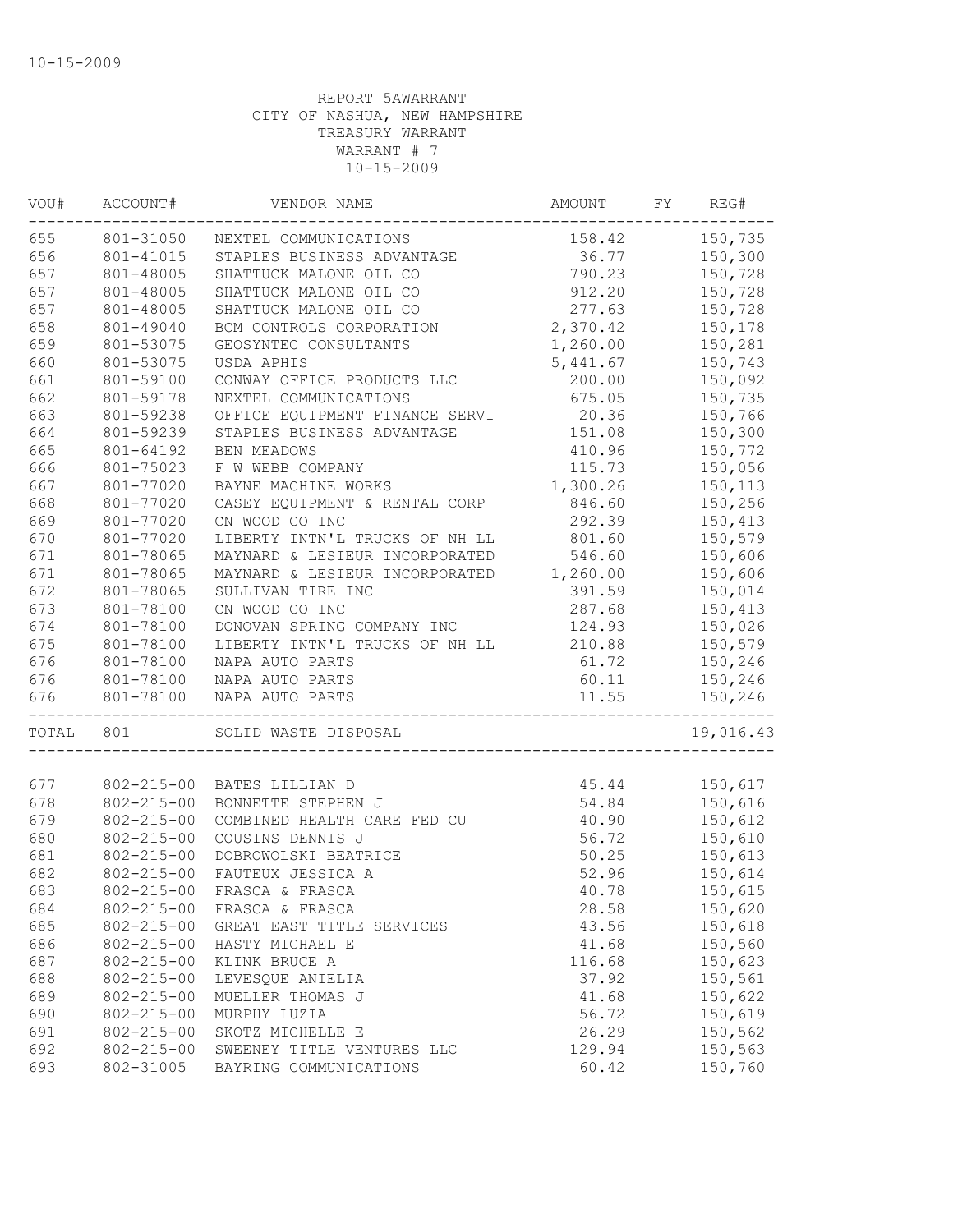| VOU# | ACCOUNT#    | VENDOR NAME                    | AMOUNT      | FY | REG#    |
|------|-------------|--------------------------------|-------------|----|---------|
| 694  | 802-31005   | FAIRPOINT COMMUNICATIONS       | 31.48       |    | 150,767 |
| 695  | 802-31005   | NEXTEL COMMUNICATIONS          | 212.41      |    | 150,735 |
| 695  | 802-31005   | NEXTEL COMMUNICATIONS          | 164.80      |    | 150,735 |
| 696  | 802-32005   | PSNH                           | 723.77      |    | 150,777 |
| 697  | 802-33005   | PENNICHUCK WATER               | 161.58      |    | 150,742 |
| 698  | 802-41015   | MOORE MEDICAL LLC              | 207.90      |    | 150,258 |
| 699  | 802-45101   | CIBA CORPORATION               | 4,520.00    |    | 150,047 |
| 700  | 802-45103   | JCI JONES CHEMICALS INC        | 3,445.33    |    | 150,158 |
| 701  | 802-45106   | KEMIRA WATER SOLUTIONS INC     | 9,482.44    |    | 150,160 |
| 702  | 802-46045   | UNIFIRST CORPORATION           | 188.18      |    | 150,268 |
| 702  | 802-46045   | UNIFIRST CORPORATION           | 498.54      |    | 150,268 |
| 703  | $802 - 467$ | HILLSBOROUGH COUNTY TREASURER  | 20.20       |    | 150,631 |
| 704  | 802-49070   | VWR INTERNATIONAL INC          | 85.43       |    | 150,302 |
| 705  | 802-49075   | STAPLES BUSINESS ADVANTAGE     | 93.35       |    | 150,300 |
| 706  | 802-53006   | HEALTH STOP INC                | 75.00       |    | 150,110 |
| 707  | 802-53030   | CHEMSERVE ENVIRONMENTAL ANALYS | 1,353.62    |    | 150,231 |
| 708  | 802-59100   | ASAP FIRE & SAFETY CORPORATION | 1,577.95    |    | 150,083 |
| 709  | 802-59100   | ASAP SPRINKLER, LLC            | 100.00      |    | 150,320 |
| 710  | 802-59100   | VEOLIA WATER NORTH AMERICA     | 9,650.00    |    | 149,962 |
| 711  | 802-59105   | GREENLEAF WILLIAM              | 340.00      |    | 150,197 |
| 712  | 802-59225   | RESOURCE MANAGEMENT INC        | 23, 119. 25 |    | 149,984 |
| 713  | 802-59230   | BROX INDUSTRIES INC            | 1,830.96    |    | 150,028 |
| 714  | 802-59230   | CORRIVEAU ROUTHIER INC         | 102.00      |    | 150,566 |
| 715  | 802-59230   | PIONEER TREE SERVICE LLC       | 1,200.00    |    | 150,358 |
| 716  | 802-59230   | STAN'S PAVING/GEORGE W STANLEY | 2,700.00    |    | 150,770 |
| 717  | 802-59238   | OFFICE EQUIPMENT FINANCE SERVI | 20.36       |    | 150,766 |
| 718  | 802-59239   | STAPLES BUSINESS ADVANTAGE     | 155.36      |    | 150,300 |
| 719  | 802-59275   | PENNICHUCK                     | 8,007.91    |    | 150,768 |
| 720  | 802-59320   | CN WOOD CO INC                 | 144.14      |    | 150,413 |
| 721  | 802-59320   | DUNN BATTERY LLC               | 260.85      |    | 150,217 |
| 722  | 802-59320   | MAYNARD & LESIEUR INCORPORATED | 20.15       |    | 150,606 |
| 723  | 802-59320   | NAPA AUTO PARTS                | 149.47      |    | 150,246 |
| 724  | 802-64192   | FASTENAL COMPANY               | 214.40      |    | 150,199 |
| 725  | 802-64192   | GRAINGER                       | 922.62      |    | 150,072 |
| 726  | 802-64192   | HOME DEPOT CREDIT SERVICES     | 15.94       |    | 150,740 |
| 727  | 802-64192   | UNITED SUPPLY COMPANY INC      | 96.22       |    | 150,633 |
| 728  | 802-77050   | GRAINGER                       | 261.00      |    | 150,072 |
| 729  | 802-77062   | M & M ELECTRICAL SUPPLY CO INC | 53.84       |    | 150,565 |
| 730  | 802-77065   | CARPARTS OF NASHUA             | 39.22       |    | 149,994 |
| 731  | 802-77065   | M & M ELECTRICAL SUPPLY CO INC | 58.66       |    | 150,565 |
| 732  | 802-77065   | MCMASTER-CARR SUPPLY CO        | 301.85      |    | 150,117 |
| 733  | 802-77067   | M & B MACHINING AND WELDING    | 2,388.00    |    | 150,580 |
| 734  | 802-77069   | G H PHILBRICK SONS INC         | 3,450.00    |    | 150,152 |
| 735  | 802-77069   | GRAINGER                       | 45.52       |    | 150,072 |
| 736  | 802-77070   | FASTENAL COMPANY               | 3.71        |    | 150,199 |
| 737  | 802-91010   | KEATING WILLIAM                | 21.45       |    | 150,198 |
| 737  | 802-94005   | KEATING WILLIAM                | 8.00        |    | 150,198 |
| 738  | 802-94005   | NEW ENGLAND CHAPTER APWA       | 130.00      |    | 150,773 |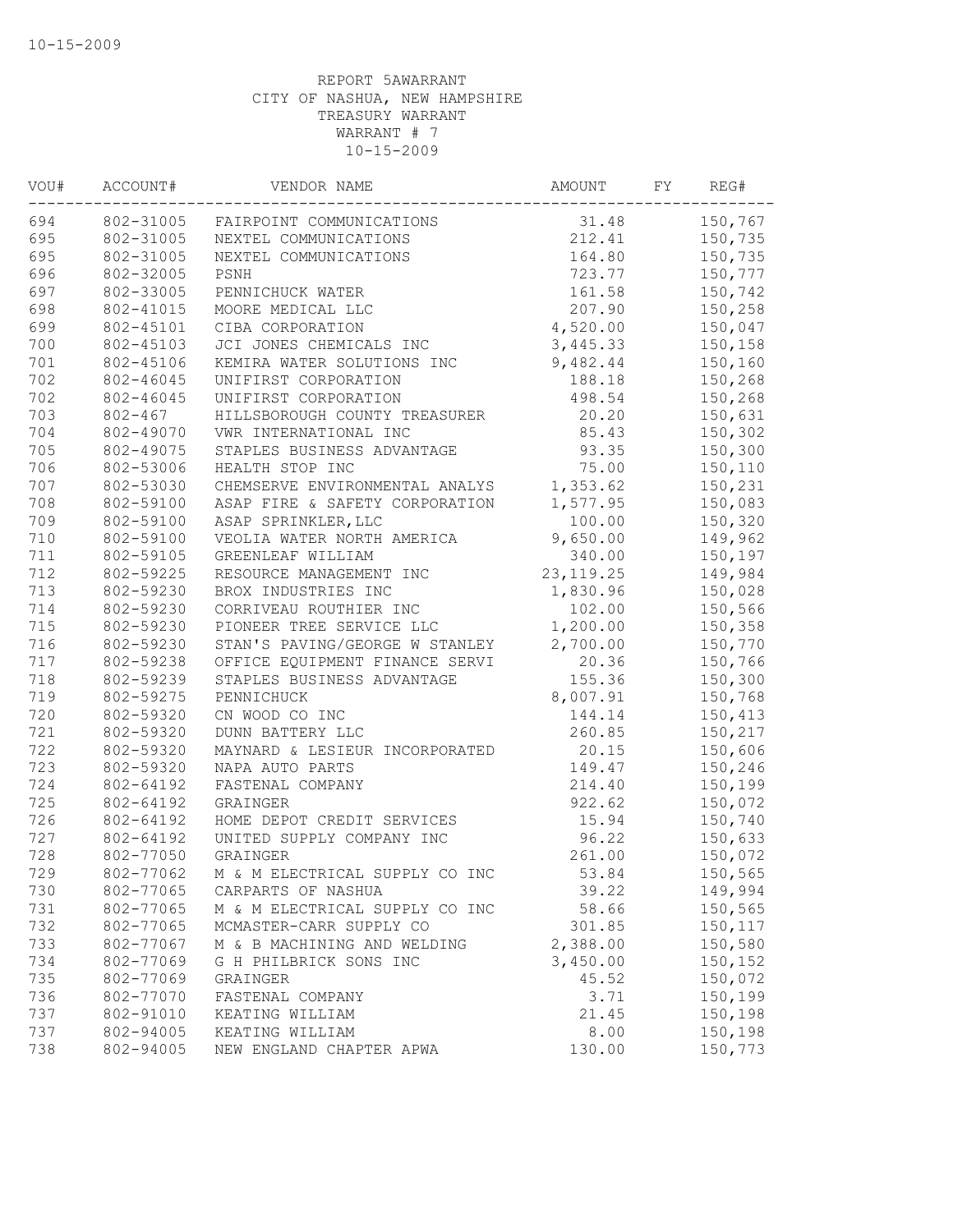| VOU#      | ACCOUNT# |                          | VENDOR NAME | AMOUNT | <b>FY</b> | REG#      |
|-----------|----------|--------------------------|-------------|--------|-----------|-----------|
|           |          |                          |             |        |           |           |
| TOTAL 802 |          | SEWERAGE DISPOSAL SYSTEM |             |        |           | 79,578.22 |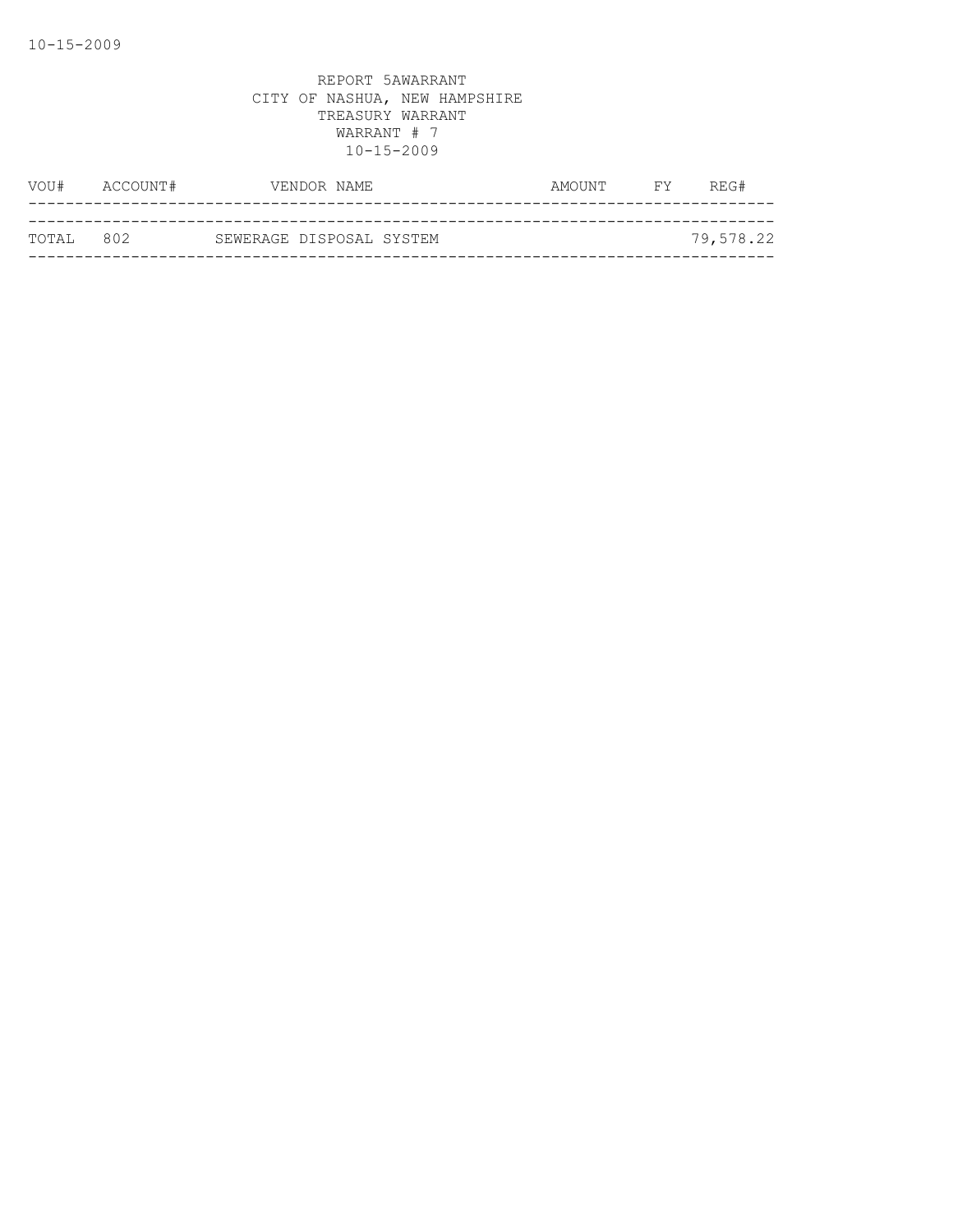| VOU#       | ACCOUNT#               | VENDOR NAME                                      | AMOUNT FY REG#  |                    |
|------------|------------------------|--------------------------------------------------|-----------------|--------------------|
|            |                        | 739 931-98029 PETTY CASH                         |                 | $1.00$ $150,725$   |
| TOTAL      | 931                    | POLICE TRUST FUND                                |                 | 1.00               |
| 740        | 951-05055              | DUDLEY MARY                                      | 3,000.00        | 149,966            |
| TOTAL      | 951                    | PWD & ENG TRUST FUND                             |                 | 3,000.00           |
| 741        | 952-05058              | HANDY HOUSE INC                                  | 55.00           | 150,749            |
| 742        | 952-75021              | BAY STATE FORESTRY SERVICE                       | 500.00          | 150,076            |
| 743<br>744 | 952-75021<br>952-75021 | BOSS EQUIPMENT INC<br>CORRIVEAU ROUTHIER INC     | 180.00<br>44.40 | 150,570<br>150,566 |
| 745        | 952-75021              | HOME DEPOT CREDIT SERVICES                       | 34.72           | 150,740            |
| 746        | 952-75021              | JOHN DEERE LANDSCAPES/LESCO                      | 3.04            | 150,360            |
| 747        | 952-75021              | M & M ELECTRICAL SUPPLY CO INC                   | 39.70           | 150,565            |
| 748        | 952-75021              | NARDONE SAND & GRAVEL CO INC                     | 3,600.34        | 150,115            |
| 749        | 952-75021              | SPORT SUPPLY GROUP, INC                          | 695.83          | 150,379            |
| 750        | 952-75021              | STATELINE                                        | 4.14            | 150,151            |
| 751        | 952-75021              | TAYLOR RENTAL INC                                | 177.39          | 150,095            |
| 752        | 952-75021              | TUCKAHOE TURF FARMS INC                          | 2,767.50        | 150,012            |
| TOTAL      | 952                    | PARK & RECREATION TRUST FUND                     |                 | 8,102.06           |
| 753        |                        | 953-45030 BROX INDUSTRIES INC/RETAINAGE 7,921.20 |                 | 189                |
| TOTAL      | 953                    | STREET TRUST FUND                                |                 | 7,921.20           |
| 754        | 961-05069              | LEMIRE SCOTT                                     | 2,000.00        | 150,547            |
| 755        |                        | 961-45185 HARDY DORIC INC                        | 1,170.00        | 150,139            |
| TOTAL      | 961                    | EDGEWOOD CEMETERY TRUST FUND                     |                 | 3,170.00           |
| 756        |                        | 963-34005 MCLAUGHLIN OIL COMPANY                 | 469.56          | 150,068            |
|            |                        |                                                  |                 |                    |
|            |                        | TOTAL 963 WOODLAWN CEMETERY TRUST FUND           |                 | 469.56             |
|            |                        |                                                  |                 |                    |
| 757        | 975-05059              | STATE OF NH                                      | 75.00           | 149,964            |
| 758<br>759 | 975-31040<br>975-34015 | BAYRING COMMUNICATIONS<br>NATIONAL GRID          | 25.00<br>74.64  | 150,760<br>150,757 |
| 760        | 975-45050              | BAKER & TAYLOR                                   | 967.95          | 150,051            |
| 760        | 975-45050              | BAKER & TAYLOR                                   | 507.39          | 150,052            |
| 761        | 975-51005              | BARRADALE O'CONNELL NEWKIRK &                    | 427.50          | 150,131            |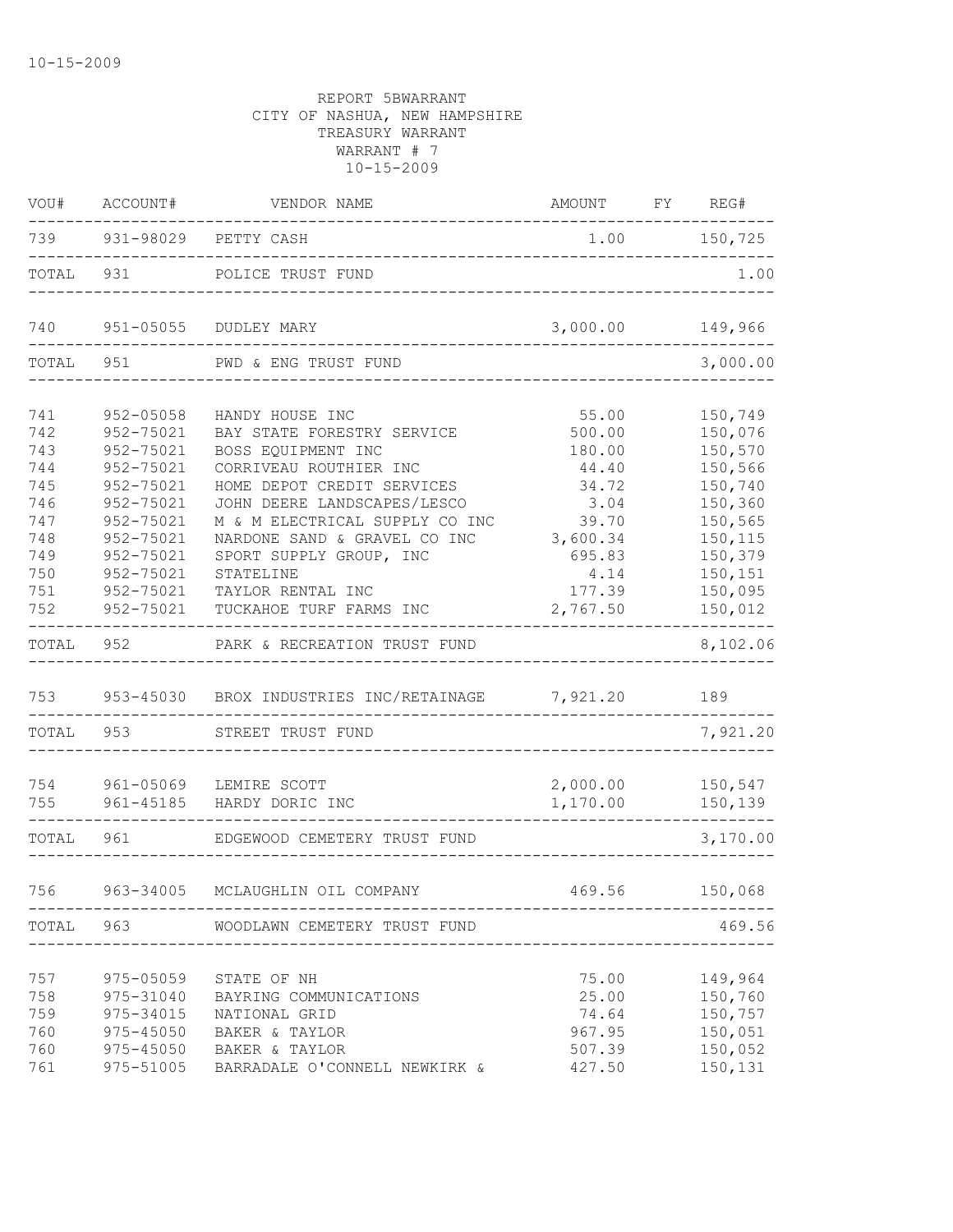| VOU#  | ACCOUNT#  | VENDOR NAME        | AMOUNT | FY . | REG#     |
|-------|-----------|--------------------|--------|------|----------|
| 762   | 975-59100 | DEAN SHARON        | 200.00 |      | 150,726  |
| TOTAL | 975       | LIBRARY TRUST FUND |        |      | 2,277.48 |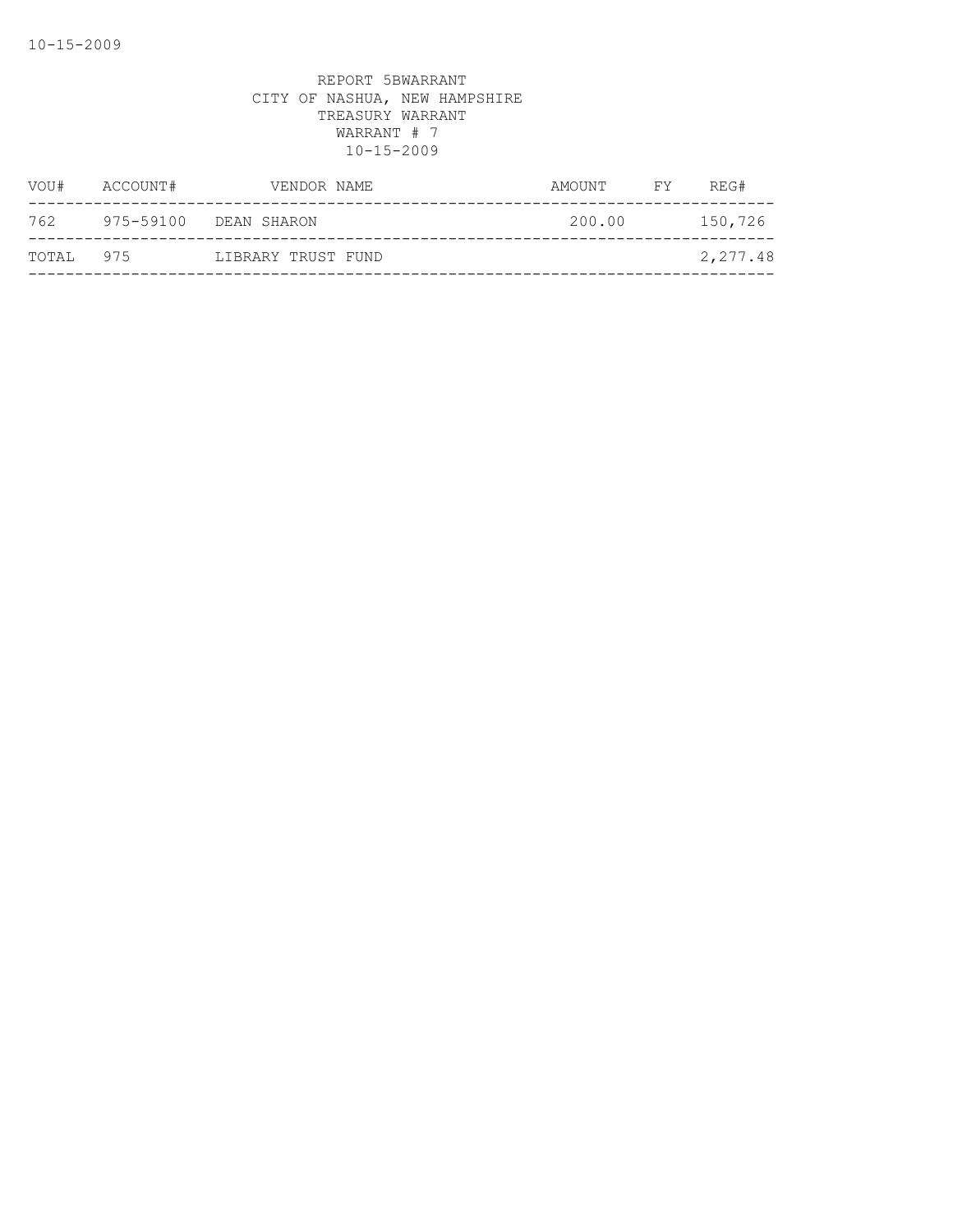|       |                          | ACCOUNT# PAYROLL WEEK ENDING | AMOUNT |
|-------|--------------------------|------------------------------|--------|
|       | $\overline{\phantom{0}}$ | $03 - OCT - 2009$            |        |
| TOTAL |                          |                              |        |
|       |                          |                              |        |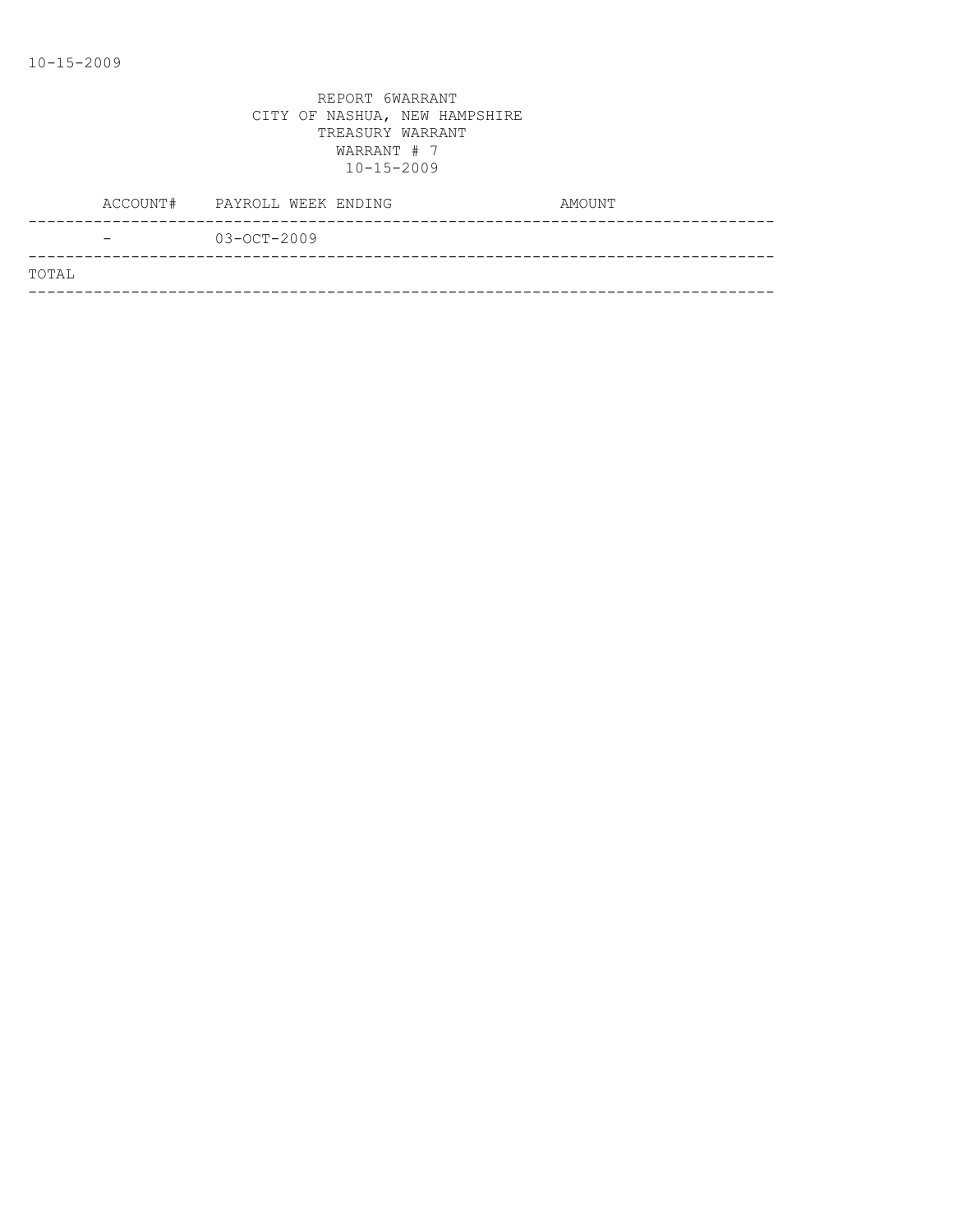| TOTAL     | 309        | SRF - FOOD SERVICES<br>-------------------       |                                     | 89,466.06 |
|-----------|------------|--------------------------------------------------|-------------------------------------|-----------|
|           |            |                                                  | 2,855.51                            |           |
|           |            | 3097-19545 03-OCT-2009<br>3097-19545 10-OCT-2009 | 2,730.42                            |           |
|           | 3097-19544 | 10-OCT-2009                                      | 704.47                              |           |
|           | 3097-19544 | 03-OCT-2009                                      | 624.73                              |           |
|           | 3097-19540 | 10-OCT-2009                                      | 22,481.57                           |           |
|           |            | 3097-19540 03-OCT-2009                           | 22, 275.12                          |           |
|           | 3097-19140 | 10-OCT-2009                                      | 8,954.24                            |           |
|           |            | 3097-19140 03-OCT-2009                           | 9,373.05                            |           |
|           |            | 3097-19139 03-OCT-2009                           | 12,807.67                           |           |
|           | 3097-19138 | 03-OCT-2009                                      | 3,011.20                            |           |
|           | 3097-12830 | 10-OCT-2009                                      | 39.72                               |           |
|           | 3097-12830 | 03-OCT-2009                                      | 150.77                              |           |
|           | 3097-12112 | 10-OCT-2009                                      | 630.03                              |           |
|           | 3097-12112 | 03-OCT-2009                                      | 717.53                              |           |
|           | 3097-11408 | $10 - OCT - 2009$                                | 383.60                              |           |
|           |            | 3097-11408 03-OCT-2009                           | 472.43                              |           |
|           |            | 3097-11162 03-OCT-2009<br>3097-11162 10-OCT-2009 | 627.00<br>627.00                    |           |
|           |            |                                                  |                                     |           |
|           |            | TOTAL 308 JAVITS GRANT PROGRAM                   |                                     | 4,172.48  |
|           |            |                                                  |                                     |           |
|           |            | 3086-13032 03-OCT-2009<br>3086-13133 03-OCT-2009 | 276.15<br>1,272.78                  |           |
|           |            | 3086-11870 03-OCT-2009                           | 2,623.55                            |           |
|           |            |                                                  |                                     |           |
| TOTAL 308 |            | SRF - INSURANCE                                  |                                     | 17,731.10 |
|           |            | ________________________                         |                                     |           |
|           |            | 308-83102 03-OCT-2009<br>308-83102 10-OCT-2009   | 5,402.40<br>5,092.41                |           |
|           | 308-83052  | 10-OCT-2009                                      | 2,490.34                            |           |
|           |            | 308-83052 03-OCT-2009                            | 2,544.13                            |           |
|           |            | 308-83051 10-OCT-2009                            | 649.56                              |           |
|           | 308-83051  | 03-OCT-2009                                      | 1,552.26                            |           |
| TOTAL 305 |            | SRF - CIVIC & COMM ACTIVITIES                    | ----------------------------------- | 3,948.13  |
|           |            | 305-11239 10-OCT-2009                            | 1,044.26                            |           |
|           |            | 305-11239 03-OCT-2009                            | 1,044.25                            |           |
|           | 305-11125  | $10 - OCT - 2009$                                | 929.81                              |           |
|           | 305-11125  | 03-OCT-2009                                      | 929.81                              |           |
|           | ACCOUNT#   | PAYROLL WEEK ENDING                              | AMOUNT                              |           |

3098-13004 03-OCT-2009 940.86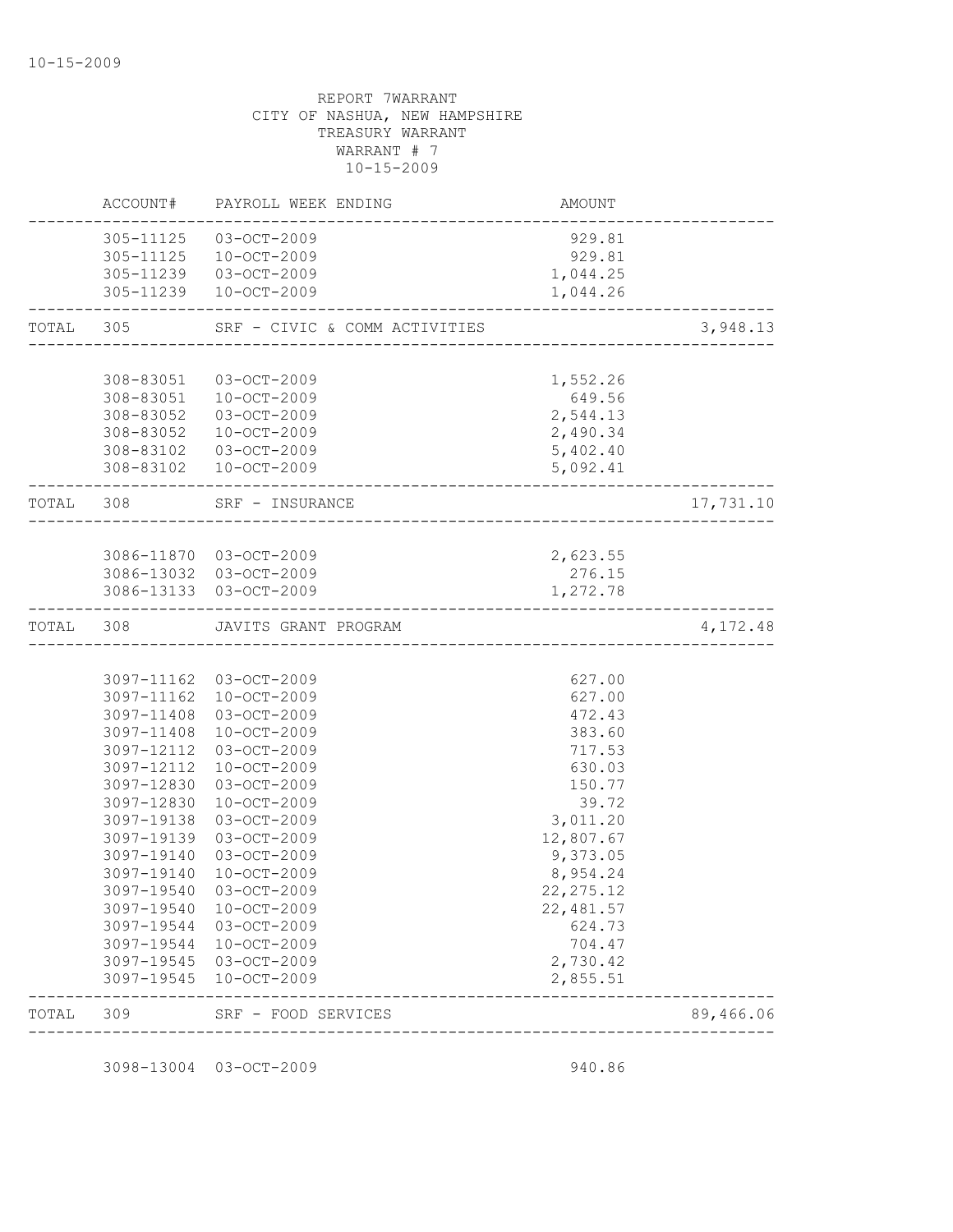|           |                                                  | ACCOUNT# PAYROLL WEEK ENDING                                            | AMOUNT                                 |                                  |
|-----------|--------------------------------------------------|-------------------------------------------------------------------------|----------------------------------------|----------------------------------|
|           |                                                  | 3098-13004 10-OCT-2009                                                  | 348.14                                 |                                  |
| TOTAL 309 |                                                  | FRESH FRUIT & VEGETABLE GRANT                                           |                                        | 1,289.00                         |
|           |                                                  | 3117-12006 03-OCT-2009                                                  | 3,600.00                               |                                  |
| TOTAL 311 |                                                  | 3117-12006 10-OCT-2009<br>DRIVER'S EDUCATION                            | 550.00                                 | 4,150.00                         |
|           |                                                  |                                                                         |                                        |                                  |
|           |                                                  | 312-11165 03-OCT-2009<br>312-11165 10-OCT-2009<br>312-11191 03-OCT-2009 | 966.45<br>739.70<br>1,062.95           |                                  |
|           | 312-11191<br>312-11445<br>312-11445<br>312-11547 | $10 - OCT - 2009$<br>03-OCT-2009<br>10-OCT-2009<br>03-OCT-2009          | 807.83<br>142.46<br>142.46<br>2,170.11 |                                  |
|           | 312-11547<br>312-12052<br>312-12052              | 10-OCT-2009<br>03-OCT-2009<br>$10 - OCT - 2009$                         | 2,170.11<br>428.37<br>409.24           |                                  |
|           | 312-12116                                        | 03-OCT-2009<br>312-12116  10-OCT-2009<br>312-13004 03-OCT-2009          | 614.87<br>614.87<br>591.50             |                                  |
| TOTAL 312 |                                                  | 312-13004 10-OCT-2009<br>SRF - FINANCIAL SERVICES                       | 786.01                                 | 11,646.93                        |
|           |                                                  | 3122-12006 03-OCT-2009<br>3122-12006 10-OCT-2009                        | 1,012.50<br>400.00                     |                                  |
|           |                                                  | TOTAL 312 ADULT ED/CONTINUING ED                                        |                                        | 1,412.50                         |
|           |                                                  | 3139-13133 03-OCT-2009                                                  | 16,911.04                              |                                  |
| TOTAL 313 |                                                  | FIFTH BLOCK INITIATIVE FY09                                             |                                        | __________________<br>16, 911.04 |
|           |                                                  | 3230-11870 03-OCT-2009                                                  | 450.00                                 |                                  |
| TOTAL 323 |                                                  | ADULT BASIC ED HS ALTERNATIVE                                           |                                        | 450.00                           |

3245-11860 03-OCT-2009 1,373.08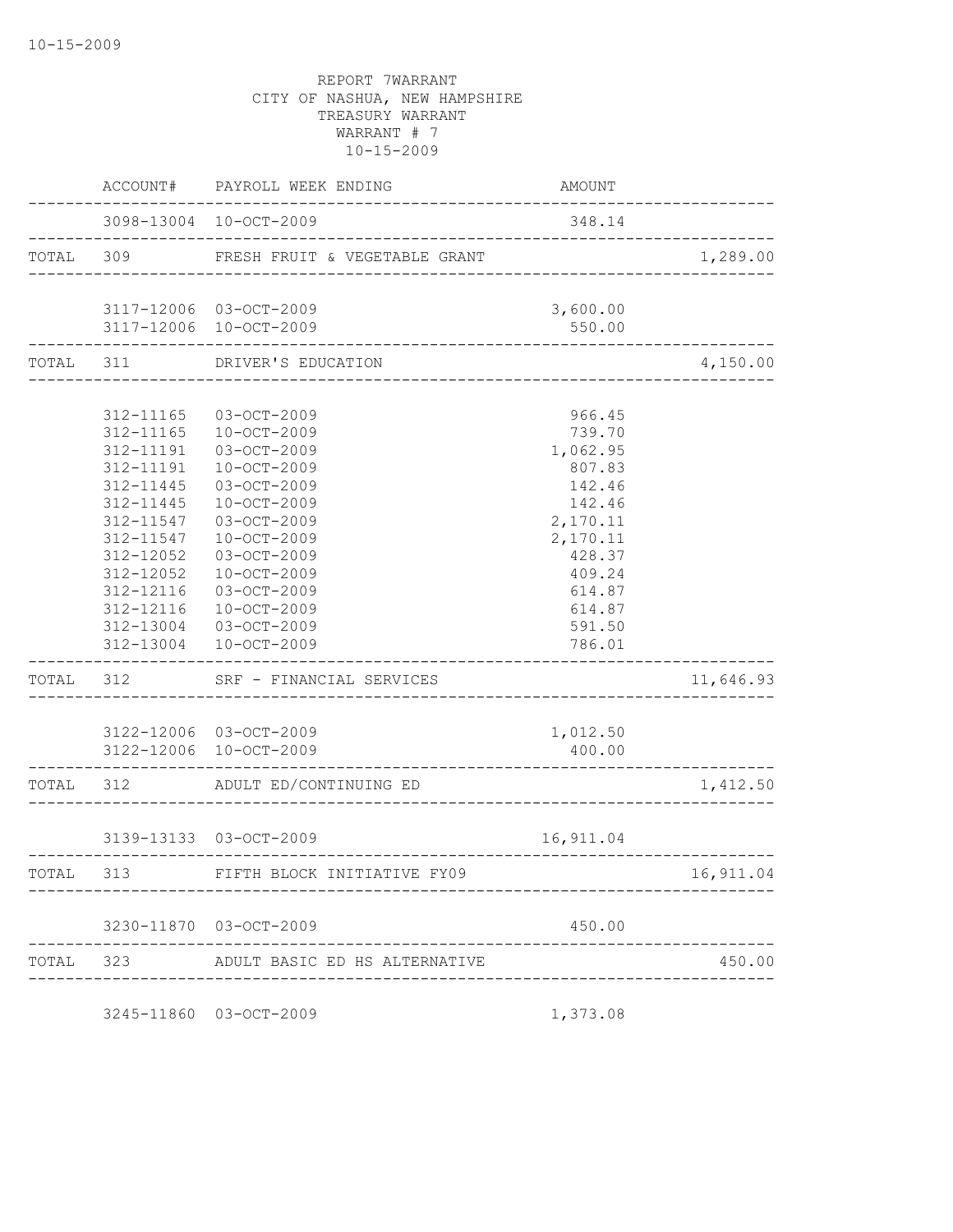|       |                                     | ACCOUNT# PAYROLL WEEK ENDING                                                                      | AMOUNT                                                     |           |
|-------|-------------------------------------|---------------------------------------------------------------------------------------------------|------------------------------------------------------------|-----------|
|       |                                     | TOTAL 324 YOUTH SAFE HAVEN-PAL                                                                    |                                                            | 1,373.08  |
|       |                                     | 3260-11726 03-OCT-2009                                                                            | 1,915.12                                                   |           |
|       |                                     | TOTAL 326 NH ALTERNATE ASSESS COACH                                                               |                                                            | 1,915.12  |
|       |                                     |                                                                                                   |                                                            |           |
|       |                                     | 331-11250 03-OCT-2009<br>331-11250  10-OCT-2009<br>331-11558 03-OCT-2009<br>331-11558 10-OCT-2009 | 682.87<br>682.87<br>1,179.04<br>1,179.04                   |           |
|       | 331-12115<br>331-12115<br>331-13004 | 03-OCT-2009<br>10-OCT-2009<br>03-OCT-2009                                                         | 570.25<br>570.25<br>64.02                                  |           |
|       | 331-13038<br>331-13044<br>331-13044 | 10-OCT-2009<br>03-OCT-2009<br>$10 - OCT - 2009$                                                   | 470.18<br>3,202.13<br>2,934.36                             |           |
|       |                                     | 331-13048 03-OCT-2009<br>331-13048  10-OCT-2009<br>331-18036 03-OCT-2009<br>331-18036 10-OCT-2009 | 1,281.64<br>1,221.96<br>12,470.07<br>9,691.30              |           |
|       |                                     | TOTAL 331 SRF - POLICE DEPARTMENT                                                                 |                                                            | 36,199.98 |
|       |                                     |                                                                                                   |                                                            |           |
|       | . _ _ _ _ _ _ _ _ _ _ _ _ _ _ _ _   | 332-13004 03-OCT-2009<br>332-13004 10-OCT-2009                                                    | 105.68<br>108.32<br>-------------------------------------- |           |
|       |                                     | TOTAL 332 SRF - FIRE DEPARTMENT                                                                   |                                                            | 214.00    |
|       |                                     | 3330-12201 03-OCT-2009<br>3330-13133 03-OCT-2009                                                  | 310.00<br>762.50                                           |           |
|       |                                     | TOTAL 333 TITLE I SCHL IMPRV LEDGE ST                                                             |                                                            | 1,072.50  |
|       |                                     | 3350-13133 03-OCT-2009                                                                            | 2,362.50                                                   |           |
| TOTAL | 335                                 | TITLE IIA TO RESTRUCTURING GRT                                                                    |                                                            | 2,362.50  |
|       | 341-11235<br>341-11235<br>341-11484 | 03-OCT-2009<br>10-OCT-2009<br>341-11484 03-OCT-2009<br>$10 - OCT - 2009$                          | 1,167.80<br>1,167.80<br>1,040.00<br>800.00                 |           |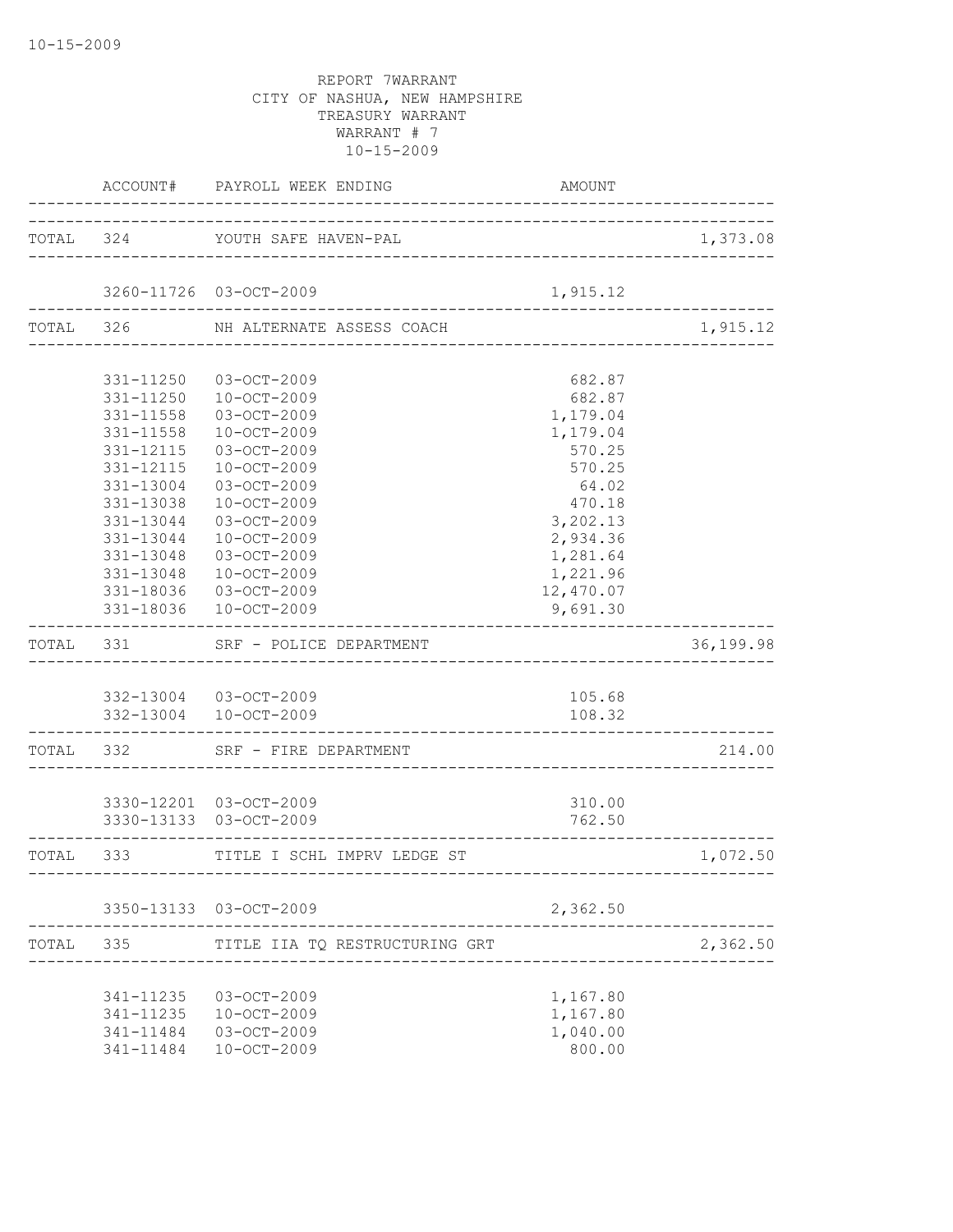|           | ACCOUNT#   | PAYROLL WEEK ENDING                    | AMOUNT    |            |
|-----------|------------|----------------------------------------|-----------|------------|
|           | 341-11563  | 03-OCT-2009                            | 966.24    |            |
|           | 341-11563  | 10-OCT-2009                            | 966.24    |            |
|           | 341-12037  | 03-OCT-2009                            | 103.22    |            |
|           | 341-12037  | $10 - OCT - 2009$                      | 103.22    |            |
|           | 341-12101  | 03-OCT-2009                            | 412.89    |            |
|           | 341-12101  | $10 - OCT - 2009$                      | 412.89    |            |
| TOTAL     | 341        | SRF - COMMUNITY SERVICES               |           | 7,140.30   |
|           |            |                                        |           |            |
|           | 342-11499  | $03 - OCT - 2009$                      | 1,064.00  |            |
|           | 342-11499  | $10 - OCT - 2009$                      | 1,064.00  |            |
|           | 342-11584  | 03-OCT-2009                            | 1,574.52  |            |
|           | 342-11584  | $10 - OCT - 2009$                      | 1,574.52  |            |
|           | 342-12000  | 03-OCT-2009                            | 749.52    |            |
|           | 342-12000  | $10 - OCT - 2009$                      | 654.03    |            |
|           | 342-12081  | $10 - OCT - 2009$                      | 73.20     |            |
| TOTAL     | 342        | SRF - COMMUNITY HEALTH<br>. <u>.</u> . |           | 6,753.79   |
|           |            |                                        |           |            |
|           |            | 3450-11162 03-OCT-2009                 | 657.75    |            |
|           |            | 3450-11162 10-OCT-2009                 | 657.75    |            |
|           | 3450-11860 | 03-OCT-2009                            | 8,066.87  |            |
|           |            | 3450-12006 03-OCT-2009                 | 7,838.73  |            |
|           | 3450-12006 | $10 - OCT - 2009$                      | 4,998.31  |            |
| TOTAL     | 345        | 21 ST CENTURY ELEM.AFTER SCHL          |           | 22, 219.41 |
|           |            |                                        |           |            |
|           |            | 3460-11860 03-OCT-2009                 | 3,195.87  |            |
|           |            | 3460-12006 03-OCT-2009                 | 4,569.30  |            |
|           |            | 3460-12006 10-OCT-2009                 | 1,466.03  |            |
| TOTAL 346 |            | 21 ST CENTURY AFTER SCH MIDDLE         |           | 9,231.20   |
|           |            | 3468-11870 03-OCT-2009                 | 4,461.44  |            |
|           |            | 3468-19230 03-OCT-2009                 | 8,466.43  |            |
| TOTAL     | 346        | SMALLER LEARNING COMMUNITY             |           | 12,927.87  |
|           |            |                                        |           |            |
|           |            | 3500-11726 03-OCT-2009                 | 27,080.53 |            |
|           |            | 3500-12201 10-OCT-2009                 | 93.00     |            |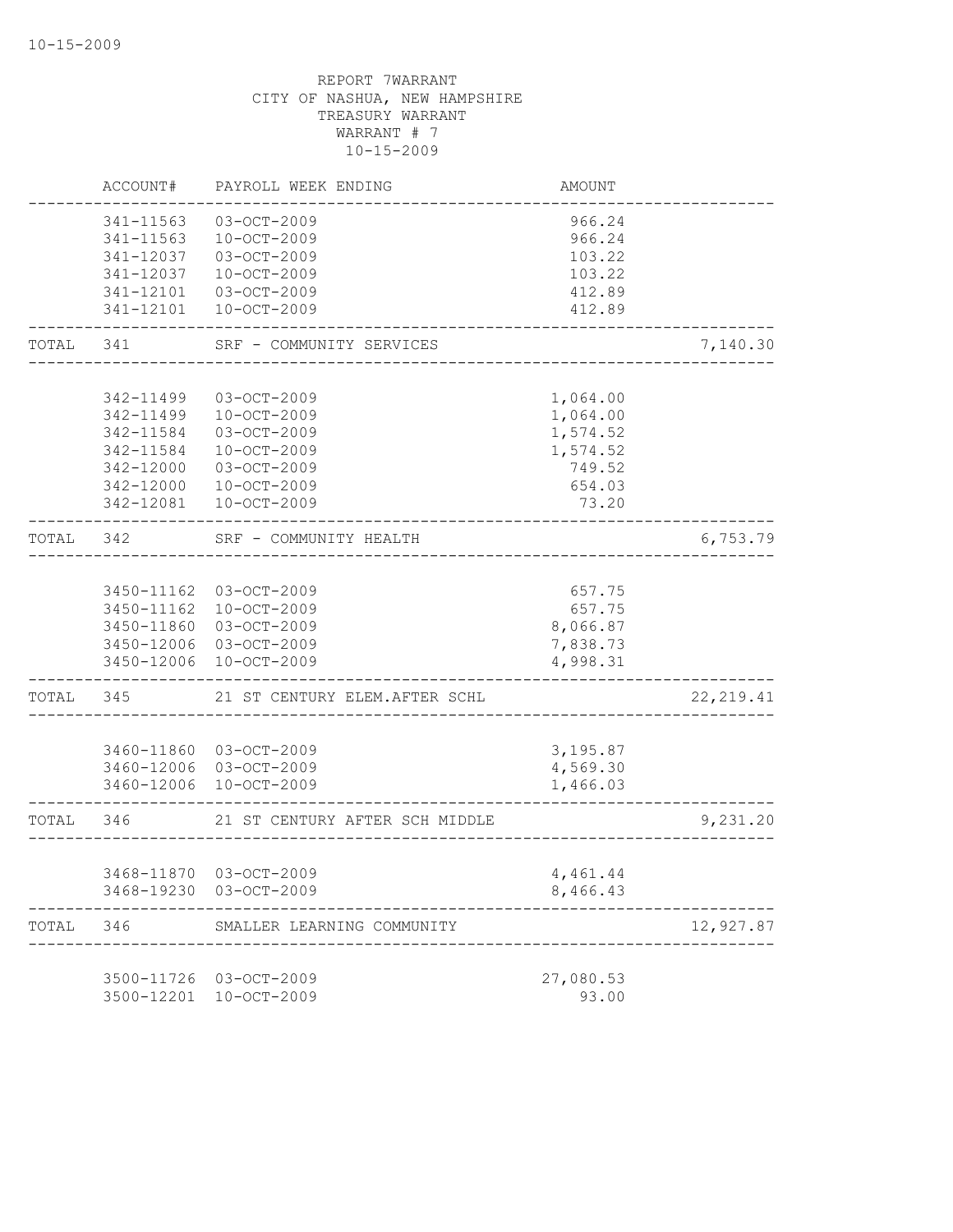|                                       | <b>AMOUNT</b><br>ACCOUNT# PAYROLL WEEK ENDING   |                                      |            |
|---------------------------------------|-------------------------------------------------|--------------------------------------|------------|
| ____________________                  | TOTAL 350 TITLE IIA HQT                         |                                      | 27, 173.53 |
|                                       | 3509-11726 03-OCT-2009                          | 1,969.58                             |            |
|                                       | 3509-12201 03-OCT-2009                          | 62.00                                |            |
|                                       | TOTAL 350 TITLE 11A TEACHER QUALITY             |                                      | 2,031.58   |
|                                       | 352-59055 03-OCT-2009                           | 537.38                               |            |
|                                       | 352-59055 10-OCT-2009                           | 410.15                               |            |
| . _ _ _ _ _ _ _ _ _ _ _ _ _ _ _ _ _ _ | TOTAL 352 SRF - PARKS AND RECREATION            |                                      | 947.53     |
|                                       | 3530-11870 03-OCT-2009                          | 400.00                               |            |
|                                       | 3530-11870 10-OCT-2009                          | 400.00                               |            |
|                                       | 3530-12006 03-OCT-2009                          | 3,150.00                             |            |
|                                       | 3530-12006 10-OCT-2009                          | 1,100.00                             |            |
|                                       | 3530-13032 03-OCT-2009                          | 102.58                               |            |
|                                       | 3530-13032 10-OCT-2009                          | 17.84<br>___________________________ |            |
|                                       | TOTAL 353 ADULT BASIC ED DIPLOMA PROGRAM        |                                      | 5,170.42   |
|                                       | 3600-11515 03-OCT-2009                          | 3,372.50                             |            |
|                                       | TOTAL 360 DROP OUT PREVENTION/ADULT ED          |                                      | 3,372.50   |
|                                       |                                                 |                                      |            |
|                                       | 374-01126 03-OCT-2009                           | 1,214.50                             |            |
|                                       | 374-01126 10-OCT-2009<br>374-01127  03-OCT-2009 | 936.79<br>213.16                     |            |
| 374-01127                             | 10-OCT-2009                                     | 170.53                               |            |
| 374-01210                             | 03-OCT-2009                                     | 1,992.56                             |            |
| 374-01210                             | $10 - OCT - 2009$                               | 1,830.26                             |            |
| 374-0703P                             | 03-OCT-2009                                     | 219.16                               |            |
| 374-0703P                             | $10 - OCT - 2009$                               | 219.16                               |            |
| 374-0704P                             | 03-OCT-2009                                     | 219.16                               |            |
| 374-0704P                             | $10 - OCT - 2009$                               | 219.16                               |            |
| 374-0705P                             | 03-OCT-2009                                     | 889.80                               |            |
| 374-0705P                             | $10 - OCT - 2009$                               | 714.56                               |            |
| 374-07235                             | 03-OCT-2009                                     | 617.40                               |            |
| 374-07235                             | $10 - OCT - 2009$                               | 594.32                               |            |
| 374-0734P                             | 03-OCT-2009                                     | 2,003.71                             |            |
| 374-0734P                             | $10 - OCT - 2009$                               | 1,767.75                             |            |
| 374-09003                             | 03-OCT-2009                                     | 699.46                               |            |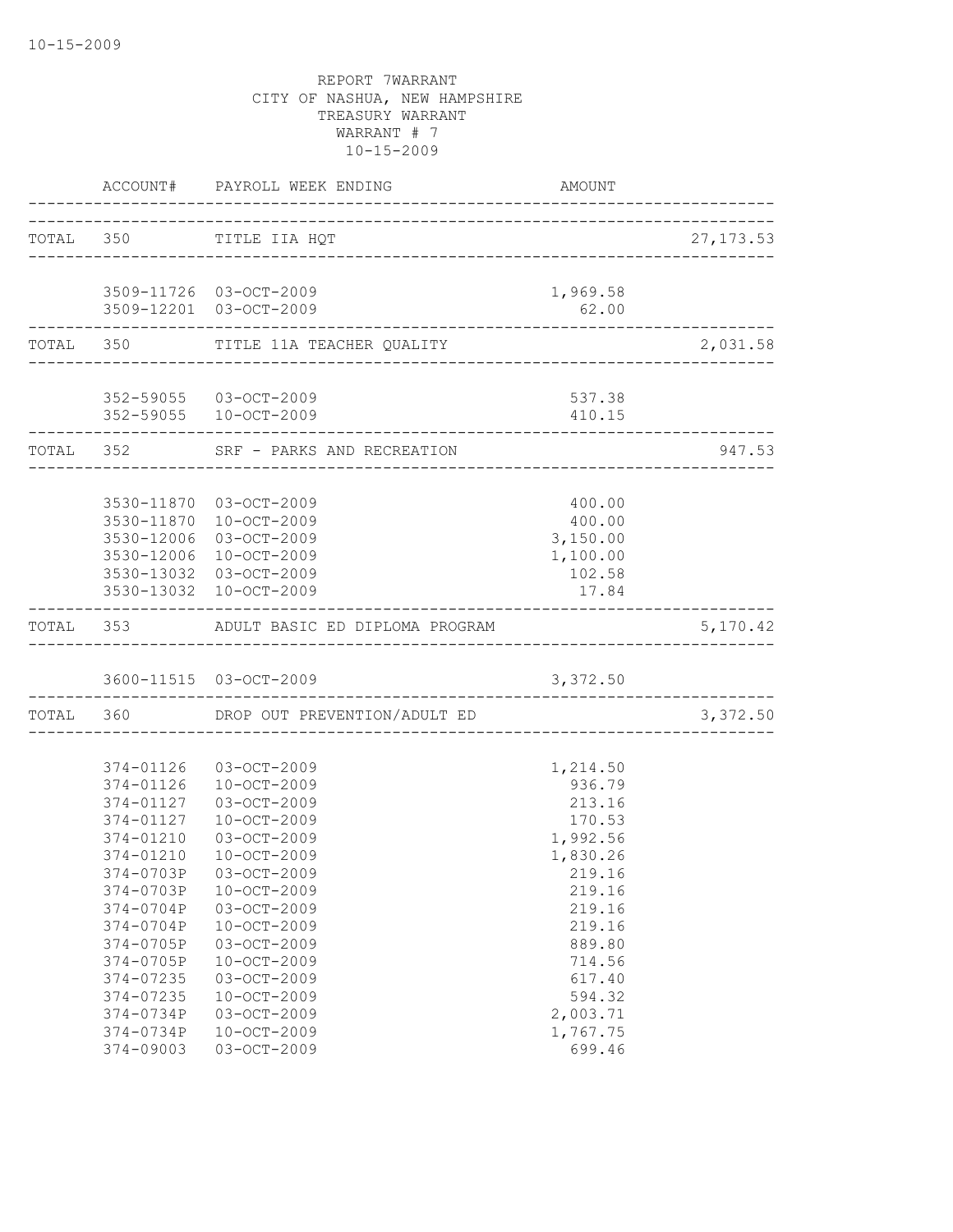|       | ACCOUNT#   | PAYROLL WEEK ENDING  | AMOUNT                  |             |
|-------|------------|----------------------|-------------------------|-------------|
|       | 374-09003  | $10 - OCT - 2009$    | 537.16                  |             |
|       | 374-11131  | 03-OCT-2009          | 1,255.87                |             |
|       | 374-11131  | $10 - OCT - 2009$    | 1,255.87                |             |
|       | 374-11149  | 03-OCT-2009          | 1,365.82                |             |
|       | 374-11149  | $10 - OCT - 2009$    | 943.08                  |             |
|       | 374-11168  | 03-OCT-2009          | 1,247.71                |             |
|       | 374-11168  | $10 - OCT - 2009$    | 952.10                  |             |
|       | 374-11653  | 03-OCT-2009          | 386.04                  |             |
|       | 374-11653  | $10 - OCT - 2009$    | 240.49                  |             |
|       | 374-11676  | 03-OCT-2009          | 902.76                  |             |
|       | 374-11676  | $10 - OCT - 2009$    | 902.76                  |             |
|       | 374-11679  | 03-OCT-2009          | 953.31                  |             |
|       | 374-11679  | $10 - OCT - 2009$    | 902.42                  |             |
|       | 374-11680  | 03-OCT-2009          | 864.91                  |             |
|       | 374-11680  | $10 - OCT - 2009$    | 814.27                  |             |
|       | 374-11682  | 03-OCT-2009          | 500.91                  |             |
|       | 374-11682  | $10 - OCT - 2009$    | 476.96                  |             |
|       | 374-11683  | $03 - OCT - 2009$    | 1,794.99                |             |
|       | 374-11683  | $10 - OCT - 2009$    | 1,711.98                |             |
|       | 374-11688  | 03-OCT-2009          | 656.19                  |             |
|       | 374-11688  | $10 - OCT - 2009$    | 618.08                  |             |
|       | 374-12188  | 03-OCT-2009          | 150.66                  |             |
|       | 374-12188  | $10 - OCT - 2009$    | 148.02                  |             |
|       | 374-13004  | 10-OCT-2009          | 28.97                   |             |
| TOTAL | 374        | SRF - URBAN PROGRAMS |                         | 34, 132. 77 |
|       |            |                      |                         |             |
|       | 3750-11726 | $03 - OCT - 2009$    | 946.58                  |             |
|       | 3750-12111 | 03-OCT-2009          | 1,527.00                |             |
|       | 3750-12111 | $10 - OCT - 2009$    | 1,569.67                |             |
|       | 3750-12198 | 03-OCT-2009          | 20,458.77               |             |
|       | 3750-12198 | 10-OCT-2009          | 750.00                  |             |
|       | 3750-13133 | 03-OCT-2009          | 150.00                  |             |
| TOTAL | 375        | TITLE ARRA GRANT     | _______________________ | 25,402.02   |
|       |            |                      |                         |             |
|       | 3760-11726 | 03-OCT-2009          | 8,135.93                |             |
|       | 3760-11802 | 03-OCT-2009          | 2,011.53                |             |
|       | 3760-11870 | 03-OCT-2009          | 2,843.02                |             |
|       | 3760-12111 | 03-OCT-2009          | 5,656.82                |             |
|       | 3760-12111 | $10 - OCT - 2009$    | 4,778.71                |             |
|       | 3760-12126 | 03-OCT-2009          | 598.33                  |             |
|       | 3760-12126 | $10 - OCT - 2009$    | 598.33                  |             |
|       | 3760-12198 | $03 - OCT - 2009$    | 55, 355.85              |             |
|       | 3760-12201 | $03 - OCT - 2009$    | 186.00                  |             |
|       | 3760-13133 | 03-OCT-2009          | 793.75                  |             |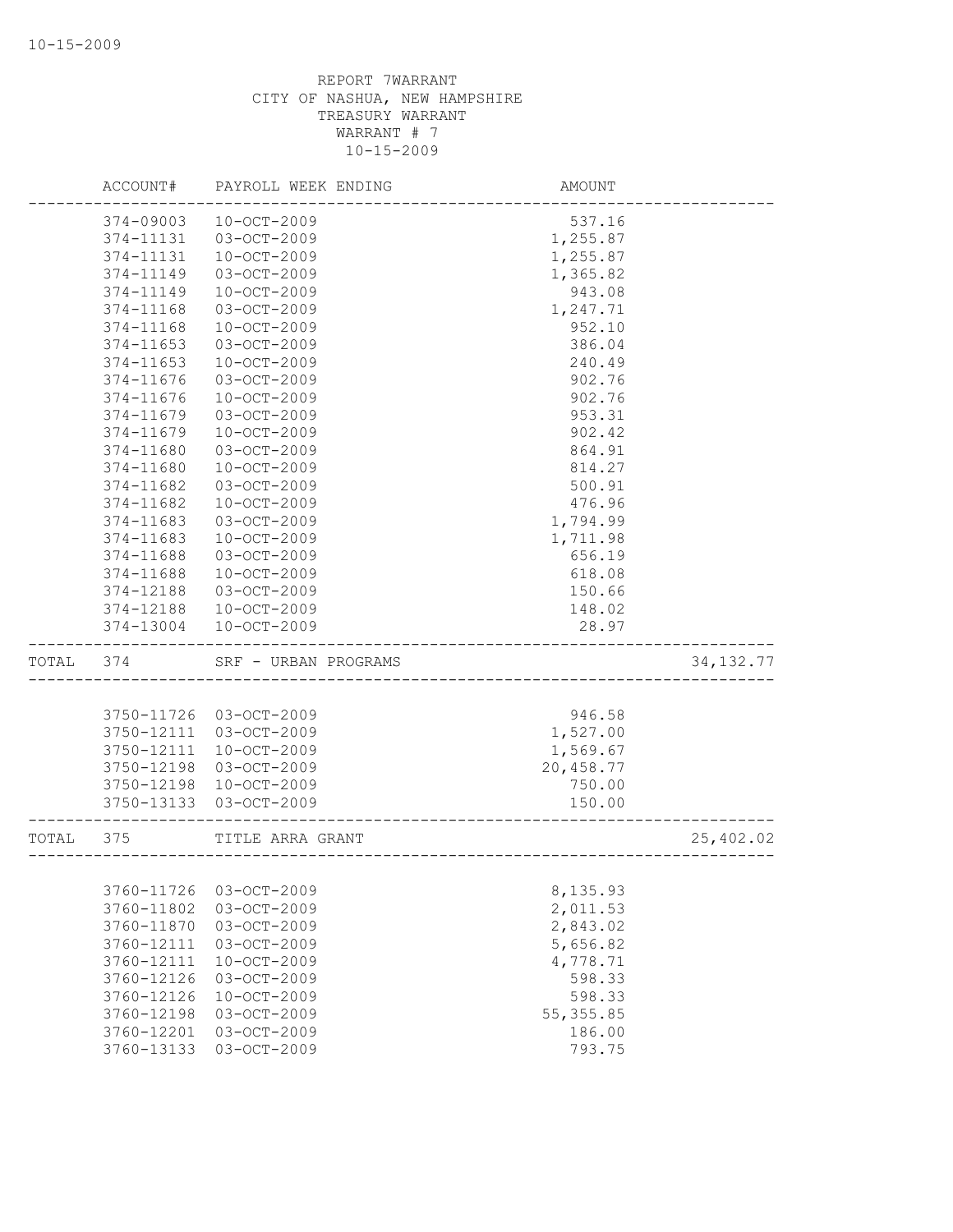|       | ACCOUNT#                               | PAYROLL WEEK ENDING                                                        | <b>AMOUNT</b>                            |           |
|-------|----------------------------------------|----------------------------------------------------------------------------|------------------------------------------|-----------|
|       | 3760-13137<br>3760-19000               | $10 - OCT - 2009$<br>3760-19000 03-OCT-2009<br>$10 - OCT - 2009$           | 69.86<br>4,960.73<br>1,818.41            |           |
| TOTAL | 376                                    | TITLE I                                                                    |                                          | 87,807.27 |
|       |                                        | 3769-12111 03-OCT-2009<br>3769-12111 10-OCT-2009                           | 399.60<br>1,277.70                       |           |
| TOTAL | 376                                    | TITLE I ESEA                                                               |                                          | 1,677.30  |
|       | 3900-11726<br>3900-12111<br>3900-19000 | 03-OCT-2009<br>03-OCT-2009<br>3900-12111 10-OCT-2009<br>03-OCT-2009        | 2,356.85<br>418.16<br>418.16<br>1,400.00 |           |
| TOTAL | 390                                    | VOC ED SECONDARY PERKINS                                                   |                                          | 4,593.17  |
|       | 3909-13133                             | 3909-11726 03-OCT-2009<br>3909-11726 03-OCT-2009<br>03-OCT-2009            | $-2, 356.85$<br>2,356.85<br>9,800.00     |           |
| TOTAL | 390                                    | VOC ED SECONDARY PERKINS                                                   |                                          | 9,800.00  |
|       | 3937-19000                             | 03-OCT-2009                                                                | 825.20                                   |           |
| TOTAL | 393                                    | DAY CARE                                                                   |                                          | 825.20    |
|       | 3940-12111                             | 3940-12111 03-OCT-2009<br>$10 - OCT - 2009$                                | 7,075.03<br>7,983.19                     |           |
| TOTAL | 394                                    | ARRA IDEA SPECIAL ED                                                       | __________________                       | 15,058.22 |
|       |                                        | 3950-11726 03-OCT-2009<br>3950-11805 03-OCT-2009<br>3950-12201 03-OCT-2009 | 50, 147.21<br>1,728.64<br>62.00          |           |
| TOTAL | 395                                    | IDEA B SPECIAL EDUCATION                                                   |                                          | 51,937.85 |

3960-11726 03-OCT-2009 2,279.03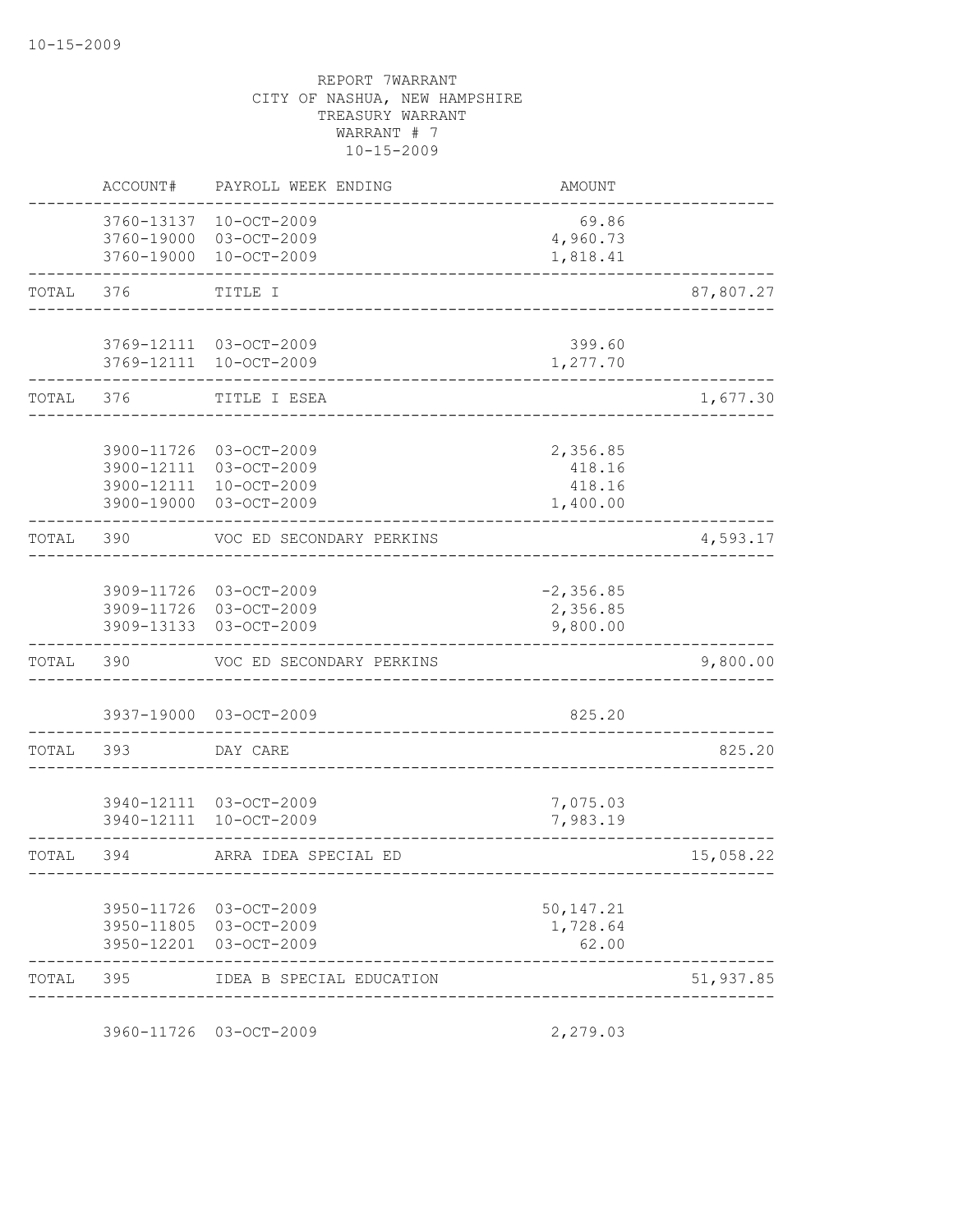|       |     | ACCOUNT# PAYROLL WEEK ENDING | AMOUNT    |           |
|-------|-----|------------------------------|-----------|-----------|
| TOTAL | 396 | SPECIAL EDUCATION PRE-SCHOOL |           | 2,279.03  |
|       |     | 3977-12111 03-OCT-2009       | $-993.84$ |           |
| TOTAL | 397 | SPECIAL ED LOCAL             |           | $-993.84$ |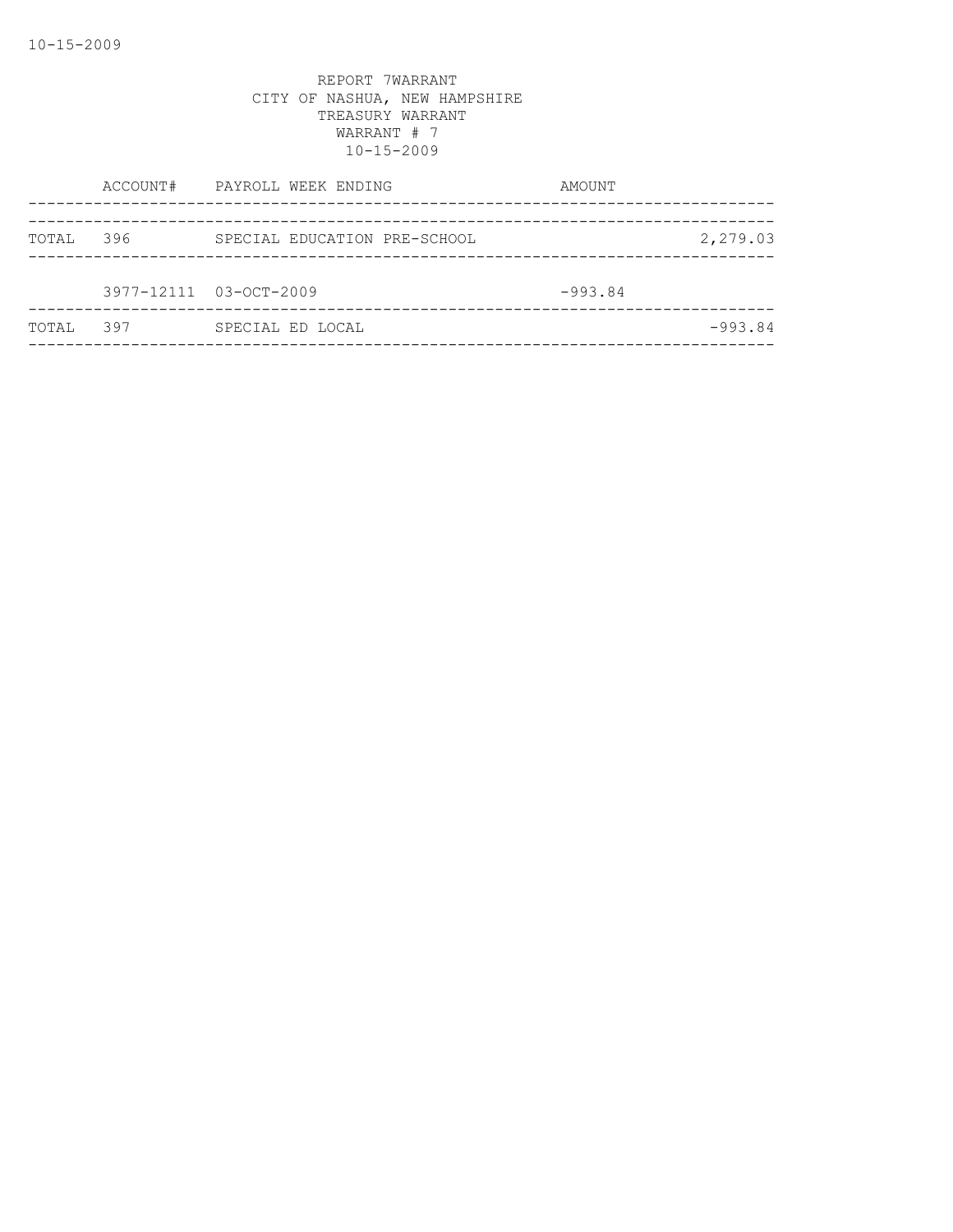|       | ACCOUNT#      | PAYROLL WEEK ENDING         | AMOUNT   |           |
|-------|---------------|-----------------------------|----------|-----------|
|       | 501-11033     | $03 - OCT - 2009$           | 798.30   |           |
|       | 501-11033     | 10-OCT-2009                 | 798.30   |           |
|       | 501-11445     | 03-OCT-2009                 | 569.82   |           |
|       | $501 - 11445$ | 10-OCT-2009                 | 569.82   |           |
|       | 501-11463     | 03-OCT-2009                 | 798.30   |           |
|       | $501 - 11463$ | $10 - OCT - 2009$           | 478.98   |           |
|       | 501-11470     | 03-OCT-2009                 | 827.74   |           |
|       | 501-11470     | 10-OCT-2009                 | 827.74   |           |
|       | $501 - 11471$ | 03-OCT-2009                 | 1,990.00 |           |
|       | $501 - 11471$ | 10-OCT-2009                 | 1,990.00 |           |
|       | 501-11611     | 03-OCT-2009                 | 546.80   |           |
|       | 501-11611     | $10 - OCT - 2009$           | 546.80   |           |
| TOTAL | 501           | MAYOR'S OFFICE              |          | 10,742.60 |
|       |               |                             |          |           |
|       | 502-11113     | $03 - OCT - 2009$           | 1,571.35 |           |
|       | 502-11113     | 10-OCT-2009                 | 1,571.36 |           |
|       | 502-11195     | 03-OCT-2009                 | 1,999.68 |           |
|       | 502-11195     | 10-OCT-2009                 | 1,999.68 |           |
|       | 502-11219     | 03-OCT-2009                 | 1,819.33 |           |
|       | 502-11219     | $10-OCT-2009$               | 1,819.34 |           |
|       | 502-11518     | 03-OCT-2009                 | 858.44   |           |
|       | 502-11518     | $10 - OCT - 2009$           | 858.44   |           |
| TOTAL | 502           | LEGAL DEPARTMENT            |          | 12,497.62 |
|       |               |                             |          |           |
|       | 503-11071     | 03-OCT-2009                 | 1,240.67 |           |
|       | 503-11071     | $10-0CT-2009$               | 1,240.67 |           |
|       | 503-12092     | 03-OCT-2009                 | 505.03   |           |
|       | 503-12092     | 10-OCT-2009                 | 505.03   |           |
| TOTAL | 503           | BOARD OF ALDERMEN           |          | 3,491.40  |
|       |               |                             |          |           |
|       | 508-11130     | 03-OCT-2009                 | 833.86   |           |
|       | 508-11130     | $10 - OCT - 2009$           | 833.86   |           |
|       | 508-11418     | 03-OCT-2009                 | 477.92   |           |
|       | 508-11418     | 10-OCT-2009                 | 477.92   |           |
|       | 508-11446     | 03-OCT-2009                 | 838.07   |           |
|       | 508-11446     | $10 - OCT - 2009$           | 838.07   |           |
| TOTAL | 508           | INSURANCE-EMPLOYEE BENEFITS |          | 4,299.70  |
|       |               |                             |          |           |
|       | 511-11247     | 03-OCT-2009                 | 666.36   |           |
|       | 511-11247     | $10 - OCT - 2009$           | 666.36   |           |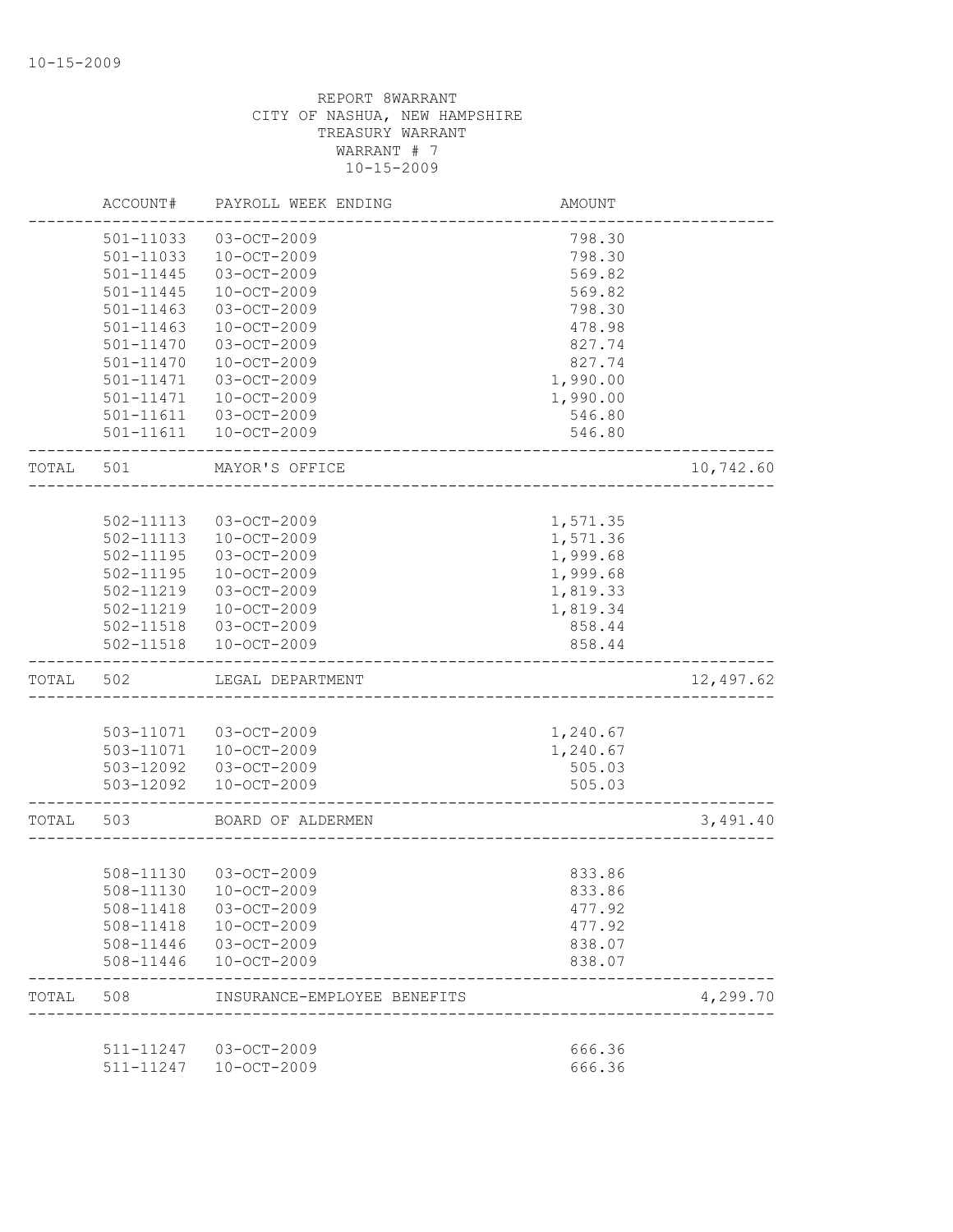|           | ACCOUNT# PAYROLL WEEK ENDING             |          |          |
|-----------|------------------------------------------|----------|----------|
|           | 511-11248 03-OCT-2009                    | 1,351.05 |          |
|           |                                          |          |          |
|           | TOTAL 511 CITI-STAT (FORMERLY ADMIN SVS) |          | 4,034.81 |
|           |                                          |          |          |
|           | 512-11005 03-OCT-2009                    | 1,224.43 |          |
| 512-11005 | 10-OCT-2009                              | 902.42   |          |
| 512-11050 | $03 - OCT - 2009$                        | 1,080.65 |          |
| 512-11050 | 10-OCT-2009                              | 721.04   |          |
| 512-11064 | 03-OCT-2009                              | 983.28   |          |
| 512-11064 | 10-OCT-2009                              | 983.28   |          |
| 512-11073 | 03-OCT-2009                              | 2,101.45 |          |
| 512-11073 | 10-OCT-2009                              | 1,585.81 |          |
| 512-11134 | 03-OCT-2009                              | 1,059.65 |          |
| 512-11134 | 10-OCT-2009                              | 773.25   |          |
| 512-11165 | 03-OCT-2009                              | 2,478.30 |          |
| 512-11165 | 10-OCT-2009                              | 1,892.68 |          |
| 512-11173 | 03-OCT-2009                              | 1,404.69 |          |
| 512-11173 | 10-OCT-2009                              | 1,404.69 |          |
| 512-11177 | 03-OCT-2009                              | 1,941.86 |          |
| 512-11177 | 10-OCT-2009                              | 1,941.86 |          |
| 512-11222 | 03-OCT-2009                              | 985.72   |          |
| 512-11222 | 10-OCT-2009                              | 985.72   |          |
| 512-11224 | 03-OCT-2009                              | 1,277.95 |          |
| 512-11224 | 10-OCT-2009                              | 981.20   |          |
| 512-11232 | 03-OCT-2009                              | 1,357.54 |          |
| 512-11232 | 10-OCT-2009                              | 1,035.98 |          |
| 512-11265 | 03-OCT-2009                              | 858.44   |          |
| 512-11265 | 10-OCT-2009                              | 858.44   |          |
| 512-11531 | 03-OCT-2009                              | 1,761.98 |          |
| 512-11531 | 10-OCT-2009                              | 1,761.98 |          |
| 512-11684 | 03-OCT-2009                              | 852.13   |          |
| 512-11684 | 10-OCT-2009                              | 852.14   |          |
| 512-11714 | 03-OCT-2009                              | 929.81   |          |
| 512-11714 | 10-OCT-2009                              | 929.81   |          |
| 512-11740 | $03 - OCT - 2009$                        | 1,622.11 |          |
|           | 512-11740 10-OCT-2009                    | 1,622.11 |          |
| 512-12033 | $03 - OCT - 2009$                        | 598.30   |          |
| 512-12033 | 10-OCT-2009                              | 598.30   |          |
| 512-12052 | 03-OCT-2009                              | 678.22   |          |
| 512-12052 | $10 - OCT - 2009$                        | 554.75   |          |
| 512-12056 | 03-OCT-2009                              | 474.59   |          |
| 512-12056 | $10 - OCT - 2009$                        | 353.36   |          |
| 512-12749 | 03-OCT-2009                              | 796.07   |          |
| 512-12749 | $10 - OCT - 2009$                        | 607.37   |          |
| 512-13004 | $03 - OCT - 2009$                        | 167.50   |          |
| 512-13004 | $10 - OCT - 2009$                        | 103.33   |          |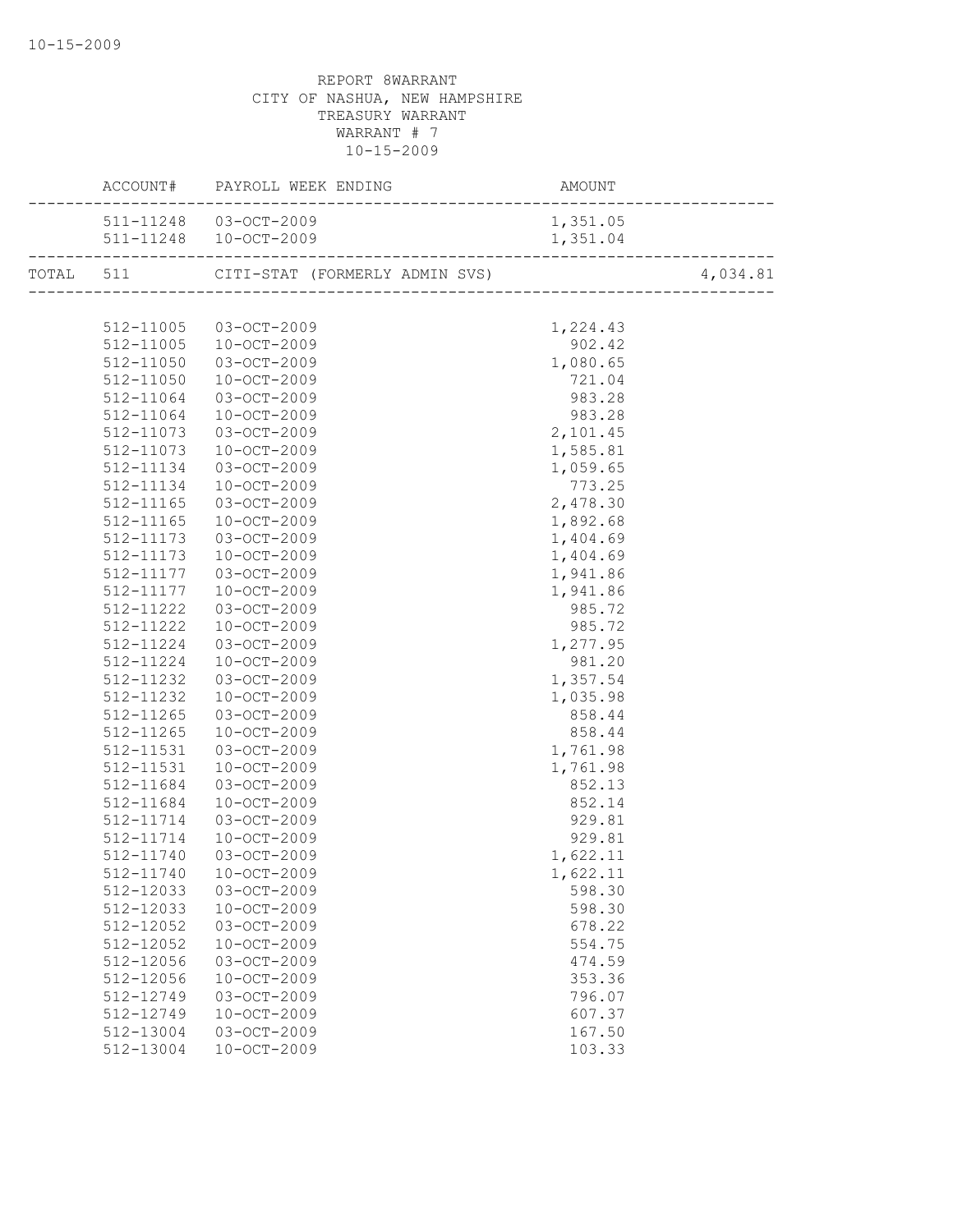|           | ACCOUNT#  | PAYROLL WEEK ENDING<br>____________________ | AMOUNT   |           |
|-----------|-----------|---------------------------------------------|----------|-----------|
|           |           | TOTAL 512 FINANCIAL SERVICES                |          | 46,084.19 |
|           |           |                                             |          |           |
|           |           |                                             |          |           |
|           |           | 513-11117 03-OCT-2009                       | 1,579.18 |           |
|           | 513-11117 | $10 - OCT - 2009$                           | 1,579.18 |           |
|           | 513-11171 | 03-OCT-2009                                 | 4,182.11 |           |
|           | 513-11171 | 10-OCT-2009                                 | 2,634.49 |           |
|           | 513-11213 | 03-OCT-2009                                 | 1,255.87 |           |
|           | 513-11213 | 10-OCT-2009                                 | 1,255.87 |           |
|           |           | 513-11223 03-OCT-2009                       | 990.60   |           |
|           |           | 513-11223  10-OCT-2009                      | 755.86   |           |
| TOTAL 513 |           | CITY CLERK'S OFFICE                         |          | 14,233.16 |
|           |           |                                             |          |           |
|           | 514-11441 | 03-OCT-2009                                 | 1,404.69 |           |
|           |           | 514-11441  10-OCT-2009                      | 1,404.70 |           |
|           | 514-11540 | $03 - OCT - 2009$                           | 1,047.51 |           |
|           | 514-11540 | 10-OCT-2009                                 | 1,047.51 |           |
|           | 514-11578 | 03-OCT-2009                                 | 964.37   |           |
|           | 514-11578 | 10-OCT-2009                                 | 964.36   |           |
|           | 514-11589 | 03-OCT-2009                                 | 1,044.26 |           |
|           | 514-11589 | 10-OCT-2009                                 | 992.04   |           |
|           | TOTAL 514 | INSURANCE-PROPERTY & CASUALTY               |          | 8,869.44  |
|           |           |                                             |          |           |
|           | 515-11031 | 03-OCT-2009                                 | 1,075.15 |           |
|           | 515-11031 | 10-OCT-2009                                 | 1,075.15 |           |
|           | 515-11350 | 03-OCT-2009                                 | 929.81   |           |
|           | 515-11350 | $10 - OCT - 2009$                           | 929.81   |           |
|           | 515-11446 | 03-OCT-2009                                 | 279.36   |           |
|           | 515-11446 | $10-0CT-2009$                               | 279.36   |           |
|           | 515-11447 | 03-OCT-2009                                 | 1,670.34 |           |
|           | 515-11447 | $10 - OCT - 2009$                           | 1,670.34 |           |
|           | 515-12001 | 03-OCT-2009                                 | 592.27   |           |
|           | 515-12001 | $10 - OCT - 2009$                           | 592.27   |           |
| TOTAL     | 515       | HUMAN RESOURCES                             |          | 9,093.86  |
|           |           |                                             |          |           |
|           | 516-11147 | 03-OCT-2009                                 | 651.42   |           |
|           | 516-11147 | 10-OCT-2009                                 | 620.14   |           |
|           | 516-11148 | 03-OCT-2009                                 | 1,252.93 |           |
|           | 516-11148 | 10-OCT-2009                                 | 961.95   |           |
|           | 516-11459 | 03-OCT-2009                                 | 1,240.67 |           |
|           | 516-11459 | 10-OCT-2009                                 | 1,240.67 |           |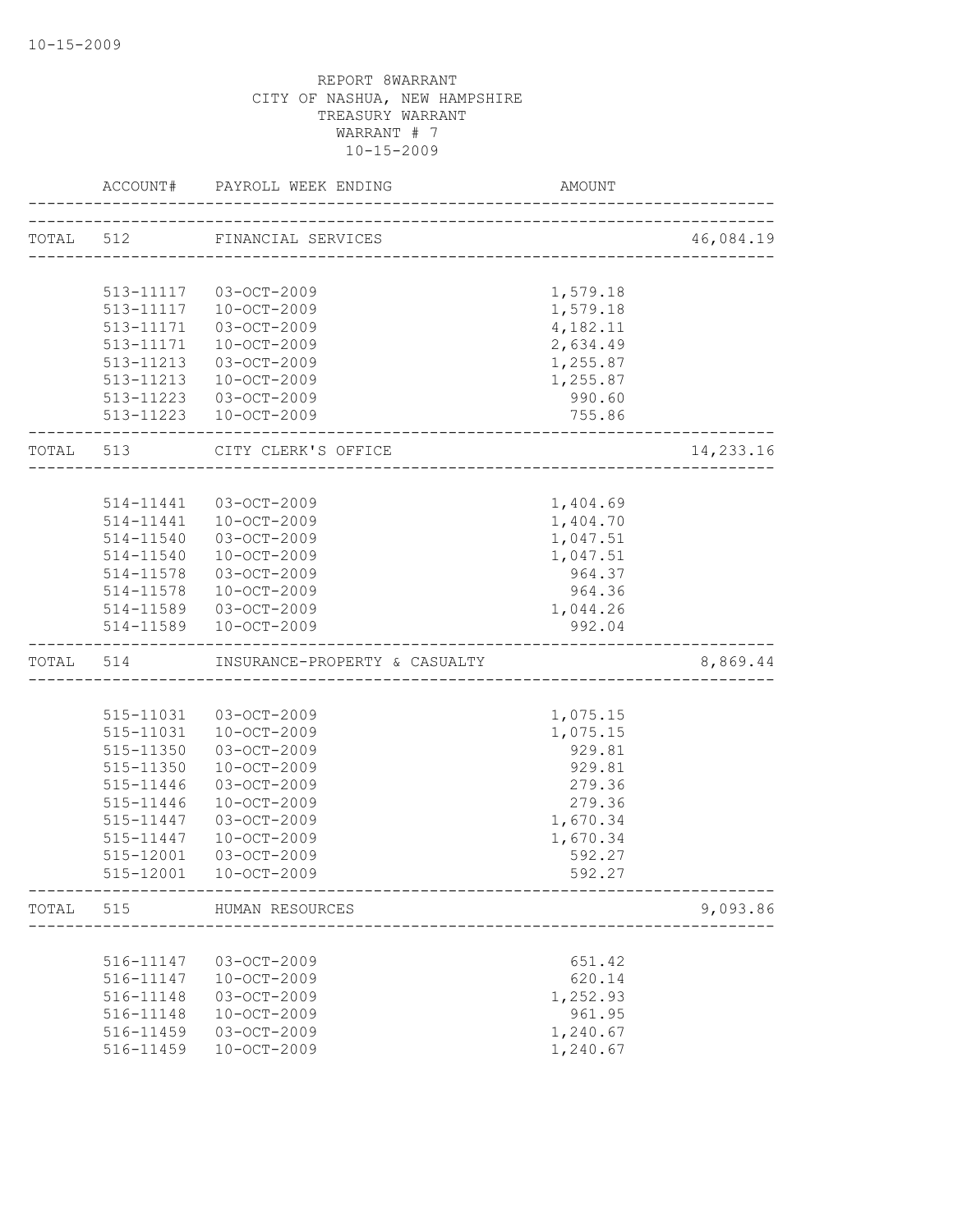|           | ACCOUNT#      | PAYROLL WEEK ENDING                             | AMOUNT                                 |           |
|-----------|---------------|-------------------------------------------------|----------------------------------------|-----------|
|           |               | 516-11573 03-OCT-2009<br>516-11573  10-OCT-2009 | 1,188.67<br>917.02                     |           |
| TOTAL     | 516           | PURCHASING DEPARTMENT                           | -<br>--------------------------------- | 8,073.47  |
|           |               |                                                 |                                        |           |
|           | 517-11198     | 03-OCT-2009                                     | 1, 417.14                              |           |
|           | 517-11198     | $10 - OCT - 2009$                               | 1,102.39                               |           |
|           | 517-11266     | 03-OCT-2009                                     | 657.58                                 |           |
|           | $517 - 11266$ | 10-OCT-2009                                     | 626.08                                 |           |
|           | 517-11420     | 03-OCT-2009                                     | 722.90                                 |           |
|           | 517-11420     | 10-OCT-2009                                     | 722.90                                 |           |
|           | 517-12063     | 03-OCT-2009                                     | 369.23                                 |           |
|           |               | 517-12063 10-OCT-2009                           | 290.48                                 |           |
| TOTAL 517 |               | BUILDING MAINT - CITY ADMIN                     |                                        | 5,908.70  |
|           |               |                                                 |                                        |           |
|           | 519-11014     | 03-OCT-2009                                     | 1,427.04                               |           |
|           | 519-11014     | 10-OCT-2009                                     | 1,095.79                               |           |
|           | 519-11016     | 03-OCT-2009                                     | 1,252.97                               |           |
|           | 519-11016     | 10-OCT-2009                                     | 961.94                                 |           |
|           | 519-11017     | 03-OCT-2009                                     | 1,052.80                               |           |
|           | 519-11017     | 10-OCT-2009                                     | 803.69                                 |           |
|           | 519-11115     | 03-OCT-2009                                     | 1,929.24                               |           |
|           | 519-11115     | 10-OCT-2009                                     | 1,929.25                               |           |
|           | 519-11146     | $03 - OCT - 2009$                               | 1,097.17                               |           |
|           | 519-11146     | $10 - OCT - 2009$                               | 837.27                                 |           |
|           | 519-11153     | 03-OCT-2009                                     | 784.39                                 |           |
|           | 519-11153     | $10-0CT-2009$                                   | 604.92                                 |           |
|           | 519-11154     | 03-OCT-2009                                     | 848.63                                 |           |
|           | 519-11154     | $10-0CT-2009$                                   | 634.65                                 |           |
|           | 519-11205     | 03-OCT-2009                                     | 1,100.78                               |           |
|           | 519-11205     | $10 - OCT - 2009$                               | 796.04                                 |           |
|           | 519-11241     | 03-OCT-2009                                     | 1,367.59                               |           |
|           | 519-11241     | $10-0CT-2009$                                   | 1,367.59                               |           |
| TOTAL     | 519           | ASSESSORS                                       |                                        | 19,891.75 |
|           |               |                                                 |                                        |           |
|           |               | 520-12077 03-OCT-2009                           | 266.12                                 |           |
|           |               | 520-12077  10-OCT-2009                          | 266.12                                 |           |
| TOTAL     | 520           | HUNT BUILDING                                   |                                        | 532.24    |
|           |               | 522-11127 03-OCT-2009                           | 1,674.48                               |           |
|           |               | 522-11127  10-OCT-2009                          | 1,674.48                               |           |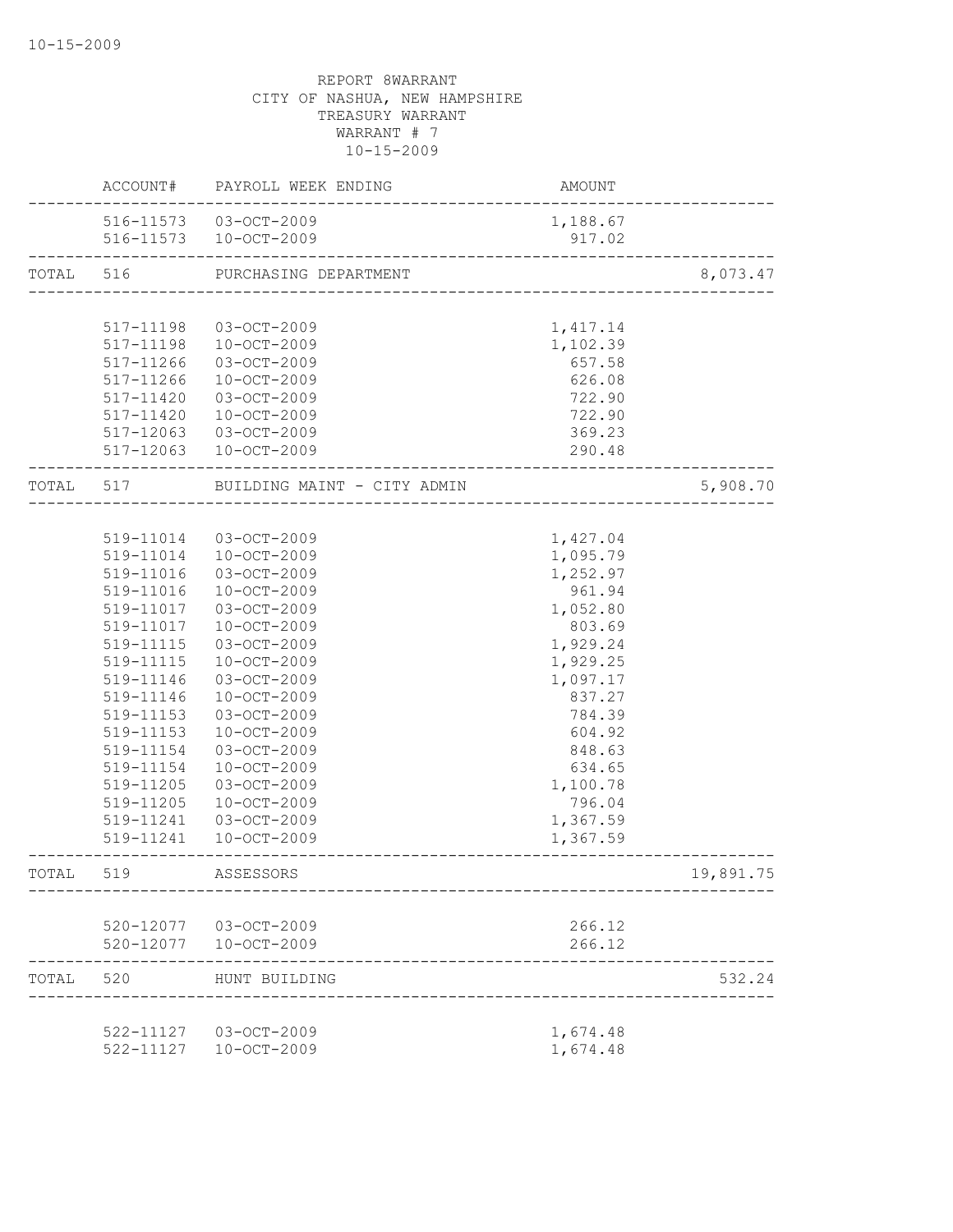|       | ACCOUNT#      | PAYROLL WEEK ENDING                            | AMOUNT             |           |
|-------|---------------|------------------------------------------------|--------------------|-----------|
|       | 522-11128     | 03-OCT-2009                                    | 1,473.54           |           |
|       | 522-11128     | $10 - OCT - 2009$                              | 1,124.40           |           |
|       | 522-11286     | 03-OCT-2009                                    | 803.51             |           |
|       | 522-11286     | $10 - OCT - 2009$                              | 591.61             |           |
|       | 522-11356     | 03-OCT-2009                                    | 1,247.70           |           |
|       | 522-11356     | $10 - OCT - 2009$                              | 952.10             |           |
|       | 522-11429     | 03-OCT-2009                                    | 1,819.33           |           |
|       | $522 - 11429$ | $10 - OCT - 2009$                              | 1,819.33           |           |
|       | 522-11641     | $03 - OCT - 2009$                              | 1,791.34           |           |
|       | 522-11641     | $10 - OCT - 2009$                              | 1,375.56           |           |
|       | $522 - 11652$ | 03-OCT-2009                                    | 1,446.40           |           |
|       | 522-11652     | 10-OCT-2009                                    | 1,446.40           |           |
|       | 522-11721     | 03-OCT-2009                                    | 1,977.89           |           |
|       | 522-11721     | $10 - OCT - 2009$                              | 1,518.76           |           |
|       | 522-11724     | 03-OCT-2009                                    | 1,331.47           |           |
|       | 522-11724     | 10-OCT-2009                                    | 1,331.47           |           |
|       | 522-11725     | 03-OCT-2009                                    | 1,263.49           |           |
|       | 522-11725     | $10 - OCT - 2009$                              | 974.62             |           |
|       | 522-11729     | $03 - OCT - 2009$                              | 2,840.88           |           |
|       | 522-11729     | 10-OCT-2009                                    | 2,177.10           |           |
| TOTAL | 522           | INFORMATION TECHNOLOGY                         |                    | 32,655.86 |
|       |               |                                                |                    |           |
|       |               |                                                |                    |           |
|       |               | 523-11332 03-OCT-2009<br>523-11332 10-OCT-2009 | 1,286.29<br>981.52 |           |
|       |               |                                                |                    |           |
| TOTAL | 523           | GIS<br>______________________________________  |                    | 2,267.81  |
|       |               |                                                |                    |           |
|       | 531-11065     | 03-OCT-2009                                    | 1,110.44           |           |
|       | 531-11065     | $10 - OCT - 2009$                              | 1,110.43           |           |
|       | 531-11085     | 03-OCT-2009                                    | 877.59             |           |
|       | 531-11085     | 10-OCT-2009                                    | 877.59             |           |
|       | 531-11114     | 03-OCT-2009                                    | 2,297.83           |           |
|       | 531-11114     | $10 - OCT - 2009$                              | 2,297.83           |           |
|       | 531-11129     | $03 - OCT - 2009$                              | 1,931.19           |           |
|       | 531-11129     | $10 - OCT - 2009$                              | 1,931.18           |           |
|       | 531-11164     | $03 - OCT - 2009$                              | 1,121.86           |           |
|       | 531-11164     | $10 - OCT - 2009$                              | 1,121.86           |           |
|       | 531-11166     | 03-OCT-2009                                    | 2,515.46           |           |
|       | 531-11166     | $10 - OCT - 2009$                              | 2,515.44           |           |
|       | 531-11170     | 03-OCT-2009                                    | 1,474.44           |           |
|       | 531-11170     | $10 - OCT - 2009$                              | 1,474.44           |           |
|       | 531-11201     | $03 - OCT - 2009$                              | 1,338.91           |           |
|       | 531-11201     | $10 - OCT - 2009$                              | 1,338.91           |           |
|       | 531-11203     | $03-OCT-2009$                                  | 659.67             |           |
|       | 531-11203     | $10 - OCT - 2009$                              | 659.67             |           |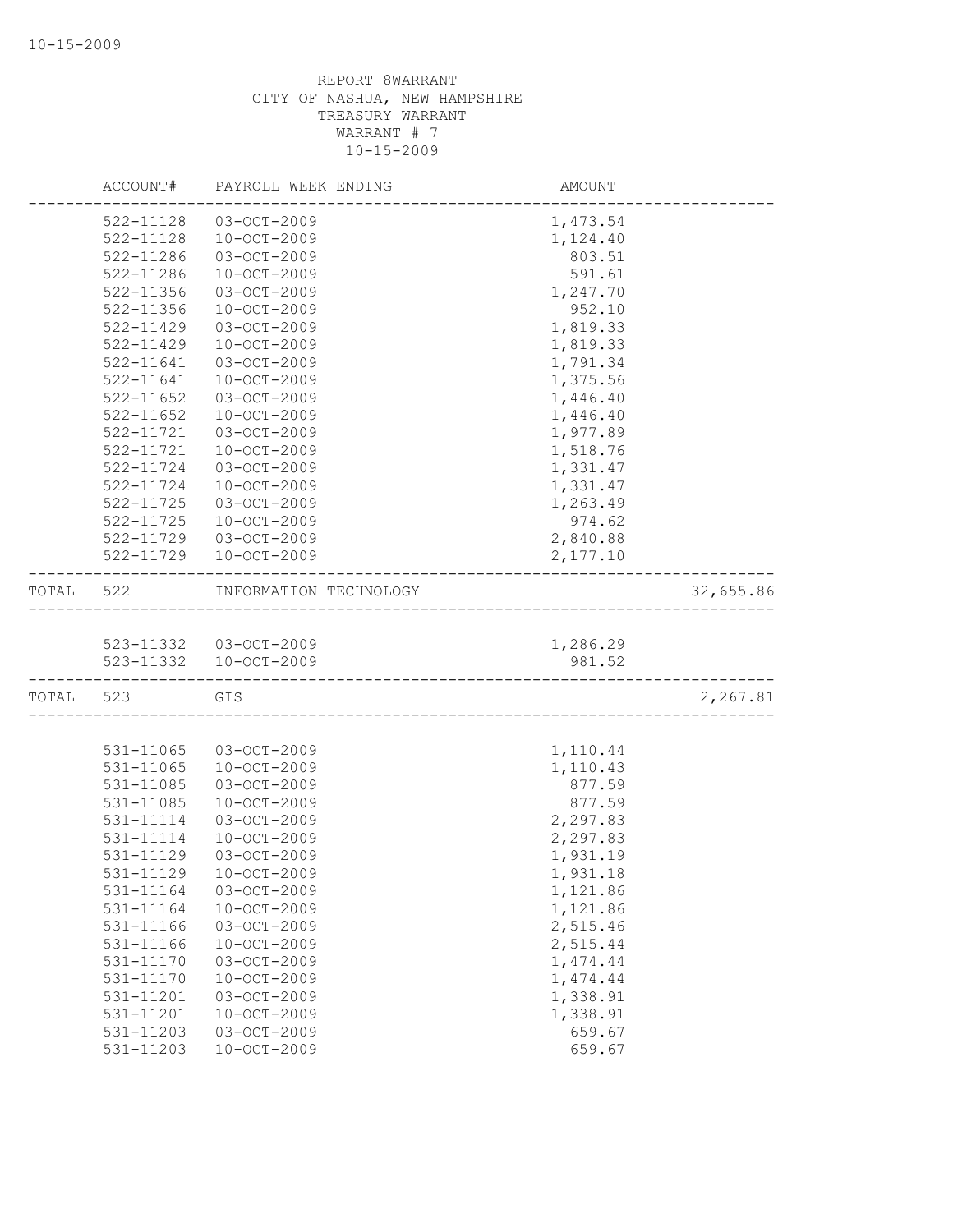| ACCOUNT#               | PAYROLL WEEK ENDING                    | AMOUNT                 |
|------------------------|----------------------------------------|------------------------|
| 531-11226              | $03-OCT-2009$                          | 382.35                 |
| 531-11226              | $10 - OCT - 2009$                      | 12,557.07              |
| 531-11242              | 03-OCT-2009                            | 1,119.60               |
| 531-11242              | $10 - OCT - 2009$                      | 1,119.60               |
| 531-11245              | 03-OCT-2009                            | 621.26                 |
| 531-11245              | $10 - OCT - 2009$                      | 621.26                 |
| 531-11257              | $03-OCT-2009$                          | 2,673.80               |
| 531-11257              | $10 - OCT - 2009$                      | 2,673.80               |
| 531-11398              | 03-OCT-2009                            | 624.40                 |
| 531-11398              | $10 - OCT - 2009$                      | 624.40                 |
| 531-11477              | 03-OCT-2009                            | 627.00                 |
| 531-11477              | $10 - OCT - 2009$                      | 626.99                 |
| 531-11487              | 03-OCT-2009                            | 1,332.86               |
| 531-11487              | $10 - OCT - 2009$                      | 1,332.86               |
| 531-11495              | 03-OCT-2009                            | 987.31                 |
| 531-11495              | $10 - OCT - 2009$                      | 987.31                 |
| 531-11498              | 03-OCT-2009                            | 856.76                 |
| 531-11498              | $10 - OCT - 2009$                      | 856.76                 |
| 531-11516              | 03-OCT-2009                            | 854.67                 |
|                        | $10 - OCT - 2009$                      | 854.66                 |
| 531-11516<br>531-11534 |                                        |                        |
|                        | 03-OCT-2009                            | 1,460.12               |
| 531-11534              | $10 - OCT - 2009$                      | 1,460.12               |
| 531-11535              | 03-OCT-2009                            | 13,054.58              |
| 531-11535              | $10 - OCT - 2009$<br>03-OCT-2009       | 13,054.59              |
| 531-11537<br>531-11537 |                                        | 19,005.43              |
|                        | $10 - OCT - 2009$                      | 14,132.09              |
| 531-11538              | 03-OCT-2009<br>$10 - OCT - 2009$       | 877.60<br>877.60       |
| 531-11538              |                                        |                        |
| 531-11539              | 03-OCT-2009                            | 1,533.61               |
| 531-11539              | $10 - OCT - 2009$                      | 1,533.61               |
| 531-11544              | 03-OCT-2009                            | 4,164.50               |
| 531-11544<br>531-11549 | $10 - OCT - 2009$                      | 4,164.50<br>8,757.87   |
| 531-11549              | 03-OCT-2009<br>$10 - OCT - 2009$       | 8,936.58               |
| 531-11550              | 03-OCT-2009                            |                        |
|                        |                                        | 934.00                 |
| 531-11550              | $10 - OCT - 2009$<br>$03 - OCT - 2009$ | 934.00                 |
| 531-11552              |                                        | 20,762.81              |
| 531-11552              | $10 - OCT - 2009$                      | 21,330.17              |
| 531-11555              | 03-OCT-2009                            | 25,503.55              |
| 531-11555              | $10 - OCT - 2009$                      | 25,503.55              |
| 531-11558              | 03-OCT-2009                            | 67,736.25              |
| 531-11558<br>531-11561 | $10 - OCT - 2009$                      | 68,921.20<br>14,525.45 |
|                        | 03-OCT-2009                            |                        |
| 531-11561              | $10 - OCT - 2009$                      | 14,525.45              |
| 531-11567              | 03-OCT-2009                            | 45, 711.31             |
| 531-11567              | $10 - OCT - 2009$                      | 33, 353.39             |
| 531-11569              | 03-OCT-2009                            | 1,155.52               |
| 531-11569              | $10 - OCT - 2009$                      | 1,155.52               |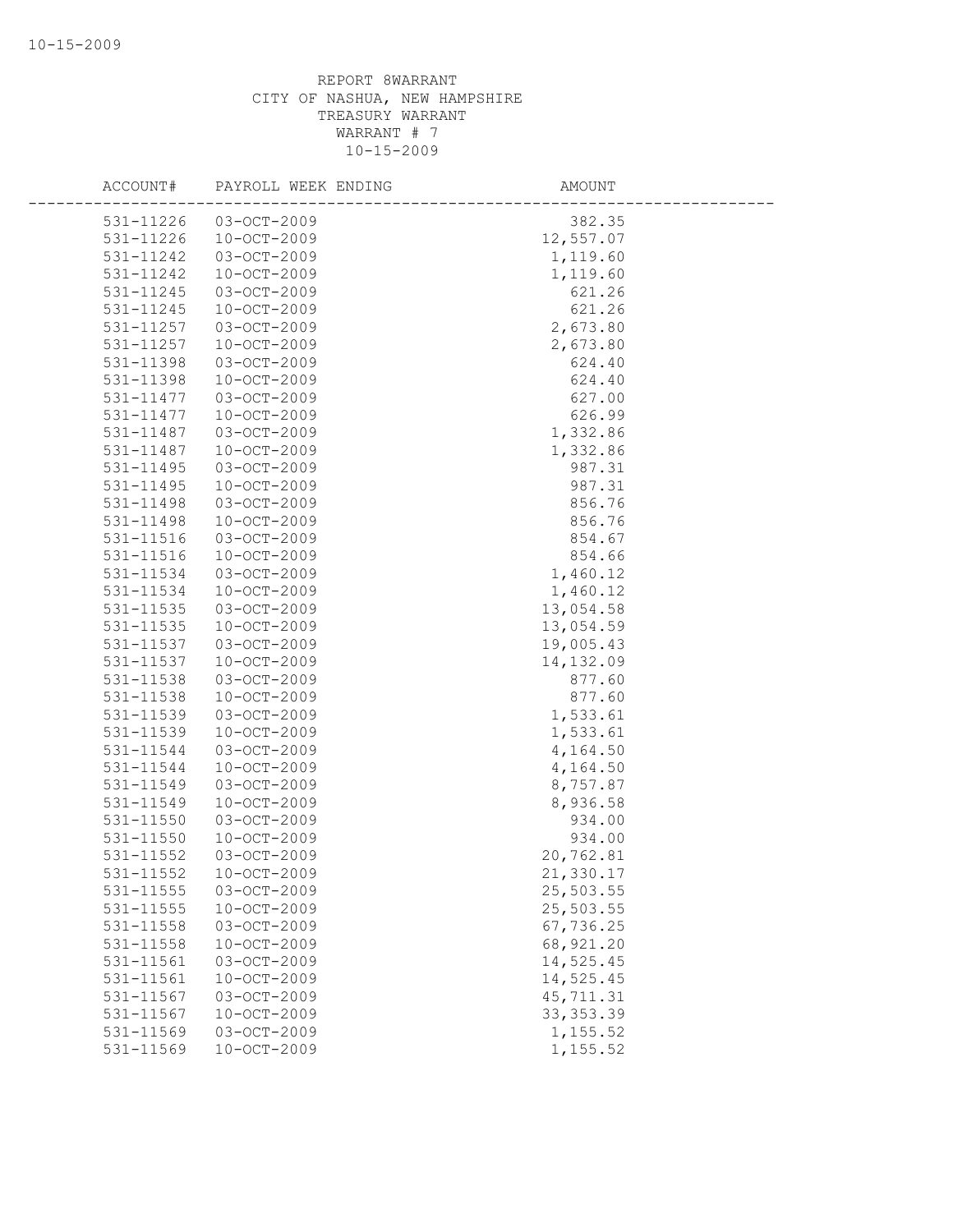|       | ACCOUNT#  | PAYROLL WEEK ENDING | AMOUNT      |
|-------|-----------|---------------------|-------------|
|       | 531-11618 | $03 - OCT - 2009$   | 2,829.74    |
|       | 531-11618 | $10 - OCT - 2009$   | 2,829.74    |
|       | 531-11622 | 03-OCT-2009         | 2,976.99    |
|       | 531-11622 | $10 - OCT - 2009$   | 2,976.99    |
|       | 531-11636 | 03-OCT-2009         | 988.60      |
|       | 531-11636 | 10-OCT-2009         | 988.60      |
|       | 531-11664 | 03-OCT-2009         | 1, 114.74   |
|       | 531-11664 | $10 - OCT - 2009$   | 1, 114.74   |
|       | 531-11665 | 03-OCT-2009         | 782.02      |
|       | 531-11665 | $10 - OCT - 2009$   | 782.02      |
|       | 531-11719 | 03-OCT-2009         | 903.53      |
|       | 531-11719 | $10 - OCT - 2009$   | 903.53      |
|       | 531-11732 | 03-OCT-2009         | 6,490.60    |
|       | 531-11732 | $10 - OCT - 2009$   | 6,490.60    |
|       | 531-12020 | 03-OCT-2009         | 951.68      |
|       | 531-12020 | 10-OCT-2009         | 951.68      |
|       | 531-12042 | 03-OCT-2009         | 2,672.69    |
|       | 531-12042 | $10 - OCT - 2009$   | 1,889.16    |
|       | 531-12066 | $03 - OCT - 2009$   | 684.11      |
|       | 531-12066 | $10 - OCT - 2009$   | 684.11      |
|       | 531-12068 | 03-OCT-2009         | 1,468.42    |
|       | 531-12068 | $10 - OCT - 2009$   | 1,468.42    |
|       | 531-12071 | 03-OCT-2009         | 258.97      |
|       |           |                     | 258.96      |
|       | 531-12071 | 10-OCT-2009         |             |
|       | 531-12119 | 03-OCT-2009         | 1,102.70    |
|       | 531-12119 | $10 - OCT - 2009$   | 1,102.70    |
|       | 531-13004 | 03-OCT-2009         | 3,091.09    |
|       | 531-13004 | $10 - OCT - 2009$   | 3,057.77    |
|       | 531-13038 | 10-OCT-2009         | 1,663.46    |
|       | 531-13040 | 03-OCT-2009         | 5, 159.51   |
|       | 531-13040 | $10 - OCT - 2009$   | 2,602.76    |
|       | 531-13044 | 03-OCT-2009         | 1,872.46    |
|       | 531-13044 | $10 - OCT - 2009$   | 2,047.76    |
|       | 531-13047 | 03-OCT-2009         | 7,360.05    |
|       | 531-13047 | $10 - OCT - 2009$   | 8,510.14    |
|       | 531-13048 | 03-OCT-2009         | 4,028.41    |
|       | 531-13048 | $10 - OCT - 2009$   | 5,346.58    |
|       | 531-17002 | $03 - OCT - 2009$   | 116.67      |
|       | 531-17006 | $03-OCT-2009$       | 900.00      |
| TOTAL | 531       | POLICE DEPARTMENT   | 585, 477.13 |
|       |           |                     |             |
|       | 532-11024 | 03-OCT-2009         | 2,794.86    |
|       | 532-11024 | $10 - OCT - 2009$   | 2,060.38    |
|       | 532-11036 | 03-OCT-2009         | 1,873.48    |
|       | 532-11036 | $10 - OCT - 2009$   | 1,873.48    |
|       | 532-11066 | 03-OCT-2009         | 1,297.69    |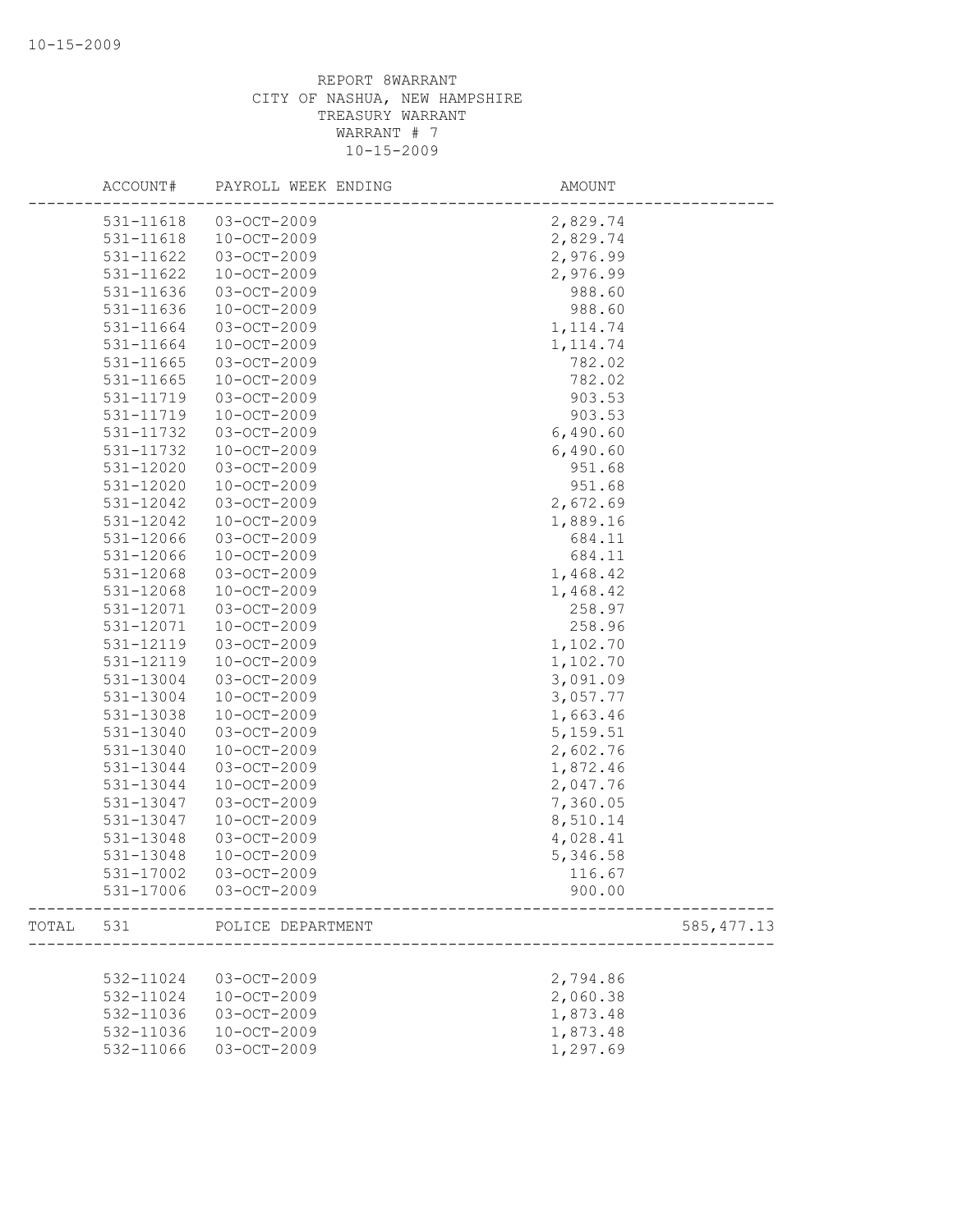| ACCOUNT#  | PAYROLL WEEK ENDING | AMOUNT     |
|-----------|---------------------|------------|
|           |                     |            |
| 532-11066 | $10 - OCT - 2009$   | 1,347.18   |
| 532-11069 | $03 - OCT - 2009$   | 2,634.71   |
| 532-11069 | $10 - OCT - 2009$   | 2,735.17   |
| 532-11111 | 03-OCT-2009         | 2,183.76   |
| 532-11111 | $10 - OCT - 2009$   | 2,183.76   |
| 532-11207 | 03-OCT-2009         | 6,649.58   |
| 532-11207 | $10-OCT-2009$       | 6,649.58   |
| 532-11281 | 03-OCT-2009         | 1,278.59   |
| 532-11281 | 10-OCT-2009         | 981.65     |
| 532-11285 | $03 - OCT - 2009$   | 7,095.60   |
| 532-11285 | 10-OCT-2009         | 7,378.75   |
| 532-11291 | $03 - OCT - 2009$   | 7,098.96   |
| 532-11291 | $10 - OCT - 2009$   | 7,268.85   |
| 532-11298 | 03-OCT-2009         | 950.10     |
| 532-11298 | 10-OCT-2009         | 1,105.90   |
| 532-11300 | 03-OCT-2009         | 34, 917.38 |
| 532-11300 | $10 - OCT - 2009$   | 37, 253.19 |
| 532-11303 | 03-OCT-2009         | 1,173.65   |
| 532-11303 | $10 - OCT - 2009$   | 1,211.07   |
| 532-11305 | 03-OCT-2009         | 4,682.97   |
| 532-11305 | $10 - OCT - 2009$   | 4,857.37   |
| 532-11309 | 03-OCT-2009         | 104,603.60 |
| 532-11309 | $10 - OCT - 2009$   | 108,671.79 |
| 532-11660 | 03-OCT-2009         | 1,476.48   |
| 532-11660 | $10 - OCT - 2009$   | 1,532.31   |
| 532-11663 | $03 - OCT - 2009$   | 1,447.38   |
| 532-11663 | $10 - OCT - 2009$   | 1,493.52   |
| 532-11666 | 03-OCT-2009         | 1,461.86   |
| 532-11666 | $10 - OCT - 2009$   | 1,508.92   |
| 532-11669 | 03-OCT-2009         | 1,461.86   |
| 532-11669 | $10 - OCT - 2009$   | 1,509.83   |
| 532-12070 | $03 - OCT - 2009$   | 23,979.94  |
| 532-12070 | $10 - OCT - 2009$   | 24, 318.73 |
| 532-13003 | 03-OCT-2009         | 956.85     |
| 532-13018 | $03 - OCT - 2009$   | 737.12     |
| 532-13018 | $10 - OCT - 2009$   | 1,476.58   |
| 532-13024 | $03 - OCT - 2009$   | 291.04     |
| 532-13024 | $10 - OCT - 2009$   | 670.56     |
| 532-13050 | 03-OCT-2009         | 7,757.24   |
| 532-13050 | $10 - OCT - 2009$   | 8,191.49   |
| 532-18030 | $10 - OCT - 2009$   | 100.00     |
| 532-18039 | $10 - OCT - 2009$   | 1,875.00   |
| 532-19231 | 03-OCT-2009         | 1,376.28   |
| 532-19231 | $10 - OCT - 2009$   | 1,410.69   |
| 532-19232 | 03-OCT-2009         | 1,977.60   |
| 532-19232 | $10 - OCT - 2009$   | 2,028.00   |
| 532-19233 | $03 - OCT - 2009$   | 2,711.63   |
| 532-19233 | $10 - OCT - 2009$   | 2,780.43   |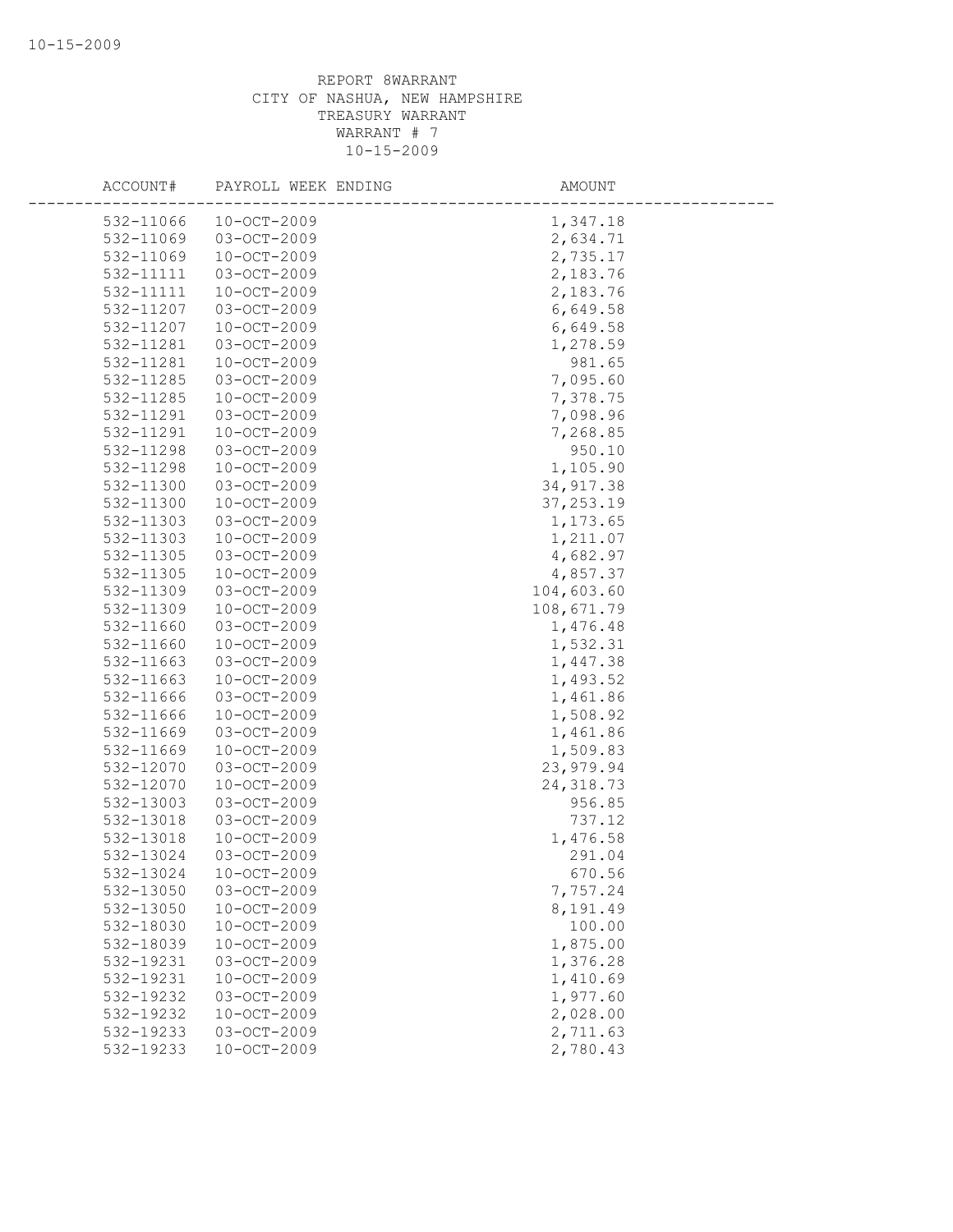|           | 543-11380              | 03-OCT-2009                                              | 952.97                             |             |
|-----------|------------------------|----------------------------------------------------------|------------------------------------|-------------|
| TOTAL     | 542                    | COMMUNITY HEALTH                                         | __________________________________ | 10,932.67   |
|           | 542-12582              | 10-OCT-2009                                              | 606.03                             |             |
|           | 542-12582              | 03-OCT-2009                                              | 606.03                             |             |
|           | 542-12109              | 10-OCT-2009                                              | 160.00                             |             |
|           | 542-12109              | 03-OCT-2009                                              | 352.00                             |             |
|           | 542-11584              | $10 - OCT - 2009$                                        | 2,573.53                           |             |
|           | 542-11584              | 03-OCT-2009                                              | 2,637.12                           |             |
|           | 542-11426              | $10 - OCT - 2009$                                        | 1,364.22                           |             |
|           | 542-11426              | $03 - OCT - 2009$                                        | 1,364.20                           |             |
|           | 542-11024<br>542-11024 | 03-OCT-2009<br>10-OCT-2009                               | 634.77<br>634.77                   |             |
|           |                        |                                                          |                                    |             |
| TOTAL 541 |                        | COMMUNITY SERVICES DIVISION                              |                                    | 5,967.38    |
|           | 541-12038              | $10 - OCT - 2009$                                        | 451.38                             |             |
|           |                        | 541-12038 03-OCT-2009                                    | 451.38                             |             |
|           | 541-11240              | 10-OCT-2009                                              | 1,449.15                           |             |
|           | 541-11240              | 03-OCT-2009                                              | 1,449.15                           |             |
|           | 541-11104              | 10-OCT-2009                                              | 1,014.26                           |             |
|           | 541-11104              | 03-OCT-2009                                              | 1,014.26                           |             |
|           | 541-11048<br>541-11048 | 03-OCT-2009<br>10-OCT-2009                               | 68.90<br>68.90                     |             |
| TOTAL     | 536                    | CITYWIDE COMMUNICATIONS<br>____________________          |                                    | 5, 159.74   |
|           |                        | 536-12137  10-OCT-2009                                   | 1,200.12                           |             |
|           |                        | 536-12137  03-OCT-2009                                   | 1,200.12                           |             |
|           | 536-11200              | 536-11200 03-OCT-2009<br>10-OCT-2009                     | 1,379.75<br>1,379.75               |             |
|           |                        |                                                          |                                    | 384.60      |
|           |                        | ______________________<br>TOTAL 535 EMERGENCY MANAGEMENT |                                    |             |
|           |                        | 535-19230 03-OCT-2009<br>535-19230 10-OCT-2009           | 192.30<br>192.30                   |             |
| TOTAL     | 532                    | ___________________________________                      |                                    | 463, 118.58 |
|           |                        | 532-19234 10-OCT-2009<br>532-19324 10-OCT-2009           | 1,894.27<br>16.15                  |             |
|           |                        | 532-19234 03-OCT-2009                                    | 1,863.77                           |             |
|           | ACCOUNT#               | PAYROLL WEEK ENDING                                      | AMOUNT                             |             |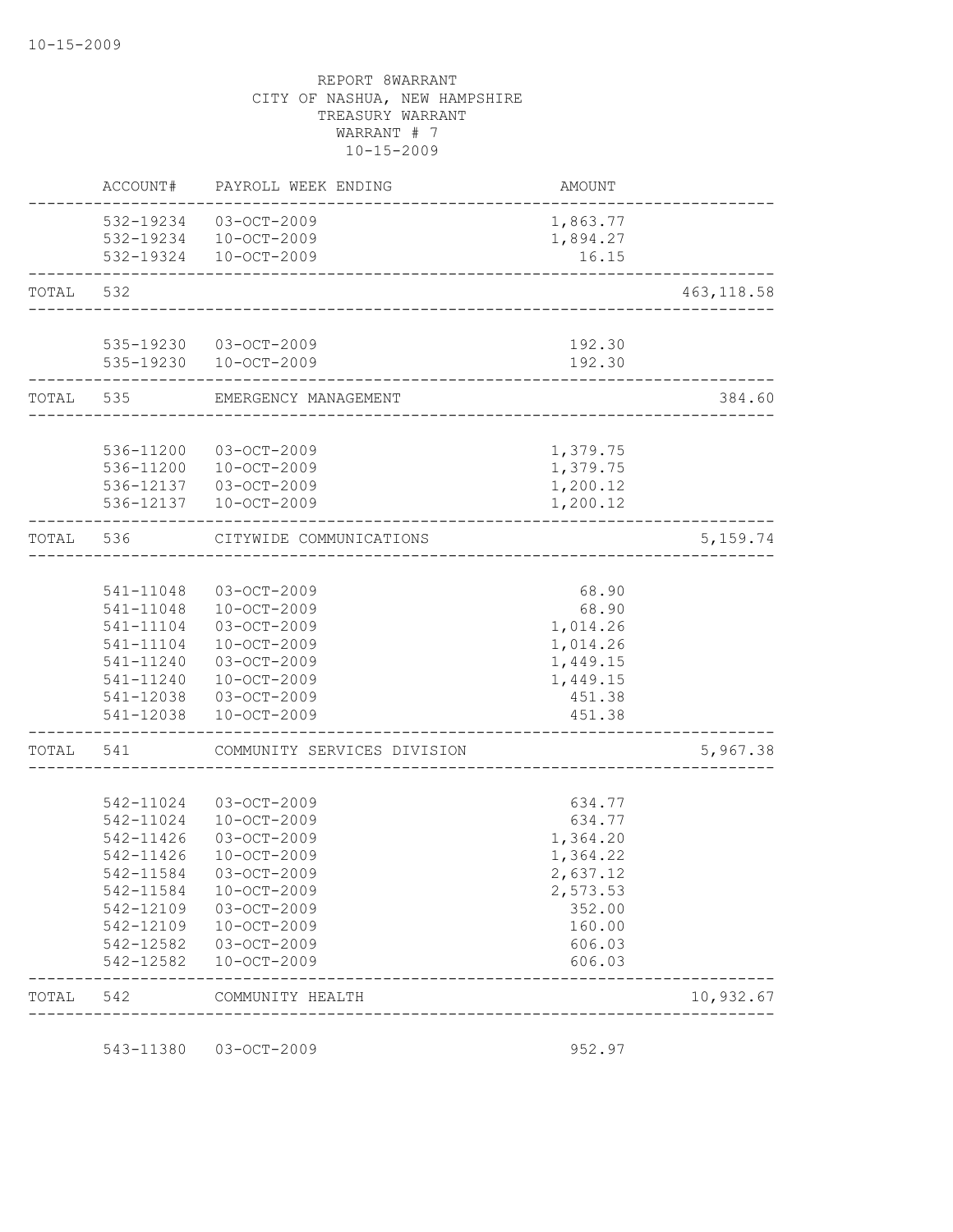|           | ACCOUNT#      | PAYROLL WEEK ENDING        | AMOUNT             |           |
|-----------|---------------|----------------------------|--------------------|-----------|
|           | 543-11380     | $10 - OCT - 2009$          | 952.96             |           |
|           | 543-11438     | $03 - OCT - 2009$          | 1,286.71           |           |
|           | 543-11438     | $10 - OCT - 2009$          | 1,286.73           |           |
|           | 543-11602     | 03-OCT-2009                | 883.76             |           |
|           | 543-11602     | 10-OCT-2009                | 883.76             |           |
|           | 543-11604     | $03 - OCT - 2009$          | 1,528.64           |           |
|           | 543-11604     | $10-0CT-2009$              | 1,452.20           |           |
|           | 543-11605     | 03-OCT-2009                | 765.49             |           |
|           |               | 543-11605 10-OCT-2009      | 956.86             |           |
|           |               |                            | __________________ |           |
| TOTAL 543 |               | ENVIRONMENTAL HEALTH DEPT. |                    | 10,950.08 |
|           |               |                            |                    |           |
|           | 544-11008     | 03-OCT-2009                | 744.55             |           |
|           | 544-11008     | $10 - OCT - 2009$          | 744.55             |           |
|           | 544-11099     | 03-OCT-2009                | 1,423.00           |           |
|           | 544-11099     | $10 - OCT - 2009$          | 1,423.00           |           |
|           | 544-11112     | 03-OCT-2009                | 852.14             |           |
|           | 544-11112     | $10 - OCT - 2009$          | 852.14             |           |
|           | 544-11367     | $03 - OCT - 2009$          | 833.86             |           |
|           | 544-11367     | $10 - OCT - 2009$          | 833.86             |           |
|           | 544-11777     | 03-OCT-2009                | 1,289.91           |           |
|           | 544-11777     | $10 - OCT - 2009$          | 1,289.91           |           |
|           | 544-12101     | 03-OCT-2009                | 277.91             |           |
|           | 544-12101     | $10 - OCT - 2009$          | 277.91             |           |
| TOTAL 544 |               | WELFARE ADMINISTRATION     |                    | 10,842.74 |
|           |               |                            |                    |           |
|           | 551-11028     | 03-OCT-2009                | 709.04             |           |
|           | 551-11028     | 10-OCT-2009                | 544.44             |           |
|           | 551-11057     | 03-OCT-2009                | 1,173.27           |           |
|           | 551-11057     | $10 - OCT - 2009$          | 899.04             |           |
|           | 551-11094     | 03-OCT-2009                | 417.92             |           |
|           | 551-11094     | $10 - OCT - 2009$          | 306.26             |           |
|           | 551-11097     | 03-OCT-2009                | 1,426.29           |           |
|           | 551-11097     | $10 - OCT - 2009$          | 1,076.08           |           |
|           | 551-11211     | $03 - OCT - 2009$          | 613.89             |           |
|           | 551-11211     | $10 - OCT - 2009$          | 613.89             |           |
|           | 551-11212     | 03-OCT-2009                | 1,450.00           |           |
|           | 551-11212     | $10 - OCT - 2009$          | 1,450.00           |           |
|           | 551-11249     | 03-OCT-2009                | 1,281.85           |           |
|           | 551-11249     | $10 - OCT - 2009$          | 1,281.85           |           |
|           | 551-11273     | 03-OCT-2009                | 2,415.50           |           |
|           | 551-11273     | $10 - OCT - 2009$          | 1,687.48           |           |
|           | 551-11435     | 03-OCT-2009                | 909.67             |           |
|           | 551-11435     | $10 - OCT - 2009$          | 909.67             |           |
|           | $551 - 11462$ | 03-OCT-2009                | 1,340.84           |           |
|           |               |                            |                    |           |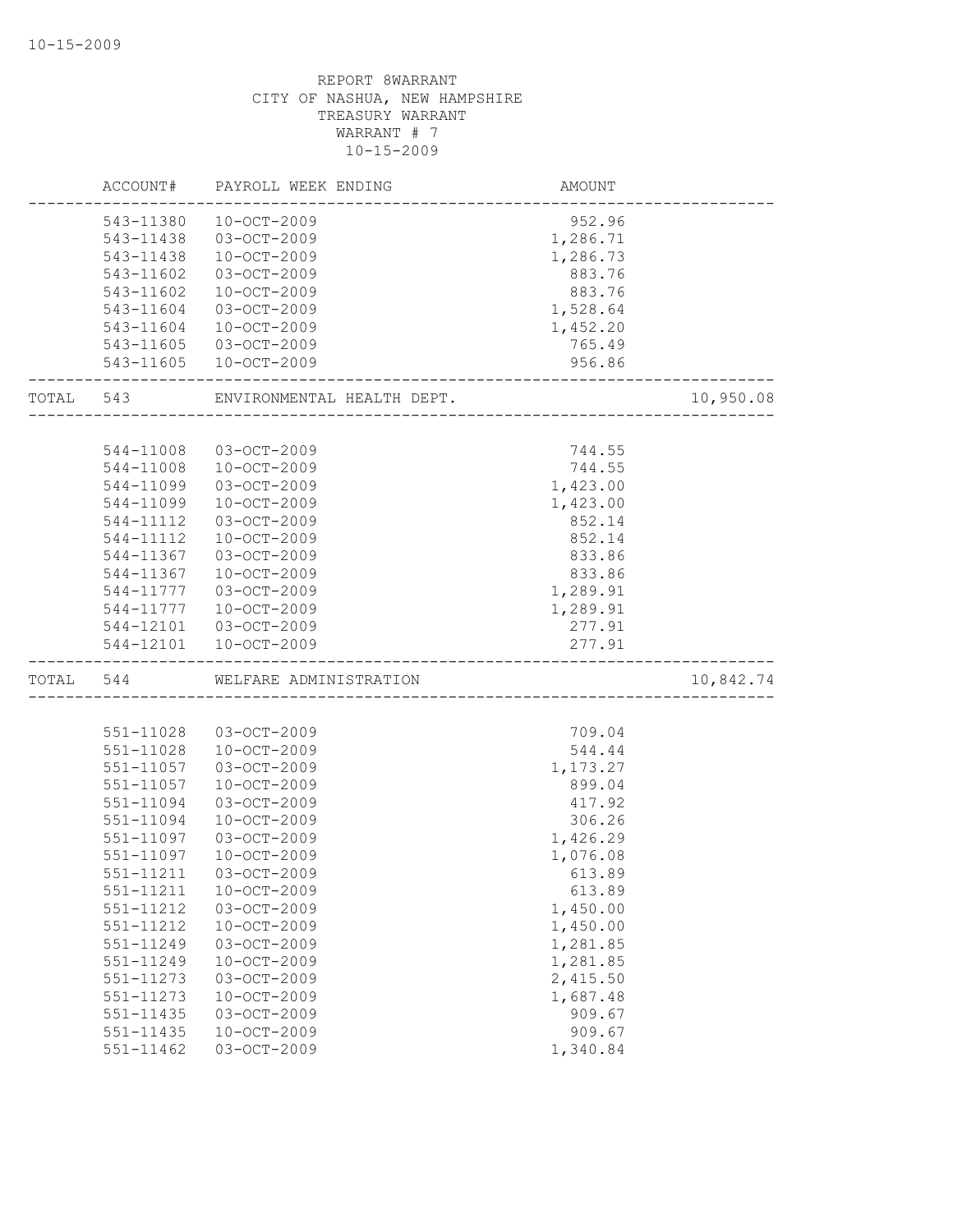|                   | ACCOUNT# PAYROLL WEEK ENDING                        | AMOUNT     |           |
|-------------------|-----------------------------------------------------|------------|-----------|
|                   | 551-11462 10-OCT-2009                               | 1,034.29   |           |
| 551-11638         | 03-OCT-2009                                         | 1,030.03   |           |
| 551-11638         | 10-OCT-2009                                         | 1,088.89   |           |
| 551-13004         | 03-OCT-2009                                         | 375.43     |           |
| 551-13004         | 10-OCT-2009                                         | 154.77     |           |
| 551-18015         | 03-OCT-2009                                         | 2,000.00   |           |
|                   | 551-59179 03-OCT-2009                               | 90.00      |           |
|                   | 551-91010 03-OCT-2009<br>__________________________ | 600.00     |           |
| ----------------- | TOTAL 551 PUBLIC WORKS DIV & ENGINEERING            |            | 26,880.39 |
|                   |                                                     |            |           |
|                   | 552-11077 03-OCT-2009                               | 1,293.12   |           |
|                   | 552-11077  10-OCT-2009                              | 1,293.11   |           |
| 552-11087         | 03-OCT-2009                                         | 8, 113. 13 |           |
| 552-11087         | $10 - OCT - 2009$                                   | 876.88     |           |
| 552-11143         | 03-OCT-2009                                         | 7,817.80   |           |
| 552-11143         | 10-OCT-2009                                         | 858.40     |           |
| 552-11324         | 03-OCT-2009                                         | 5,520.28   |           |
| 552-11324         | $10 - OCT - 2009$                                   | 4,137.16   |           |
| 552-11339         | 03-OCT-2009                                         | 22,801.37  |           |
| 552-11339         | 10-OCT-2009                                         | 2,370.48   |           |
| 552-11342         | 03-OCT-2009                                         | 7,007.89   |           |
| 552-11342         | 10-OCT-2009                                         | 772.80     |           |
| 552-11343         | 03-OCT-2009                                         | 21,859.85  |           |
| 552-11343         | 10-OCT-2009                                         | 2,590.80   |           |
| 552-11407         | 03-OCT-2009                                         | 47,623.36  |           |
| 552-11407         | $10 - OCT - 2009$                                   | 5,347.20   |           |
| 552-11492         | 03-OCT-2009                                         | 5,910.51   |           |
| 552-11492         | 10-OCT-2009                                         | 817.60     |           |
| 552-11548         | 03-OCT-2009                                         | 1,378.56   |           |
| 552-11548         | 10-OCT-2009                                         | 1,053.25   |           |
| 552-11562         | 03-OCT-2009                                         | 537.38     |           |
| 552-11562         | 10-OCT-2009                                         | 410.16     |           |
| 552-11580         | 03-OCT-2009                                         | 985.56     |           |
| 552-11580         | 10-OCT-2009                                         | 985.56     |           |
| 552-11618         | 03-OCT-2009                                         | 852.62     |           |
| 552-11618         | 10-OCT-2009                                         | 653.83     |           |
| 552-11672         | 03-OCT-2009                                         | 1,446.40   |           |
| 552-11672         | $10 - OCT - 2009$                                   | 1,446.40   |           |
| 552-11750         | 03-OCT-2009                                         | 6,753.79   |           |
| 552-11750         | $10 - OCT - 2009$                                   | 802.72     |           |
| $552 - 12156$     | 03-OCT-2009                                         | 1,102.50   |           |
| 552-12156         | $10 - OCT - 2009$                                   | 800.00     |           |
| 552-12159         | $10 - OCT - 2009$                                   | 64.75      |           |
| 552-13004         | 03-OCT-2009                                         | 1,947.48   |           |
| 552-13004         | $10 - OCT - 2009$                                   | 2,902.03   |           |
| 552-17002         | $10 - OCT - 2009$                                   | 500.00     |           |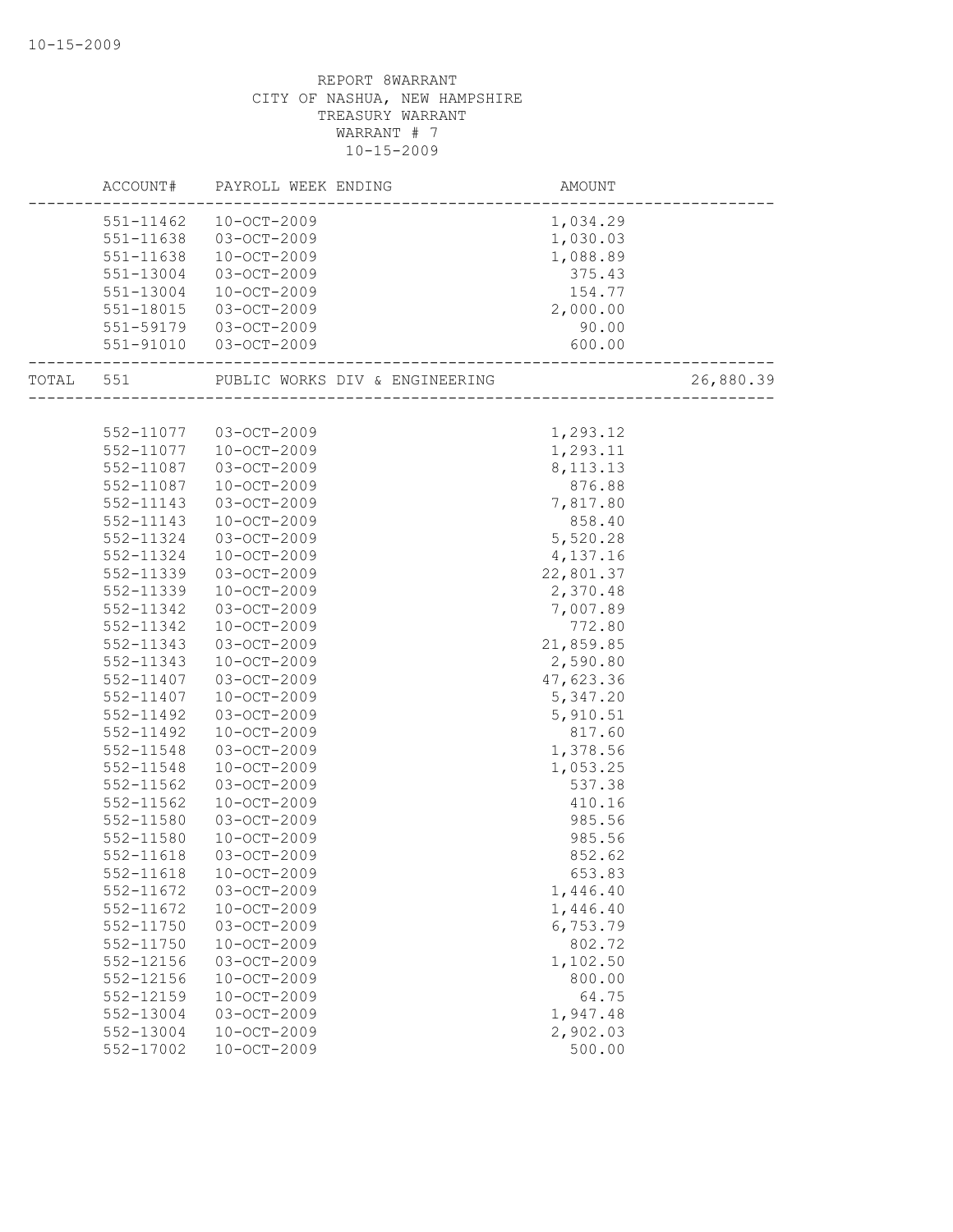|           |                       | AMOUNT      |            |
|-----------|-----------------------|-------------|------------|
|           | 552-17008 10-OCT-2009 | 900.00      |            |
|           |                       |             | 172,534.73 |
|           |                       |             |            |
|           | 553-11041 03-OCT-2009 | 1,357.91    |            |
| 553-11041 | $10 - OCT - 2009$     | 1,041.26    |            |
| 553-11078 | 03-OCT-2009           | 1,529.24    |            |
| 553-11078 | 10-OCT-2009           | 1,529.24    |            |
| 553-11098 | $03 - OCT - 2009$     | 1,314.29    |            |
| 553-11098 | 10-OCT-2009           | 1,014.00    |            |
| 553-11169 | 03-OCT-2009           | 1,365.64    |            |
| 553-11169 | 10-OCT-2009           | 1,046.23    |            |
| 553-11192 | 03-OCT-2009           | 982.71      |            |
| 553-11192 | 10-OCT-2009           | 935.36      |            |
| 553-11279 | 03-OCT-2009           | 48, 111. 15 |            |
| 553-11279 | 10-OCT-2009           | 6,042.38    |            |
| 553-11327 | 03-OCT-2009           | 5,459.90    |            |
| 553-11327 | 10-OCT-2009           | 4,137.16    |            |
| 553-11375 | 03-OCT-2009           | 16,746.70   |            |
| 553-11375 | 10-OCT-2009           | 2,264.05    |            |
| 553-11465 | 03-OCT-2009           | 19,348.42   |            |
| 553-11465 | 10-OCT-2009           | 2,044.00    |            |
| 553-11474 | 03-OCT-2009           | 31,625.18   |            |
| 553-11474 | 10-OCT-2009           | 3,729.20    |            |
| 553-11475 | 03-OCT-2009           | 23, 278. 21 |            |
| 553-11475 | 10-OCT-2009           | 2,836.80    |            |
| 553-11630 | 03-OCT-2009           | 8,439.40    |            |
| 553-11630 | 10-OCT-2009           | 1,575.20    |            |
| 553-11631 | 03-OCT-2009           | 6,937.14    |            |
| 553-11631 | 10-OCT-2009           | 799.60      |            |
| 553-11648 | 03-OCT-2009           | 1,085.41    |            |
| 553-11648 | 10-OCT-2009           | 840.31      |            |
| 553-11678 | 03-OCT-2009           | 1,670.35    |            |
| 553-11678 | 10-OCT-2009           | 1,670.35    |            |
| 553-11759 | 03-OCT-2009           | 114, 473.96 |            |
| 553-11759 | 10-OCT-2009           | 12,156.82   |            |
| 553-11771 | 03-OCT-2009           | 14, 122.57  |            |
| 553-11771 | $10 - OCT - 2009$     | 1,851.20    |            |
| 553-12128 | 03-OCT-2009           | 318.60      |            |
| 553-12128 | $10 - OCT - 2009$     | 456.36      |            |
| 553-13004 | 03-OCT-2009           | 777.83      |            |
| 553-13004 | $10 - OCT - 2009$     | 719.09      |            |
| 553-17001 | 03-OCT-2009           | 300.00      |            |
| 553-17004 | 03-OCT-2009           | 700.00      |            |
| 553-17008 | 03-OCT-2009           | 882.06      |            |
| 553-17010 | 03-OCT-2009           | 1,100.00    |            |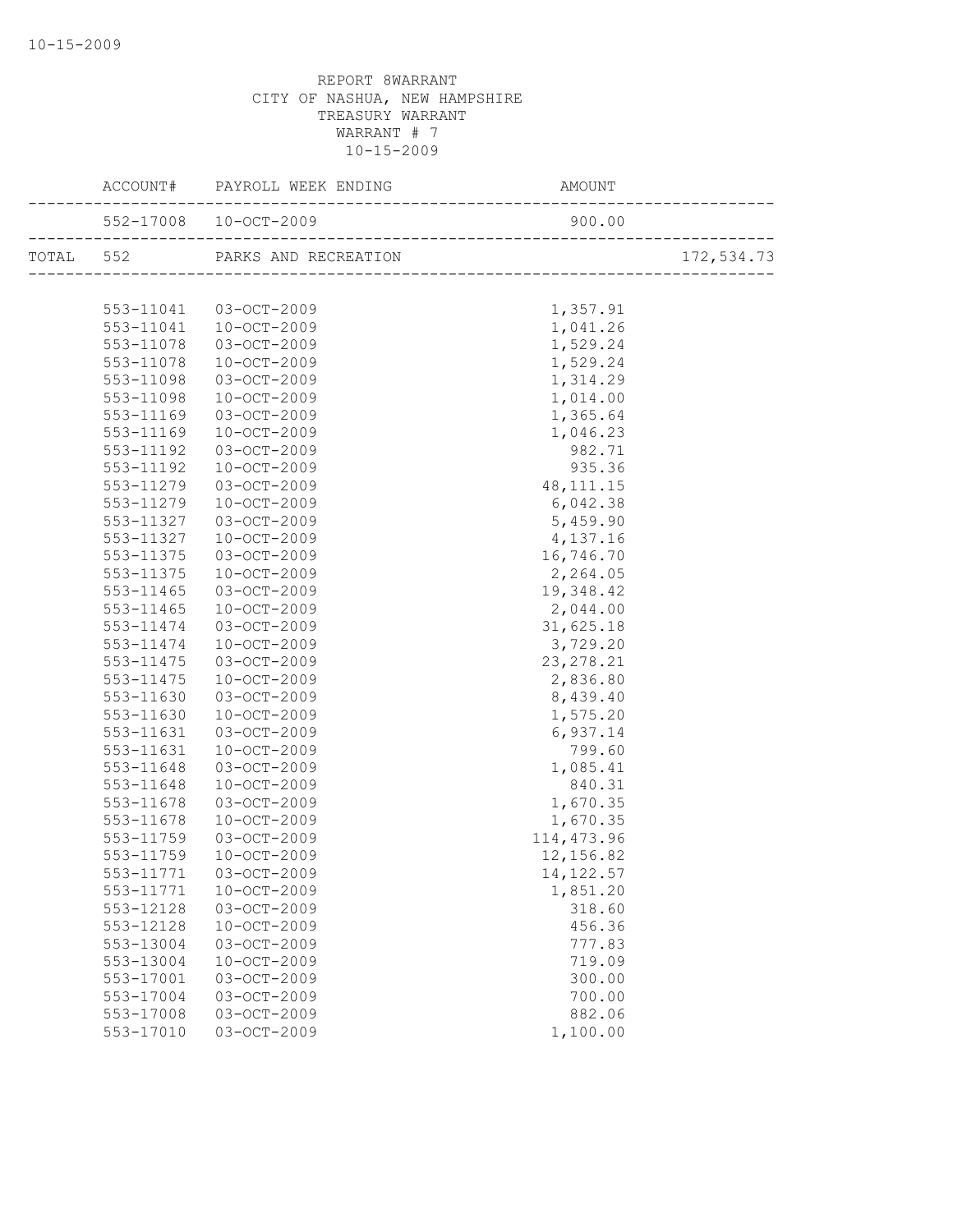|           | ACCOUNT#      | PAYROLL WEEK ENDING                             | AMOUNT             |            |
|-----------|---------------|-------------------------------------------------|--------------------|------------|
| TOTAL 553 |               | STREET DEPARTMENT                               |                    | 348,615.28 |
|           |               |                                                 |                    |            |
|           | 555-11024     | 03-OCT-2009                                     | 318.60             |            |
|           | 555-11024     | $10 - OCT - 2009$                               | 318.58             |            |
|           | 555-11058     | 03-OCT-2009                                     | 985.56             |            |
|           | 555-11058     | $10 - OCT - 2009$                               | 985.56             |            |
|           | 555-11461     | 03-OCT-2009                                     | 1,446.40           |            |
|           | 555-11461     | 10-OCT-2009                                     | 1,446.40           |            |
|           | 555-11505     | 03-OCT-2009                                     | 1,184.60           |            |
|           | 555-11505     | $10-OCT-2009$                                   | 1,184.60           |            |
|           | 555-11639     | 03-OCT-2009                                     | 7,445.51           |            |
|           | 555-11639     | 10-OCT-2009                                     | 817.60             |            |
|           | 555-11640     | 03-OCT-2009                                     | 6,026.85           |            |
|           | 555-11640     | 10-OCT-2009                                     | 723.52             |            |
|           | 555-11738     | 03-OCT-2009                                     | 15, 318.42         |            |
|           | 555-11738     | 10-OCT-2009                                     | 1,941.60           |            |
|           | 555-11745     | 03-OCT-2009                                     | 5,608.36           |            |
|           | 555-11745     | 10-OCT-2009                                     | 810.80             |            |
|           | 555-11746     | 03-OCT-2009                                     | 1,139.75           |            |
|           | 555-11746     | $10 - OCT - 2009$                               | 1,139.75           |            |
|           | 555-13004     | 03-OCT-2009                                     | 109.22             |            |
|           | 555-13004     | $10 - OCT - 2009$                               | 297.07             |            |
|           | 555-13068     | 03-OCT-2009                                     | 254.84             |            |
|           | 555-13068     | $10 - OCT - 2009$                               | 254.84             |            |
| TOTAL     | 555           | TRAFFIC DEPARTMENT                              |                    | 49,758.43  |
|           |               |                                                 |                    |            |
|           |               | 557-11161 03-OCT-2009<br>557-11161  10-OCT-2009 | 7,022.57<br>817.60 |            |
|           |               | 557-13004 10-OCT-2009                           | 125.45             |            |
|           |               |                                                 |                    |            |
| TOTAL 557 |               | PARKING LOTS                                    |                    | 7,965.62   |
|           |               |                                                 |                    |            |
|           |               | 561-11345 03-OCT-2009                           | 1,204.95           |            |
|           | 561-11345     | $10 - OCT - 2009$                               | 1,204.95           |            |
|           | 561-11651     | 03-OCT-2009                                     | 860.38             |            |
|           | $561 - 11651$ | $10 - OCT - 2009$                               | 860.38             |            |
|           | 561-11658     | 03-OCT-2009                                     | 1,044.70           |            |
|           | 561-11658     | $10 - OCT - 2009$                               | 1,044.70           |            |
|           | $561 - 12153$ | 03-OCT-2009                                     | 720.00             |            |
|           | $561 - 12153$ | $10 - OCT - 2009$                               | 320.00             |            |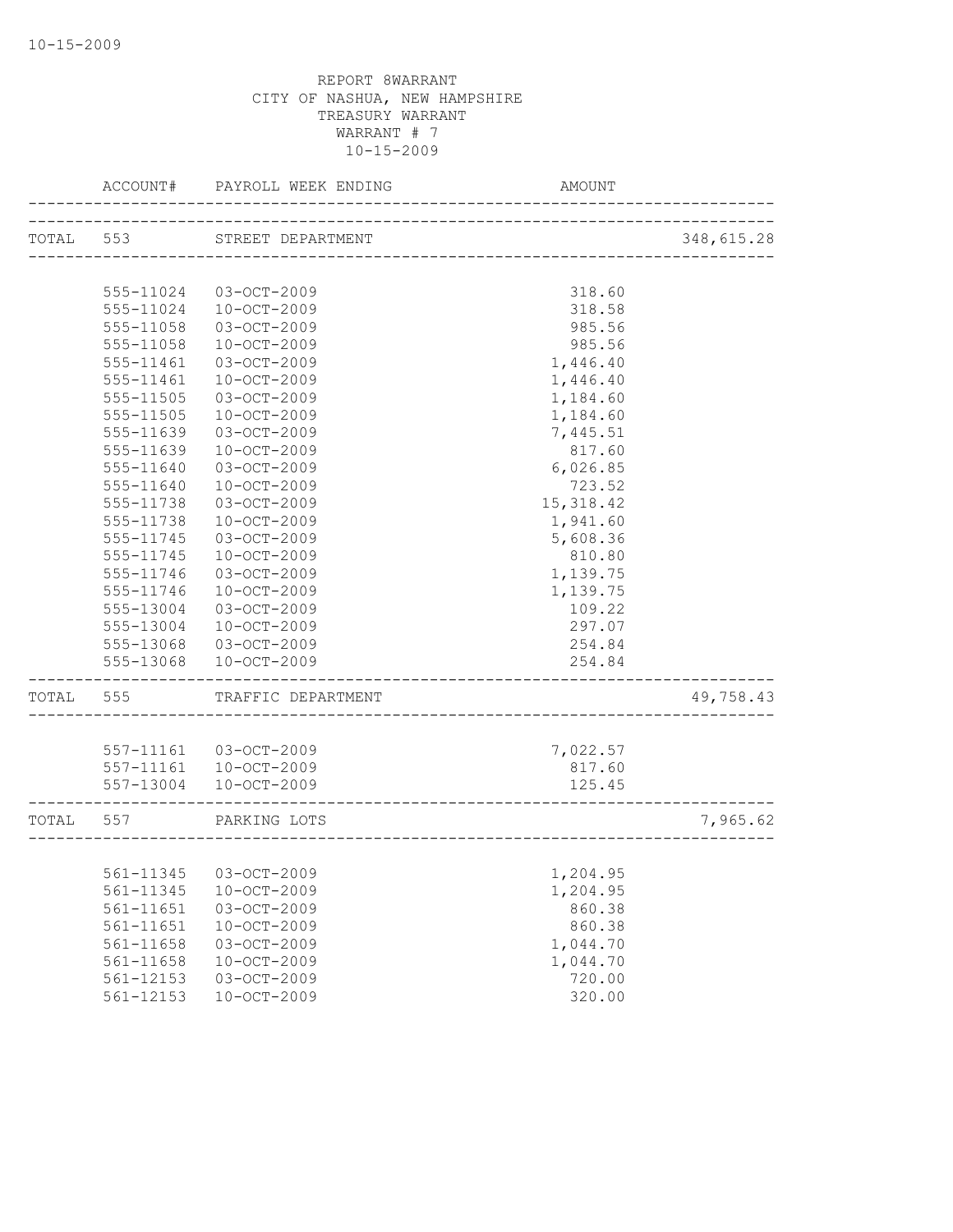|           | ACCOUNT#  | PAYROLL WEEK ENDING   | AMOUNT                       |           |
|-----------|-----------|-----------------------|------------------------------|-----------|
| TOTAL 561 |           | EDGEWOOD CEMETERY     | ---------------------------- | 7,260.06  |
|           |           |                       |                              |           |
|           | 563-11345 | 03-OCT-2009           | 1,159.57                     |           |
|           | 563-11345 | 10-OCT-2009           | 1,159.58                     |           |
|           | 563-11651 | 03-OCT-2009           | 766.05                       |           |
|           | 563-11651 | 10-OCT-2009           | 766.04                       |           |
|           |           | 563-11657 03-OCT-2009 | 957.28                       |           |
|           |           | 563-11657 10-OCT-2009 | 957.27                       |           |
| TOTAL 563 |           | WOODLAWN CEMETERY     |                              | 5,765.79  |
|           |           |                       |                              |           |
|           | 571-11174 | 03-OCT-2009           | 875.67                       |           |
|           | 571-11174 | 10-OCT-2009           | 350.43                       |           |
|           | 571-11237 | 03-OCT-2009           | 1,999.68                     |           |
|           | 571-11237 | 10-OCT-2009           | 1,999.68                     |           |
|           |           | 571-12045 03-OCT-2009 | 4,049.99                     |           |
| TOTAL 571 |           | COMMUNITY DEVELOPMENT | -------------------          | 9,275.45  |
|           |           |                       |                              |           |
|           | 572-11024 | 03-OCT-2009           | 886.22                       |           |
|           | 572-11024 | $10 - OCT - 2009$     | 653.12                       |           |
|           | 572-11215 | 03-OCT-2009           | 4,451.40                     |           |
|           | 572-11215 | $10 - OCT - 2009$     | 3,635.96                     |           |
|           | 572-11238 | 03-OCT-2009           | 1,117.03                     |           |
|           | 572-11238 | $10 - OCT - 2009$     | 861.65                       |           |
|           | 572-11450 | 03-OCT-2009           | 1,720.02                     |           |
|           | 572-11450 | $10 - OCT - 2009$     | 1,720.02                     |           |
|           | 572-11522 | 03-OCT-2009           | 1,097.18                     |           |
|           | 572-11522 | $10-0CT-2009$         | 837.27                       |           |
|           | 572-11525 | $03 - OCT - 2009$     | 1,344.98                     |           |
|           | 572-11525 | $10-0CT-2009$         | 1,032.64                     |           |
|           | 572-58005 | $10-0CT-2009$         | 200.00                       |           |
|           | 572-98046 | $10 - OCT - 2009$     | 100.00                       |           |
| TOTAL     | 572       | PLANNING DEPARTMENT   |                              | 19,657.49 |
|           |           |                       |                              |           |
|           | 573-11444 | 03-OCT-2009           | 1,618.06                     |           |
|           | 573-11444 | $10 - OCT - 2009$     | 1,618.06                     |           |
|           | 573-12029 | 03-OCT-2009           | 355.51                       |           |
|           | 573-12029 | $10 - OCT - 2009$     | 355.51                       |           |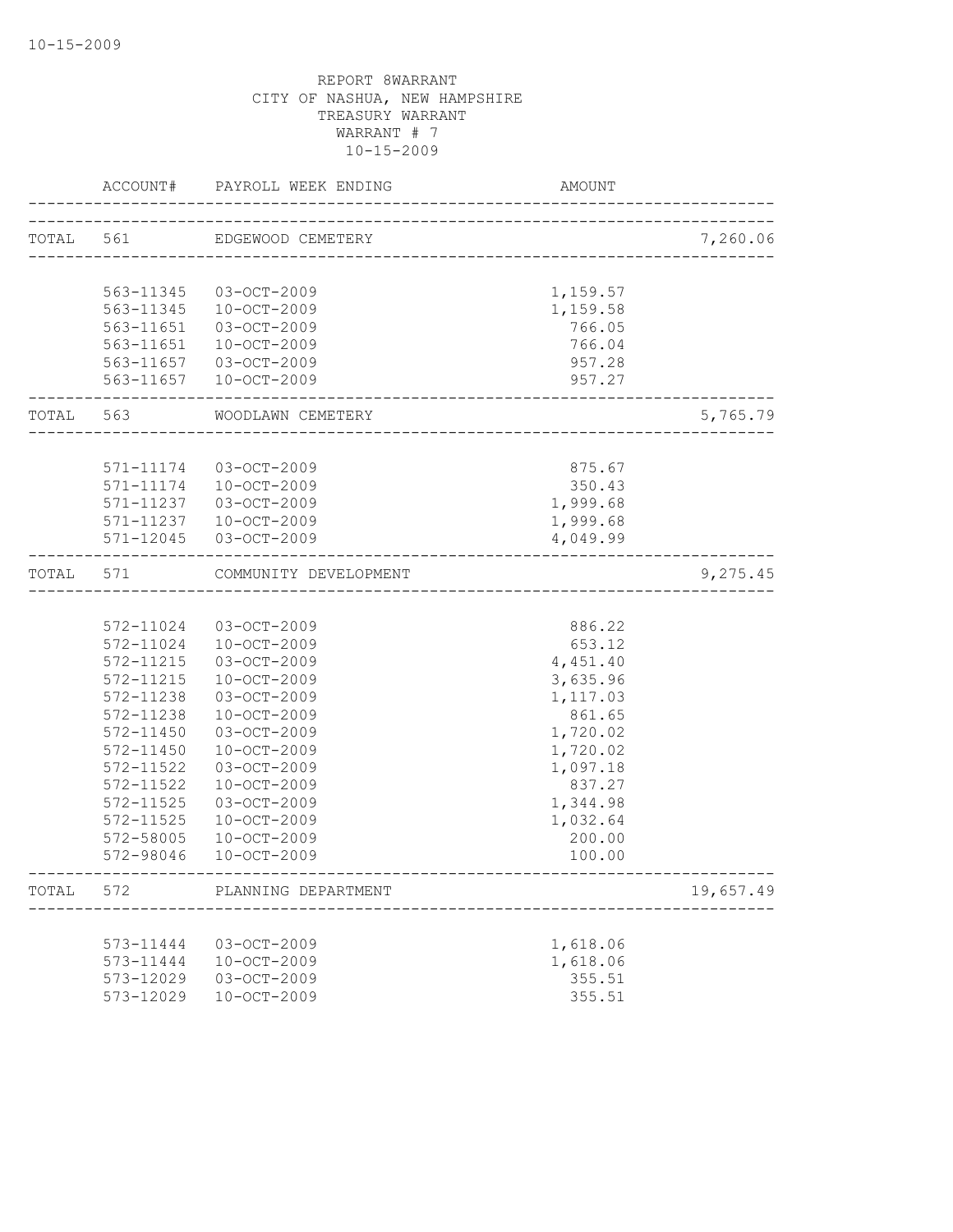|           | ACCOUNT#               | PAYROLL WEEK ENDING  | AMOUNT                   |           |
|-----------|------------------------|----------------------|--------------------------|-----------|
| TOTAL 573 |                        | ECONOMIC DEVELOPMENT |                          | 3,947.14  |
|           |                        |                      | ________________________ |           |
|           | 575-11032              | 03-OCT-2009          | 717.23                   |           |
|           | 575-11032              | $10 - OCT - 2009$    | 717.24                   |           |
|           | 575-11042              | $03 - OCT - 2009$    | 1,616.98                 |           |
|           | 575-11042              | $10 - OCT - 2009$    | 1,616.97                 |           |
|           | 575-11062              | 03-OCT-2009          | 627.75                   |           |
|           | 575-11062              | $10 - OCT - 2009$    | 627.75                   |           |
|           | 575-11189              | 03-OCT-2009          | 1,102.42                 |           |
|           | 575-11189              | $10 - OCT - 2009$    |                          |           |
|           |                        | $03 - OCT - 2009$    | 1,102.42                 |           |
|           | 575-11365<br>575-11365 |                      | 562.69                   |           |
|           |                        | $10 - OCT - 2009$    | 562.69                   |           |
|           | 575-11387              | $03 - OCT - 2009$    | 21, 473.45               |           |
|           | 575-11387              | $10 - OCT - 2009$    | 3,331.87                 |           |
|           | 575-11393              | 03-OCT-2009          | $-10,090.12$             |           |
|           | 575-11393              | $10 - OCT - 2009$    | 6,290.18                 |           |
|           | $575 - 11400$          | $03 - OCT - 2009$    | 8,136.76                 |           |
|           | 575-11400              | $10 - OCT - 2009$    | 8,201.44                 |           |
|           | 575-11401              | $03 - OCT - 2009$    | 3,999.44                 |           |
|           | 575-11401              | $10 - OCT - 2009$    | 3,999.45                 |           |
|           | 575-11403              | 03-OCT-2009          | 858.44                   |           |
|           | 575-11403              | $10 - OCT - 2009$    | 858.44                   |           |
|           | 575-11404              | $03 - OCT - 2009$    | 779.93                   |           |
|           | 575-11404              | $10 - OCT - 2009$    | 779.92                   |           |
|           | 575-12073              | 03-OCT-2009          | 382.25                   |           |
|           | 575-12073              | $10 - OCT - 2009$    | 382.25                   |           |
|           | 575-12090              | $03 - OCT - 2009$    | 1,125.55                 |           |
|           | 575-12090              | $10 - OCT - 2009$    | 1,125.56                 |           |
|           | 575-12114              | $03 - OCT - 2009$    | 1,439.71                 |           |
|           | 575-12114              | 10-OCT-2009          | 1,279.23                 |           |
|           | 575-13035              | 03-OCT-2009          | 716.43                   |           |
|           | 575-13035              | $10 - OCT - 2009$    | 721.06                   |           |
| TOTAL     | 575                    | PUBLIC LIBRARIES     |                          | 65,045.38 |
|           |                        |                      | --------------------     |           |
|           | 576-11059              | 03-OCT-2009          |                          |           |
|           | 576-11059              | 10-OCT-2009          |                          |           |
|           | 576-11221              | 03-OCT-2009          | 1,396.00                 |           |
|           | 576-11221              | $10 - OCT - 2009$    | 1,065.23                 |           |
|           | 576-11315              | 03-OCT-2009          | 1,778.00                 |           |
|           | 576-11315              | 10-OCT-2009          | 1,329.78                 |           |
|           | 576-11361              | 03-OCT-2009          | 4,974.96                 |           |
|           | 576-11361              | $10 - OCT - 2009$    | 4,005.15                 |           |
|           | 576-11362              | 03-OCT-2009          | 1,148.62                 |           |
|           | 576-11362              | 10-OCT-2009          | 1,087.23                 |           |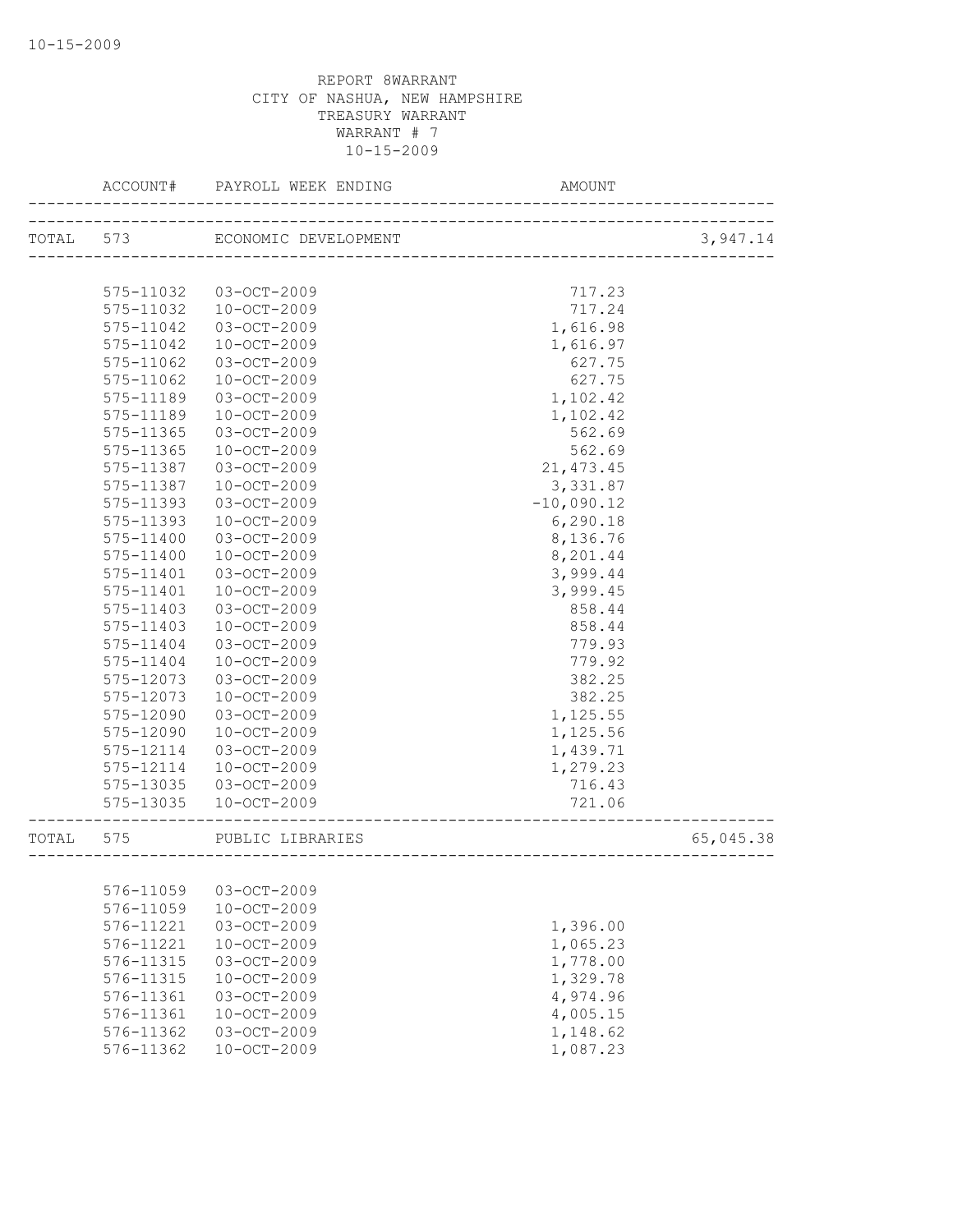| 576-12045 03-OCT-2009<br>$-3,671.74$<br>576-12045 10-OCT-2009<br>406.52<br>TOTAL 576 BUILDING DEPARTMENT<br>---------------------------------<br>577-11067 03-OCT-2009<br>1,181.68<br>577-11067  10-OCT-2009<br>1,181.68<br>2,658.12<br>577-11183  03-OCT-2009<br>577-11183  10-OCT-2009<br>2,050.70<br>7,072.18<br>TOTAL 577 CODE ENFORCEMENT<br>581-11012  03-OCT-2009<br>511.18<br>581-11075 03-OCT-2009<br>4,312.64<br>581-11081  03-OCT-2009<br>2,550.00<br>581-11162<br>03-OCT-2009<br>53,798.15<br>581-11162<br>$10 - OCT - 2009$<br>53,664.38<br>03-OCT-2009<br>12,586.36<br>581-11204<br>11,921.60<br>581-11204<br>$10 - OCT - 2009$<br>84,366.09<br>581-11348<br>03-OCT-2009<br>56,218.17<br>581-11366<br>03-OCT-2009<br>$10-OCT-2009$<br>56,394.89<br>581-11366<br>03-OCT-2009<br>37,370.70<br>581-11396<br>3,848.20<br>581-11402<br>03-OCT-2009<br>581-11402<br>$10 - OCT - 2009$<br>3,376.20<br>581-11408<br>03-OCT-2009<br>17,051.64<br>$10 - OCT - 2009$<br>17,642.70<br>581-11408<br>03-OCT-2009<br>44, 135.72<br>581-11486<br>03-OCT-2009<br>4,429.29<br>581-11515<br>61,660.48<br>581-11570<br>03-OCT-2009<br>581-11572<br>03-OCT-2009<br>61,089.42<br>581-11579<br>39,079.23<br>$03 - OCT - 2009$<br>03-OCT-2009<br>581-11628<br>1,359.20<br>1,359.20<br>581-11628<br>10-OCT-2009<br>581-11675<br>03-OCT-2009<br>5,343.75<br>581-11709 03-OCT-2009<br>2,957.14<br>03-OCT-2009<br>2,705.80<br>581-11711<br>03-OCT-2009<br>1,661,164.42<br>581-11726<br>46, 252.76<br>03-OCT-2009<br>581-11800<br>14,827.93<br>581-11801<br>03-OCT-2009<br>$03-OCT-2009$<br>13,219.99<br>581-11802<br>581-11803<br>03-OCT-2009<br>16,007.84<br>$10 - OCT - 2009$<br>581-11803<br>712.93<br>03-OCT-2009<br>14, 114. 18<br>581-11805<br>03-OCT-2009<br>2,609.96<br>581-11812 |           | ACCOUNT# PAYROLL WEEK ENDING | AMOUNT   |           |
|-----------------------------------------------------------------------------------------------------------------------------------------------------------------------------------------------------------------------------------------------------------------------------------------------------------------------------------------------------------------------------------------------------------------------------------------------------------------------------------------------------------------------------------------------------------------------------------------------------------------------------------------------------------------------------------------------------------------------------------------------------------------------------------------------------------------------------------------------------------------------------------------------------------------------------------------------------------------------------------------------------------------------------------------------------------------------------------------------------------------------------------------------------------------------------------------------------------------------------------------------------------------------------------------------------------------------------------------------------------------------------------------------------------------------------------------------------------------------------------------------------------------------------------------------------------------------------------------------------------------------------------------------------------------------------------------------------------------------------------------------------------------------------|-----------|------------------------------|----------|-----------|
|                                                                                                                                                                                                                                                                                                                                                                                                                                                                                                                                                                                                                                                                                                                                                                                                                                                                                                                                                                                                                                                                                                                                                                                                                                                                                                                                                                                                                                                                                                                                                                                                                                                                                                                                                                             |           |                              |          |           |
|                                                                                                                                                                                                                                                                                                                                                                                                                                                                                                                                                                                                                                                                                                                                                                                                                                                                                                                                                                                                                                                                                                                                                                                                                                                                                                                                                                                                                                                                                                                                                                                                                                                                                                                                                                             |           |                              |          |           |
|                                                                                                                                                                                                                                                                                                                                                                                                                                                                                                                                                                                                                                                                                                                                                                                                                                                                                                                                                                                                                                                                                                                                                                                                                                                                                                                                                                                                                                                                                                                                                                                                                                                                                                                                                                             |           |                              |          | 13,519.75 |
|                                                                                                                                                                                                                                                                                                                                                                                                                                                                                                                                                                                                                                                                                                                                                                                                                                                                                                                                                                                                                                                                                                                                                                                                                                                                                                                                                                                                                                                                                                                                                                                                                                                                                                                                                                             |           |                              |          |           |
|                                                                                                                                                                                                                                                                                                                                                                                                                                                                                                                                                                                                                                                                                                                                                                                                                                                                                                                                                                                                                                                                                                                                                                                                                                                                                                                                                                                                                                                                                                                                                                                                                                                                                                                                                                             |           |                              |          |           |
|                                                                                                                                                                                                                                                                                                                                                                                                                                                                                                                                                                                                                                                                                                                                                                                                                                                                                                                                                                                                                                                                                                                                                                                                                                                                                                                                                                                                                                                                                                                                                                                                                                                                                                                                                                             |           |                              |          |           |
|                                                                                                                                                                                                                                                                                                                                                                                                                                                                                                                                                                                                                                                                                                                                                                                                                                                                                                                                                                                                                                                                                                                                                                                                                                                                                                                                                                                                                                                                                                                                                                                                                                                                                                                                                                             |           |                              |          |           |
|                                                                                                                                                                                                                                                                                                                                                                                                                                                                                                                                                                                                                                                                                                                                                                                                                                                                                                                                                                                                                                                                                                                                                                                                                                                                                                                                                                                                                                                                                                                                                                                                                                                                                                                                                                             |           |                              |          |           |
|                                                                                                                                                                                                                                                                                                                                                                                                                                                                                                                                                                                                                                                                                                                                                                                                                                                                                                                                                                                                                                                                                                                                                                                                                                                                                                                                                                                                                                                                                                                                                                                                                                                                                                                                                                             |           |                              |          |           |
|                                                                                                                                                                                                                                                                                                                                                                                                                                                                                                                                                                                                                                                                                                                                                                                                                                                                                                                                                                                                                                                                                                                                                                                                                                                                                                                                                                                                                                                                                                                                                                                                                                                                                                                                                                             |           |                              |          |           |
|                                                                                                                                                                                                                                                                                                                                                                                                                                                                                                                                                                                                                                                                                                                                                                                                                                                                                                                                                                                                                                                                                                                                                                                                                                                                                                                                                                                                                                                                                                                                                                                                                                                                                                                                                                             |           |                              |          |           |
|                                                                                                                                                                                                                                                                                                                                                                                                                                                                                                                                                                                                                                                                                                                                                                                                                                                                                                                                                                                                                                                                                                                                                                                                                                                                                                                                                                                                                                                                                                                                                                                                                                                                                                                                                                             |           |                              |          |           |
|                                                                                                                                                                                                                                                                                                                                                                                                                                                                                                                                                                                                                                                                                                                                                                                                                                                                                                                                                                                                                                                                                                                                                                                                                                                                                                                                                                                                                                                                                                                                                                                                                                                                                                                                                                             |           |                              |          |           |
|                                                                                                                                                                                                                                                                                                                                                                                                                                                                                                                                                                                                                                                                                                                                                                                                                                                                                                                                                                                                                                                                                                                                                                                                                                                                                                                                                                                                                                                                                                                                                                                                                                                                                                                                                                             |           |                              |          |           |
|                                                                                                                                                                                                                                                                                                                                                                                                                                                                                                                                                                                                                                                                                                                                                                                                                                                                                                                                                                                                                                                                                                                                                                                                                                                                                                                                                                                                                                                                                                                                                                                                                                                                                                                                                                             |           |                              |          |           |
|                                                                                                                                                                                                                                                                                                                                                                                                                                                                                                                                                                                                                                                                                                                                                                                                                                                                                                                                                                                                                                                                                                                                                                                                                                                                                                                                                                                                                                                                                                                                                                                                                                                                                                                                                                             |           |                              |          |           |
|                                                                                                                                                                                                                                                                                                                                                                                                                                                                                                                                                                                                                                                                                                                                                                                                                                                                                                                                                                                                                                                                                                                                                                                                                                                                                                                                                                                                                                                                                                                                                                                                                                                                                                                                                                             |           |                              |          |           |
|                                                                                                                                                                                                                                                                                                                                                                                                                                                                                                                                                                                                                                                                                                                                                                                                                                                                                                                                                                                                                                                                                                                                                                                                                                                                                                                                                                                                                                                                                                                                                                                                                                                                                                                                                                             |           |                              |          |           |
|                                                                                                                                                                                                                                                                                                                                                                                                                                                                                                                                                                                                                                                                                                                                                                                                                                                                                                                                                                                                                                                                                                                                                                                                                                                                                                                                                                                                                                                                                                                                                                                                                                                                                                                                                                             |           |                              |          |           |
|                                                                                                                                                                                                                                                                                                                                                                                                                                                                                                                                                                                                                                                                                                                                                                                                                                                                                                                                                                                                                                                                                                                                                                                                                                                                                                                                                                                                                                                                                                                                                                                                                                                                                                                                                                             |           |                              |          |           |
|                                                                                                                                                                                                                                                                                                                                                                                                                                                                                                                                                                                                                                                                                                                                                                                                                                                                                                                                                                                                                                                                                                                                                                                                                                                                                                                                                                                                                                                                                                                                                                                                                                                                                                                                                                             |           |                              |          |           |
|                                                                                                                                                                                                                                                                                                                                                                                                                                                                                                                                                                                                                                                                                                                                                                                                                                                                                                                                                                                                                                                                                                                                                                                                                                                                                                                                                                                                                                                                                                                                                                                                                                                                                                                                                                             |           |                              |          |           |
|                                                                                                                                                                                                                                                                                                                                                                                                                                                                                                                                                                                                                                                                                                                                                                                                                                                                                                                                                                                                                                                                                                                                                                                                                                                                                                                                                                                                                                                                                                                                                                                                                                                                                                                                                                             |           |                              |          |           |
|                                                                                                                                                                                                                                                                                                                                                                                                                                                                                                                                                                                                                                                                                                                                                                                                                                                                                                                                                                                                                                                                                                                                                                                                                                                                                                                                                                                                                                                                                                                                                                                                                                                                                                                                                                             |           |                              |          |           |
|                                                                                                                                                                                                                                                                                                                                                                                                                                                                                                                                                                                                                                                                                                                                                                                                                                                                                                                                                                                                                                                                                                                                                                                                                                                                                                                                                                                                                                                                                                                                                                                                                                                                                                                                                                             |           |                              |          |           |
|                                                                                                                                                                                                                                                                                                                                                                                                                                                                                                                                                                                                                                                                                                                                                                                                                                                                                                                                                                                                                                                                                                                                                                                                                                                                                                                                                                                                                                                                                                                                                                                                                                                                                                                                                                             |           |                              |          |           |
|                                                                                                                                                                                                                                                                                                                                                                                                                                                                                                                                                                                                                                                                                                                                                                                                                                                                                                                                                                                                                                                                                                                                                                                                                                                                                                                                                                                                                                                                                                                                                                                                                                                                                                                                                                             |           |                              |          |           |
|                                                                                                                                                                                                                                                                                                                                                                                                                                                                                                                                                                                                                                                                                                                                                                                                                                                                                                                                                                                                                                                                                                                                                                                                                                                                                                                                                                                                                                                                                                                                                                                                                                                                                                                                                                             |           |                              |          |           |
|                                                                                                                                                                                                                                                                                                                                                                                                                                                                                                                                                                                                                                                                                                                                                                                                                                                                                                                                                                                                                                                                                                                                                                                                                                                                                                                                                                                                                                                                                                                                                                                                                                                                                                                                                                             |           |                              |          |           |
|                                                                                                                                                                                                                                                                                                                                                                                                                                                                                                                                                                                                                                                                                                                                                                                                                                                                                                                                                                                                                                                                                                                                                                                                                                                                                                                                                                                                                                                                                                                                                                                                                                                                                                                                                                             |           |                              |          |           |
|                                                                                                                                                                                                                                                                                                                                                                                                                                                                                                                                                                                                                                                                                                                                                                                                                                                                                                                                                                                                                                                                                                                                                                                                                                                                                                                                                                                                                                                                                                                                                                                                                                                                                                                                                                             |           |                              |          |           |
|                                                                                                                                                                                                                                                                                                                                                                                                                                                                                                                                                                                                                                                                                                                                                                                                                                                                                                                                                                                                                                                                                                                                                                                                                                                                                                                                                                                                                                                                                                                                                                                                                                                                                                                                                                             |           |                              |          |           |
|                                                                                                                                                                                                                                                                                                                                                                                                                                                                                                                                                                                                                                                                                                                                                                                                                                                                                                                                                                                                                                                                                                                                                                                                                                                                                                                                                                                                                                                                                                                                                                                                                                                                                                                                                                             |           |                              |          |           |
|                                                                                                                                                                                                                                                                                                                                                                                                                                                                                                                                                                                                                                                                                                                                                                                                                                                                                                                                                                                                                                                                                                                                                                                                                                                                                                                                                                                                                                                                                                                                                                                                                                                                                                                                                                             |           |                              |          |           |
|                                                                                                                                                                                                                                                                                                                                                                                                                                                                                                                                                                                                                                                                                                                                                                                                                                                                                                                                                                                                                                                                                                                                                                                                                                                                                                                                                                                                                                                                                                                                                                                                                                                                                                                                                                             |           |                              |          |           |
|                                                                                                                                                                                                                                                                                                                                                                                                                                                                                                                                                                                                                                                                                                                                                                                                                                                                                                                                                                                                                                                                                                                                                                                                                                                                                                                                                                                                                                                                                                                                                                                                                                                                                                                                                                             |           |                              |          |           |
|                                                                                                                                                                                                                                                                                                                                                                                                                                                                                                                                                                                                                                                                                                                                                                                                                                                                                                                                                                                                                                                                                                                                                                                                                                                                                                                                                                                                                                                                                                                                                                                                                                                                                                                                                                             |           |                              |          |           |
|                                                                                                                                                                                                                                                                                                                                                                                                                                                                                                                                                                                                                                                                                                                                                                                                                                                                                                                                                                                                                                                                                                                                                                                                                                                                                                                                                                                                                                                                                                                                                                                                                                                                                                                                                                             |           |                              |          |           |
|                                                                                                                                                                                                                                                                                                                                                                                                                                                                                                                                                                                                                                                                                                                                                                                                                                                                                                                                                                                                                                                                                                                                                                                                                                                                                                                                                                                                                                                                                                                                                                                                                                                                                                                                                                             |           |                              |          |           |
|                                                                                                                                                                                                                                                                                                                                                                                                                                                                                                                                                                                                                                                                                                                                                                                                                                                                                                                                                                                                                                                                                                                                                                                                                                                                                                                                                                                                                                                                                                                                                                                                                                                                                                                                                                             |           |                              |          |           |
|                                                                                                                                                                                                                                                                                                                                                                                                                                                                                                                                                                                                                                                                                                                                                                                                                                                                                                                                                                                                                                                                                                                                                                                                                                                                                                                                                                                                                                                                                                                                                                                                                                                                                                                                                                             |           |                              |          |           |
|                                                                                                                                                                                                                                                                                                                                                                                                                                                                                                                                                                                                                                                                                                                                                                                                                                                                                                                                                                                                                                                                                                                                                                                                                                                                                                                                                                                                                                                                                                                                                                                                                                                                                                                                                                             |           |                              |          |           |
|                                                                                                                                                                                                                                                                                                                                                                                                                                                                                                                                                                                                                                                                                                                                                                                                                                                                                                                                                                                                                                                                                                                                                                                                                                                                                                                                                                                                                                                                                                                                                                                                                                                                                                                                                                             |           |                              |          |           |
|                                                                                                                                                                                                                                                                                                                                                                                                                                                                                                                                                                                                                                                                                                                                                                                                                                                                                                                                                                                                                                                                                                                                                                                                                                                                                                                                                                                                                                                                                                                                                                                                                                                                                                                                                                             | 581-11816 | 03-OCT-2009                  | 3,799.06 |           |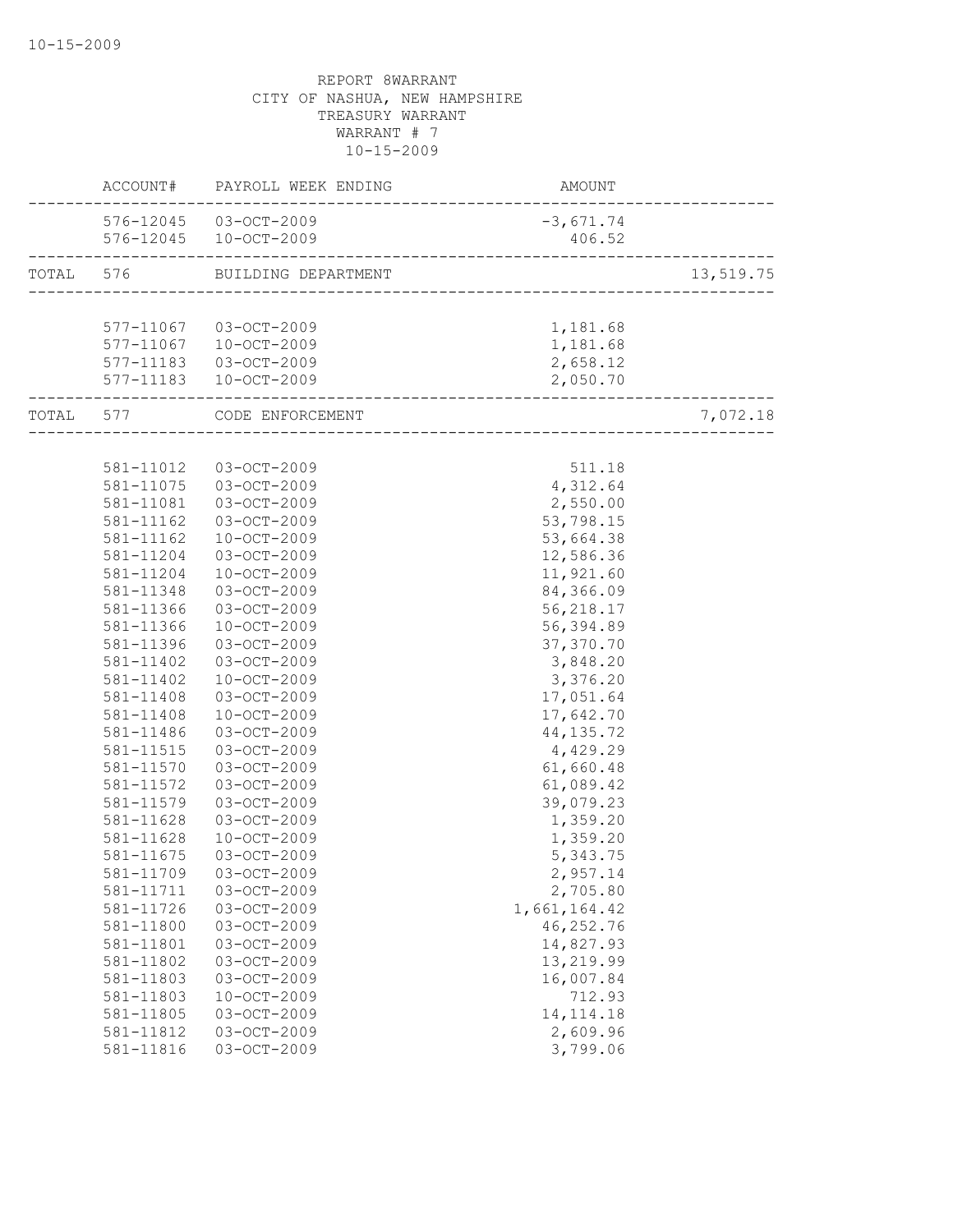| ACCOUNT#               | PAYROLL WEEK ENDING              | AMOUNT           |
|------------------------|----------------------------------|------------------|
| 581-11830              | $03 - OCT - 2009$                | 3,989.66         |
| 581-11850              | $03 - OCT - 2009$                | 2,798.60         |
| 581-11850              | $10 - OCT - 2009$                | 2,798.61         |
| 581-11860              | 03-OCT-2009                      | 6,920.46         |
| 581-12021              | 03-OCT-2009                      | 1,670.26         |
| 581-12060              | 03-OCT-2009                      | 2,867.35         |
| 581-12060              | $10-OCT-2009$                    | 2,867.34         |
| 581-12078              | 03-OCT-2009                      | 1,118.65         |
| 581-12081              | 03-OCT-2009                      | 2,401.05         |
| 581-12084              | $03 - OCT - 2009$                | 3,075.00         |
| 581-12084              | 10-OCT-2009                      | 1,850.00         |
| 581-12111              | 03-OCT-2009                      | 145,779.87       |
| 581-12111              | $10 - OCT - 2009$                | 143,559.32       |
| 581-12112              | 03-OCT-2009                      | 10,970.84        |
| 581-12112              | 10-OCT-2009                      | 10,999.66        |
| 581-12126              | 03-OCT-2009                      | 7,398.35         |
| 581-12126              | $10 - OCT - 2009$                | 7,451.35         |
| 581-12135              | 03-OCT-2009                      | 4,401.04         |
| 581-12135              | $10 - OCT - 2009$                | 4,582.09         |
| 581-12136              | 03-OCT-2009                      | 622.99           |
| 581-12136              | 10-OCT-2009                      | 795.37           |
| 581-12138              | 03-OCT-2009                      | 359.40           |
| 581-12138              | $10 - OCT - 2009$                | 269.55           |
| 581-12141              | 03-OCT-2009                      | 50.00            |
| 581-12153              | 03-OCT-2009                      | 90.00            |
| 581-12153              | 10-OCT-2009                      | 60.00            |
| 581-12198              | 03-OCT-2009                      | 41,906.80        |
| 581-12200              | 03-OCT-2009                      | 5,429.01         |
| 581-12201              | 03-OCT-2009                      | 13,388.38        |
| 581-12201              | 10-OCT-2009                      | 20,891.32        |
| 581-13004              | 03-OCT-2009                      | 1,242.09         |
| 581-13004              | $10 - OCT - 2009$                | 265.00           |
| 581-13021              | 03-OCT-2009                      | 301.53           |
| 581-13021              | 10-OCT-2009                      | 269.89           |
| 581-13032              | 03-OCT-2009                      | 165.43           |
| 581-13032              | $10 - OCT - 2009$                | 130.98           |
| 581-13120              | $03 - OCT - 2009$                | 1,960.79         |
| 581-13120              | $10 - OCT - 2009$                | 491.77           |
| 581-13133              | 03-OCT-2009                      | 2,418.75         |
| 581-13133<br>581-13137 | $10 - OCT - 2009$<br>03-OCT-2009 | 800.00<br>932.50 |
| 581-13137              | $10 - OCT - 2009$                | 236.25           |
| 581-19000              | 03-OCT-2009                      | 7,708.59         |
| 581-19210              | 03-OCT-2009                      | 103,899.00       |
| 581-19230              | 03-OCT-2009                      | 2,675.00         |
| 581-19310              | 03-OCT-2009                      | 2,079.20         |
|                        |                                  |                  |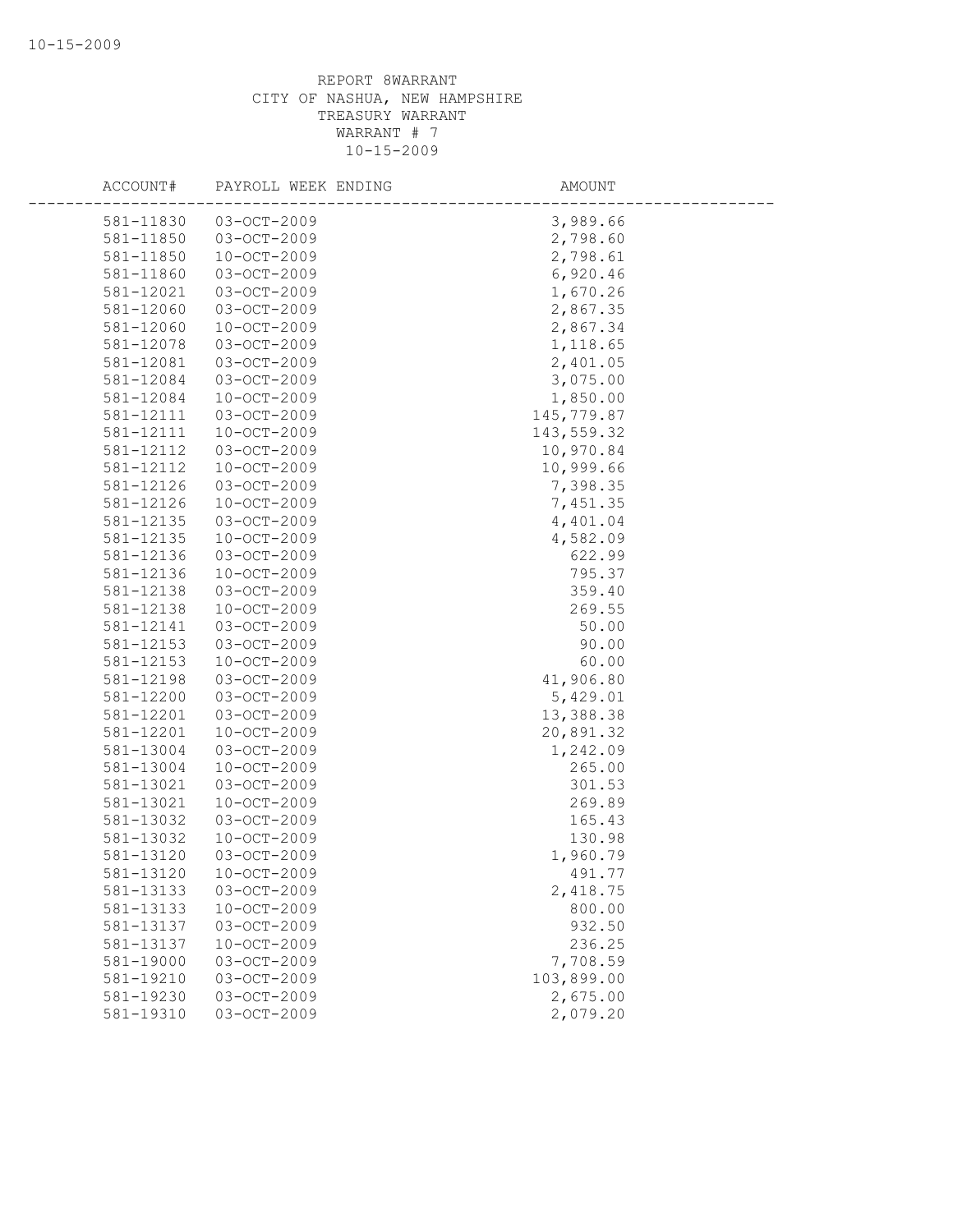|            | ACCOUNT# PAYROLL WEEK ENDING | AMOUNT       |
|------------|------------------------------|--------------|
|            |                              |              |
| ТОТАІ. 581 | SCHOOL DEPARTMENT            | 2,989,380.29 |
|            |                              |              |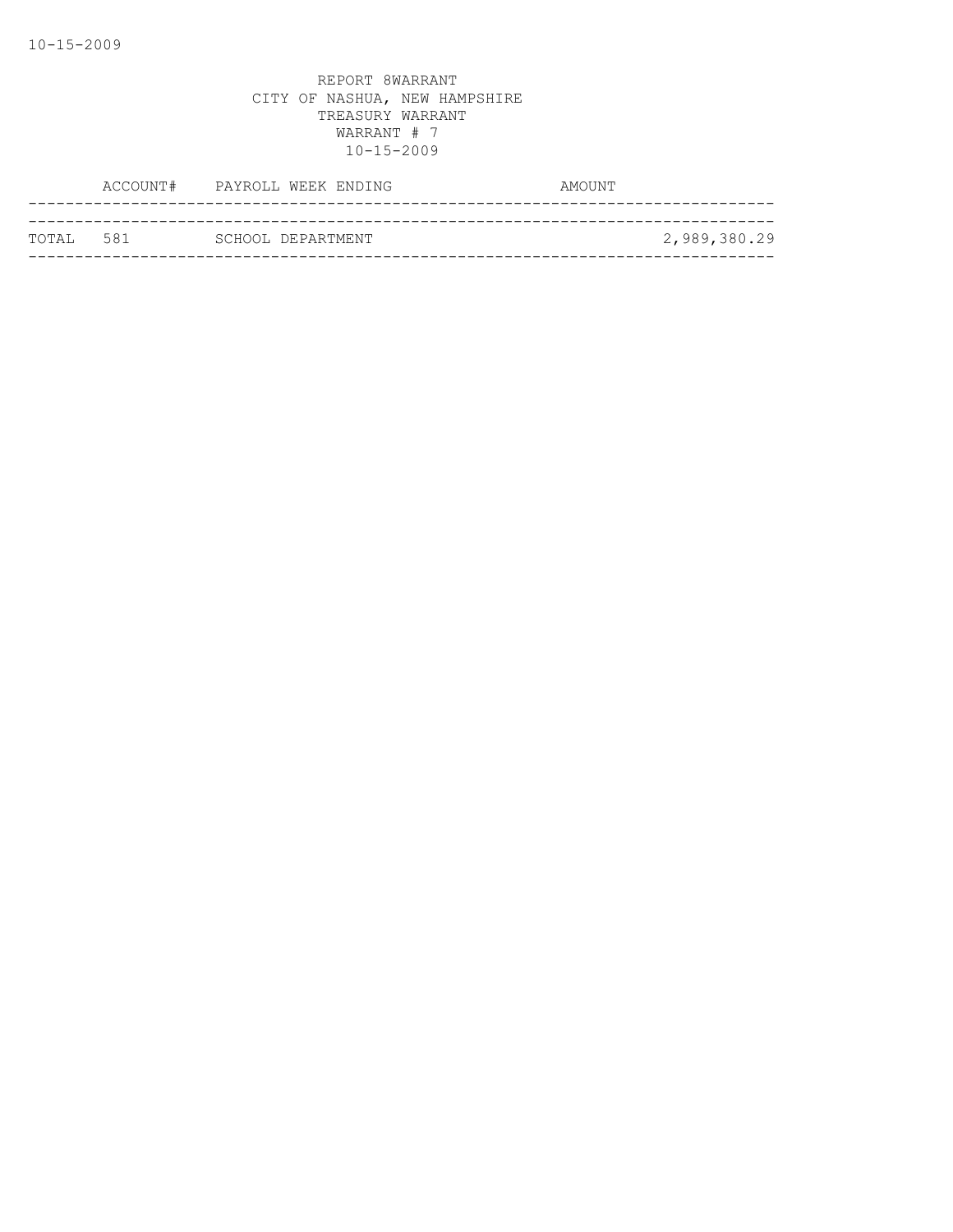| TOTAI, | 751                    | CPF-PWD & ENGINEERING                                           |                             | 235.44 |
|--------|------------------------|-----------------------------------------------------------------|-----------------------------|--------|
|        | 751-11638<br>751-11638 | $03 - OCT - 2009$<br>$03 - OCT - 2009$<br>751-11638 10-OCT-2009 | 176.58<br>$-29.43$<br>88.29 |        |
|        | ACCOUNT#               | PAYROLL WEEK ENDING                                             | AMOUNT                      |        |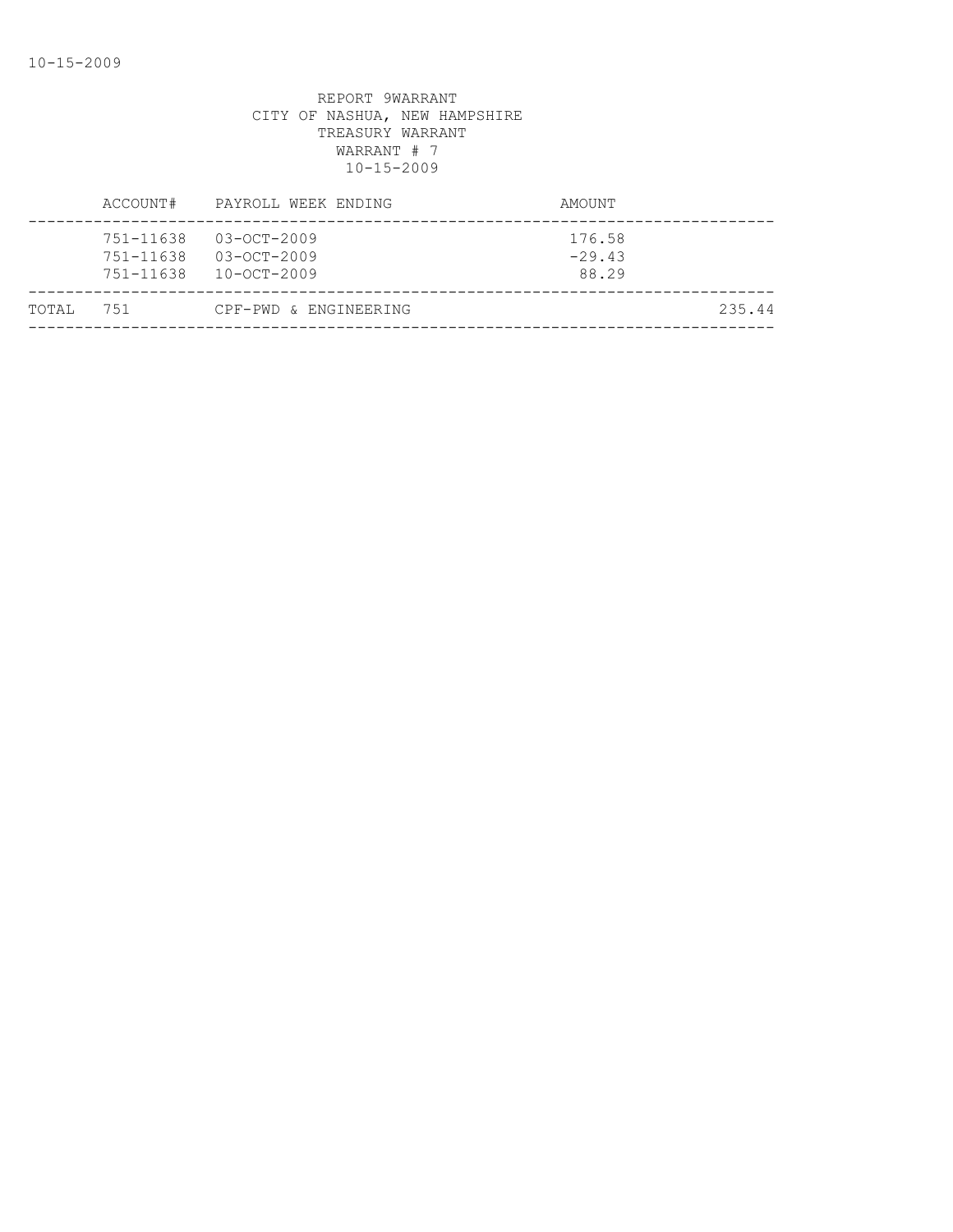| ACCOUNT#  | PAYROLL WEEK ENDING | AMOUNT    |  |
|-----------|---------------------|-----------|--|
| 801-11008 | 03-OCT-2009         | 791.97    |  |
| 801-11008 | 10-OCT-2009         | 592.14    |  |
| 801-11028 | 03-OCT-2009         | 78.78     |  |
| 801-11028 | $10 - OCT - 2009$   | 60.49     |  |
| 801-11064 | 03-OCT-2009         | 140.47    |  |
| 801-11064 | 10-OCT-2009         | 140.47    |  |
| 801-11094 | 03-OCT-2009         | 139.31    |  |
| 801-11094 | $10 - OCT - 2009$   | 102.09    |  |
| 801-11188 | 03-OCT-2009         | 393.94    |  |
| 801-11188 | 10-OCT-2009         | 376.76    |  |
| 801-11190 | 03-OCT-2009         | 555.61    |  |
| 801-11190 | $10-OCT-2009$       | 409.48    |  |
| 801-11193 | 03-OCT-2009         | 1,303.73  |  |
| 801-11193 | 10-OCT-2009         | 1,000.83  |  |
| 801-11211 | 03-OCT-2009         | 68.21     |  |
| 801-11211 | $10-OCT-2009$       | 68.21     |  |
| 801-11222 | 03-OCT-2009         | 211.23    |  |
| 801-11222 | 10-OCT-2009         | 211.23    |  |
| 801-11249 | 03-OCT-2009         | 183.12    |  |
| 801-11249 | 10-OCT-2009         | 183.12    |  |
| 801-11271 | 03-OCT-2009         | 1,150.52  |  |
| 801-11271 | $10 - OCT - 2009$   | 1,150.51  |  |
| 801-11276 | 03-OCT-2009         | 38,734.70 |  |
| 801-11276 | 10-OCT-2009         | 4,390.01  |  |
| 801-11435 | 03-OCT-2009         | 272.90    |  |
| 801-11435 | $10 - OCT - 2009$   | 272.90    |  |
| 801-11595 | 03-OCT-2009         | 46,842.26 |  |
| 801-11595 | 03-OCT-2009         | 34,866.01 |  |
| 801-11595 | $10 - OCT - 2009$   | 5,696.00  |  |
| 801-11595 | 10-OCT-2009         | 4,062.00  |  |
| 801-11596 | 03-OCT-2009         | 27,397.18 |  |
| 801-11596 | $10-OCT-2009$       | 3,433.60  |  |
| 801-11598 | 03-OCT-2009         | 7,146.79  |  |
| 801-11598 | 10-OCT-2009         | 850.40    |  |
| 801-11599 | 03-OCT-2009         | 1,439.15  |  |
| 801-11599 | $03 - OCT - 2009$   | 1,489.79  |  |
| 801-11599 | $10 - OCT - 2009$   | 1,088.52  |  |
| 801-11599 | $10 - OCT - 2009$   | 1,088.52  |  |
| 801-11606 | 03-OCT-2009         | 963.27    |  |
| 801-11606 | $10 - OCT - 2009$   | 708.23    |  |
| 801-11647 | 03-OCT-2009         | 1,401.23  |  |
| 801-11647 | $10 - OCT - 2009$   | 1,401.23  |  |
| 801-12594 | 03-OCT-2009         | 3,640.00  |  |
| 801-12594 | $10 - OCT - 2009$   | 3,640.00  |  |
| 801-13004 | 03-OCT-2009         | 1,680.16  |  |
| 801-13004 | 03-OCT-2009         | 461.28    |  |
| 801-13004 | 03-OCT-2009         | 186.68    |  |
| 801-13004 | $10 - OCT - 2009$   | 1,143.06  |  |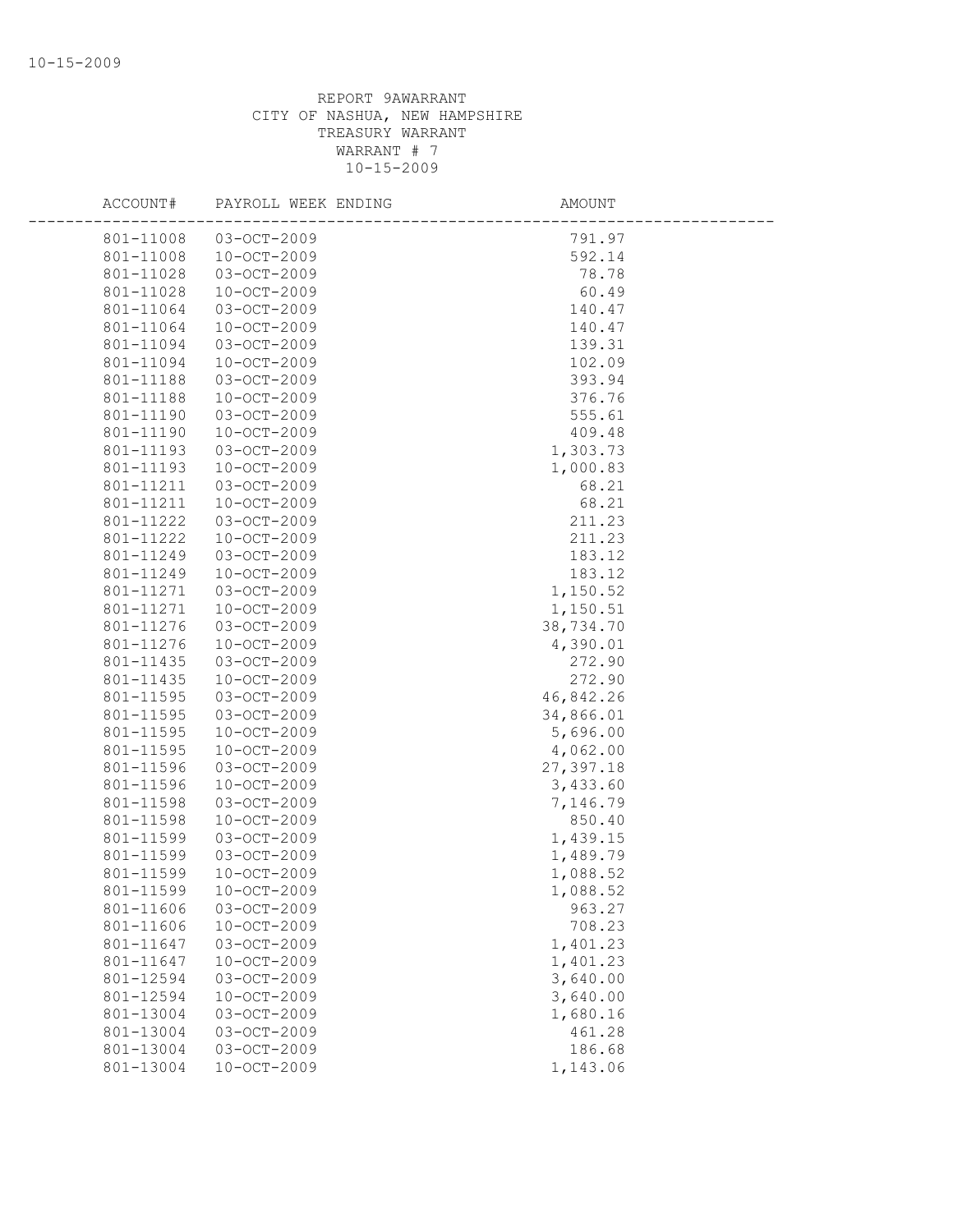|           | ACCOUNT#  | PAYROLL WEEK ENDING   | AMOUNT                            |             |
|-----------|-----------|-----------------------|-----------------------------------|-------------|
|           |           | 801-13004 10-OCT-2009 | 310.43                            |             |
|           |           | 801-13004 10-OCT-2009 | 302.95                            |             |
|           |           | 801-17001 03-OCT-2009 | 300.00<br>----------------------- |             |
| TOTAL 801 |           | SOLID WASTE DISPOSAL  |                                   | 204, 521.47 |
|           |           |                       |                                   |             |
|           |           | 802-11028 03-OCT-2009 | 535.72                            |             |
|           |           | 802-11028 03-OCT-2009 | 252.10                            |             |
|           | 802-11028 | $10 - OCT - 2009$     | 411.36                            |             |
|           | 802-11028 | 10-OCT-2009           | 193.58                            |             |
|           | 802-11064 | 03-OCT-2009           | 140.47                            |             |
|           | 802-11064 | 03-OCT-2009           | 140.47                            |             |
|           | 802-11064 | 10-OCT-2009           | 140.47                            |             |
|           | 802-11064 | 10-OCT-2009           | 140.47                            |             |
|           | 802-11091 | 03-OCT-2009           | 1,106.96                          |             |
|           | 802-11091 | 10-OCT-2009           | 1,106.97                          |             |
|           | 802-11092 | 03-OCT-2009           | 6,912.84                          |             |
|           | 802-11092 | 10-OCT-2009           | 1,599.20                          |             |
|           | 802-11094 | $03 - OCT - 2009$     | 417.89                            |             |
|           | 802-11094 | 03-OCT-2009           | 417.92                            |             |
|           | 802-11094 | 10-OCT-2009           | 306.24                            |             |
|           | 802-11094 | 10-OCT-2009           | 306.26                            |             |
|           | 802-11096 | 03-OCT-2009           | 1,214.93                          |             |
|           | 802-11096 | $10-0CT-2009$         | 937.21                            |             |
|           | 802-11102 | 03-OCT-2009           | 1,150.14                          |             |
|           | 802-11102 | 10-OCT-2009           | 906.86                            |             |
|           | 802-11105 | 03-OCT-2009           | 1,306.67                          |             |
|           | 802-11105 | 10-OCT-2009           | 1,084.71                          |             |
|           | 802-11124 | 03-OCT-2009           | 1,002.82                          |             |
|           | 802-11124 | $10 - OCT - 2009$     | 739.10                            |             |
|           | 802-11155 | 03-OCT-2009           | 1,392.12                          |             |
|           | 802-11155 | $10 - OCT - 2009$     | 1,028.39                          |             |
|           | 802-11157 | 03-OCT-2009           | 12,816.97                         |             |
|           | 802-11157 | $10 - OCT - 2009$     | 7,923.46                          |             |
|           | 802-11158 | 03-OCT-2009           | 14,334.60                         |             |
|           | 802-11158 | $10 - OCT - 2009$     | 1,842.40                          |             |
|           | 802-11188 | 03-OCT-2009           | 393.94                            |             |
|           | 802-11188 | $10 - OCT - 2009$     | 376.76                            |             |
|           | 802-11190 | 03-OCT-2009           | 555.61                            |             |
|           | 802-11190 | $10 - OCT - 2009$     | 409.48                            |             |
|           | 802-11211 | 03-OCT-2009           | 272.84                            |             |
|           | 802-11211 | 03-OCT-2009           | 409.26                            |             |
|           | 802-11211 | $10 - OCT - 2009$     | 272.84                            |             |
|           | 802-11211 | $10 - OCT - 2009$     | 409.26                            |             |
|           | 802-11222 | 03-OCT-2009           | 211.23                            |             |
|           | 802-11222 | $10 - OCT - 2009$     | 211.23                            |             |
|           | 802-11249 | $03 - OCT - 2009$     |                                   |             |
|           |           |                       | 183.12                            |             |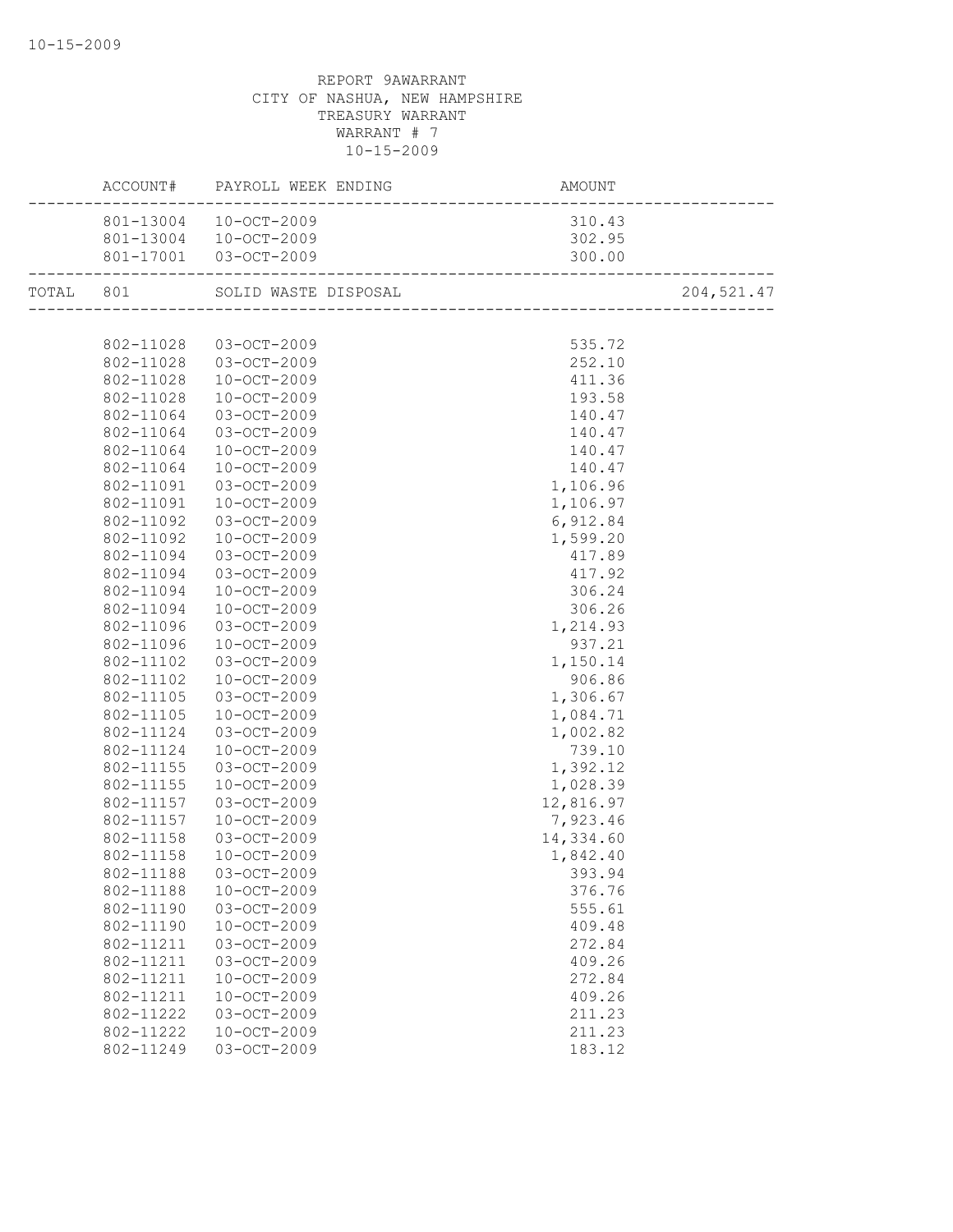|       | ACCOUNT#  | PAYROLL WEEK ENDING      | <b>AMOUNT</b> |             |
|-------|-----------|--------------------------|---------------|-------------|
|       | 802-11249 | 03-OCT-2009              | 183.12        |             |
|       | 802-11249 | 10-OCT-2009              | 183.12        |             |
|       | 802-11249 | $10 - OCT - 2009$        | 183.12        |             |
|       | 802-11260 | 03-OCT-2009              | 15, 147. 40   |             |
|       | 802-11260 | $10 - OCT - 2009$        | 1,945.60      |             |
|       | 802-11270 | 03-OCT-2009              | 1,424.58      |             |
|       | 802-11270 | $10 - OCT - 2009$        | 1,087.23      |             |
|       | 802-11333 | 03-OCT-2009              | 1,448.04      |             |
|       | 802-11333 | $10 - OCT - 2009$        | 1,067.17      |             |
|       | 802-11435 | 03-OCT-2009              | 454.83        |             |
|       | 802-11435 | 03-OCT-2009              | 181.93        |             |
|       | 802-11435 | 10-OCT-2009              | 454.83        |             |
|       | 802-11435 | $10 - OCT - 2009$        | 181.93        |             |
|       | 802-11480 | 03-OCT-2009              | 21,516.76     |             |
|       | 802-11480 | $10 - OCT - 2009$        | 2,800.80      |             |
|       | 802-11507 | 03-OCT-2009              | 6,119.88      |             |
|       | 802-11507 | $10 - OCT - 2009$        | 820.80        |             |
|       | 802-11513 | 03-OCT-2009              | 45,670.42     |             |
|       | 802-11513 | 10-OCT-2009              | 6, 567.20     |             |
|       | 802-11514 | 03-OCT-2009              | 16,557.00     |             |
|       | 802-11514 | $10 - OCT - 2009$        | 1,954.40      |             |
|       | 802-11681 | 03-OCT-2009              | 305.96        |             |
|       | 802-11681 | 03-OCT-2009              | 1,223.86      |             |
|       | 802-11681 | $10 - OCT - 2009$        | 305.96        |             |
|       | 802-11681 | $10 - OCT - 2009$        | 1,223.86      |             |
|       | 802-11693 | 03-OCT-2009              | 1,564.41      |             |
|       | 802-11693 | $10 - OCT - 2009$        | 1,201.21      |             |
|       | 802-11763 | 03-OCT-2009              | 231.62        |             |
|       | 802-11763 | 03-OCT-2009              | 926.51        |             |
|       | 802-11763 | $10 - OCT - 2009$        | 177.82        |             |
|       | 802-11763 | $10 - OCT - 2009$        | 711.30        |             |
|       | 802-11764 | 03-OCT-2009              | 1,184.60      |             |
|       | 802-11764 | $10 - OCT - 2009$        | 1,184.60      |             |
|       | 802-13004 | 03-OCT-2009              | 610.47        |             |
|       | 802-13004 | 03-OCT-2009              | 1,575.61      |             |
|       | 802-13004 | $10 - OCT - 2009$        | 366.89        |             |
|       | 802-13004 | $10 - OCT - 2009$        | 959.28        |             |
| TOTAL | 802       | SEWERAGE DISPOSAL SYSTEM |               | 205, 218.99 |
|       |           |                          |               |             |
|       | 951-01510 | 10-OCT-2009              | 120.00        |             |
|       | 951-05056 | $03 - OCT - 2009$        | 29,062.32     |             |
|       |           | 951-05056 10-OCT-2009    | 29, 223.39    |             |
| TOTAL | 951       | PWD & ENG TRUST FUND     |               | 58,405.71   |
|       |           |                          |               |             |